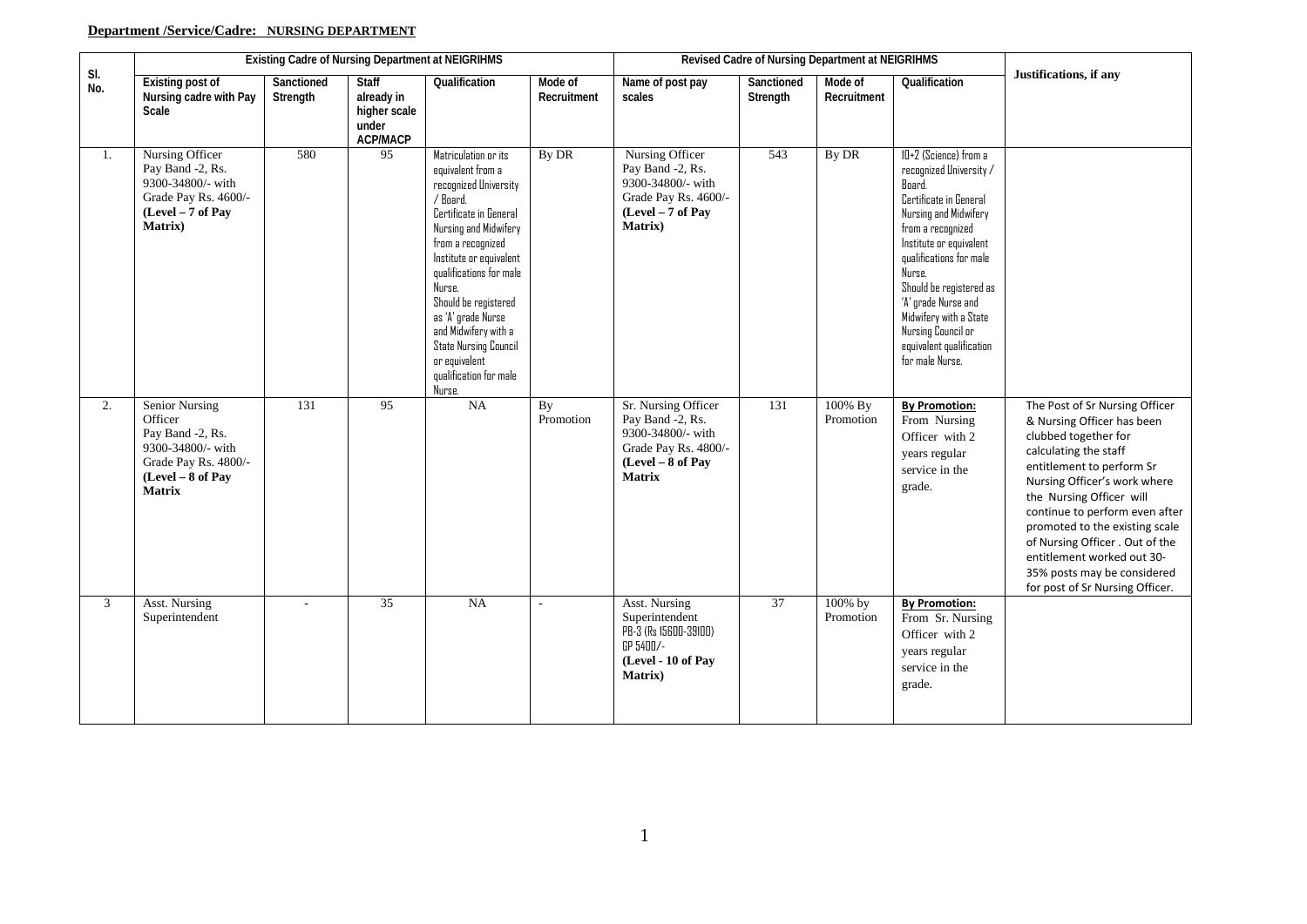| 4  | <b>Deputy Nursing</b><br>Superintendent<br>PB-3 (Rs 15600-39100)<br>GP 5400/-<br>(Level - 9 of Pay<br><b>Matrix</b> ) | 9   |                          | <b>NA</b> | By<br>Promotion | Deputy Nursing<br>Superintendent<br>PB-3 (Rs 15600-39100)<br>GP 5400/-<br>(Level - 10 of Pay<br><b>Matrix</b> ) | 9              | 100% By<br>Promotion  | <b>By Promotion:</b><br>From Sr. Nursing<br>Officer with 2<br>years regular<br>service in the<br>grade.              | 1 DNS for 3-4 Wards<br>1 DNS as Nurse Educator<br>1 DNS as Nurse Epidemiologist |
|----|-----------------------------------------------------------------------------------------------------------------------|-----|--------------------------|-----------|-----------------|-----------------------------------------------------------------------------------------------------------------|----------------|-----------------------|----------------------------------------------------------------------------------------------------------------------|---------------------------------------------------------------------------------|
| 5. | Nursing Superintendent<br>PB-3 (Rs 15600-39100)<br>GP 6600/-<br>(Level - 10 of Pay<br><b>Matrix</b> )                 | 2   | $\overline{\phantom{a}}$ | <b>NA</b> | By<br>Promotion | Nursing Superintendent<br>PB-3 (Rs 15600-39100)<br>GP 6600/-<br>(Level - 11 of Pay<br><b>Matrix</b> )           | $\overline{2}$ | 100 % By<br>Promotion | <b>By Promotion:</b><br>From Deputy<br>Nursing<br>Superintendent<br>with 5 years<br>regular service in<br>the grade. |                                                                                 |
| 6  | Chief Nursing Officer<br>PB-3 (Rs 15600-39100)<br>GP 7600/-<br>(Level - 11 of Pay<br><b>Matrix</b> )                  |     |                          | <b>NA</b> | By<br>Promotion | Chief Nursing Officer<br>PB-3 (Rs 15600-39100)<br>GP 7600/-<br>(Level - 12 of Pay<br><b>Matrix</b> )            | 1              | 100% By<br>Promotion  | <b>By Promotion:</b><br>From Nursing<br>Superintendent<br>with 5 years<br>regular service in<br>the grade.           | Overall in charge of nursing<br>personel.                                       |
|    | <b>Total</b>                                                                                                          | 723 |                          |           |                 |                                                                                                                 | 723            |                       |                                                                                                                      |                                                                                 |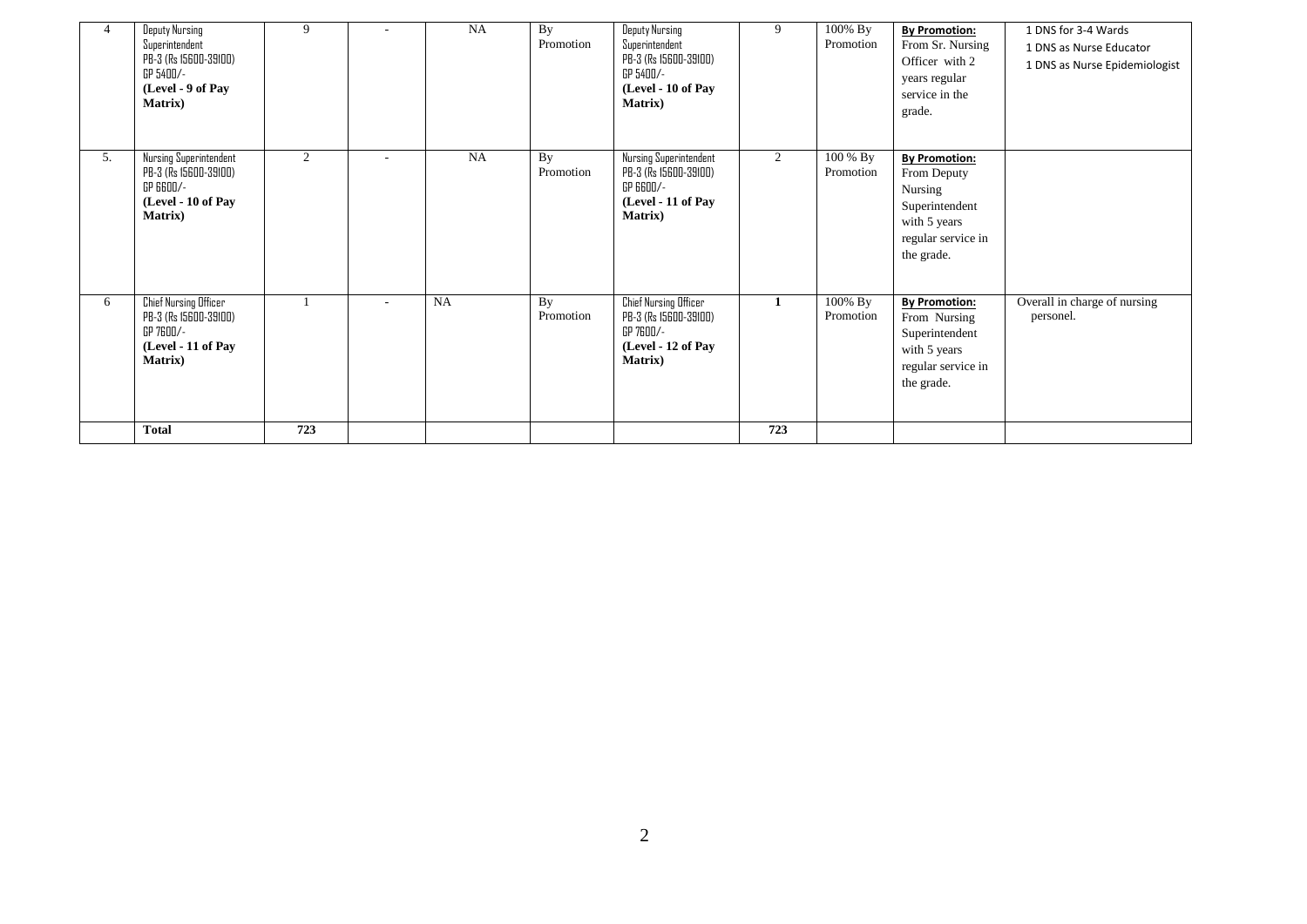### **Department /Service/Cadre:: RADIOLOGY CADRE**

|            | <b>Existing Cadre of Radiology at NEIGRIHMS</b>                                                                 |                                      |                                                                     |                                                                                                                                                                                                                                                                             |                        |                                                                                                                  |                                      | <b>Revised Cadre of Radiology at NEIGRIHMS</b>                                                                                                                           |                                                                                                                                                                                                                                                                                                                  |                                                                                                                                                                                                                                                                                                                                                                                                                                                                                                                                                                           |
|------------|-----------------------------------------------------------------------------------------------------------------|--------------------------------------|---------------------------------------------------------------------|-----------------------------------------------------------------------------------------------------------------------------------------------------------------------------------------------------------------------------------------------------------------------------|------------------------|------------------------------------------------------------------------------------------------------------------|--------------------------------------|--------------------------------------------------------------------------------------------------------------------------------------------------------------------------|------------------------------------------------------------------------------------------------------------------------------------------------------------------------------------------------------------------------------------------------------------------------------------------------------------------|---------------------------------------------------------------------------------------------------------------------------------------------------------------------------------------------------------------------------------------------------------------------------------------------------------------------------------------------------------------------------------------------------------------------------------------------------------------------------------------------------------------------------------------------------------------------------|
| Sl.<br>No. | <b>Existing post of</b><br><b>Radiology cadre</b><br>with Pay Scale                                             | <b>Sanctioned</b><br><b>Strength</b> | <b>Staff already</b><br>in higher scale<br>under<br><b>ACP/MACP</b> | Qualification                                                                                                                                                                                                                                                               | Mode of<br>Recruitment | Name of post pay<br>scales                                                                                       | <b>Sanctioned</b><br><b>Strength</b> | Mode of<br>Recruitment                                                                                                                                                   | Qualification                                                                                                                                                                                                                                                                                                    | <b>Justifications</b> , if any                                                                                                                                                                                                                                                                                                                                                                                                                                                                                                                                            |
| 1.         | Dark Room Assistant<br>PB-1(Rs.5200-20200)<br>GP 1900/-<br>(Level - 2 of Pay<br><b>Matrix</b> )                 | 11                                   | $\overline{4}$                                                      | Matriculation<br>with<br>Diploma/Certifi<br>cation in<br>Radiography or<br>minimum 1<br>year<br>experience.<br>Desirable: 1<br>year experience<br>as DRA.                                                                                                                   | By DR                  | Asst. Technician<br>(Radiology)<br>PB-2 (Rs.9300-<br>34800)<br>GP 4200/-<br>(Level - 6 of Pay<br><b>Matrix</b> ) | 11                                   | 100% By<br>permanent<br>transfer from<br>existing Dark<br>Room<br>Assistant                                                                                              | $\mathcal{L}_{\mathcal{A}}$                                                                                                                                                                                                                                                                                      | To upgrade the pay scale<br>$\bullet$<br>from GP 1900/- to GP<br>4200/- and re-designate<br>the post of Dark Room<br>Assistant to Asst.<br>Technician (Radiology)                                                                                                                                                                                                                                                                                                                                                                                                         |
| 2.         | Technical<br>Assistant/Technician-<br>PB-1 (Rs. 5200-<br>20200) GP 2800/-<br>(Level-5 of Pay<br><b>Matrix</b> ) | 3                                    | Nil                                                                 | BSc in<br>Radiology<br>Techniques<br>with two years<br>working<br>experience in<br>Radiology<br>Technique or<br>12th pass with<br>Science with<br>two years<br>Diploma in<br>Radiology<br>Techniques and<br>Two years<br>working<br>experience in<br>Radiology<br>Technique | By DR                  | Technician<br>(Radiology)<br>PB-2 (Rs.9300-<br>34800)<br>GP 4600/-<br>(Level - 7 of Pay<br><b>Matrix</b> )       | 14                                   | 100% By<br>permanent<br>transfer from<br>existing<br>Radiographer<br>/ Technical<br>Assistant /<br>Technician<br>failing which<br>by Promotion<br>failing which<br>by DR | <b>By Promotion</b><br>From Assistant<br>Technician<br>possessing BSc<br>(Hons) (3 years<br>course) in<br>Radiography with 5<br>years regular<br>service.<br><b>Or</b><br><b>BSc</b> Medical<br>Technology (X-Ray)<br>from recognized<br>Institute/University<br>with 5 years of<br>regular service<br><b>Or</b> | • To upgrade the pay scale of<br>Technical Assistant /<br>Technician from GP 2800/- to<br>GP 4200/- and re-designate the<br>posts of Technical Assistant<br>/Technician and Radiographers<br>to Technician (Radiology)<br><b>Existing Technical Assistants</b><br>being holders of posts carrying<br>lower pay scale will rank junior<br>enbloc to existing Radiographers<br>being on lower pay scale.<br>• Service rendered by the existing<br>Dark Room Assistant will be<br>counted from the date of joining<br>for promotion to the post of<br>Technician (Radiology) |
| 3.         | Radiographer<br>PB-2(Rs.9300-34800)<br>GP 4200/-<br>(Level - 6 of Pay<br><b>Matrix</b> )                        | 12                                   | $\tau$                                                              | BSc in<br>Radiology<br>Techniques<br>with two years<br>working<br>experience in<br>Radiology<br>Technique                                                                                                                                                                   | By DR                  |                                                                                                                  |                                      |                                                                                                                                                                          | From Assistant<br>Technician<br>possessing Diploma<br>/Certification in<br>Radiography with<br>minimum 8 years<br>regular service.<br><b>By Direct Recruits:</b><br>BSc (Hons)<br>(3 years course)<br>in Radiography<br><b>Or</b><br><b>BSc</b> Medical<br>Technology (X-Ray)                                    |                                                                                                                                                                                                                                                                                                                                                                                                                                                                                                                                                                           |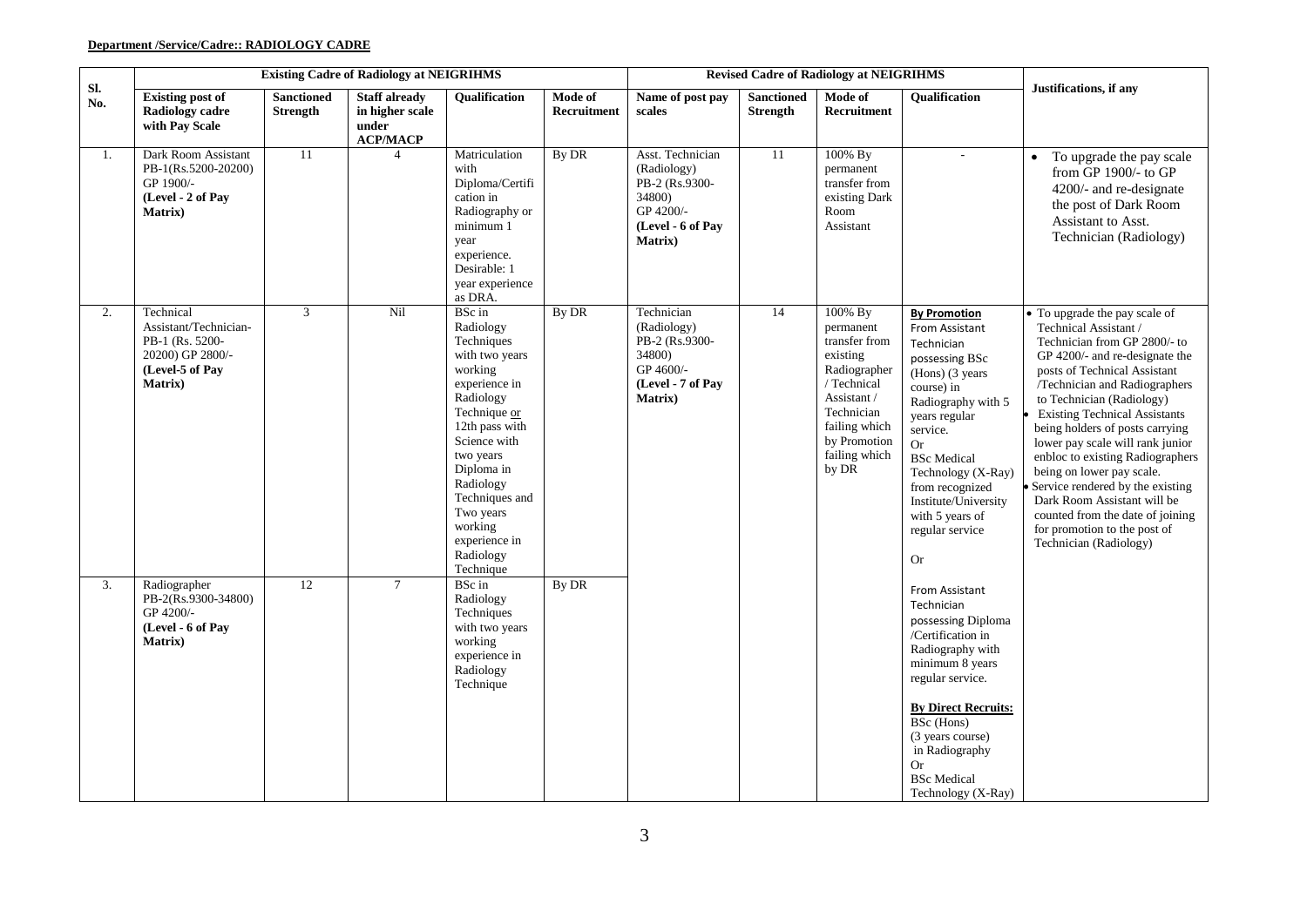|                |                                                                                                                                      |    |     |                                                                                                                                                                                                  |                 |                                                                                                                                         |                |                                                                                                              | from recognized<br>Institute/University.<br><b>Desired:</b> Ability to<br>use computers -<br>Hands on exp. In<br>office applications,<br>spread sheets and<br>presentations. |                                                                                                                                                                                                                                                                                                                                                                                         |
|----------------|--------------------------------------------------------------------------------------------------------------------------------------|----|-----|--------------------------------------------------------------------------------------------------------------------------------------------------------------------------------------------------|-----------------|-----------------------------------------------------------------------------------------------------------------------------------------|----------------|--------------------------------------------------------------------------------------------------------------|------------------------------------------------------------------------------------------------------------------------------------------------------------------------------|-----------------------------------------------------------------------------------------------------------------------------------------------------------------------------------------------------------------------------------------------------------------------------------------------------------------------------------------------------------------------------------------|
| 5.             | Sr. X-Ray Technician<br>PB-2(Rs.9300-34800)<br>GP 4200/-<br>(Level - 6 of Pay<br>Matrix)                                             | 6  | Nil | <b>Promotion:</b><br>Radiographer/T<br>echnical Asstt<br>(Radio) in Pay<br>Band-1 of<br>Rs.5200-<br>20200/- with<br>Grd. Pay 2800<br>$/$ - with Six<br>years regular<br>service in the<br>Grade. | By<br>promotion | <b>Technical Officer</b><br>(Radiology)<br>PB-3 (Rs.15600-<br>39100) GP 5400/-<br>(Level - 10 of Pav<br>Matrix)                         | 6              | 100% By<br>permanent<br>transfer from<br>Existing Sr X<br>Ray<br>Technician<br>failing which<br>by promotion | <b>By Promotion:</b><br>From Technician<br>(Radiology) with 3<br>years of regular<br>service in the grade.                                                                   | • To upgrade the pay scale from<br>GP4200/- to GP 5400/- and re-<br>designate the post of Sr. X-Ray<br>Technician to Technical Officer<br>(Radiology)<br>• Service rendered by existing<br>Technical Asst / Technician &<br>Radiographer will be counted<br>from date of joining for<br>promotion to the post of<br>Technical Officer (Radiology).                                      |
| 6.             | Radiology<br>Supervisor/CT<br>Scan/GE Radiology/<br>Radiographer<br>PB-2(Rs.9300-34800)<br>GP 4600/-<br>(Level - 7 of Pay<br>Matrix) | 3  | Nil | <b>Promotion: Sr.</b><br>X-ray<br>Technician in<br>Pay Band-2,<br>Rs.9300-<br>34800/- with<br>Grd. Pay of<br>Rs.4200/- with<br>five years<br>regular service<br>in the Grade.                    | By<br>promotion | Senior Technical<br>Officer<br>(Radiology)<br>PB-3 (Rs 15600-<br>39100)<br>GP 6600/-<br>(Level - 11 of Pay<br><b>Matrix</b> )           | $\mathfrak{Z}$ | 100% By<br>promotion                                                                                         | <b>By Promotion:</b><br>Promotional grade<br>from Technical<br>Officer (Radiology)<br>with 5 years regular<br>service in the<br>grade.                                       | • To upgrade the pay scale from<br>GP 4600/- to GP 6600/- and re-<br>designate the post of Radiology<br>Supervisor / CT Scan/GE<br>Radiology / Radiographer to<br>Senior Technical Officer<br>(Radiology)<br>· Service rendered by existing Sr.<br>X-Ray Technician will be<br>counted from date of joining<br>for promotion to the post of<br>Senior Technical Officer<br>(Radiology). |
| $\overline{7}$ |                                                                                                                                      |    |     |                                                                                                                                                                                                  |                 | <b>Chief Technical</b><br><b>Officer</b><br>(Radiology)<br>PB-3 (Rs 15600-<br>39100) GP 6600/-<br>(Level - 12 of Pay<br><b>Matrix</b> ) | $\mathbf{1}$   | 100% By<br>Promotion                                                                                         | <b>By Promotion:</b><br>Promotional grade<br>from Sr. Technical<br>Officer (Radiology)<br>with 5 years regular<br>service in the<br>grade.                                   | Technical<br>Officer<br>Chief<br>(Radiology) will be overall in<br>charge of the Dept.                                                                                                                                                                                                                                                                                                  |
|                | <b>Total</b>                                                                                                                         | 35 |     |                                                                                                                                                                                                  |                 |                                                                                                                                         | 35             |                                                                                                              |                                                                                                                                                                              |                                                                                                                                                                                                                                                                                                                                                                                         |

**Note: 1. The above cadre structure/hierarchy has been proposed on the same lines as AIIMS, New Delhi vide its letter F-12-6/2017-Estt (RCT) Dated 13.6.2017 which differ with the proposal approved by the MoHFW.**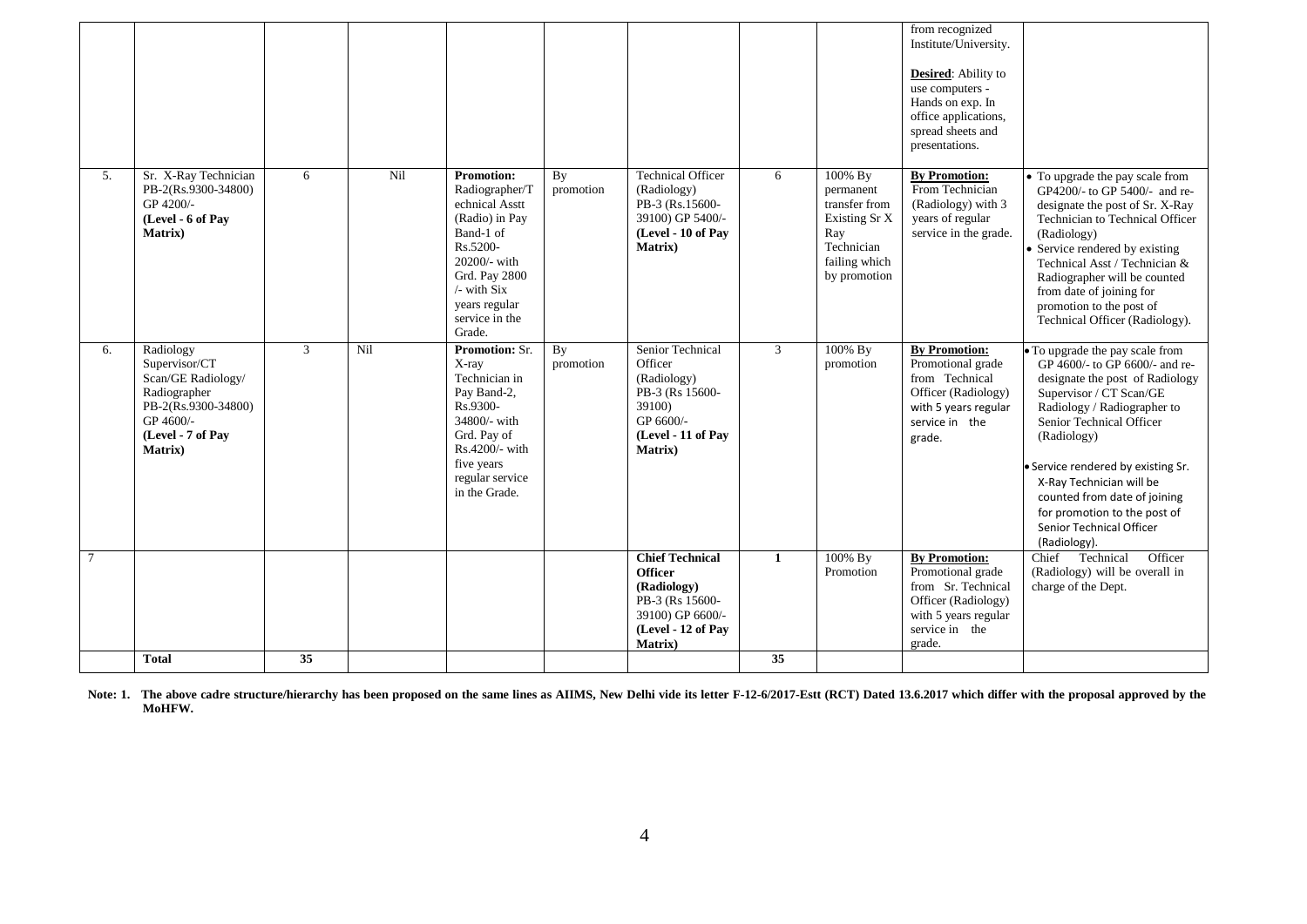# **Department /Service/Cadre: LABORATORY CADRE**

|            |                                                                                                                  |                                      | <b>Existing Cadre of Laboratory at NEIGRIHMS</b>                    |                                                                                                                                                                              |                               | <b>Revised Cadre of Laboratory at NEIGRIHMS</b><br>Name of post pay<br><b>Sanctioned</b><br>Mode of |                 |                                                                                                                                   |                                                                                                                                             |                                                                                                                                                                                                                                                                                                                                     |
|------------|------------------------------------------------------------------------------------------------------------------|--------------------------------------|---------------------------------------------------------------------|------------------------------------------------------------------------------------------------------------------------------------------------------------------------------|-------------------------------|-----------------------------------------------------------------------------------------------------|-----------------|-----------------------------------------------------------------------------------------------------------------------------------|---------------------------------------------------------------------------------------------------------------------------------------------|-------------------------------------------------------------------------------------------------------------------------------------------------------------------------------------------------------------------------------------------------------------------------------------------------------------------------------------|
| Sl.<br>No. | <b>Existing post of Lab</b><br>cadre with Pay Scale                                                              | <b>Sanctioned</b><br><b>Strength</b> | <b>Staff already</b><br>in higher<br>scale under<br><b>ACP/MACP</b> | Qualification                                                                                                                                                                | Mode of<br><b>Recruitment</b> | scales                                                                                              | <b>Strength</b> | Recruitment                                                                                                                       | Qualification                                                                                                                               | Justifications, if any                                                                                                                                                                                                                                                                                                              |
| 1.         | BCG Technician (6<br>posts) PB-1 (Rs 5200-<br>20200) GP 2400<br>(Level - 4 of Pay<br>Matrix)                     | 6                                    |                                                                     | B.Sc (MLT)<br>Degree with<br>one year<br>experience in<br>Medical Lab.<br>Desirable: 1<br>year Cert.<br>Course in<br><b>BCG</b><br>Technology.                               | By DR                         | Technician (Lab)<br>PB-2 (Rs 9300-<br>34800) GP 4200/-<br>(Level - 6 of Pay<br>Matrix)              | 27              | 100% by<br>permanent<br>transfer from<br><b>BCG</b><br>Technician<br>and Technical<br>Assistant and<br>JLT failing<br>which by DR | <b>By Direct</b><br>Recruits:<br>B.Sc (MLT)<br>Or<br><b>BSc</b><br>(PCM/Biology)<br>$+$ DMLT $\,$<br>Or<br><b>B.Tech</b><br>(Biotechnology) | • The post of BCG Technician,<br>JLT, & Technical Asst. to be<br>merged and re-designate to the<br>post of Technician (Lab) due to<br>same qualifications.<br>• To upgrade the pay scales of<br>BCG Technicians GP 2400/- and<br>Technical Assistants GP 2800 to<br>GP Rs.4200/-.<br>• The post of BCG Technician are               |
| 2.         | Technical<br>Assistant/Technician-<br>$6$ posts - PB-1 (Rs<br>5200-20200) GP 2800<br>(Level- 5 of Pay<br>Matrix) | 6                                    |                                                                     | BSc or<br>equivalent<br>or 12 with<br>science with<br>Dip. in MLT<br>and 5 yrs<br>experience at<br>lab. tech                                                                 | By DR                         |                                                                                                     |                 |                                                                                                                                   | $+$ DMLT.                                                                                                                                   | not available in AIIMS/PGIMER<br>• The seniority will be as per the<br>original pay scale.                                                                                                                                                                                                                                          |
| 3.         | Jr. Lab. Technician<br>30 posts<br>PB-2 (Rs 9300-<br>34800) GP 4200/-<br>(Level - 6 of Pay<br>Matrix)            | 30                                   | $\overline{17}$                                                     | <b>BMLT</b> or <b>B.Sc</b><br>with<br>Chemistry or<br>Zoology or<br>Botany as<br>subject with<br>one year<br>certificate<br>course in<br>Medical<br>Laboratory<br>Technician | By DR                         |                                                                                                     |                 |                                                                                                                                   |                                                                                                                                             |                                                                                                                                                                                                                                                                                                                                     |
| 4.         | Sr. Lab. Technician<br>PB-2 (Rs 9300-<br>34800) GP 4200/-<br>(Level - 6 of Pay<br>Matrix)                        | 11                                   | $\mathbf{1}$                                                        | Promotion:<br>JLT in Pay<br>Band-1.<br>Rs.5200-<br>20200/- with<br>Grade. Pay<br>Rs.2800/- with<br>six years<br>regular service<br>in the Grade.                             | By<br>Promotion               | Sr. Technician (Lab)<br>PB-2 (Rs 9300-<br>34800) GP 4600/-<br>(Level-7 of Pay<br>Matrix)            | 20              | 100% by<br>promotion                                                                                                              | <b>By Promotion:</b><br>From Technician<br>(Lab) with 5<br>years' service in<br>the grade                                                   | • To upgrade the pay scale from GP<br>4200 to GP 4600/-and re-designate<br>from Sr. Lab. Technician to Sr.<br>Technician (Lab)<br>• Service rendered by existing BCG<br>Technician/Technical Asst and Jr.<br>Lab. Technician will be counted<br>from date of joining for promotion<br>to the post of Senior Technician<br>$(Lab)$ . |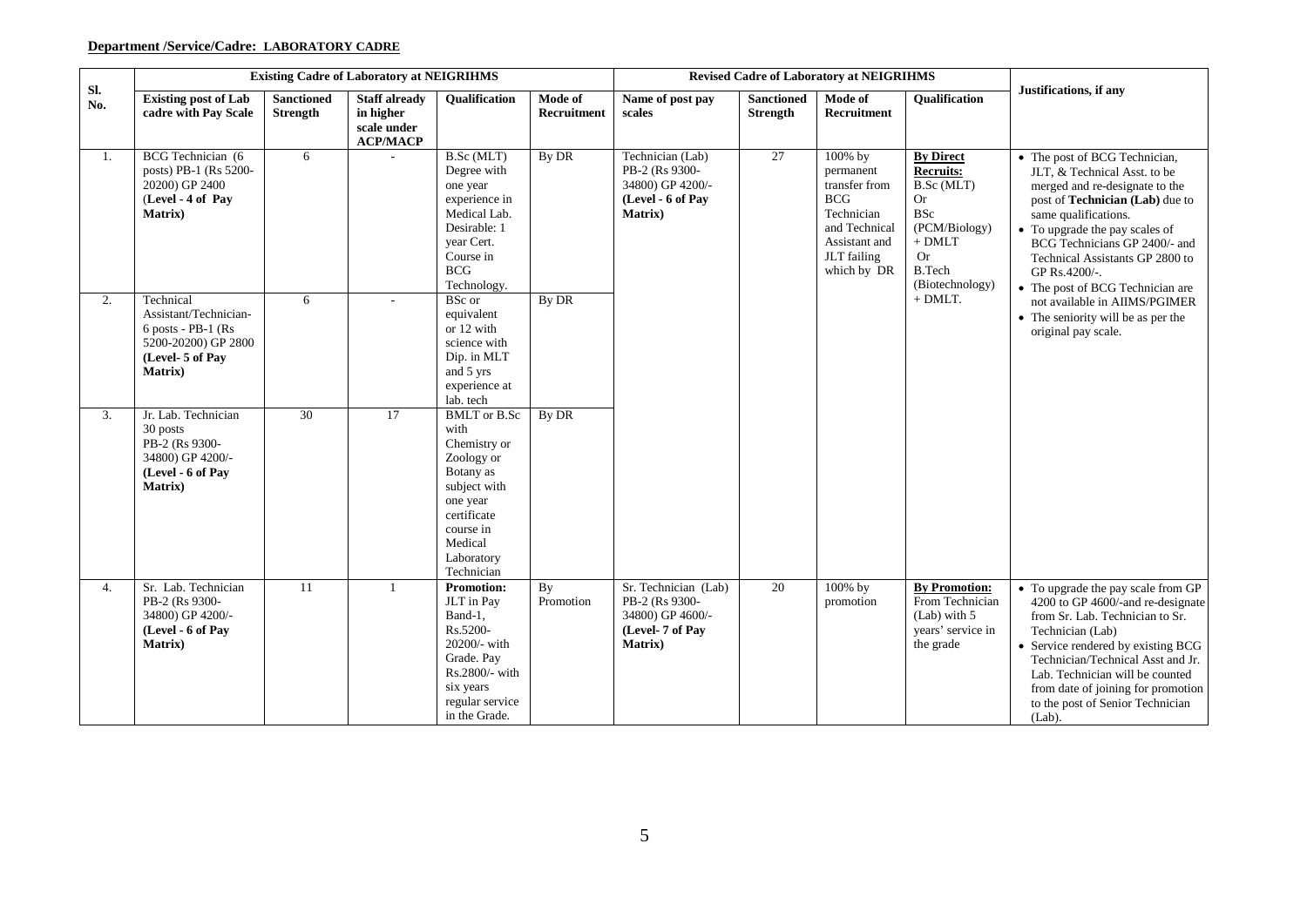| 5. | <b>Technical Supervisor</b><br>(Laboratory)<br>PB-2 (Rs 9300-<br>34800) GP 4600<br>(Level - 7 of Pay<br><b>Matrix</b> ) |                 | Nil | <b>Promotion: SLT</b><br>in Pay Band-2,<br>Rs.9300-34800/-<br>with Grade Pay<br>of Rs.4200/- with<br>five years regular<br>service in the<br>Grade. | By<br>Promotion | <b>Technical Officer</b><br>(Lab)<br>PB-3 (Rs 15600-<br>39100) GP 5400/-<br>(Level - 10 of Pay<br><b>Matrix</b> )    | 5  | 100% By<br>promotion | <b>By Promotion:</b><br>From Sr.<br>Technician (Lab)<br>with 3 years'<br>service in the<br>grade. | • To upgrade the pay scale from GP<br>4600 to GP 5400 and re-<br>designated the post from<br>Technical Supervisor (Laboratory)<br>to Technical Officer (Lab).<br>• On functional considerations, four<br>additional posts are considered<br>necessary to have one officer at<br>supervisory authority to look after<br>the other 4 departments. The lone<br>Technical Supervisor was looking<br>after 5 (five) departments like<br>Microbiology, Blood Bank,<br>Pathology, Biochemistry, and<br>Histopathology. These posts will<br>be adjusted against the overall<br>strength of the Laboratory<br>Services.<br>• Service rendered by the existing<br>Senior Lab Technician will be<br>counted from the date of joining<br>for promotion to the post of<br>Technical Officer (Lab). |
|----|-------------------------------------------------------------------------------------------------------------------------|-----------------|-----|-----------------------------------------------------------------------------------------------------------------------------------------------------|-----------------|----------------------------------------------------------------------------------------------------------------------|----|----------------------|---------------------------------------------------------------------------------------------------|---------------------------------------------------------------------------------------------------------------------------------------------------------------------------------------------------------------------------------------------------------------------------------------------------------------------------------------------------------------------------------------------------------------------------------------------------------------------------------------------------------------------------------------------------------------------------------------------------------------------------------------------------------------------------------------------------------------------------------------------------------------------------------------|
| 6  |                                                                                                                         |                 |     |                                                                                                                                                     |                 | Sr. Technical Officer<br>$(Lab)$ PB-3 $(Rs)$<br>15600-39100) GP<br>$6600/-$<br>(Level - 11 of Pay<br><b>Matrix</b> ) |    | 100% By<br>promotion | Promotion from<br><b>Technical Officer</b><br>(Lab) with 5<br>years' service in<br>the grade.     |                                                                                                                                                                                                                                                                                                                                                                                                                                                                                                                                                                                                                                                                                                                                                                                       |
| 7  |                                                                                                                         |                 |     |                                                                                                                                                     |                 | <b>Chief Technical</b><br>Officer (Lab)<br>PB-3 (Rs 15600-<br>39100) GP 7600/-<br>(Level - 12 of Pay<br>Matrix)      |    | 100% By<br>promotion | <b>By Promotion:</b><br>From Technical<br>Officer (Lab) with<br>5 years' service in<br>the grade. | • Overall Incharge of Laboratory<br>services.                                                                                                                                                                                                                                                                                                                                                                                                                                                                                                                                                                                                                                                                                                                                         |
|    | <b>TOTAL</b>                                                                                                            | $\overline{54}$ |     |                                                                                                                                                     |                 |                                                                                                                      | 54 |                      |                                                                                                   |                                                                                                                                                                                                                                                                                                                                                                                                                                                                                                                                                                                                                                                                                                                                                                                       |

1. **The above cadre structure/hierarchy has been proposed keeping in view of the report of the Coordination Committee approved by MoHFW, New Delhi for uniformity in pay scales, Recruitment Rules and nomenclature for AIIMS, PGIMER & JIPMER in respect of Non faculty posts as notified vide AIIMS letter No.F-12-6/2017-Estt (RCT) dated 10.6.2017 (Copy enclosed at Annexure-VI).**

2. The prescribed qualification as per approved Recruitment Rules for the posts of BCG Technicians, Technical Assistants (Lab) and Junior Lab. Technicians in NEIGRIHMS are the same (i.e. Degree **holder Posts may be merged into a single cadre which is creating administrative complications for promotion to higher grade/post.**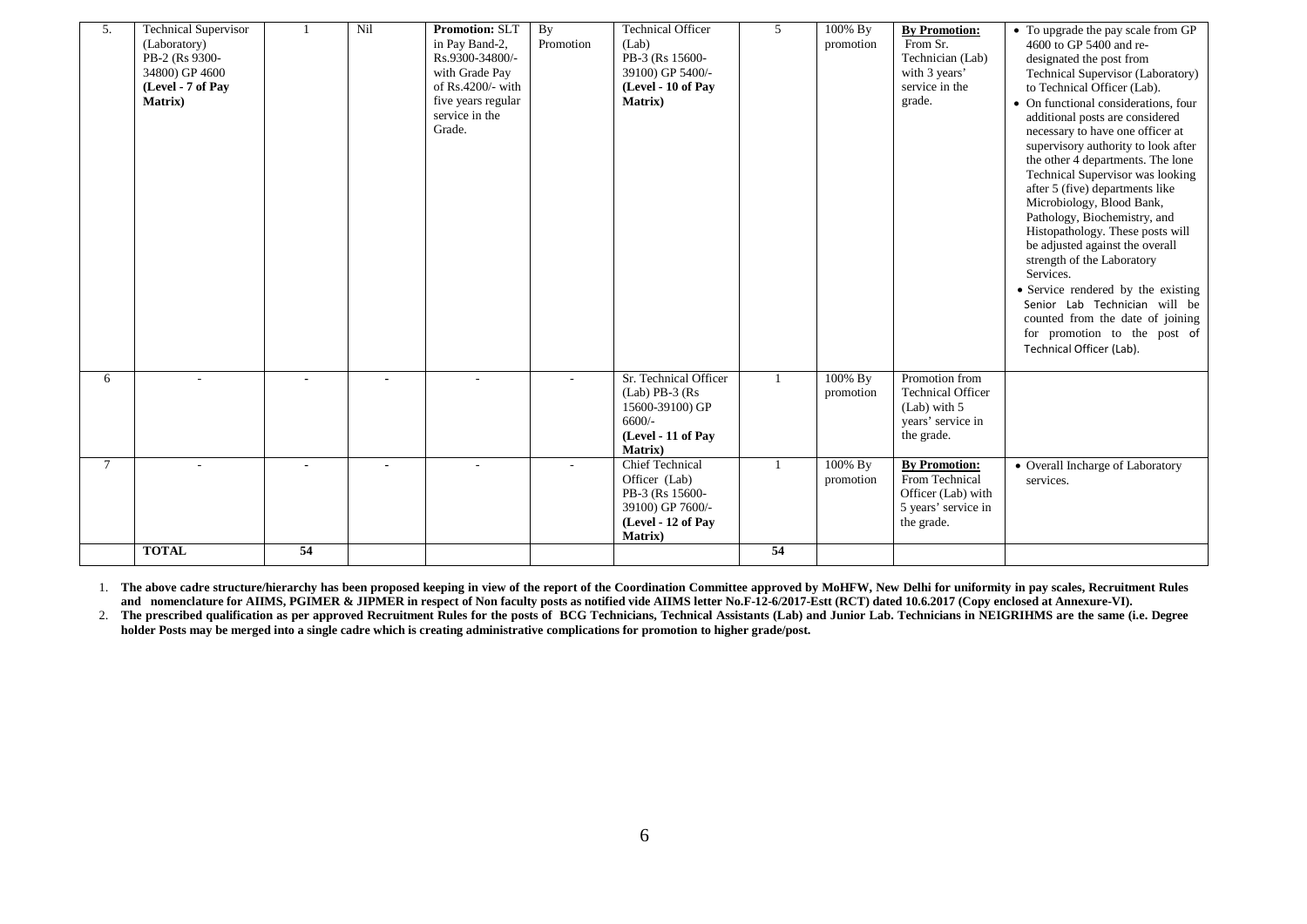| <b>Existing Cadre of OT/ICU at NEIGRIHMS</b><br><b>Revised Cadre of OT/ICU at NEIGRIHMS</b><br>Sl.<br><b>Existing post of</b><br><b>Sanctioned</b><br><b>Staff already</b><br>Mode of<br>Name of post pay<br>Mode of<br><b>Oualification</b><br><b>Sanctioned</b> |                                                                                                                  |                 |                                             |                                                                                                                                                                                                 |                    |                                                                                                                     |                 |                                                                                                                                 |                                                                                                                                                 |                                                                                                                                                                                                                                                                                                                                                               |
|-------------------------------------------------------------------------------------------------------------------------------------------------------------------------------------------------------------------------------------------------------------------|------------------------------------------------------------------------------------------------------------------|-----------------|---------------------------------------------|-------------------------------------------------------------------------------------------------------------------------------------------------------------------------------------------------|--------------------|---------------------------------------------------------------------------------------------------------------------|-----------------|---------------------------------------------------------------------------------------------------------------------------------|-------------------------------------------------------------------------------------------------------------------------------------------------|---------------------------------------------------------------------------------------------------------------------------------------------------------------------------------------------------------------------------------------------------------------------------------------------------------------------------------------------------------------|
| No.                                                                                                                                                                                                                                                               | <b>OT/ICU</b> cadre with<br><b>Pay Scale</b>                                                                     | <b>Strength</b> | in higher<br>scale under<br><b>ACP/MACP</b> |                                                                                                                                                                                                 | <b>Recruitment</b> | scales                                                                                                              | <b>Strength</b> | <b>Recruitment</b>                                                                                                              | <b>Oualification</b>                                                                                                                            | Justifications, if any                                                                                                                                                                                                                                                                                                                                        |
| 1.                                                                                                                                                                                                                                                                | OT Assistant Gr-II<br>PB-1 (Rs 5200-<br>20200) GP 1900/-<br>(Level - 2 of Pay<br><b>Matrix</b> )                 | $\overline{20}$ | -11                                         | Matriculation<br>or equivalent.<br>Diploma in<br>operation<br>Theatre<br>Techniques or<br>5 years<br>experience as<br>OT or<br>Anaesthesia<br>Assistant in<br>Medical<br>Institute/<br>Hospital | By DR              | Technician (OT)<br>PB-2 (Rs 9300-<br>34800)<br>GP 4200/-<br>(Level - 6 of Pay<br><b>Matrix</b> )                    | 41              | 100% By<br>permanent<br>transfer from<br>OT Asst.<br>Grd. II and<br>Technical<br>Asst./<br>Technician<br>Failing which<br>by DR | <b>Direct</b><br><b>Recruitment:</b><br>BSc (Human Sc/<br>Life Sc/Medical<br>Technology<br><b>Operation Theatre</b><br>Course or<br>Equivalent. | • The post of OT Assistant Gr-II<br>and Technical Assistant /<br>Technician will be merged and<br>re-designate to Technician<br>OT.<br>• To upgrade the pay scale for<br>GP 1900/- and GP 2800/-to<br>GP 4200/- the posts of<br>Technical Assistant /<br>Technician and OT Assistant<br>$Gr-II.$<br>• The seniority will be as per the<br>original pay scale. |
| 2.                                                                                                                                                                                                                                                                | Technical<br>Assistant/Technician-<br>PB-1 (Rs 5200-<br>20200) GP 2800/-<br>(Level - 5 of Pay<br><b>Matrix</b> ) | 28              |                                             | BSc in OT<br>Tech. with 2<br>yrs exp. or $12^{th}$<br>with Science<br>with Dip in<br>OT Tech/ICU<br>Tech. with 2<br>yrs exp or 10 <sup>th</sup><br>with 6 yrs exp.<br>in OT/ICU                 | By DR              |                                                                                                                     |                 |                                                                                                                                 |                                                                                                                                                 |                                                                                                                                                                                                                                                                                                                                                               |
| $\mathfrak{Z}$ .                                                                                                                                                                                                                                                  |                                                                                                                  | $\sim$          |                                             |                                                                                                                                                                                                 |                    | Sr. Technician (OT)<br>PB-2 (Rs 9300-<br>34800)<br>GP 4600/-<br>(Level - 7 of Pay<br><b>Matrix</b> )                | 5 <sup>5</sup>  | 100% By<br>promotion                                                                                                            | <b>By Promotion:</b><br>Promotional grade<br>from Technician<br>(OT) with 5 years of<br>regular service in<br>the grade.                        | • Service rendered by existing<br>Technical Asst/Technician OT<br>Assistant Gr. II will be<br>counted from date of joining<br>for promotion to the post of<br>Sr. Technician (OT).                                                                                                                                                                            |
| 4.                                                                                                                                                                                                                                                                |                                                                                                                  | $\sim$          | $\sim$                                      |                                                                                                                                                                                                 |                    | <b>Technical Officer</b><br>(OT)<br>PB-3 (Rs 15600-<br>39100)<br>GP 5400/-<br>(Level - 10 of Pav<br><b>Matrix</b> ) | $\overline{2}$  | 100% By<br>promotion                                                                                                            | <b>By Promotion:</b><br>From the Sr.<br>Technician (OT)<br>with 3 years of<br>regular service in<br>the grade.                                  |                                                                                                                                                                                                                                                                                                                                                               |
|                                                                                                                                                                                                                                                                   | <b>TOTAL</b>                                                                                                     | 48              |                                             |                                                                                                                                                                                                 |                    |                                                                                                                     | 48              |                                                                                                                                 |                                                                                                                                                 |                                                                                                                                                                                                                                                                                                                                                               |

#### **Department /Service/Cadre: Technician - OT/ICU CADRE of different departments (like Ortho, CTVS, Neurosurgery, General Surgery, OBG including Anaesthesiology)**

**Note: The above cadre structure/hierarchy has been proposed keeping in view of the report of the Coordination Committee approved by MoHFW, New Delhi for uniformity in pay scales, Recruitment Rules and nomenclature for AIIMS, PGIMER & JIPMER in respect of Non faculty posts as notified vide AIIMS letter No.F-12-6/2017-Estt (RCT) dated 10.6.2017.**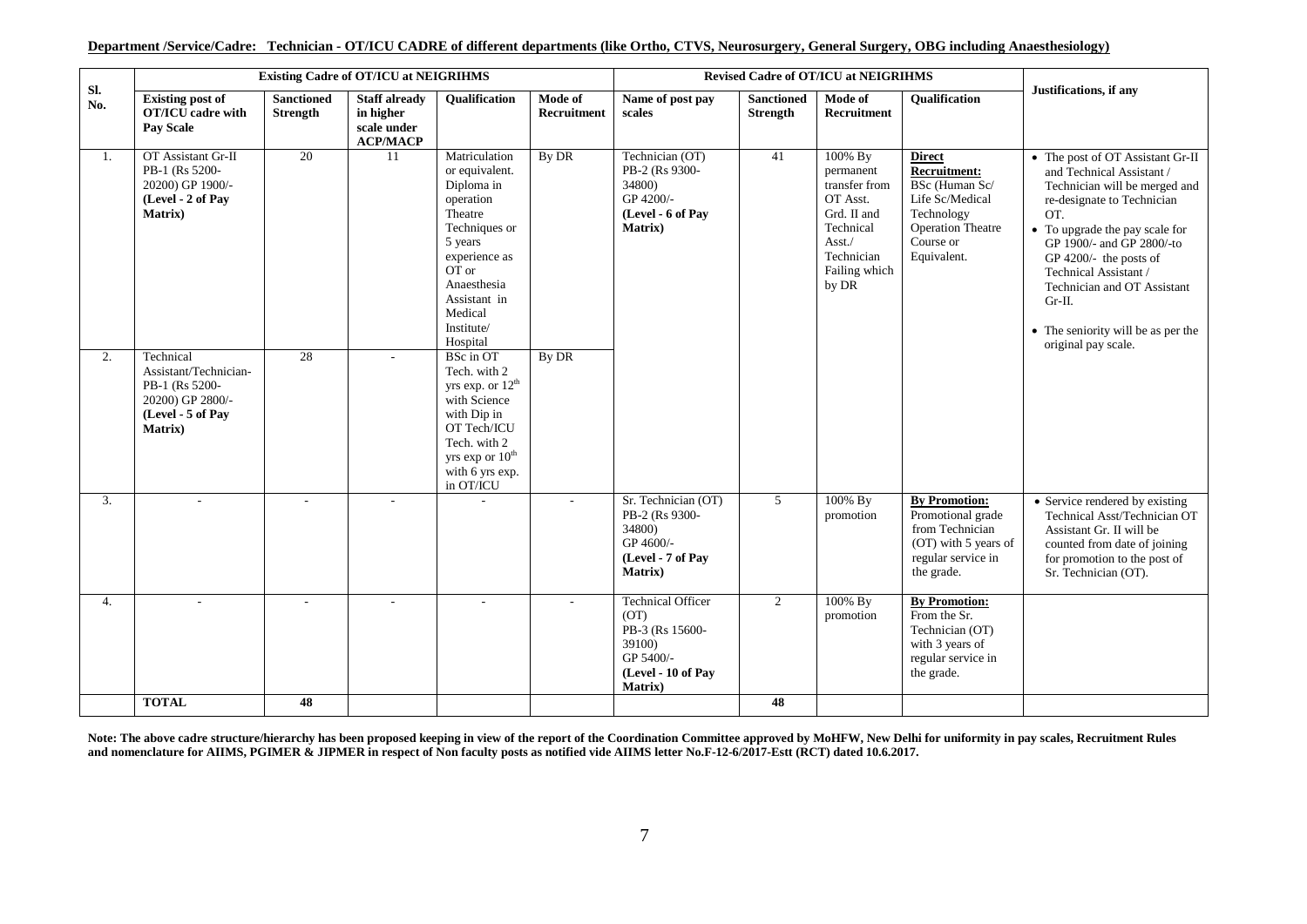### **Department /Service/Cadre: DIETARY UNIT (A)**

|     | <b>Existing Cadre of Dietary at NEIGRIHMS</b><br>Sl.                                                                 |                               |                                                                     |                                                                |                        |                                                                                                          |                                      | <b>Revised Cadre of Dietary at NEIGRIHMS</b>                             |                                                                                                                                                         |                                                                                                                                                                                                  |  |  |
|-----|----------------------------------------------------------------------------------------------------------------------|-------------------------------|---------------------------------------------------------------------|----------------------------------------------------------------|------------------------|----------------------------------------------------------------------------------------------------------|--------------------------------------|--------------------------------------------------------------------------|---------------------------------------------------------------------------------------------------------------------------------------------------------|--------------------------------------------------------------------------------------------------------------------------------------------------------------------------------------------------|--|--|
| No. | <b>Existing post of</b><br>Dietary cadre with<br><b>Pay Scale</b>                                                    | <b>Sanctioned</b><br>Strength | <b>Staff already</b><br>in higher<br>scale under<br><b>ACP/MACP</b> | <b>Oualification</b>                                           | Mode of<br>Recruitment | Name of post pay<br>scales                                                                               | <b>Sanctioned</b><br><b>Strength</b> | Mode of<br>Recruitment                                                   | <b>Oualification</b>                                                                                                                                    | Justifications, if any                                                                                                                                                                           |  |  |
| -1  | MTS(Masalchi/Bearer/<br>Kitchen Attendant)<br>PB-1 (Rs. 5200-<br>20200) GP Rs.1800/-<br>(Level - 1 of Pay<br>Matrix) | $\overline{4}$                | $\overline{2}$<br>(2 <sup>nd</sup> MACP)                            | Matriculation<br>Or Equivalent<br><b>OR</b><br><b>ITI Pass</b> | By DR                  | Bearer Gr-I/Cook<br>$Gr-I$<br>$(Rs.5200-20200)$<br>GP Rs. 2000/-<br>(Level - 3 of Pay<br><b>Matrix</b> ) | 5                                    | 100% by<br>permanent<br>transfer<br>from Cook/<br>Masalchi /<br>Bearer / | <b>Direct Recruitment:</b><br>$i10^{th}$ Pass from<br>recognized University<br>ii) Basic Skill course of 6<br>weeks in Food &<br>Beverages service from | To upgrade the pay scales<br>from GP 1800 to GP<br>2000/- and to merge and<br>re-designate the post of<br>Cook/Masalchi /Bearer /<br>Kitchen Attendant to                                        |  |  |
| 2.  | MTS (Cook)<br>PB-1 (Rs. 5200-<br>20200) GP Rs. 1800/-<br>(Level - 1 of Pay<br>Matrix)                                | $\overline{4}$                | 3<br>(2 <sup>nd</sup> MACP)<br>of 3 staff)                          | Matriculation<br>Or Equivalent<br>OR ITI Pass                  |                        |                                                                                                          |                                      | Kitchen<br>Attendant<br>failing which<br>by DR                           | Govt. recognized Institute<br>and must have undergone<br>apprenticeship after<br>clearing the basic skill<br>course.                                    | Bearer Gr-I /Cook Gr- I<br>The Bearer Gr-I/Cook<br>$Gr-I$<br>will act as Supervisor in<br>the Hospital Kitchen,<br>Nursing College, MBBS<br>Hostel, RMO Hostel &<br>Guest House etc.             |  |  |
| 3.  |                                                                                                                      |                               |                                                                     |                                                                |                        | Asst. Steward<br>PB-1 (Rs. 5200-<br>20200)<br>GP Rs. 2400/-<br>(Level - 4 of Pay<br><b>Matrix</b> )      | $\overline{2}$                       | 100% By<br>Promotion                                                     | By promotion:<br>From Bearer Gr-I / Cook<br>Gr-I with 5 years of<br>regular service in the<br>grade.                                                    | Service rendered by the<br>existing MTS (Masalchi /<br>Bearer/Kitchen Attendant)<br>and MTS (Cook) will be<br>counted from the date of<br>joining for promotion to<br>the post of Asst. Steward. |  |  |
| 4.  |                                                                                                                      |                               |                                                                     |                                                                |                        | Steward<br>PB-1 (Rs. 5200-<br>20200)<br>GP Rs. 2800/-<br>(Level - 5 of Pav<br>Matrix)                    |                                      | 100% By<br>Promotion                                                     | By promotion:<br>From Asst. Steward<br>with 5 years of regular<br>service in the grade.                                                                 |                                                                                                                                                                                                  |  |  |
|     | <b>TOTAL</b>                                                                                                         | 8                             |                                                                     |                                                                |                        |                                                                                                          | 8                                    |                                                                          |                                                                                                                                                         |                                                                                                                                                                                                  |  |  |

**Note: 1. The above cadre structure/hierarchy has been proposed keeping in view of the report of the Coordination Committee approved by MoHFW, New Delhi for uniformity in pay scales, Recruitment Rules and nomenclature for AIIMS, PGIMER & JIPMER in respect of Non faculty posts as notified vide AIIMS letter No.F-12-6/2017-Estt (RCT) dated 10.6.2017 (Copy enclosed at Annexure-VI).**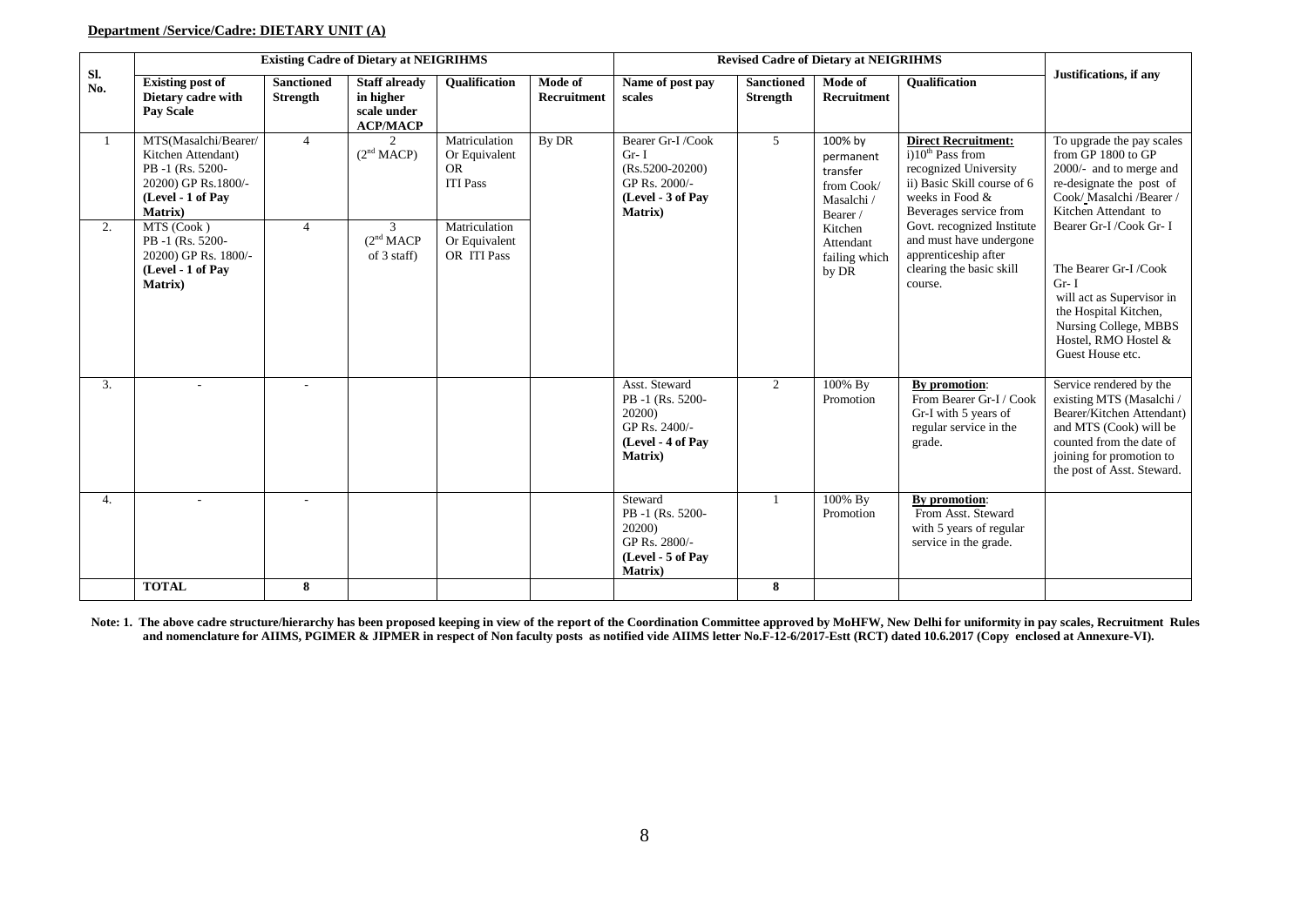# **Department /Service/Cadre: DIETARY UNIT (B)**

|            |                                                                                                                                     |                                      | <b>Existing Cadre of Dietary at NEIGRIHMS</b>                       |                                                           |                        |                                                                                                          |                                      | <b>Revised Cadre of Dietary at NEIGRIHMS</b>                    |                                                                                                                                                                                                                                                                                                                                                                                                  |                                                                                                                                                                                                                                                                                                               |
|------------|-------------------------------------------------------------------------------------------------------------------------------------|--------------------------------------|---------------------------------------------------------------------|-----------------------------------------------------------|------------------------|----------------------------------------------------------------------------------------------------------|--------------------------------------|-----------------------------------------------------------------|--------------------------------------------------------------------------------------------------------------------------------------------------------------------------------------------------------------------------------------------------------------------------------------------------------------------------------------------------------------------------------------------------|---------------------------------------------------------------------------------------------------------------------------------------------------------------------------------------------------------------------------------------------------------------------------------------------------------------|
| Sl.<br>No. | <b>Existing post of</b><br>Dietary cadre with<br><b>Pay Scale</b>                                                                   | <b>Sanctioned</b><br><b>Strength</b> | <b>Staff already</b><br>in higher<br>scale under<br><b>ACP/MACP</b> | <b>Oualification</b>                                      | Mode of<br>Recruitment | Name of post pay<br>scales                                                                               | <b>Sanctioned</b><br><b>Strength</b> | Mode of<br>Recruitment                                          | <b>Oualification</b>                                                                                                                                                                                                                                                                                                                                                                             | Justifications, if any                                                                                                                                                                                                                                                                                        |
| 5          | Asstt. Dietician<br>PB-2 (Rs. 9300-<br>34800) GP Rs. 4200/-<br>(Level - 6 of Pay<br>Matrix)                                         | $\overline{2}$                       |                                                                     | M.Sc. In food<br>and Nutrition                            | By DR                  | Asstt. Dietician<br>PB-2 (Rs. 9300-<br>34800)<br>GP Rs. 4800/-<br>(Level - 8 of Pay<br><b>Matrix</b>     | $\overline{2}$                       | 100% By DR                                                      | <b>By Direct Recruit:</b><br>i)BSc (Home Sc) with Nutrition<br>as special subject from a<br>recognized University<br>ii)A full time regular course in<br>MSc (Home Sc-Food &<br>Nutrition)/<br>Msc (Clinical Nutrition &<br>Dietetics)/MSc Food &<br>Nutrition Dietetics)/<br>MSc (Food Service Management<br>& Dietetics).<br>iii)2 years' exp in the line<br>preferably in a teaching Hospital | • To upgrade the pay scale<br>from GP 4200 to 4800/-.                                                                                                                                                                                                                                                         |
| 6          | Dietician<br>PB-2 (Rs. 9300-<br>34800) GP Rs. 4600/-<br>(Level - 7 of Pay<br><b>Matrix</b>                                          | -1                                   |                                                                     | Asstt.<br>Dietician with<br>5years in GP<br>$4200/-$      | By<br>Promotion        | Dietician<br>PB-3 (Rs 15600-<br>39100) GP 5400/-<br>(Level - 10 of<br>Pay Matrix)                        | -1                                   | 100% By<br>Promotion                                            | <b>By Promotion:</b><br>From Asst. Dietician with 2<br>years of regular service<br>in the grade.                                                                                                                                                                                                                                                                                                 | To upgrade the<br>pay scale from GP 4600/- to<br>GP 5400/-.<br>Service rendered by the<br>existing Asstt. Dietician will<br>be counted from the date of<br>joining for promotion to the<br>post of Dietician.                                                                                                 |
| 6          | Dy. Chief Dietician<br>PB-3 (Rs. 15600-<br>39100) GP Rs. 5400/-<br>(Level - 9 of Pay<br><b>Matrix</b> )                             |                                      |                                                                     | Dietician with<br>3 years in GP<br>$4600/-$               | <b>By</b><br>Promotion | Sr. Dietician<br>PB -3 (Rs.<br>15600-39100)<br>GP Rs. 6600/-<br>(Level - 11 of Pay<br><b>Matrix</b> )    | $\mathbf{1}$                         | 100% By<br>permanent<br>transfer from<br>Dy. Chief<br>Dietician | <b>By Promotion:</b><br>From Dietician with 5 years of<br>regular service in the grade.                                                                                                                                                                                                                                                                                                          | To upgrade the pay scale from<br>GP 5400/- to GP 6600/- and<br>re-designate the post of Dy.<br>Chief Dietician to Sr.<br>Dietician                                                                                                                                                                            |
| $\tau$     | Chief Dietician &<br><b>Nutrition Officer</b><br>PB -3 (Rs. 15600-<br>39100) GP Rs. 6600/-<br>(Level - 11 of Pay<br><b>Matrix</b> ) |                                      |                                                                     | M.Sc.in food<br>and Nutrition.<br>5 years in GP<br>5400/- | By<br>Promotion        | Chief Dietician<br>$PB -3$ (Rs.<br>15600-39100)<br>GP Rs. 7600/-<br>(Level -12 of Pay<br><b>Matrix</b> ) | $\mathbf{1}$                         | 100% By<br>promotion                                            | <b>By Promotion:</b><br>From Sr. Dietician with 5 (five)<br>years regular service in the<br>grade.                                                                                                                                                                                                                                                                                               | To upgrade the pay scale from<br>GP 6600/- to GP 7600/- and<br>re-designate the post Chief<br>Dietician & Nutrition Officer<br>to Chief Dietician.<br>Service rendered by the<br>existing Dy. Chief Dietician<br>will be counted from the date<br>of joining for promotion to the<br>post of Chief Dietician. |
|            | <b>TOTAL</b>                                                                                                                        | 5                                    |                                                                     |                                                           |                        |                                                                                                          | 5                                    |                                                                 |                                                                                                                                                                                                                                                                                                                                                                                                  |                                                                                                                                                                                                                                                                                                               |

**Note: 1. The above cadre structure/hierarchy has been proposed keeping in view of the report of the Coordination Committee approved by MoHFW, New Delhi for uniformity in pay scales, Recruitment Rules**  and nomenclature for AIIMS, PGIMER & JIPMER in respect of Non faculty posts as notified vide AIIMS letter No.F-12-6/2017-Estt (RCT) dated 10.6.2017 (Copy enclosed at Annexure-VI).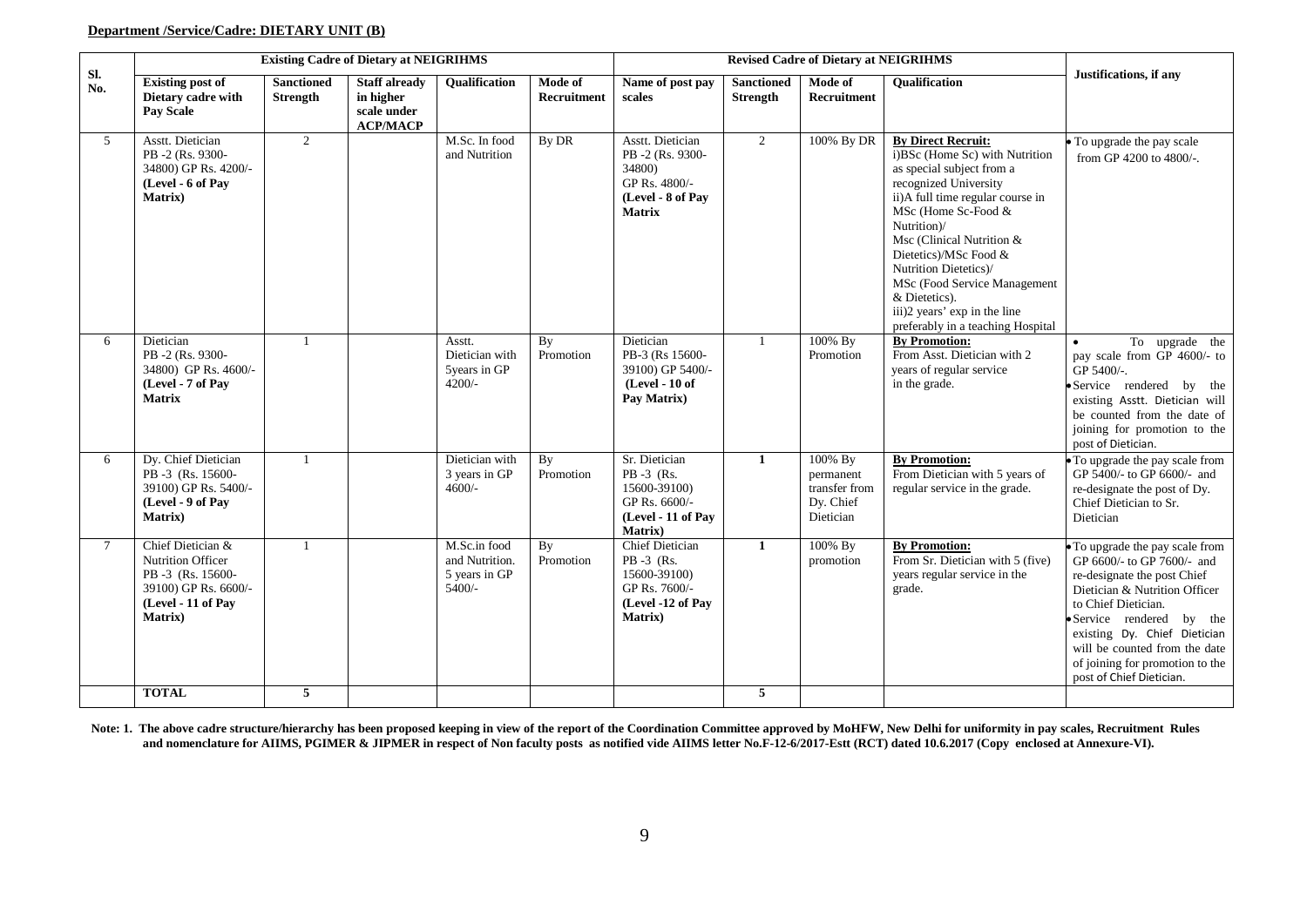# **Department /Service/Cadre: STORE SECTION**

|                | <b>Existing Cadre of Store at NEIGRIHMS</b>                                                                    |                        |                                                                        |                                                                                                |                        | Revised Cadre of Store at NEIGRIHMS                                                                     |                        |                        |                                                                                                                                                                                                                                                                                                                                                                                                                                                                        |                                                                                                                                                                                                                                                                           |
|----------------|----------------------------------------------------------------------------------------------------------------|------------------------|------------------------------------------------------------------------|------------------------------------------------------------------------------------------------|------------------------|---------------------------------------------------------------------------------------------------------|------------------------|------------------------|------------------------------------------------------------------------------------------------------------------------------------------------------------------------------------------------------------------------------------------------------------------------------------------------------------------------------------------------------------------------------------------------------------------------------------------------------------------------|---------------------------------------------------------------------------------------------------------------------------------------------------------------------------------------------------------------------------------------------------------------------------|
| SI.<br>No.     | <b>Existing post of Store</b><br>cadre with Pay Scale                                                          | Sanctioned<br>Strength | <b>Staff</b><br>already in<br>higher scale<br>under<br><b>ACP/MACP</b> | Qualification                                                                                  | Mode of<br>Recruitment | Name of post pay<br>scales                                                                              | Sanctioned<br>Strength | Mode of<br>Recruitment | Qualification                                                                                                                                                                                                                                                                                                                                                                                                                                                          | Justifications, if any                                                                                                                                                                                                                                                    |
| 1.             | Store Keeper<br>PB-2 (Rs. 9300-<br>34800) GP Rs. 4200/-<br>(Level - 6 of Pay<br><b>Matrix</b> )                | $\overline{33}$        |                                                                        | Degree<br>preferably<br>Commerce. 5<br>vears experience<br>in management<br>of store.          | By DR                  | Store Keeper<br>PB -2 (Rs. 9300-34800)<br>GP Rs. 4200/-<br>(Level - 6 of Pay<br><b>Matrix</b> )         | 24                     | By DR                  | i)Degree from a<br>recognized University.<br>ii)Post Graduate Degree/<br>Diploma in Material<br>Management from a<br>recognized University.<br>Or<br>iii) Bachelor's Degree in<br>Material management<br>from a recognized<br>University.<br><b>Or</b><br>Degree of a recognized<br>university preferably in<br>commerce with 5 years<br>experience in handling<br>and management of<br>store in government /<br>autonomous / corporate /<br>reputed / registered firm |                                                                                                                                                                                                                                                                           |
| 2.             |                                                                                                                |                        |                                                                        |                                                                                                | ٠                      | Asst. Stores Officer<br>PB -2 (Rs. 9300-34800)<br>GP Rs. 4800/-<br>(Level - 8 of Pay<br><b>Matrix</b> ) | 6                      | 100% By<br>Promotion   | <b>By Promotion:</b><br>From Stores Keeper<br>with 6 years of regular<br>service in the grade.                                                                                                                                                                                                                                                                                                                                                                         |                                                                                                                                                                                                                                                                           |
| $\mathfrak{Z}$ | Store & Procurement<br>Officer<br>PB-3 (Rs. 15600-<br>39100) GP-5400/-<br>(Level - 9 of Pay<br><b>Matrix</b> ) | $\mathbf{1}$           |                                                                        | Store Supdt with<br>8 years in GP<br>4200/- possess<br>MBA or PGD in<br>Material<br>Management | By<br>Promotion        | Stores Officer<br>PB -3 (Rs. 15600-39100)<br>GP Rs. 5400/-<br>(Level - 10 of Pay<br>Matrix)             | $\mathbf{Z}$           | 100% By<br>Promotion   | <b>By Promotion:</b><br>From Asst. Stores<br>Officer who have<br>completed Diploma in<br>Material Management<br>from a recognized<br>University, with 2 years<br>of regular service in the<br>grade                                                                                                                                                                                                                                                                    | • To redesignate the post of<br>Store & Procurement<br>Officer to Stores Officer<br>• Asst Store officer who<br>does not possess Diploma<br>in Material Management,<br>shall have to undergo the<br>above diploma course,<br>from a recognized<br>university / institute. |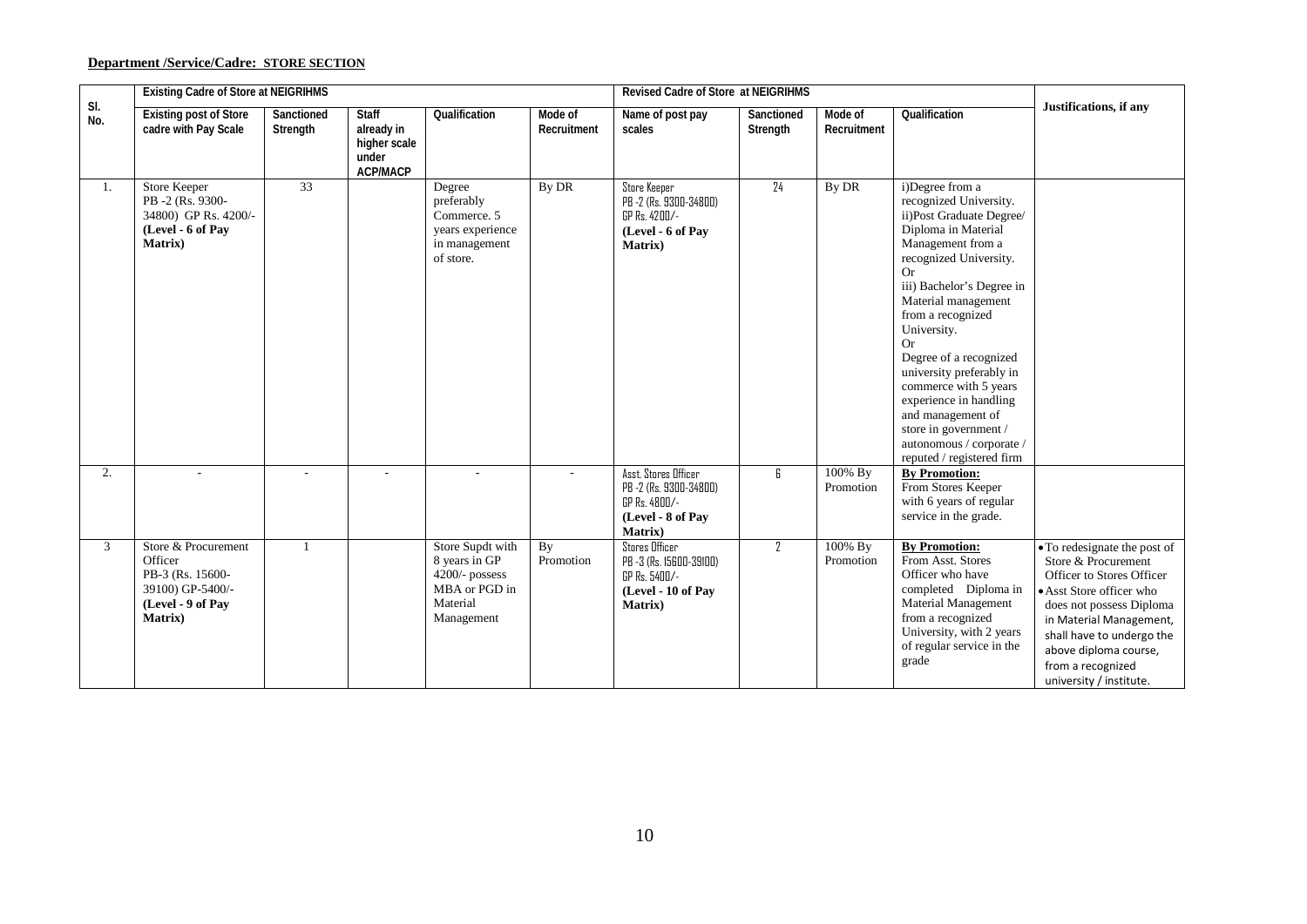| $\overline{4}$ |              |    |  | Sr. Store Officer<br>PB-3 (Rs. 15600-39100)<br>GP-6600/-<br>(Level - 11 of Pay<br>Matrix)                  |                    | $100\%$ By<br>Promotion | <b>By Promotion:</b><br>Promotional grade from<br>Store Officer with 5<br>years regular service in<br>the grade.<br><b>Or</b><br>7 years of combined<br>regular service in the<br>grade of Asst. Store<br>Officer and Store<br>Officer of which at least<br>3years of regular service<br>in the grade of Store<br>Officer.                                                                                                                                                                                                                         | • Service rendered by the<br>existing Store &<br>Procurement Officer will<br>be counted from the date<br>of joining for promotion<br>to Sr. Store Officer. |
|----------------|--------------|----|--|------------------------------------------------------------------------------------------------------------|--------------------|-------------------------|----------------------------------------------------------------------------------------------------------------------------------------------------------------------------------------------------------------------------------------------------------------------------------------------------------------------------------------------------------------------------------------------------------------------------------------------------------------------------------------------------------------------------------------------------|------------------------------------------------------------------------------------------------------------------------------------------------------------|
|                | <b>Total</b> | 34 |  | <b>Chief Store Officer</b><br>PB-3 (Rs. 15600-39100)<br>GP-7600/-<br>(Level - 12 of Pay<br><b>Matrix</b> ) | $\mathbf{1}$<br>34 | 100% By<br>Deputation   | By Deputation from<br>Central Govt Officer:<br>(a) (i) Holding<br>analogues posts on<br>regular basis or (ii) with<br>5 yrs regular service in<br>the post in PB-3<br>(Rs.15600-39100) GP<br>Rs.6600 and<br>(b) Possessing Post<br>Graduate<br>Degree/Diploma in<br>Materials Management<br>from a recognized<br>University/Institution or<br>equivalent and<br>experience of not less<br>than 5 years in<br>supervisory capacity in<br>handling stores,<br>preferably medical.<br>Period of deputation:<br>Shall not ordinarily<br>exceed 3 years |                                                                                                                                                            |
|                |              |    |  |                                                                                                            |                    |                         |                                                                                                                                                                                                                                                                                                                                                                                                                                                                                                                                                    |                                                                                                                                                            |

**Note: 1. The above cadre structure/hierarchy has been proposed keeping in view of the report of the Coordination Committee approved by MoHFW, New Delhi for uniformity in pay scales, Recruitment Rules and nomenclature for AIIMS, PGIMER & JIPMER in respect of Non faculty posts as notified vide AIIMS letter No.F-12-6/2017-Estt (RCT) dated 10.6.2017.**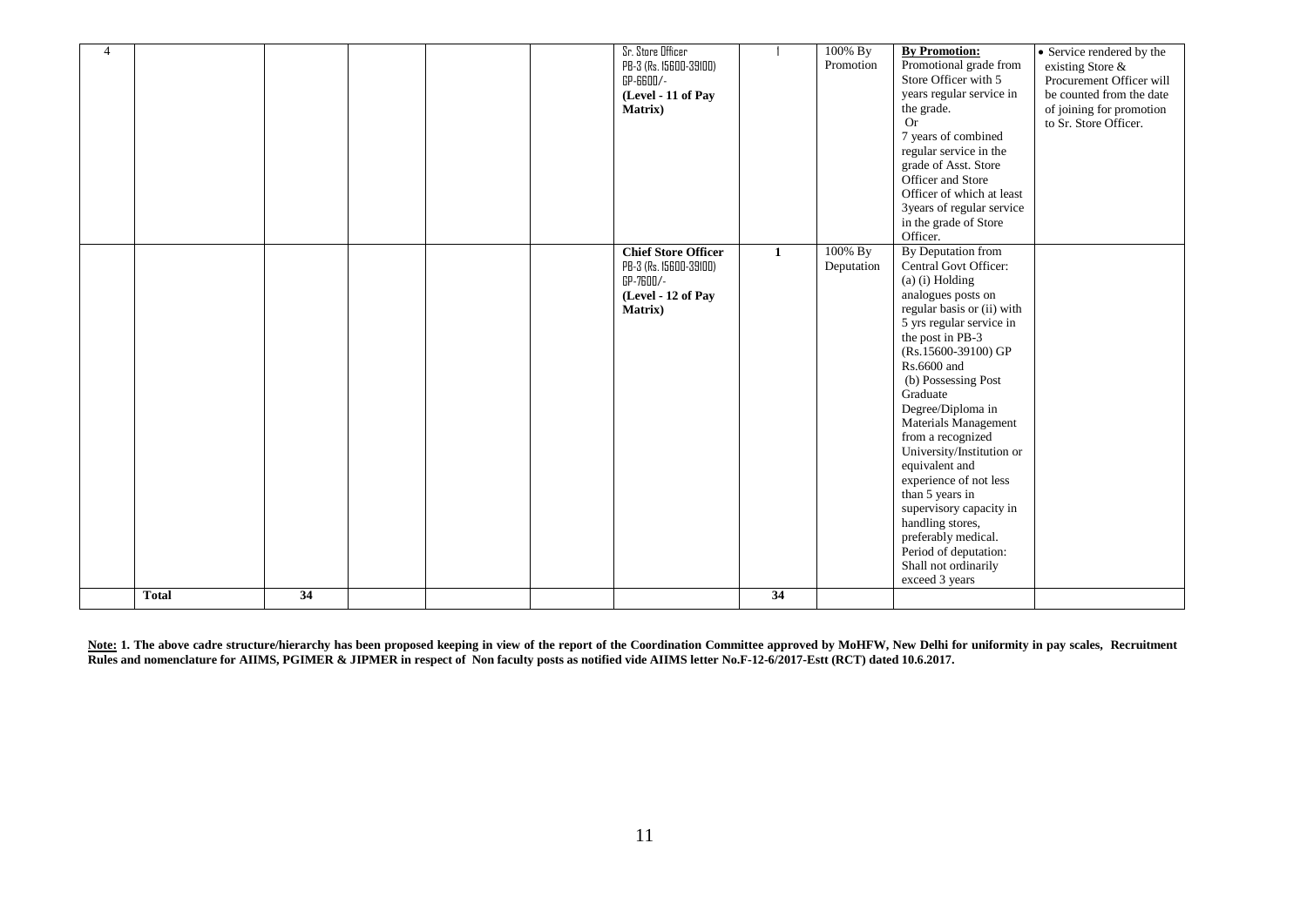# **Department /Service/Cadre: CENTRAL LIBRARY**

|            | <b>Existing Cadre of Central Library at NEIGRIHMS</b><br><b>Revised Cadre of Central Library at NEIGRIHMS</b>                    |                               |                                                                          |                                                                                                                                                                                                             |                        |                                                                                                                             |                                      |                               |                                                                                                                                                                                                                                                                        |                                                                                                                                                                                                                                                                                                                                  |
|------------|----------------------------------------------------------------------------------------------------------------------------------|-------------------------------|--------------------------------------------------------------------------|-------------------------------------------------------------------------------------------------------------------------------------------------------------------------------------------------------------|------------------------|-----------------------------------------------------------------------------------------------------------------------------|--------------------------------------|-------------------------------|------------------------------------------------------------------------------------------------------------------------------------------------------------------------------------------------------------------------------------------------------------------------|----------------------------------------------------------------------------------------------------------------------------------------------------------------------------------------------------------------------------------------------------------------------------------------------------------------------------------|
| Sl.<br>No. | <b>Existing post of</b><br><b>Central Library</b><br>cadre with Pay Scale                                                        | <b>Sanctioned</b><br>Strength | <b>Staff already</b><br>in higher<br>scale under<br>$\bf{AC}P/M\bf{AC}P$ | Qualification                                                                                                                                                                                               | Mode of<br>Recruitment | Name of post pay<br>scales                                                                                                  | <b>Sanctioned</b><br><b>Strength</b> | Mode of<br><b>Recruitment</b> | Qualification                                                                                                                                                                                                                                                          | Justifications, if any                                                                                                                                                                                                                                                                                                           |
| 1.         | Library Assistant<br>PB-1 (Rs. 5200-<br>20200) GP Rs. 1900/-<br>(Level - 2 of Pay<br>Matrix)                                     | $\mathbf{1}$                  |                                                                          | $12th$ pass or<br>equivalent from<br>recognized<br>University/Board.<br>2 years experience<br>in Library or<br>certificate in<br>library<br>science/librariansh<br>ip from regd.<br>Institute.              | By DR                  |                                                                                                                             | $\overline{a}$                       |                               |                                                                                                                                                                                                                                                                        | The post is<br>isolated and adjusted to the<br>post of Sr. Library &<br><b>Information Officer</b>                                                                                                                                                                                                                               |
| 2.         | Sr. Library &<br><b>Information Assistant</b><br>PB-2 (Rs. 9300-<br>34800) GP Rs. 4200/-<br>(Level - 6 of Pay<br><b>Matrix</b> ) | 2                             |                                                                          | M.Lib from<br>recognized<br>University.<br>2 years experience<br>in acquisition of<br>books, periodicals<br>and documentary<br>work in library of<br><b>Medical Institute</b><br>or Library of<br>standing. | By DR                  | Library &<br>Information<br>Assistant<br>PB-2 (Rs. 9300-<br>34800)<br>GP Rs. 4200/-<br>(Level - 6 of Pay<br>Matrix)         | 2                                    | By DR                         | $i)$ Graduate + Full<br>time Bachelor's<br>Degree in Lib& Info.<br>Science<br>ii) Ability to use<br>computers-Hands on<br>experience in office<br>applications, spread<br>sheets and<br>presentations. Typing<br>speed of 35 wpm in<br>English and 30 wpm in<br>Hindi. | To re-designate<br>$\bullet$<br>the post of Sr. Library &<br>Information Assistant to<br>Library $\&$ Information<br>Assistant                                                                                                                                                                                                   |
| 3          | <b>Assistant Librarian</b><br>PB-2 (Rs. 9300-<br>34800) GP Rs. 4600/-<br>(Level - 7 of Pay<br><b>Matrix</b> )                    | $\overline{2}$                |                                                                          | M.Lib from<br>recognized<br>University.<br>5 years experience<br>in acquisition of<br>books, periodicals<br>and documentary<br>work in library of<br>Medical Institute<br>or Library of<br>standing.        | By DR                  | Asst. Library &<br><b>Information Officer</b><br>PB-2 (Rs. 9300-<br>34800)<br>GP Rs. 4600/-<br>(Level - 7 of Pay<br>Matrix) | 2                                    | 100% By<br>Promotion          | <b>By Promotion:</b><br>From Lib. &<br><b>Information Assistant</b><br>with 5 years regular<br>service in the grade.                                                                                                                                                   | To re-designate<br>the post of Assistant<br>Librarian to Asst. Library &<br><b>Information Officer</b><br>Service rendered<br>$\bullet$<br>by the existing Sr. Library $\&$<br>Information Assistant and be<br>counted from the date of<br>joining for promotion to the<br>post of Asst. Library &<br><b>Information Officer</b> |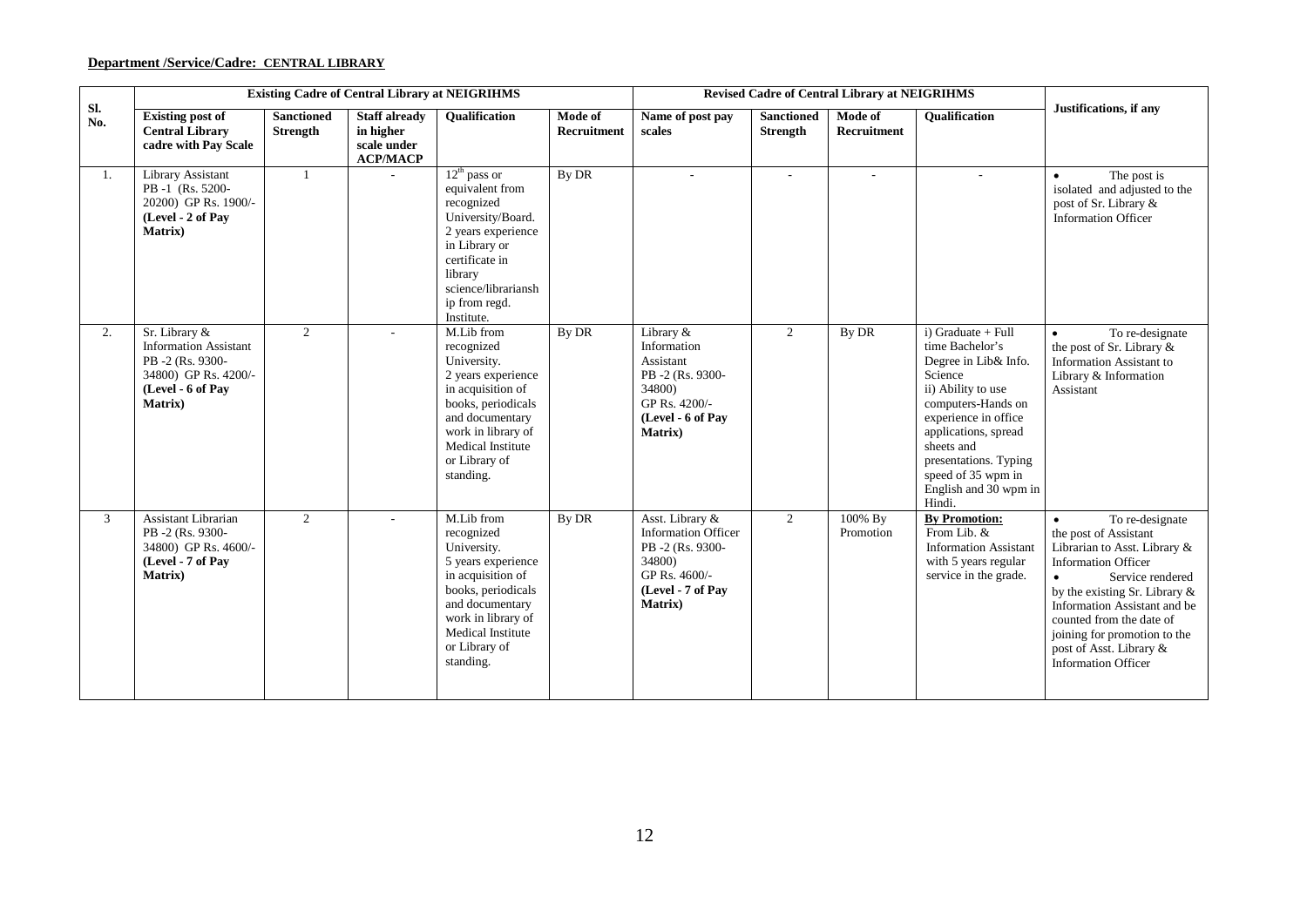| Librarian<br>PB -3 (Rs. 15600-<br>39100) GP Rs. 5400/-<br>$(Level - 10 of Pay)$<br><b>Matrix</b> ) |   | M.Lib from<br>recognized<br>University.<br>3 years exp. In<br>supervisory<br>capacity in a<br>reputed library<br>preferably in<br>Medical Library<br>or other library<br>of standing. | By DR | Library &<br><b>Information Officer</b><br>PB -3 (Rs. 15600-<br>39100)<br>GP Rs. 6600/-<br>(Level - 11 of Pay<br><b>Matrix</b> )        |   | 100% By<br>permanent<br>transfer from<br>existing<br>librarian and<br>promotion from<br>Asst. Lib. &<br>Info. Officer<br>failing which by<br>Deputation<br>without<br>absorption. | <b>By Promotion:</b><br>From Asst. Lib. &<br>Info. Officer with 7<br>years regular service<br>in the grade.                             | • To upgrade the pay scale<br>from GP $5400/-$ to GP<br>6600/- and re-designate the<br>post of Librarian to Library<br>and information officer.<br>Service rendered<br>by existing Asst. Librarian<br>will be counted from date<br>of joining for promotion to<br>the post of Lib & Info<br>Officer. |
|----------------------------------------------------------------------------------------------------|---|---------------------------------------------------------------------------------------------------------------------------------------------------------------------------------------|-------|-----------------------------------------------------------------------------------------------------------------------------------------|---|-----------------------------------------------------------------------------------------------------------------------------------------------------------------------------------|-----------------------------------------------------------------------------------------------------------------------------------------|------------------------------------------------------------------------------------------------------------------------------------------------------------------------------------------------------------------------------------------------------------------------------------------------------|
|                                                                                                    |   |                                                                                                                                                                                       |       | Senior Library &<br><b>Information Officer</b><br>PB -3 (Rs. 15600-<br>39100)<br>GP Rs. 7600/-<br>(Level - 12 of Pay<br><b>Matrix</b> ) |   | 100% By<br>Promotion                                                                                                                                                              | <b>By Promotion:</b><br>Promotional grade<br>from Lib. &<br><b>Information Officer</b><br>with 5 years regular<br>service in the grade. | Service rendered by<br>existing Librarian will<br>be counted from date of<br>joining for promotion to<br>the post of Sr. Lib. $&$<br>Info Officer.                                                                                                                                                   |
| <b>Total</b>                                                                                       | 6 |                                                                                                                                                                                       |       |                                                                                                                                         | 6 |                                                                                                                                                                                   |                                                                                                                                         |                                                                                                                                                                                                                                                                                                      |

Note: The above cadre structure/hierarchy has been proposed keeping in view of the report of the Coordination Committee approved by MoHFW, New Delhi for uniformity in pay scales, Recruitment  **Rules and nomenclature for AIIMS, PGIMER & JIPMER in respect of Non faculty posts as notified vide AIIMS letter No.F-12-6/2017-Estt (RCT) dated 10.6.2017.**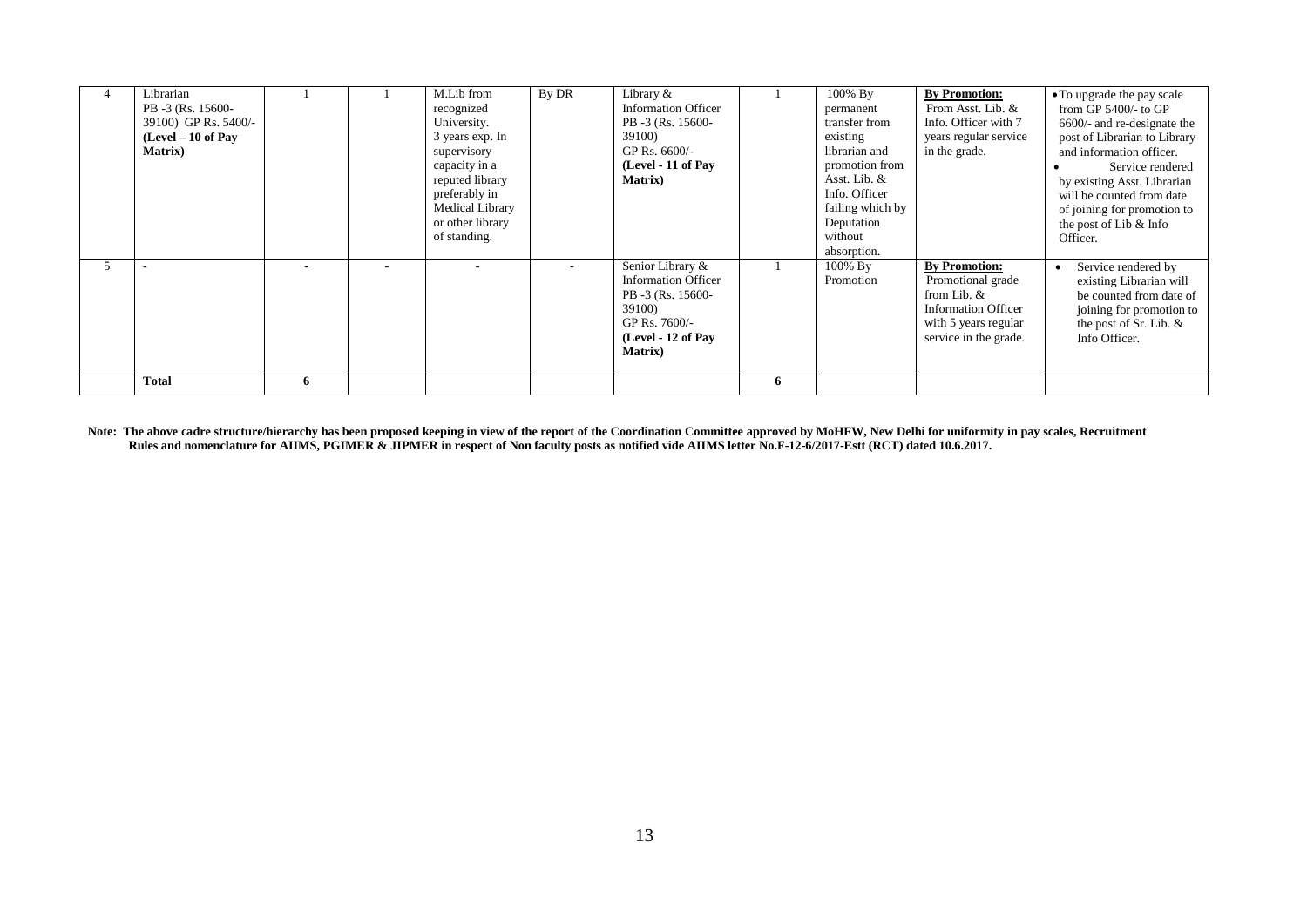### **Department /Service/Cadre: SANITATION DEPARTMENT**

|                |                                                                                                                 |                        |                                                                        | <b>Existing Cadre of Sanitation Department at NEIGRIHMS</b>                          |                        |                                                                                                               | Revised Cadre of Sanitation Department at NEIGRIHMS |                        |                                                                                                                                                       |                                                                                                   |
|----------------|-----------------------------------------------------------------------------------------------------------------|------------------------|------------------------------------------------------------------------|--------------------------------------------------------------------------------------|------------------------|---------------------------------------------------------------------------------------------------------------|-----------------------------------------------------|------------------------|-------------------------------------------------------------------------------------------------------------------------------------------------------|---------------------------------------------------------------------------------------------------|
| SI.<br>No.     | <b>Existing post of</b><br><b>Sanitation Department</b><br>cadre with Pay Scale                                 | Sanctioned<br>Strength | <b>Staff</b><br>already in<br>higher scale<br>under<br><b>ACP/MACP</b> | Qualification                                                                        | Mode of<br>Recruitment | Name of post pay<br>scales                                                                                    | Sanctioned<br>Strength                              | Mode of<br>Recruitment | Qualification                                                                                                                                         | Justifications, if any                                                                            |
| 1.             | Sanitary Inspector<br>PB-1, Rs. 5200 -<br>20200/- GP Rs. 2800/-<br>(Level - 5 of Pay<br>Matrix)                 | 6                      |                                                                        | Matriculation with<br>Certificate of Sanitary<br>Inspector Training. 3<br>years exp. | By DR                  | Sanitary Inspector Gr-II<br>PB -1. Rs. 5200 -20200/-<br>GP Rs. 2800/-<br>(Level - 5 of Pay<br><b>Matrix</b> ) | 5                                                   | By DR                  | $1.10 + 2$ from recognized<br>Board/Institute.<br>2. Health Sanitary<br>Inspector Course (min 1<br>year's duration) from a<br>recognized Institution. | To re-designate the post of<br>$\bullet$<br>Sanitary Inspector to<br>Sanitary Inspector Gr -II    |
| 2.             | Sanitary<br>Superintendent<br>PB -2, Rs. 9300-<br>34800/- GP Rs. 4200/-<br>(Level - 6 of Pay<br><b>Matrix</b> ) |                        |                                                                        | SI with 6 years in GP<br>2800/-                                                      | By<br>Promotion        | Sanitary Inspector Gr-I<br>PB -2. Rs. 9300-34800/-<br>GP Rs. 4200/-<br>(Level - 6 of Pay<br>Matrix)           | $\mathbf{1}$                                        | 100% By<br>promotion   | <b>By Promotion:</b><br>From Sanitary<br>Inspector Gr-II<br>with $6$ (six) years<br>regular service in<br>the grade.                                  | To re-designate the post of<br>$\bullet$<br>Sanitary Superintendent to<br>Sanitary Inspector Gr-I |
| 3              | <b>Sanitation Officer</b><br>PB -2, Rs. 9300-<br>34800/- GP Rs. 4600/-<br>(Level - 7 of Pay<br><b>Matrix</b> )  | $\mathbf{1}$           |                                                                        | SS with 5 years in GP<br>$4200/-$                                                    | By<br>Promotion        | <b>Sanitation Officer</b><br>PB -2. Rs. 9300-34800/-<br>GP Rs. 4600/-<br>(Level - 7 of Pay<br><b>Matrix</b> ) | $\mathbf{1}$                                        | 100% By<br>Promotion   | <b>By Promotion:</b><br>From Sanitary<br>Inspector Gr-I with<br>5 (Five) years<br>regular service in<br>the grade.                                    |                                                                                                   |
| $\overline{4}$ |                                                                                                                 |                        |                                                                        |                                                                                      |                        | Sr. Sanitation Officer<br>PB -3, Rs. 15600-39100/-<br>GP Rs. 5400/-<br>$(Level - 10 of Pav)$<br>Matrix)       | 1                                                   | 100% By<br>Promotion   | <b>By Promotion:</b><br><b>From Sanitation</b><br>Officer with 3<br>(three) years<br>regular service in<br>the grade.                                 |                                                                                                   |
|                | <b>Total</b>                                                                                                    | 8                      | $\blacksquare$                                                         |                                                                                      |                        |                                                                                                               | 8                                                   |                        |                                                                                                                                                       |                                                                                                   |

Note- (1) The above cadre structure/hierarchy has been proposed keeping in view of the report of the Coordination Committee approved by MoHFW, New Delhi for uniformity in pay scales, Recruitment **Rule and nomenclature for AIIMS, PGIMER & JIPMER in respect of Non faculty posts as notified vide AIIMS letter No.F-12-6/2017-Estt (RCT) dated 10.6.2017.**

**(2) It is proposed to enhance the Pay Scale of the Sr. Sanitation Officer to PB-3, GP = 5400/- (entry Group A post) keeping in view the nature of responsibilities assigned to the post who is the overall in charge of the Sanitation Department.**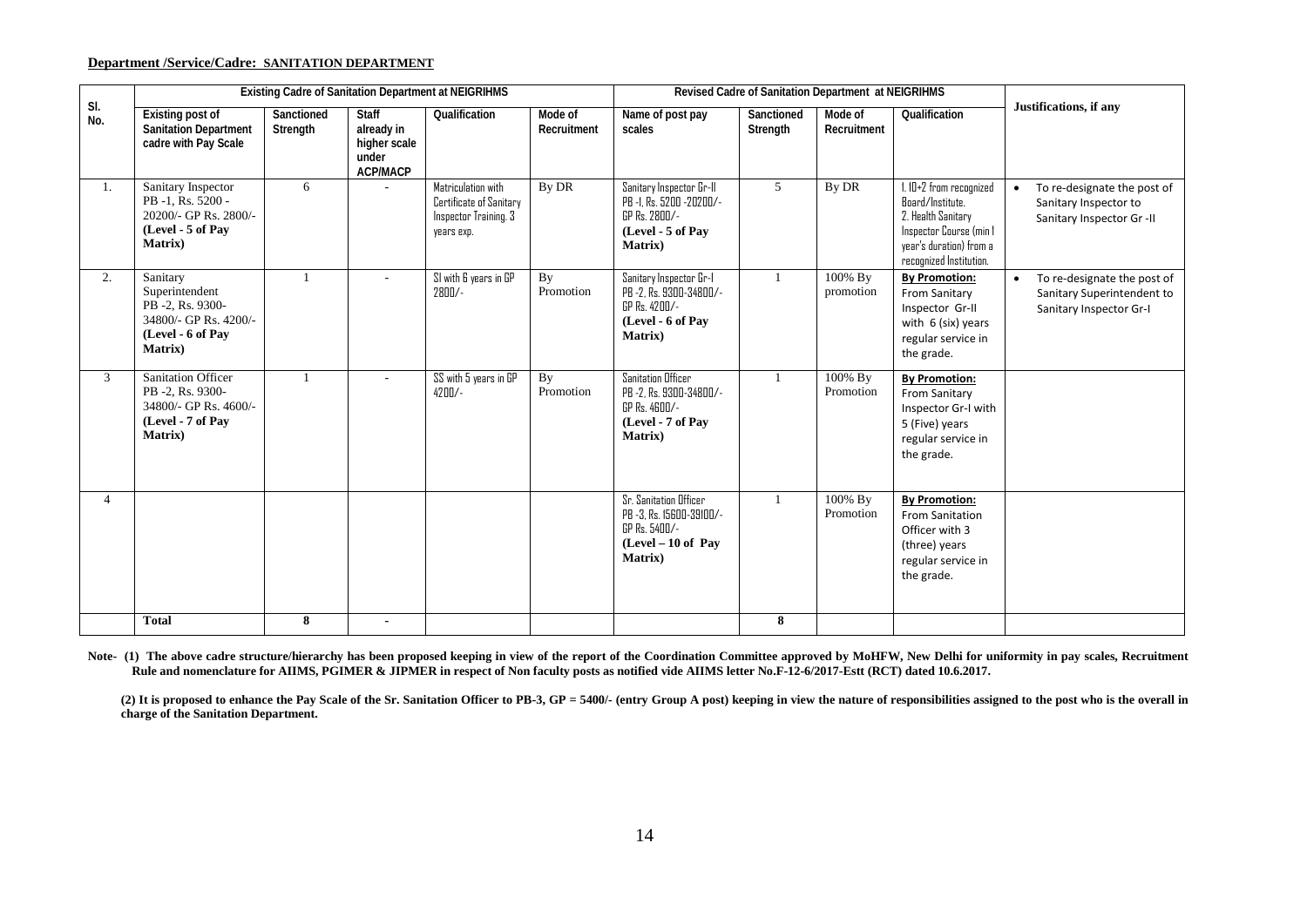#### **Department /Service/Cadre: TECHNICIAN (ENT)**

|                | <b>Existing Cadre of Technician in ENT at NEIGRIHMS</b><br><b>Revised Cadre Technician in ENT at NEIGRIHMS</b><br><b>Staff</b><br>Mode of<br><b>Sanctioned</b><br><b>Sanctioned</b><br><b>Oualification</b><br>Mode of<br><b>Oualification</b> |                 |                                                        |                                                                                                                                         |                          |                                                                                                                         |                 |                                                                                                             |                                                                                                                                                                           |                                                                                                                                                                                                                                              |
|----------------|------------------------------------------------------------------------------------------------------------------------------------------------------------------------------------------------------------------------------------------------|-----------------|--------------------------------------------------------|-----------------------------------------------------------------------------------------------------------------------------------------|--------------------------|-------------------------------------------------------------------------------------------------------------------------|-----------------|-------------------------------------------------------------------------------------------------------------|---------------------------------------------------------------------------------------------------------------------------------------------------------------------------|----------------------------------------------------------------------------------------------------------------------------------------------------------------------------------------------------------------------------------------------|
| Sl.<br>No.     | <b>Existing post of</b><br><b>Technician in ENT</b><br>cadre with Pay Scale                                                                                                                                                                    | <b>Strength</b> | already in<br>higher scale<br>under<br><b>ACP/MACP</b> |                                                                                                                                         | Recruitment              | Name of post pay<br>scales                                                                                              | <b>Strength</b> | Recruitment                                                                                                 |                                                                                                                                                                           | Justifications, if any                                                                                                                                                                                                                       |
| 1.             | Audiometric<br>Technician<br>PB-1 (Rs. 5200-<br>20200) GP Rs. 2800/-<br>(Level - 5 of Pay<br><b>Matrix</b> )                                                                                                                                   | 3               |                                                        | <b>B.Sc</b> in Speech<br>and language<br>pathology or<br>Bachelor in<br>Audiology. 1<br>year exp. as<br>Audio Metric<br>Tech.           | By DR                    | Jr. Audiologist &<br>Speech Therapist<br>PB-2 (Rs. 9300-<br>34800) GP Rs.4200/-<br>(Level - 6 of Pay<br><b>Matrix</b> ) | $\overline{2}$  | 100% by<br>permanent<br>transfer from<br>Audiometric<br>Technician/<br>Speech<br>Therapist<br>failing which | <b>Essential for DR</b><br><b>B.Sc Degree in</b><br>Speech and Hearing<br>from a recognized<br>Institute/University<br>with minimum 2<br>(two) years<br>experience in any | • To merge and re-designate the<br>posts of Audiometric<br>Technician & Speech<br>Therapist to Jr. Audiologist<br>and Speech Therapist.<br>• To upgrade the pay scales from<br>GP 2800/- to GP 4200/-.<br>• Seniority of the holders will be |
| 2.             | Speech Therapist<br>PB-1 (Rs. 5200-<br>20200) GP Rs. 2800/-<br>(Level - 5 of Pay<br><b>Matrix</b> )                                                                                                                                            |                 |                                                        | <b>B.Sc</b> in Speech<br>and Hearing or<br>Bachelor in<br>Speech and<br>Language<br>Therapy. 1 year<br>exp. in Speech<br>and Audiology. |                          |                                                                                                                         |                 | by DR                                                                                                       | hospital having a<br>running ENT<br>Department<br>Desirable:<br>MSc in Speech and<br>Hearing.<br>Clinical.                                                                | in order of joining in the<br>Institute.                                                                                                                                                                                                     |
| 3.             |                                                                                                                                                                                                                                                |                 | $\blacksquare$                                         |                                                                                                                                         | $\overline{\phantom{a}}$ | Audiologist &<br>Speech Therapist<br>PB-2 (Rs. 9300-<br>34800) GP Rs.4600/-<br>(Level - 7 of Pav<br><b>Matrix</b> )     | $\mathbf{1}$    | 100% By<br>Promotion                                                                                        | <b>By Promotion:</b><br>From Jr.<br>Audiologist &<br>Speech Therapist<br>with 5 years of<br>regular service in<br>the grade.                                              | • Service rendered by existing<br>Audiometric Technician &<br>Speech Therapist will be<br>counted from date of joining<br>for promotion to the post of<br>Audiologist & Speech<br>Therapist.                                                 |
| $\overline{4}$ |                                                                                                                                                                                                                                                |                 |                                                        |                                                                                                                                         |                          | Sr. Audiologist &<br>Speech Therapist<br>PB-3 (Rs 15600-<br>39100) GP 5400/-<br>(Level - 10 of Pav<br>Matrix)           | $\mathbf{1}$    | 100% By<br>Promotion                                                                                        | <b>By Promotion:</b><br>From Audiologist &<br>Speech Therapist<br>with 3 years of<br>regular service in<br>the grade.                                                     |                                                                                                                                                                                                                                              |
|                | Total                                                                                                                                                                                                                                          | 4               |                                                        |                                                                                                                                         |                          |                                                                                                                         | 4               |                                                                                                             |                                                                                                                                                                           |                                                                                                                                                                                                                                              |

Note. 1. The above cadre structure/hierarchy has been proposed keeping in view of the report of the Coordination Committee approved by MoHFW, New Delhi for uniformity in pay scales, Recruitment Rules and nomenclature for AIIMS, PGIMER & JIPMER in respect of Non faculty posts as notified vide AIIMS letter No.F-12-6/2017-Estt (RCT) dated 10.6.2017 (Copy enclosed at Annexure-VI).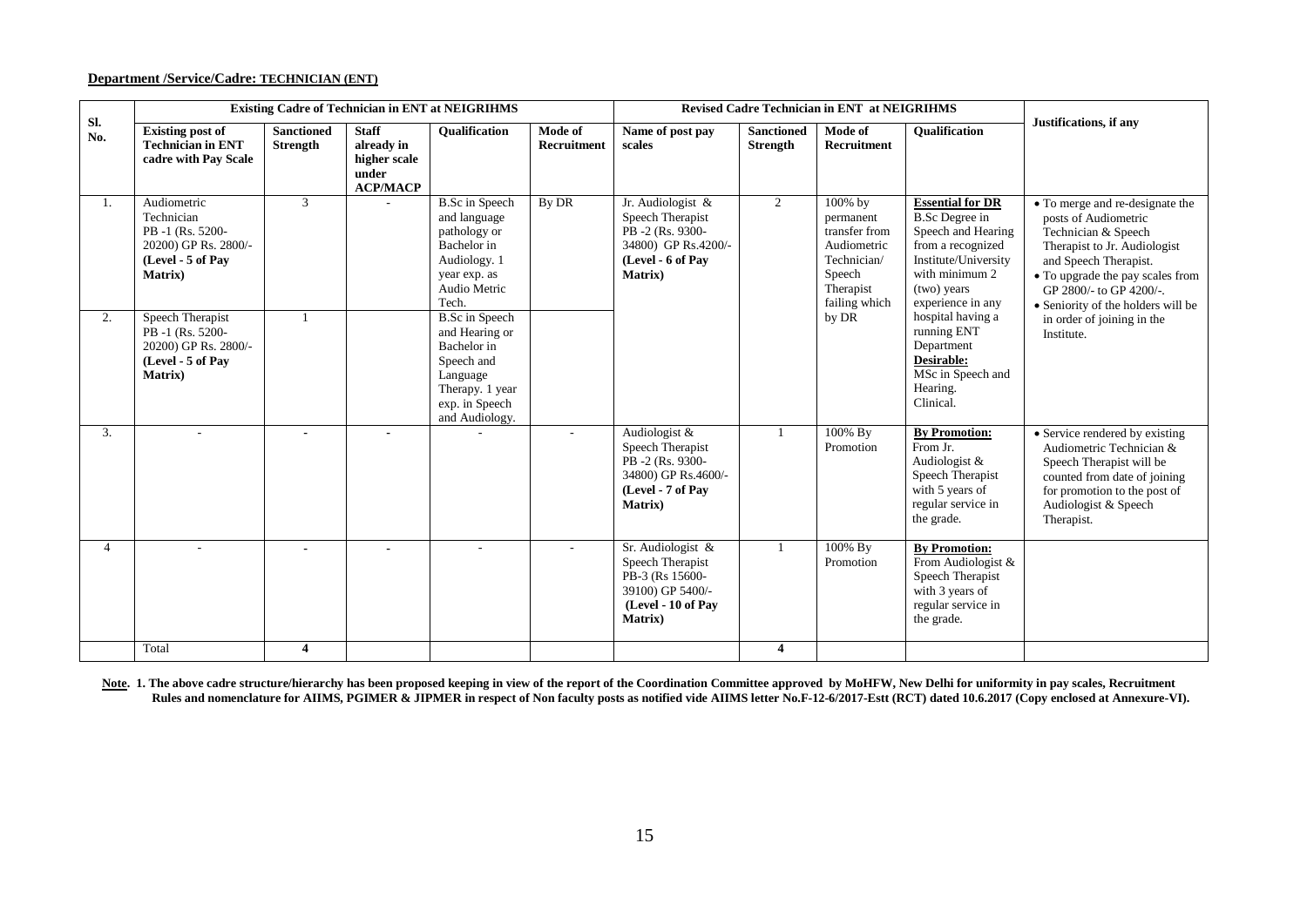### **Department /Service/Cadre: MEDICAL SOCIAL SERVICE**

|            |                                                                                                                                  |                        |                                                                        | Existing Cadre of Medical Social Service at NEIGRIHMS                                         |                        |                                                                                                                                                              | <b>Revised Cadre of Medical Social Service at NEIGRIHMS</b> |                                                                                                             |                                                                                                                                                                                                                                                                                             |                                                                                                                                                              |
|------------|----------------------------------------------------------------------------------------------------------------------------------|------------------------|------------------------------------------------------------------------|-----------------------------------------------------------------------------------------------|------------------------|--------------------------------------------------------------------------------------------------------------------------------------------------------------|-------------------------------------------------------------|-------------------------------------------------------------------------------------------------------------|---------------------------------------------------------------------------------------------------------------------------------------------------------------------------------------------------------------------------------------------------------------------------------------------|--------------------------------------------------------------------------------------------------------------------------------------------------------------|
| SI.<br>No. | Existing post of<br><b>Medical Social Service</b><br>cadre with Pay Scale                                                        | Sanctioned<br>Strength | <b>Staff</b><br>already in<br>higher scale<br>under<br><b>ACP/MACP</b> | Qualification                                                                                 | Mode of<br>Recruitment | Name of post pay<br>scales                                                                                                                                   | Sanctioned<br>Strength                                      | Mode of<br>Recruitment                                                                                      | Qualification                                                                                                                                                                                                                                                                               | Justifications, if any                                                                                                                                       |
| 1.         | <b>Medical Social</b><br>Worker<br>Pay Band -2, Rs.<br>9300-34800/- with<br>Grade Pay Rs. 4200/-<br>(Level - 6 of Pay<br>Matrix) | $\mathfrak{F}$         |                                                                        | Master degree in<br>Social Work/Applied<br>Sociology<br>I year experience as<br>Social Worker | By DR                  | <b>Medical Social Service</b><br>Officer Gr-II<br>Pay Band -2, Rs. 9300-<br>34800/- with Grade Pay of<br>$Rs.4600/-$<br>(Level - 7 of Pav<br><b>Matrix</b> ) | $\mathcal{E}$                                               | 100% By<br>permanent<br>transfer<br>from<br>Medical<br>Social<br>Worker<br>failing<br>which by<br><b>DR</b> | <b>Direct Recruit:</b><br>i)Master Degree in<br>MSW from a<br>recognized<br>University/Instituti<br>on ii) Two Year<br>experience in a<br>Government or<br>Private sector<br>hospital dealing<br>with Medical/<br>Public Health<br>Service.<br>Desirable:<br>Knowledgeable in<br>computers. | To upgrade the pay scale from<br>GP 4200/- to GP 4600/- and re-<br>designate the post of Medical<br>Social Worker to Medical Social<br>Service Officer Gr-II |
| 2.         |                                                                                                                                  |                        |                                                                        |                                                                                               |                        | Medical Social Service<br>Officer Gr-I<br>Pay Band -3, Rs. 15600-<br>39100/- with Grade Pay of<br>Rs. 5400/-<br>(Level - 10 of Pay<br>Matrix)                |                                                             | 100% By<br>Promotion                                                                                        | <b>By Promotion:</b><br>From MSSO Gr-II<br>with 3 years of<br>regular service in<br>the grade.                                                                                                                                                                                              | • Service rendered by existing<br>Medical Social Worker will be<br>counted from date of joining<br>for promotion to the post of<br>MSSO Gr-I.                |
| 3          | $\blacksquare$<br><b>Total</b>                                                                                                   | 5                      |                                                                        |                                                                                               |                        | Senior Medical Social<br><b>Service Officer</b><br>Pay Band -3, Rs. 15600-<br>39100/- with Grade Pay of<br>$Rs.$ $6600/-$<br>(Level -11 of Pay<br>Matrix)    | 5                                                           | 100% By<br>Promotion                                                                                        | <b>By Promotion:</b><br>From MSSO Gr-I<br>with 5 years of<br>regular service in<br>the grade.                                                                                                                                                                                               |                                                                                                                                                              |
|            |                                                                                                                                  |                        |                                                                        |                                                                                               |                        |                                                                                                                                                              |                                                             |                                                                                                             |                                                                                                                                                                                                                                                                                             |                                                                                                                                                              |

**Note: The above cadre structure/hierarchy has been proposed keeping in view of the report of the Coordination Committee approved by MoHFW, New Delhi for uniformity in pay scales, Recruitment Rules and nomenclature for AIIMS, PGIMER & JIPMER in respect of Non faculty posts as notified vide AIIMS letter No.F-12-6/2017-Estt (RCT) dated 10.6.2017.**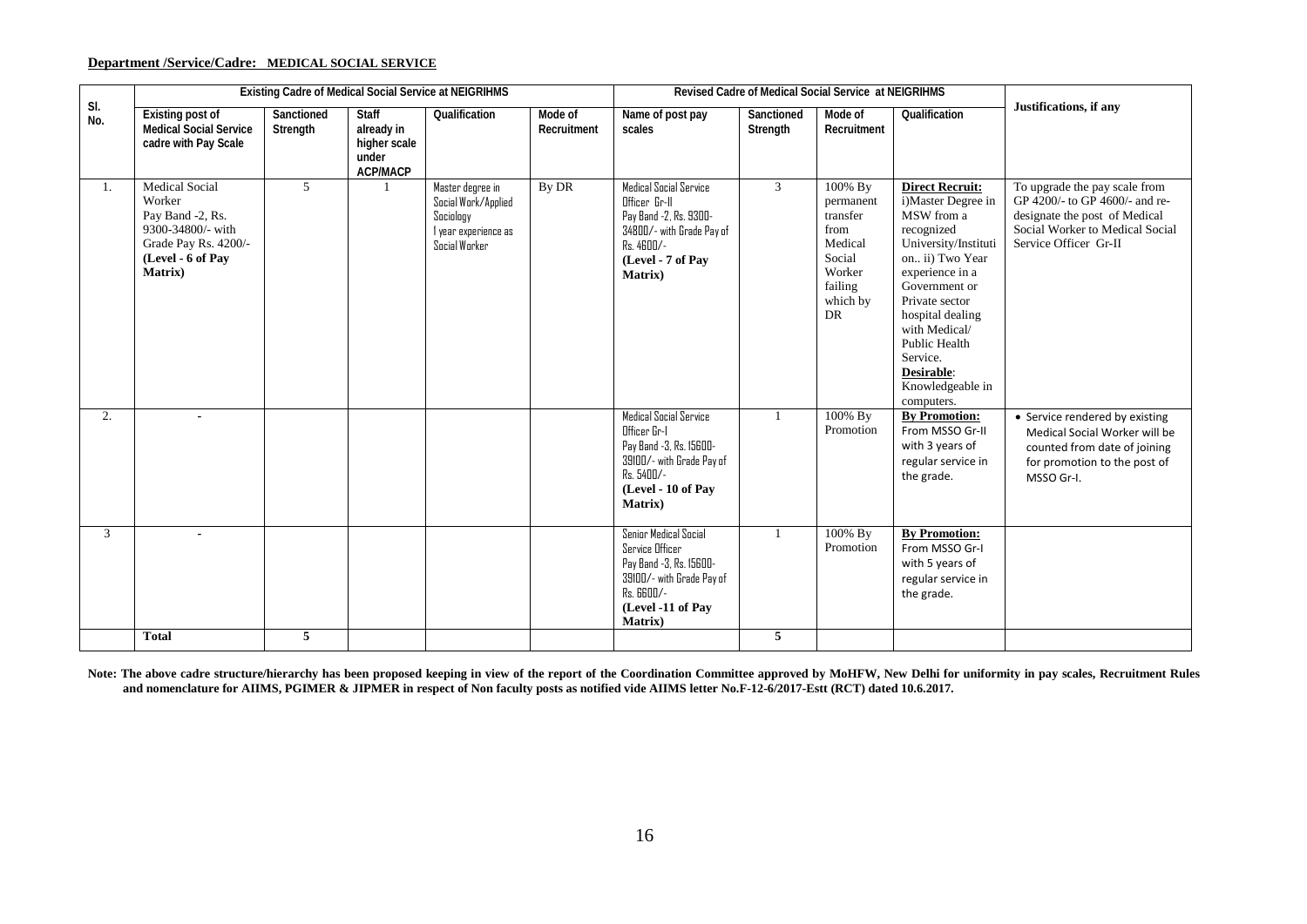#### **Department /Service/Cadre: MEDICAL RECORD**

| <b>Existing Cadre of Medical Record at NEIGRIHMS</b><br><b>Revised Cadre of Medical Record at NEIGRIHMS</b><br>Sl.<br><b>Staff</b><br><b>Existing post of</b><br><b>Sanctioned</b><br><b>Oualification</b><br>Mode of<br>Name of post pay<br>Mode of<br><b>Sanctioned</b> |                                                                                                                     |                 |                                                        |                                                                                                                                                                                                                                                   |                                                                                   |                                                                                                                           |                 |                                                                                                                                                                       |                                                                                                                                                                                                                                                                                         |                                                                                                                                                                                                                                                                             |
|---------------------------------------------------------------------------------------------------------------------------------------------------------------------------------------------------------------------------------------------------------------------------|---------------------------------------------------------------------------------------------------------------------|-----------------|--------------------------------------------------------|---------------------------------------------------------------------------------------------------------------------------------------------------------------------------------------------------------------------------------------------------|-----------------------------------------------------------------------------------|---------------------------------------------------------------------------------------------------------------------------|-----------------|-----------------------------------------------------------------------------------------------------------------------------------------------------------------------|-----------------------------------------------------------------------------------------------------------------------------------------------------------------------------------------------------------------------------------------------------------------------------------------|-----------------------------------------------------------------------------------------------------------------------------------------------------------------------------------------------------------------------------------------------------------------------------|
| No.                                                                                                                                                                                                                                                                       | <b>Medical Record</b><br>cadre with Pay Scale                                                                       | <b>Strength</b> | already in<br>higher scale<br>under<br><b>ACP/MACP</b> |                                                                                                                                                                                                                                                   | <b>Recruitment</b>                                                                | scales                                                                                                                    | <b>Strength</b> | Recruitment                                                                                                                                                           | <b>Oualification</b>                                                                                                                                                                                                                                                                    | Justifications, if any                                                                                                                                                                                                                                                      |
| 1.                                                                                                                                                                                                                                                                        | <b>Record Clerk</b><br>PB-1 (Rs. 5200-<br>20200) GP Rs. 1900/-<br>(Level - 2 of Pay<br>Matrix)                      | 20              |                                                        | $12th$ Class pass or<br>equivalent from<br>recognized Board/<br>University. Typing<br>speed of 35words/<br>Mins in English or 30<br>words/mins in hindi.<br>Desirable: Certificate<br>Course in computer of<br>at least three months<br>duration. | By DR                                                                             | <b>Medical Record</b><br>Technician<br>PB-1 (Rs. 5200-<br>20200)<br>GP Rs. 4200/-<br>(Level - 4 of Pav<br><b>Matrix</b> ) | 31              | 100% By<br>Permanent<br>transfer from<br>Registration<br>Clerk / Record<br>Clerk who<br>have<br>completed<br>Mandatory<br><b>MRT</b> Course<br>failing which<br>by DR | <b>Essential</b><br>1. Institute Registration<br>Clerk / Record Clerk<br>Possessing the<br>qualification of $10+2$<br>from a recognized<br>Board/University.<br>2. They will have to<br>undergo Mandatory<br><b>Medical Record</b><br>Technician course<br><b>By Direct Recruitment</b> | • The post of Record Clerk<br>and Registration Clerk<br>will be merged and re-<br>designate as Medical<br>Record Technician.<br>• To upgrade the pay scale<br>of Record Clerk GP<br>1900/- and Registration<br>Clerk GP 2400/- to GP<br>$4200/-$ .<br>• The existing Record |
| 2.                                                                                                                                                                                                                                                                        | <b>Registration Clerk</b><br>PB-1 (Rs. 5200-<br>20200) GP Rs. 2400/-<br>(Level - 4 of Pav<br><b>Matrix</b> )        | 13              | $\mathfrak{Z}$                                         | Graduate from<br>recognized University<br>/Board.<br>Desirable: 2 years<br>experience in<br>registration work in<br>reputed hospital.                                                                                                             | By<br>promotion<br>failing which<br>by DR                                         |                                                                                                                           |                 |                                                                                                                                                                       | BSc (MRT) from<br>recognized University.                                                                                                                                                                                                                                                | <b>Clerks</b> and Registration<br>Clerks will be transferred<br>to the post of Medical<br>Record Technician on<br>completion of Mandatory<br><b>Medical Record</b><br>Technician course from<br>reputed Hospital/Institute.                                                 |
| 3                                                                                                                                                                                                                                                                         | <b>Medical Record</b><br>Officer<br>PB-2 (Rs. 9300-<br>34800) GP Rs. 4200/-<br>(Level - 6 of Pay<br><b>Matrix</b> ) | $\overline{1}$  |                                                        | Bachelor degree<br>preferably in science.<br>Should have<br>undergone 1 year<br>course for MRO from<br>recognized Institute.<br>2 years experience in<br>organizing and<br>maintenance of<br>Medical Record in<br>hospital /Medical Col.          | By<br>promotion<br>failing which<br>by<br>Deputation<br>and failing<br>both by DR | <b>Medical Record</b><br>Officer<br>PB -2 (Rs. 9300-<br>34800)<br>GP Rs. 4600/-<br>(Level - 7 of Pav<br><b>Matrix</b> )   | 2               | 100% By<br>Promotion                                                                                                                                                  | <b>By Promotion:</b><br>From Medical Record<br>Technician with 5 years<br>regular service in the<br>grade and who have<br>undergone six months<br><b>Medical Record</b><br>Technician course for<br><b>Medical Records</b><br>Officer                                                   | • To upgrade the pay scale<br>form GP $4200/$ - to GP<br>$4600/-$ .<br>• Service rendered by<br>existing Record Clerk &<br>Registration Clerk will be<br>counted from date of<br>joining for promotion to<br>the post of MRO.                                               |
| $\overline{4}$                                                                                                                                                                                                                                                            |                                                                                                                     |                 | $\blacksquare$                                         |                                                                                                                                                                                                                                                   | $\overline{\phantom{a}}$                                                          | Sr. Medical<br>Record Officer<br>PB -3 (Rs. 15600-<br>39100)<br>GP Rs. 5400/-<br>(Level - 10 of Pay<br><b>Matrix</b> )    | 1               | 100% By<br>Promotion                                                                                                                                                  | <b>By Promotion:</b><br>From Medical Record<br>Officer with 3 years<br>regular service in the<br>grade.                                                                                                                                                                                 |                                                                                                                                                                                                                                                                             |
|                                                                                                                                                                                                                                                                           | <b>Total</b>                                                                                                        | 34              |                                                        |                                                                                                                                                                                                                                                   |                                                                                   |                                                                                                                           | 34              |                                                                                                                                                                       |                                                                                                                                                                                                                                                                                         |                                                                                                                                                                                                                                                                             |

Note: The above cadre structure/hierarchy has been proposed keeping in view of the report of the Coordination Committee approved by MoHFW, New Delhi for uniformity in pay scales, Recruitment  **Rules and nomenclature for AIIMS, PGIMER & JIPMER in respect of Non faculty posts as notified vide AIIMS letter No.F-12-6/2017-Estt (RCT) dated 10.6.2017.**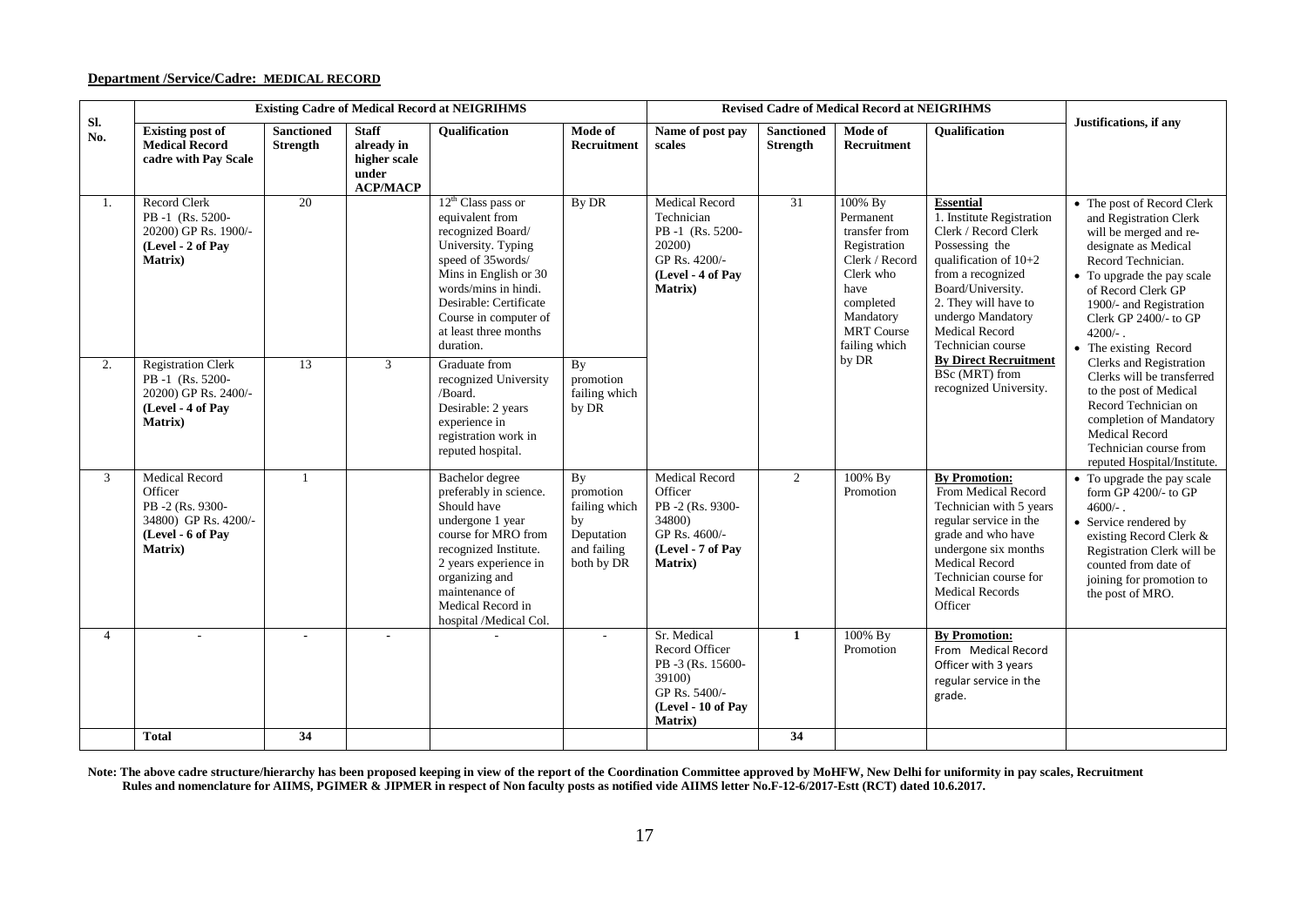#### **Department /Service/Cadre: TECHNICIANS (OPHTHALMOLOGY)**

|                | Existing Cadre of Technician (Ophthalmology) at NEIGRIHMS<br>Revised Cadre of Technician (Ophthalmology) at NEIGRIHMS    |                        |                                                                        |                                                                                                   |                        |                                                                                                           |                        |                                                                                                          |                                                                                                                                  |                                                                                                                                                                                                                                                                                                                                         |
|----------------|--------------------------------------------------------------------------------------------------------------------------|------------------------|------------------------------------------------------------------------|---------------------------------------------------------------------------------------------------|------------------------|-----------------------------------------------------------------------------------------------------------|------------------------|----------------------------------------------------------------------------------------------------------|----------------------------------------------------------------------------------------------------------------------------------|-----------------------------------------------------------------------------------------------------------------------------------------------------------------------------------------------------------------------------------------------------------------------------------------------------------------------------------------|
| SI.<br>No.     | <b>Existing post of</b><br>Technician<br>(Ophthalmology) cadre<br>with Pay Scale                                         | Sanctioned<br>Strength | <b>Staff</b><br>already in<br>higher scale<br>under<br><b>ACP/MACP</b> | Qualification                                                                                     | Mode of<br>Recruitment | Name of post pay<br>scales                                                                                | Sanctioned<br>Strength | Mode of<br>Recruitment                                                                                   | Qualification                                                                                                                    | Justifications, if any                                                                                                                                                                                                                                                                                                                  |
| 1.             | Ophthalmic<br>Technician<br>PB-1 (Rs. 5200-<br>20200) GP Rs. 2800/-<br>(Level - 5 of Pay<br><b>Matrix</b> )              | $\overline{4}$         |                                                                        | B.Sc in<br>Ophthalmic<br>Technique or<br>equivalent from<br>recognized<br>University              | By DR                  | Optometrist<br>PB-2 (Rs. 9300-<br>34800) GP Rs 4200/-<br>(Level - 6 of Pay<br>Matrix)                     | $\overline{4}$         | 100% By<br>permanent<br>transfer from<br>ophthalmic<br>technician<br>failing which<br>by DR              | <b>Direct Recruit:</b><br><b>B.Sc in Ophthalmic</b><br>Technique from<br>recognized University                                   | To upgrade the pay scale<br>from $\ddot{\text{GP}}$ 2800/- to $\ddot{\text{GP}}$ 4200/-<br>and re-designate the post of<br>Ophthalmic Technician to<br>Optometrist.                                                                                                                                                                     |
| 2.             | Optometrist /<br>Refractionist<br>PB-2 (Rs. 9300-<br>34800) GP Rs. 4200/-<br>(Level - 6 of Pay<br><b>Matrix</b> )        | $\overline{2}$         | $\overline{a}$                                                         | BSc in<br>Ophthalmic<br>Technique with 3<br>years experience<br>In the relevant<br>field.         | By DR                  | Sr. Optometrist<br>PB-2 (Rs. 9300-<br>34800) GP Rs.4600/-<br>(Level - 7 of Pav<br><b>Matrix</b> )         | $\mathbf{1}$           | 100% By<br>permanent<br>transfer from<br>optometrist /<br>Refractionist<br>failing which<br>by Promotion | <b>By Promotion:</b> From<br>Optometrist with 5<br>years regular service<br>in the grade.                                        | • To upgrade the pay scale<br>from $GP$ 4200/- to $GP$<br>4600/- and re-designate the<br>of Optometrist /<br>post<br>Refractionist<br>to<br>Sr.<br>Optometrist.<br>• Service<br>rendered<br>by<br>Ophthalmic<br>existing<br>Technician<br>will<br>be<br>counted from date of<br>joining for promotion to<br>Sr. Optometrist             |
| 3.             | Sr. Technical Officer<br>(Ophthalmic)<br>PB-2 (Rs. 9300-<br>34800) GP Rs. 4600/-<br>(Level - 7 of Pav<br><b>Matrix</b> ) | $\mathbf{1}$           | ÷,                                                                     | BSc in<br>Ophthalmic<br>Technique with 5<br>years experience<br>as Optometrist/<br>Refractionist. | By DR                  | Superintending<br>Optometrist<br>PB-3 (Rs. 15600-<br>39100) GP Rs.5400/-<br>(Level - 10 of Pav<br>Matrix) | $\mathbf{1}$           | 100% By<br>permanent<br>transfer from<br>STO failing<br>which by<br>Promotion                            | <b>By Promotion: From</b><br>Sr. Optometrist with 3<br>years regular service<br>in the grade.                                    | To upgrade the pay scale<br>from GP 4600/- to GP 5400/-<br>and re-designate the post of<br>Technical<br>Officer<br>Sr.<br>(Ophthalmic)<br>to<br>Superintending Optometrist<br>Service rendered by existing<br>Optometrist / Refractionist<br>will be counted from the date<br>of joining for promotion to<br>Superintending Optometrist |
| $\overline{4}$ |                                                                                                                          |                        |                                                                        |                                                                                                   |                        | Chief Optometrist<br>PB -3 (Rs. 15600-<br>39100) GP Rs.6600/-<br>(Level - 11 of Pay<br>Matrix)            | $\mathbf{1}$           | 100% By<br>Promotion                                                                                     | <b>By Promotion:</b><br>Promotional grade<br>from Superintending<br>Optometrist with 5<br>years regular service in<br>the grade. | Service rendered by existing<br>Sr.<br>Technical<br>Officer<br>(Ophthalmic)<br>will<br>be<br>counted from the date of<br>joining for promotion to the<br>post of Chief Optometrist.                                                                                                                                                     |
|                | <b>TOTAL</b>                                                                                                             | $\overline{7}$         |                                                                        |                                                                                                   |                        |                                                                                                           | $\overline{7}$         |                                                                                                          |                                                                                                                                  |                                                                                                                                                                                                                                                                                                                                         |

**Note : 1. The above cadre structure/hierarchy has been proposed keeping in view of the report of the Coordination Committee approved by MoHFW, New Delhi for uniformity in pay scales, Recruitment Rules and nomenclature for AIIMS, PGIMER & JIPMER in respect of Non faculty posts as notified vide AIIMS letter No.F-12-6/2017-Estt (RCT) dated 10.6.2017.**

2. The cadre has proposed for the post of Chief Optometrist in PB-3,(Rs. 15600-39100) GP Rs.6600/- to act as overall incharge of the services by adjusting from within the sanction strength.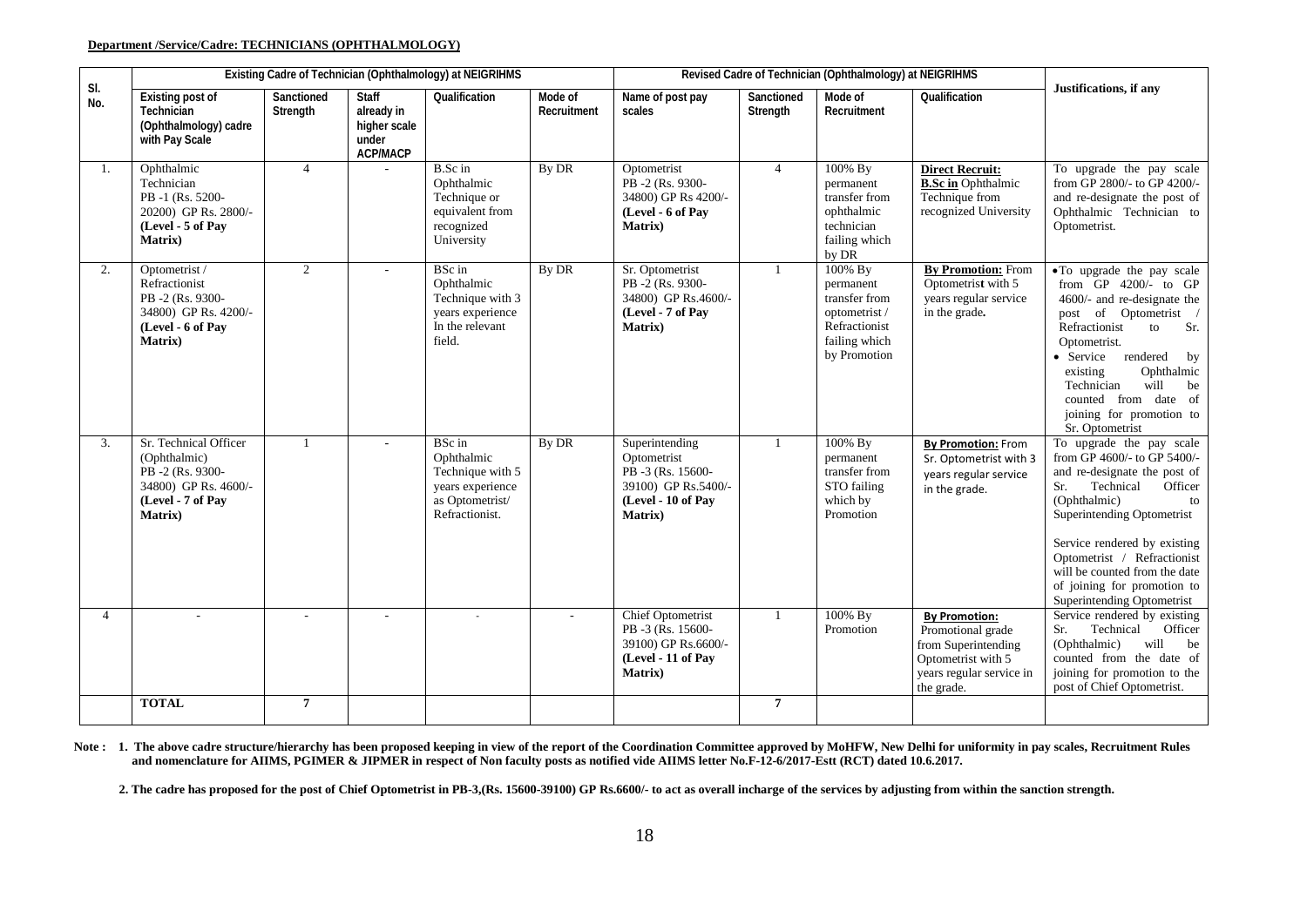#### **Department /Service/Cadre: PHYSIOTHERAPIST**

|                |                                                                                                                                  |                        | Existing Cadre of Physiotherapist at NEIGRIHMS                         |                                                                                                |                        |                                                                                                                                             | Revised Cadre of Physiotherapist at NEIGRIHMS |                                                               |                                                                                                                                                                        |                                                                                                                                                      |
|----------------|----------------------------------------------------------------------------------------------------------------------------------|------------------------|------------------------------------------------------------------------|------------------------------------------------------------------------------------------------|------------------------|---------------------------------------------------------------------------------------------------------------------------------------------|-----------------------------------------------|---------------------------------------------------------------|------------------------------------------------------------------------------------------------------------------------------------------------------------------------|------------------------------------------------------------------------------------------------------------------------------------------------------|
| SI.<br>No.     | <b>Existing post of</b><br>Physiotherapist cadre<br>with Pay Scale                                                               | Sanctioned<br>Strength | <b>Staff</b><br>already in<br>higher scale<br>under<br><b>ACP/MACP</b> | Qualification                                                                                  | Mode of<br>Recruitment | Name of post pay<br>scales                                                                                                                  | Sanctioned<br>Strength                        | Mode of<br>Recruitment                                        | Qualification                                                                                                                                                          | Justifications, if any                                                                                                                               |
| 1.             | Physiotherapist<br>PB -2, Rs. 9300-<br>34800/- GP Rs. 4200/-<br>(Level - 6 of Pay<br>Matrix)                                     | 6                      |                                                                        | Degree in<br>Physiotherapy with 1<br>year experience OR<br>Diploma with 3 years<br>experience. | By DR                  | Physiotherapist<br>Pay Band -2, Rs. 9300-<br>34800/- with Grade Pay of<br>Rs. 4800/-<br>$(Level-8 of Pay)$<br><b>Matrix</b> )               | $\overline{4}$                                | 100% By<br>permanent<br>transfer<br>failing<br>which by<br>DR | <b>By Direct Recruit:</b><br>10+2(PCB) and Degree<br>in Physiotherapist from a<br>recognized<br>Institute/University.<br>Registered with the<br>Physiotherapy Council. | To upgrade the pay scale from<br>GP 4200/- to GP 4800/-                                                                                              |
| 2.             |                                                                                                                                  |                        |                                                                        |                                                                                                |                        | Senior Physiotherapist<br>PB -3, Rs. 15600-39100/-<br>GP Rs. 5400/-<br>(Level - 10 of Pay<br>Matrix)                                        |                                               | 100% By<br>Promotion                                          | <b>By Promotion:</b><br>From Physiotherapist<br>with 2 years regular<br>service in the grade.                                                                          | • Service rendered by<br>existing Physiotherapist will<br>be counted from date of<br>joining for promotion to<br>the post of Sr.<br>Physiotherapist. |
| 3              |                                                                                                                                  |                        |                                                                        |                                                                                                |                        | Superintending<br>Physiotherapist<br>PB -3, Rs. 15600-39100/-<br>$GP$ $Rs.$ $BBID/-$<br>(Level - 11 of Pay<br>Matrix)                       |                                               | $100\%$ By<br>Promotion                                       | <b>By Promotion:</b><br>From Sr. Physiotherapist<br>with 5 years regular<br>service in the grade.                                                                      |                                                                                                                                                      |
| $\overline{4}$ | Chief Physiotherapist<br>Pay Band -3, Rs.<br>15600-39100/- with<br>Grade Pay of Rs.<br>$6600/-$<br>(Level - 11 of Pav<br>Matrix) |                        |                                                                        | Physiotherapist with<br>10 years in GP 4200/-                                                  | By<br>Promotion        | <b>Chief Physiotherapist</b><br>Pay Band -3, Rs. 15600-<br>39100/- with Grade Pay of<br>Rs. 7600/-<br>(Level - 12 of Pay<br><b>Matrix</b> ) | 1                                             | 100% By<br>Promotion                                          | <b>By Promotion:</b><br>From Superintendent<br>Physiotherapist<br>with 5 years regular<br>service in the grade                                                         | • Upgrade the pay scale at<br>par with AIIMS.                                                                                                        |
|                | <b>TOTAL</b>                                                                                                                     | $\overline{7}$         |                                                                        |                                                                                                |                        |                                                                                                                                             | $\overline{7}$                                |                                                               |                                                                                                                                                                        |                                                                                                                                                      |

Note 1. The above cadre structure/hierarchy has been proposed keeping in view of the report of the Coordination Committee approved by MoHFW, New Delhi for uniformity in pay scales, Recruitment  **Rule and nomenclature for AIIMS, PGIMER & JIPMER in respect of Non faculty posts as notified vide AIIMS letter No.F-12-6/2017-Estt (RCT) dated 10.6.2017.**

 **2. As per decision of the 36th SFC meeting held on 31.10.2014 at Agenda Item No. 22, it was proposed to upgrade 2 (two) posts of Physiotherapists to Sr. Physiotherapist in PB -3, Rs. 15600-39100/- GP Rs. 5400/- in line with the hierarchy structure of AIIMS/PGIMER.**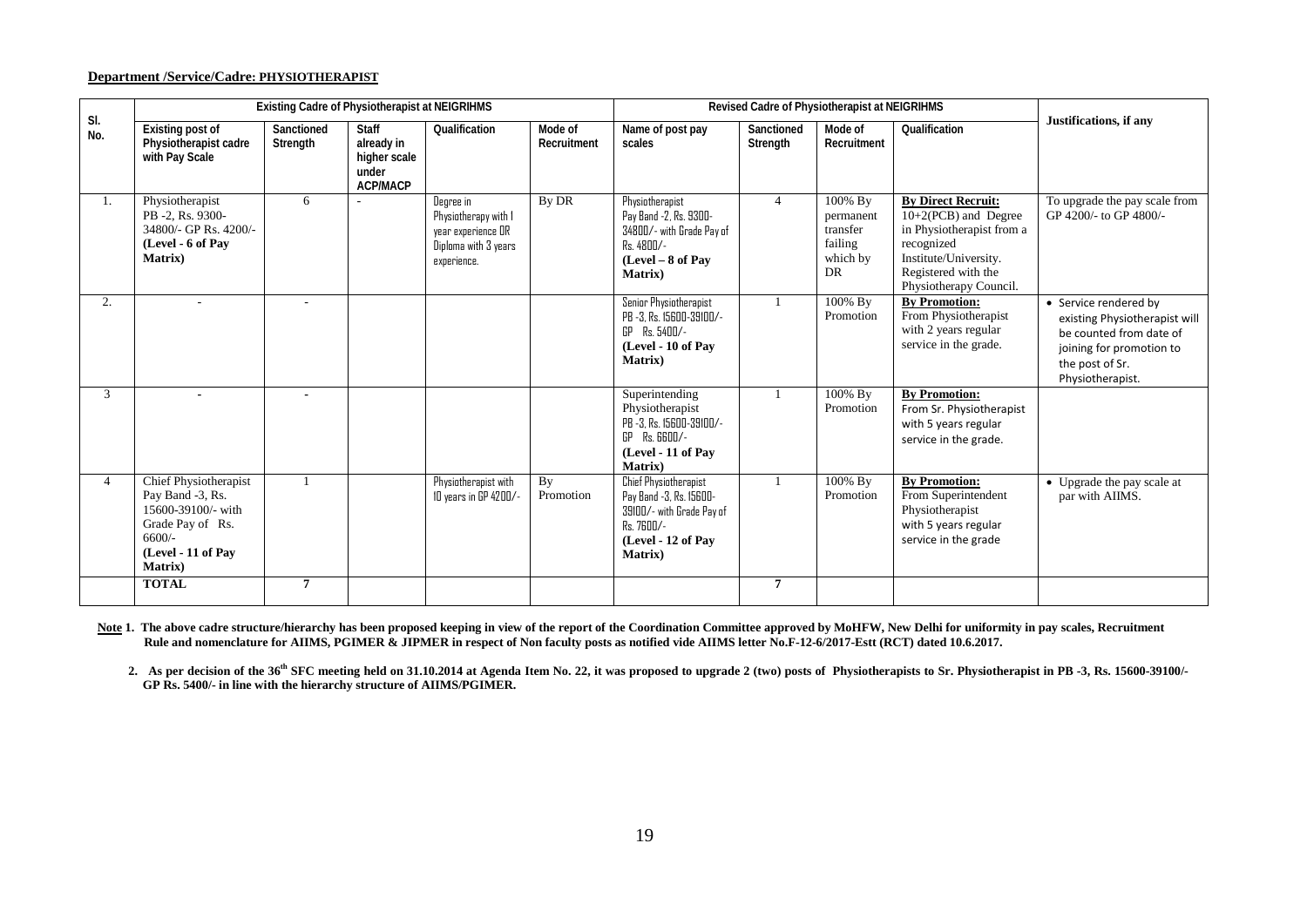### **Department /Service/Cadre: OCCUPATIONAL THERAPIST**

|                |                                                                                                                                          |                                      |                                                                     | <b>Existing Cadre of Occupational Therapist at NEIGRIHMS</b>                                                                                                                                                                                                    |                                                                                                                                                                                                       |                                                                                                                                          |                                      | <b>Revised Cadre of Occupational Therapist at NEIGRIHMS</b> |                                                                                                                                                                                                        |                                                         |
|----------------|------------------------------------------------------------------------------------------------------------------------------------------|--------------------------------------|---------------------------------------------------------------------|-----------------------------------------------------------------------------------------------------------------------------------------------------------------------------------------------------------------------------------------------------------------|-------------------------------------------------------------------------------------------------------------------------------------------------------------------------------------------------------|------------------------------------------------------------------------------------------------------------------------------------------|--------------------------------------|-------------------------------------------------------------|--------------------------------------------------------------------------------------------------------------------------------------------------------------------------------------------------------|---------------------------------------------------------|
| Sl.<br>No.     | <b>Existing post of</b><br>Occupational<br>Therapist cadre with<br><b>Pay Scale</b>                                                      | <b>Sanctioned</b><br><b>Strength</b> | <b>Staff already</b><br>in higher<br>scale under<br><b>ACP/MACP</b> | <b>Oualification</b>                                                                                                                                                                                                                                            | Mode of<br><b>Recruitment</b>                                                                                                                                                                         | Name of post pay<br>scales                                                                                                               | <b>Sanctioned</b><br><b>Strength</b> | Mode of<br>Recruitment                                      | <b>Oualification</b>                                                                                                                                                                                   | Justifications, if any                                  |
| 1.             | Occupational<br>Therapist<br>Pay Band -2, Rs.<br>9300-34800/- with<br>Grade Pay of Rs.<br>$4200/-$<br>(Level - 6 of Pay<br>Matrix)       |                                      |                                                                     | Degree in<br>Occupational<br>Therapy or<br><b>B.Sc</b> with<br>Diploma<br>Occupational<br>Therapy with 1<br>year exp.                                                                                                                                           | By DR                                                                                                                                                                                                 | Occupational<br>Therapist<br>Pay Band -2, Rs.<br>9300-34800/- with<br>Grade Pay of Rs.<br>$4800/-$<br>(Level - 8 of Pay<br>Matrix)       |                                      | 100% By<br>permanent<br>transfer<br>failing which<br>by DR  | <b>Direct Recruit:</b><br>i) $10+2$ in Science<br>(PCB) and Degree in<br>Occupational<br>Therapy from<br>recognized<br>Institute/University<br>ii) Registered with<br>Occupational<br>Therapy Council. | To upgrade the pay scale from<br>GP 4200/- to GP 4800/- |
| $\overline{2}$ | Sr. Occupational<br>Therapist<br>Pay Band -3, Rs.<br>15600-39100/- with<br>Grade Pay of Rs.<br>$5400/-$<br>(Level - 10 of Pav<br>Matrix) | $\mathbf{1}$                         | $\blacksquare$                                                      | Degree in<br>Occupational<br>Therapy from<br>recognized<br>University/Inst<br>itute. 8 (eight)<br>years<br>experience in<br>the relevant<br>field in a<br>Hospital/Medi<br>cal College.<br>Must be<br>registered with<br>Rehabilitation<br>Council of<br>India. | By<br><b>Promotion:</b><br>From<br>Occupational<br>Therapist of<br>the Institute<br>in Level-6 in<br>the Pay<br>Matrix<br>Rs.35400/-<br>with 8<br>(eight) years<br>regular<br>service in the<br>grade | Sr. Occupational<br>Therapist<br>Pay Band -3, Rs.<br>15600-39100/- with<br>Grade Pay of Rs.<br>$5400/-$<br>(Level - 10 of Pay<br>Matrix) | $\overline{1}$                       | 100% By<br>Promotion                                        | <b>By Promotion:</b><br>From Occupational<br>Therapist with 2<br>(two) years regular<br>service in the grade.                                                                                          |                                                         |
|                | <b>Total</b>                                                                                                                             | $\overline{2}$                       | $\sim$                                                              |                                                                                                                                                                                                                                                                 |                                                                                                                                                                                                       |                                                                                                                                          | 2                                    |                                                             |                                                                                                                                                                                                        |                                                         |

Note-1. The above cadre structure/hierarchy has been proposed keeping in view of the report of the Coordination Committee approved by MoHFW, New Delhi for uniformity in pay scales, Recruitment  **Rules and nomenclature for AIIMS, PGIMER & JIPMER in respect of Non faculty posts as notified vide AIIMS letter No.F-12-6/2017-Estt (RCT) dated 10.6.2017.**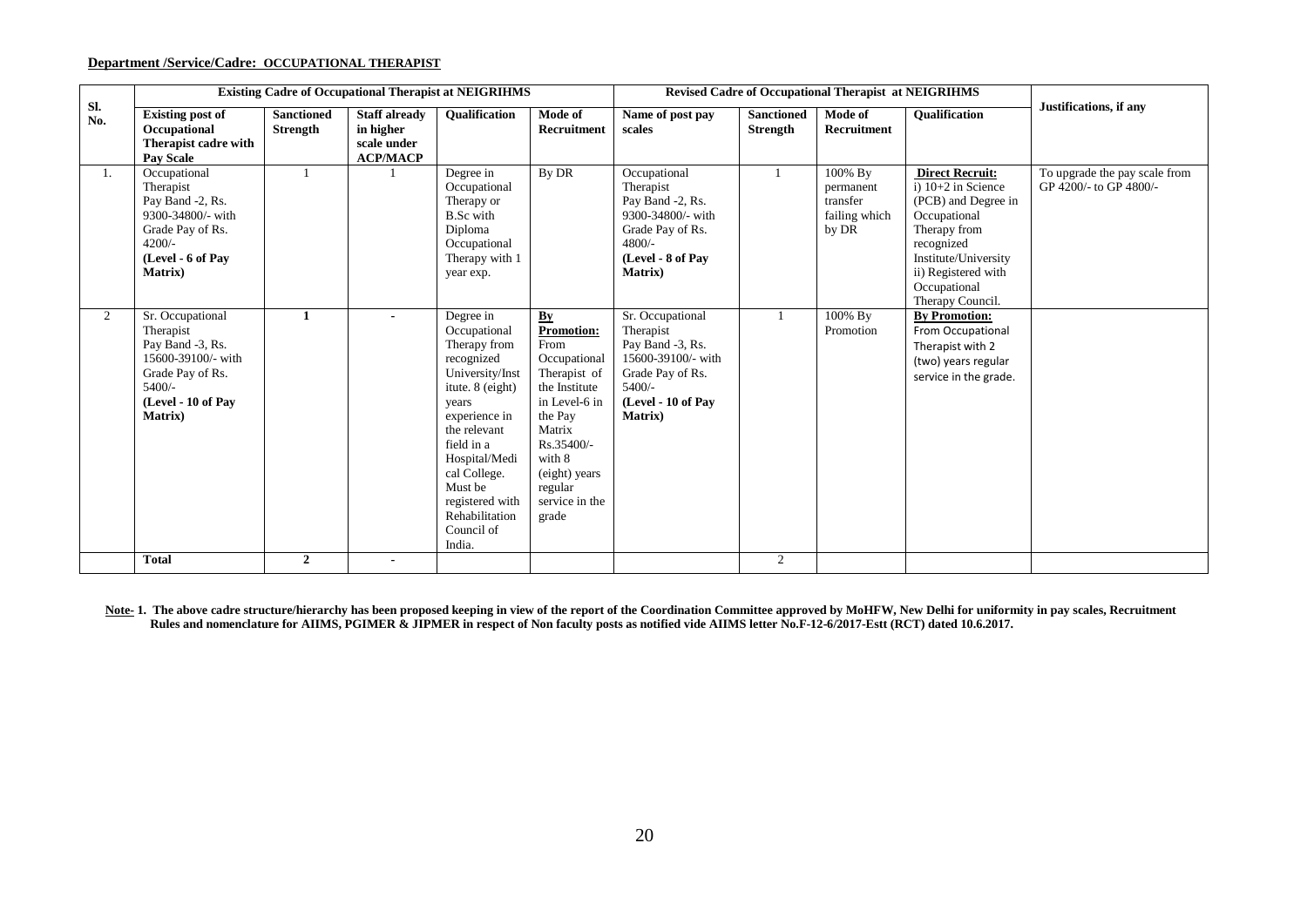# **Department /Service/Cadre: CSSD DEPARTMENT**

|                |                                                                                                                  | Existing Cadre of CSSD Department at NEIGRIHMS |                                                                        |                                                                                                                                                                                                                                                                          |                                                              | Revised Cadre of CSSD Department at NEIGRIHMS                                                                |                        |                                                                                                                                           |                                                                                                           |                                                                                                                                                                                                                                                                                                                           |
|----------------|------------------------------------------------------------------------------------------------------------------|------------------------------------------------|------------------------------------------------------------------------|--------------------------------------------------------------------------------------------------------------------------------------------------------------------------------------------------------------------------------------------------------------------------|--------------------------------------------------------------|--------------------------------------------------------------------------------------------------------------|------------------------|-------------------------------------------------------------------------------------------------------------------------------------------|-----------------------------------------------------------------------------------------------------------|---------------------------------------------------------------------------------------------------------------------------------------------------------------------------------------------------------------------------------------------------------------------------------------------------------------------------|
| SI.<br>No.     | <b>Existing post of CSSD</b><br>Department cadre with<br>Pay Scale                                               | Sanctioned<br>Strength                         | <b>Staff</b><br>already in<br>higher scale<br>under<br><b>ACP/MACP</b> | Qualification                                                                                                                                                                                                                                                            | Mode of<br>Recruitment                                       | Name of post pay<br>scales                                                                                   | Sanctioned<br>Strength | <b>Mode of Recruitment</b>                                                                                                                | Qualification                                                                                             | Justifications, if any                                                                                                                                                                                                                                                                                                    |
| 1.             | CSSD Assistant Grade II<br>PB-1, Rs. 5200-20200/-<br>GP Rs. 1900/-<br>(Level - 2 of Pay<br><b>Matrix</b> )       | $\mathfrak{Z}$                                 |                                                                        | <b>Theatre Asstt Course</b><br>with 4 years exp in<br>CSSD/Operation<br>Theatre OR 12 <sup>th</sup> with<br>Science with experience<br>in CSSC operation<br>theatre and Blood Bank.                                                                                      | By DR                                                        | Technician (CSSD)<br>PB -2, Rs. 9300 -<br>34800/-<br>GP Rs. 4200/-<br>(Level - 6 of Pay<br>Matrix)           | 3                      | 100% By permanent<br>transfer from existing<br>CSSD Assistant Gr II<br>failing which by DR.                                               | DR<br><b>BSc Human Sc/Life</b><br>Science/Medical<br>Technology<br><b>Operation Theatre</b><br>course     | • To upgrade the pay scale<br>from GP 1900/- to GP 4200/-<br>and re-designate the post of<br>CSSD Assistant Gr II to<br>Technician (CSSD)                                                                                                                                                                                 |
| 2.             | <b>CSSD</b> Assistant Grade I<br>PB-1, Rs. 5200-20200/-<br>GP Rs. 2400/-<br>(Level - 4 of Pay<br><b>Matrix</b> ) | $\mathfrak{Z}$                                 | ÷.                                                                     | CSSD Asstt/ GD II with<br>8 years exp. B.Sc.<br>Microbiology or<br>Pharmacology or<br>Medical Technology<br>with 3 year exp. Or<br>Staff Nurse with 2 years<br>exp. In OT. Or Theatre<br>Asstt with 4 year exp.<br>Or 12 <sup>th</sup> with Science<br>with 3 years exp. | $1/3^{\text{rd}}$ By<br>Promotion<br>$2/3^{\text{rd}}$ by DR | Sr. Technician (CSSD)<br>PB -2 Rs. 9300 -34800/-<br>GP Rs. 4600/-<br>(Level - 7 of Pay<br><b>Matrix</b> )    | 3                      | 100% By permanent<br>transfer from existing<br>CSSD Assistant Gr I<br>and Promotion.<br>From Technician (<br>CSSD)                        | <b>By Promotion:</b><br>From Technician<br>(CSSD) with 5<br>years regular<br>service in the grade.        | • To upgrade the pay scales from<br>GP 2400/- to GP 4600/- and to<br>re-designate the post of CSSD<br>Assistant Grade I to Sr.<br>Technician (CSSD)<br>• Service rendered by the<br>existing CSSD Assistant Grade<br>II will be counted from the date<br>of joining for promotion to the<br>post of Sr. Technician (CSSD) |
| 3              | CSSD Supervisor<br>PB -2, Rs. 9300-34800/-<br>GP Rs. 4200/-<br>(Level - 6 of Pay<br><b>Matrix</b> )              | $\overline{2}$                                 |                                                                        | CSSD Asst. GD I with<br>10 years exp. B.Sc.<br>Microbiology or<br>Pharmacology or<br>Medical Technology<br>with 3 year exp. Or<br>Staff Nurse (A Grade)<br>with 2 years exp. In OT.<br>Or Theatre Asstt with 4<br>year exp.                                              | 50% by<br>Promotion<br>50 % by<br>DR                         | Supervisor CSSD<br>PB -2, Rs. 9300-34800/-<br>GP Rs. 4800/-<br>(Level - 8 of Pay<br><b>Matrix</b> )          | $\overline{2}$         | 100% By permanent<br>transfer from existing<br><b>CSSD Supervisor to</b><br>Supervisor CSSD and<br>Promotion. From Sr<br>Technician (CSSD | <b>By Promotion:</b><br>From Sr. Technician<br>(CSSD) with 2 years<br>of regular service in<br>the grade. | To upgrade the pay scale from<br>GP 4200/- to GP 4800/- and re-<br>designate the post of CSSD<br>Supervisor to Supervisor CSSD<br>• Service rendered by the<br>existing CSSD Assistant Grade<br>I will be counted from the date<br>of joining for promotion to the<br>post of Supervisor (CSSD)                           |
| $\overline{4}$ | <b>CSSD</b> Officer<br>PB -2, Rs. 9300-34800/-<br>GP Rs. 4600/-<br>(Level - 7 of Pay<br><b>Matrix</b> )          | $\overline{1}$                                 |                                                                        | CSSD Supervisor with 5<br>years exp.                                                                                                                                                                                                                                     | By<br>Promotion                                              | Superintendent (CSSD)<br>PB-3 Rs. 15600-<br>39100/-<br>GP Rs.5400/-<br>(Level - 10 of Pay<br><b>Matrix</b> ) |                        | 100% by Promotion                                                                                                                         | <b>By Promotion:</b><br>From Supervisor<br>CSSD with 2 (two)<br>years of regular<br>service in the grade. | To upgrade the pay scale from<br>GP 4600/- to GP 5400/- and re-<br>designate the post of CSSD<br>Officer to Superintendent<br><b>CSSD</b><br>Service rendered by the<br>existing CSSD Supervisor will<br>be counted from the date of<br>joining for promotion to the<br>post of Superintendent<br>(CSSD)                  |
|                | <b>Total</b>                                                                                                     | 9                                              | $\blacksquare$                                                         |                                                                                                                                                                                                                                                                          |                                                              |                                                                                                              | 9                      |                                                                                                                                           |                                                                                                           |                                                                                                                                                                                                                                                                                                                           |

**Note: 1. The above cadre structure/hierarchy has been proposed keeping in view of the report of the Coordination Committee approved by MoHFW, New Delhi for uniformity in pay scales, Recruitment Rules and nomenclature for AIIMS, PGIMER & JIPMER in respect of Non faculty posts as notified vide AIIMS letter No.F-12-6/2017-Estt (RCT) dated 10.6.2017.**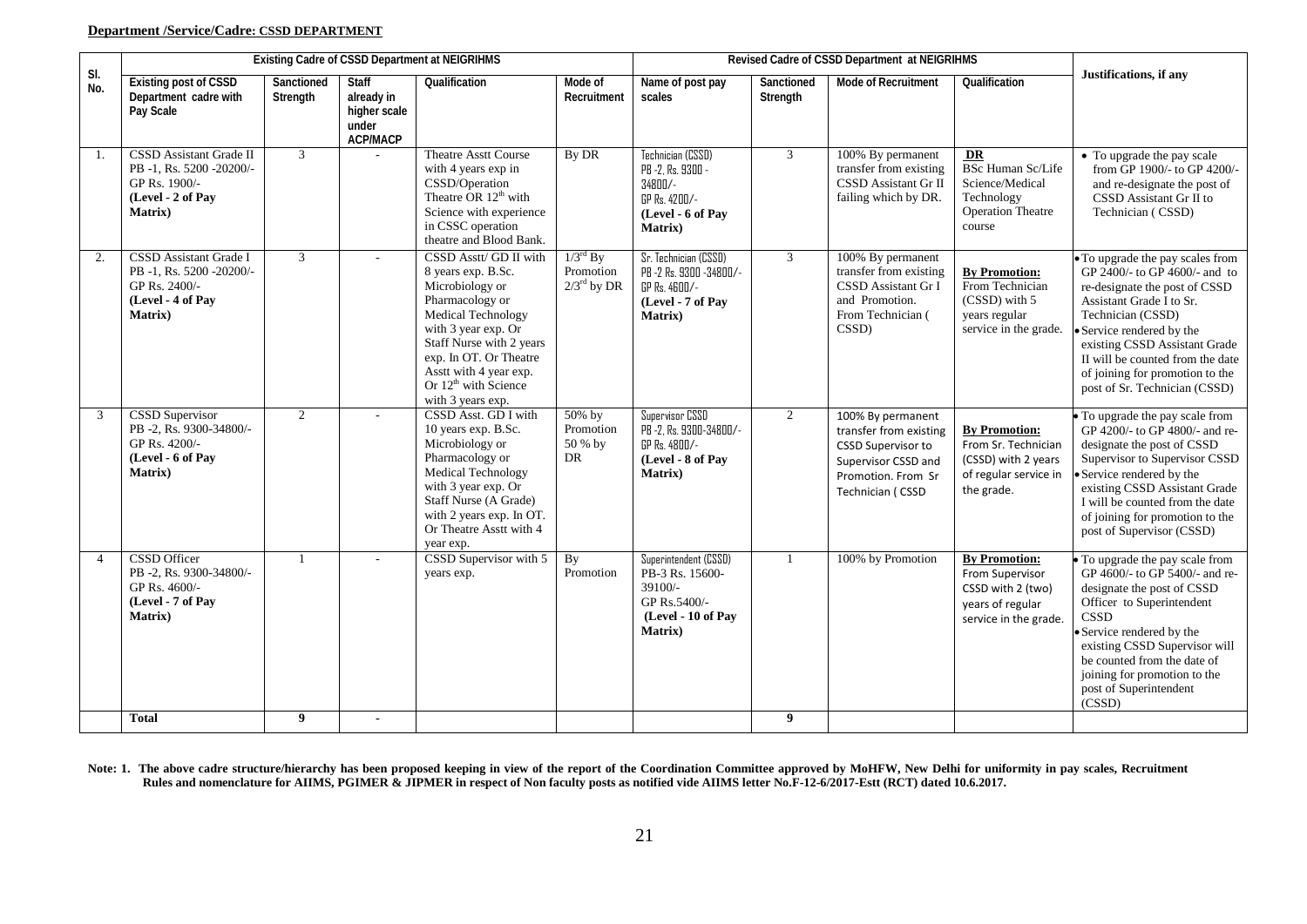# **Department /Service/Cadre: HINDI DEPARTMENT**

|                | <b>Existing Cadre of Hindi Department at NEIGRIHMS</b><br><b>Revised Cadre of Hindi Department at NEIGRIHMS</b> |                               |                                                                     |                                                                                                                                                                                                     |                        |                                                                                                                         |                                      |                                                         |                                                                                                                                                                                                                                                                                                                                                                                                                                                                                                                                                                                                                                                                                                                                                                                                                                                                                                                |                                                             |
|----------------|-----------------------------------------------------------------------------------------------------------------|-------------------------------|---------------------------------------------------------------------|-----------------------------------------------------------------------------------------------------------------------------------------------------------------------------------------------------|------------------------|-------------------------------------------------------------------------------------------------------------------------|--------------------------------------|---------------------------------------------------------|----------------------------------------------------------------------------------------------------------------------------------------------------------------------------------------------------------------------------------------------------------------------------------------------------------------------------------------------------------------------------------------------------------------------------------------------------------------------------------------------------------------------------------------------------------------------------------------------------------------------------------------------------------------------------------------------------------------------------------------------------------------------------------------------------------------------------------------------------------------------------------------------------------------|-------------------------------------------------------------|
| Sl.<br>No.     | <b>Existing post of</b><br><b>Hindi Department</b><br>cadre with Pay Scale                                      | <b>Sanctioned</b><br>Strength | <b>Staff already</b><br>in higher<br>scale under<br><b>ACP/MACP</b> | <b>Oualification</b>                                                                                                                                                                                | Mode of<br>Recruitment | Name of post pay<br>scales                                                                                              | <b>Sanctioned</b><br><b>Strength</b> | Mode of<br>Recruitment                                  | <b>Oualification</b>                                                                                                                                                                                                                                                                                                                                                                                                                                                                                                                                                                                                                                                                                                                                                                                                                                                                                           | Justifications, if any                                      |
| -1             | Hindi Typist<br>PB-1, Rs. 5200 -<br>20200/- GP Rs.1900/-<br>(Level - 2 of Pay<br><b>Matrix</b> )                | $\overline{1}$                |                                                                     | $\sim$                                                                                                                                                                                              | $\sim$                 | $\overline{\phantom{a}}$                                                                                                | $\overline{\phantom{a}}$             | $\overline{\phantom{a}}$                                | $\overline{\phantom{a}}$                                                                                                                                                                                                                                                                                                                                                                                                                                                                                                                                                                                                                                                                                                                                                                                                                                                                                       | Post merged with LDC.                                       |
| $\overline{2}$ | Junior Hindi<br>Translator<br>PB-1, Rs. 5200 -<br>20200/- GP Rs.2800/-<br>(Level - 5 of Pay<br><b>Matrix</b> )  |                               | $\sim$                                                              | Master Degree<br>in<br>Hindi//English<br><b>OR</b><br>Bachelor<br>Degree in<br>Hindi and<br>English plus<br>Diploma<br>/Certificate in<br>translation or 2<br>years exp. In<br>translation<br>work. | By DR                  | Junior Translation<br>Officer<br>PB -2, Rs. 9300-<br>34800/- GP Rs.<br>$4200/-$<br>(Level - 6 of Pay<br><b>Matrix</b> ) | $\overline{2}$                       | 100% By<br>permanent<br>transfer failing<br>which by DR | <b>By Direct Recruits:</b><br>Master Degree in<br>Hind/English with<br>Eng/Hindi as a main<br>subject at the Degree level.<br>Or Master Degree in any<br>subject with Hindi as the<br>medium of instruction and<br>examination with English<br>as a compulsory subject at<br>Degree level etc. Or<br>Bachelor's Degree with<br>Hindi and English as main<br>subject or either of the two<br>as medium of examination<br>and other as a main<br>subject. And Recognized<br>Diploma/Certificate course<br>in translation from Hindi to<br>English & vice versa. Or<br>2 years exp of translation<br>work from Hindi to<br>English & vice versa in<br>Central/State Govt. office<br>including GOI<br>undertaking/Autonomous<br>Bodies.<br>Ability to use computers-<br>Hands on exp in office<br>application, spread sheets<br>and presentations, Typing<br>speed of 35 wpm in<br>English and 30 wpm in<br>Hindi. | to upgrade<br>the pay scale from GP<br>2800/- to GP 4200/-. |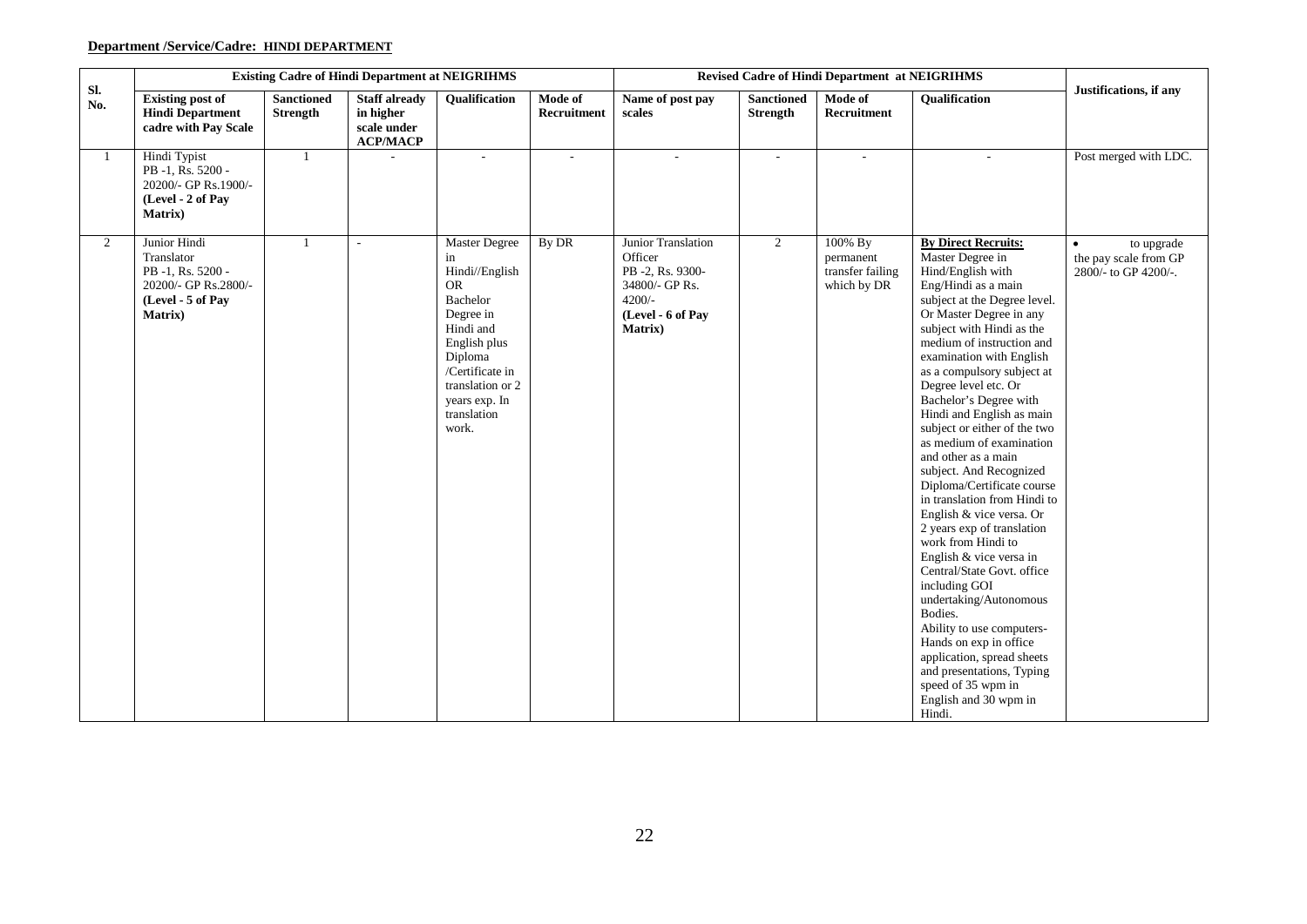| 3 | Senior Hindi<br>Translator<br>PB -2, Rs. 9300-<br>34800/- GP Rs. 4200/-<br>(Level - 6 of Pay<br><b>Matrix</b> ) |  | Junior Hindi<br>Translator with 6<br>years in GP<br>$2800/-$ | By<br>Promotion | Senior Translation<br>Officer<br>PB -2, Rs. 9300-<br>34800/- GP Rs.<br>$4600/-$<br>(Level - 7 of Pay<br><b>Matrix</b> ) |                | 100% By<br>permanent<br>transfer failing<br>which by<br>Promotion<br>failing which<br>by Deputation | <b>By Promotion:</b><br>From Jr. Hindi Translator<br>with 5 (Five) years regular<br>service in the grade.<br>Must undergone once in<br>every two years short term<br>course/orientation<br>programme 'in-service' or<br>at any recognized<br>academy/Institute.                                                                                                        | • To upgrade the pay<br>scale from GP 4200/-<br>to GP $4600$ -.<br>• Service rendered by<br>the existing Junior<br>Hindi Translator will<br>be counted from the<br>date of joining for<br>promotion to Senior<br>Hindi Translator. |
|---|-----------------------------------------------------------------------------------------------------------------|--|--------------------------------------------------------------|-----------------|-------------------------------------------------------------------------------------------------------------------------|----------------|-----------------------------------------------------------------------------------------------------|------------------------------------------------------------------------------------------------------------------------------------------------------------------------------------------------------------------------------------------------------------------------------------------------------------------------------------------------------------------------|------------------------------------------------------------------------------------------------------------------------------------------------------------------------------------------------------------------------------------|
|   | Hindi Officer<br>PB -2, Rs. 9300-<br>34800/- GP Rs. 4600/-<br>(Level - 7 of Pay<br><b>Matrix</b> )              |  | Senior Hindi<br>Translator with 5<br>years in GP<br>$4200/-$ | By<br>Promotion | Hindi Officer<br>PB-3, (Rs. 15600-<br>39100)<br>GP 5400/-<br>(Level - 10 of Pay<br><b>Matrix</b> )                      |                | 100% By<br>Promotion<br>Failing which<br>by Deputation                                              | <b>By Promotion:</b><br>From Sr. Hindi Translator<br>with 3 (three) years regular<br>service in the grade.<br>Must undergone once in<br>every two years short term<br>course/orientation<br>programme 'in-service' or<br>at any recognized<br>Academy/Institute, for<br>upgrading their skills for<br>the post to which they are<br>being considered for<br>promotion. | • To upgrade the pay<br>scale from GP 4600/-<br>to GP $5400$ /-.<br>• Service rendered by<br>the existing Senior<br>Hindi Translator will<br>be counted from the<br>date of joining for<br>promotion to Senior<br>Hindi Officer.   |
|   | Total                                                                                                           |  |                                                              |                 |                                                                                                                         | $\overline{4}$ |                                                                                                     |                                                                                                                                                                                                                                                                                                                                                                        |                                                                                                                                                                                                                                    |

Note- The above cadre structure/hierarchy has been proposed keeping in view of the report of the Coordination Committee approved by MoHFW, New Delhi for uniformity in pay scales, Recruitment  **Rules and nomenclature for AIIMS, PGIMER & JIPMER in respect of Non faculty posts as notified vide AIIMS letter F-12-6/2017-Estt(RCT) Dated 13.6.2017.**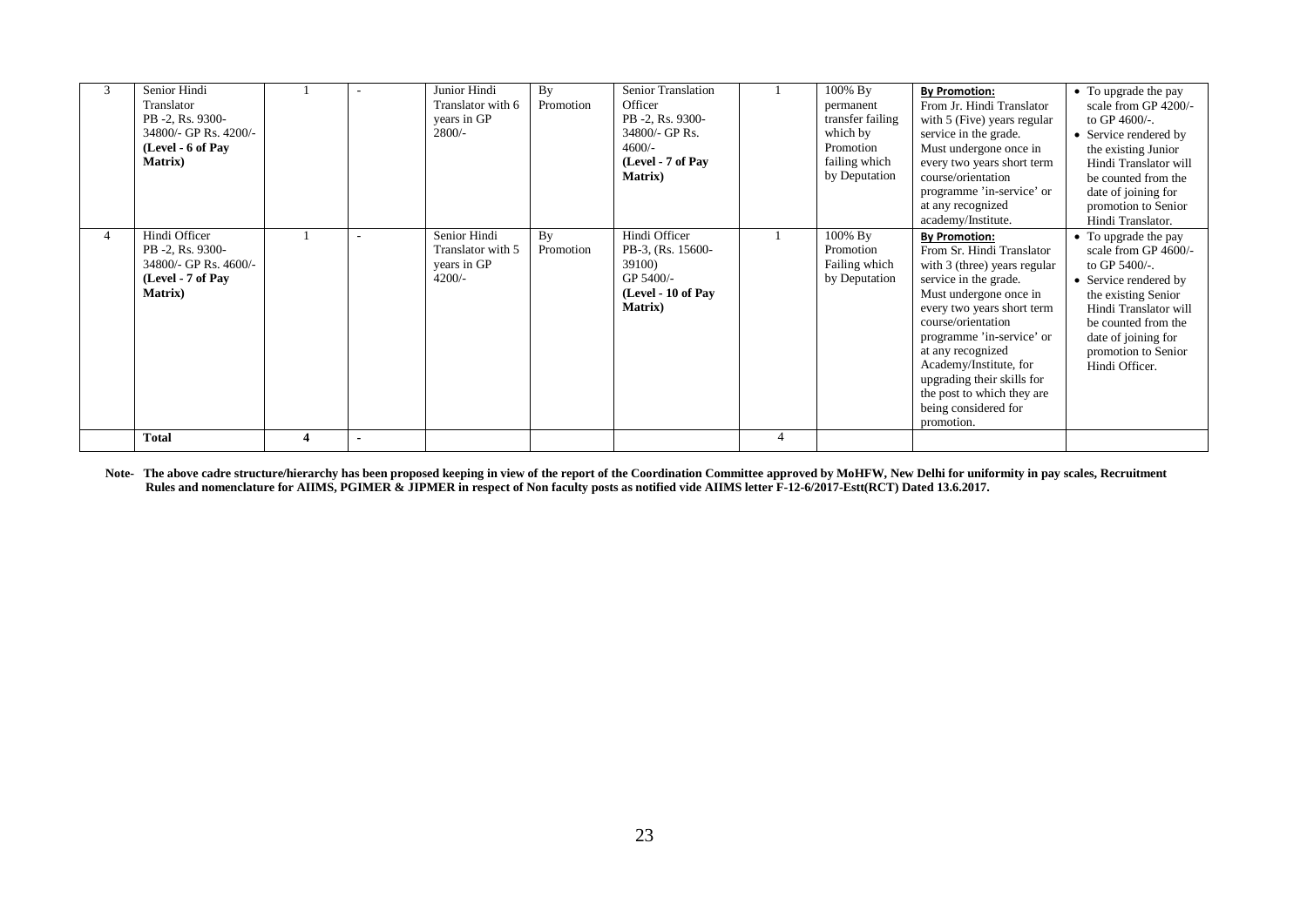#### **Department /Service/Cadre: WARDEN / HOUSE KEEPING**

|            |                                                                                                        |                                      |                                                                        | <b>Existing Cadre of Warden/Housekeeping at NEIGRIHMS</b>                                                                                                                                                                               |                                                              |                                                                                                            |                                      | Revised Cadre of Warden/Housekeeping at NEIGRIHMS |                                                                                                                                                                                                                                    |                                                                                                                                                                                                                                                                                    |
|------------|--------------------------------------------------------------------------------------------------------|--------------------------------------|------------------------------------------------------------------------|-----------------------------------------------------------------------------------------------------------------------------------------------------------------------------------------------------------------------------------------|--------------------------------------------------------------|------------------------------------------------------------------------------------------------------------|--------------------------------------|---------------------------------------------------|------------------------------------------------------------------------------------------------------------------------------------------------------------------------------------------------------------------------------------|------------------------------------------------------------------------------------------------------------------------------------------------------------------------------------------------------------------------------------------------------------------------------------|
| Sl.<br>No. | <b>Existing post of</b><br>Warden/Housekeeping<br>cadre with Pay Scale                                 | <b>Sanctioned</b><br><b>Strength</b> | <b>Staff</b><br>already in<br>higher scale<br>under<br><b>ACP/MACP</b> | <b>Oualification</b>                                                                                                                                                                                                                    | Mode of<br><b>Recruitment</b>                                | Name of post pay<br>scales                                                                                 | <b>Sanctioned</b><br><b>Strength</b> | Mode of<br><b>Recruitment</b>                     | <b>Oualification</b>                                                                                                                                                                                                               | Justifications, if any                                                                                                                                                                                                                                                             |
| -1.        | House Keeper<br>PB -1, Rs. 5200 -20200/-<br>GP Rs. 2800/-<br>(Level - 5 of Pay<br>Matrix)              | 8                                    |                                                                        | Bachelor<br>Degree.<br>Certificate/Dipl<br>oma in Hotel<br>Management/<br>Housekeeping/<br>Material<br>Management. 4<br>years exp. in<br>housekeeping.                                                                                  | By DR                                                        | Deputy Warden<br>PB-1, Rs. 5200 -<br>$20200/-$<br>GP Rs. 4200/-<br>$(Level-6 of Pay)$<br><b>Matrix</b> )   | 8                                    | By DR                                             | <b>By Direct Recruits:</b><br>1. Bachelor Degree in<br>Hotel Management/<br>Housekeeping/Material<br>Management/Pub.<br><b>Relation/Estate</b><br>Management<br>2. Two years exp in Pub<br>Relation/Estate Mngt/<br>House Keeping. | To upgrade the pay<br>scale from GP 2800/-<br>to GP $4200/$ - and re-<br>designate the post of<br>House Keeper to Dy.<br>Warden                                                                                                                                                    |
| 2.         | Warden/Lady Warden<br>PB -2, Rs. 9300-34800/-<br>GP Rs. 4200/-<br>(Level - 6 of Pay<br><b>Matrix</b> ) | 6                                    |                                                                        | Housekeeper<br>with 6 years in<br>GP 2800/-.<br>Bachelor<br>Degree.<br>Certificate/Dipl<br>oma in Hotel<br>Management<br>/Housekeeping/<br>Material<br>Management. 4<br>years exp. as<br>Asstt. Warden<br>or 6 years as<br>Housekeeper. | $2/3^{\text{rd}}$ By<br>Promotion<br>$1/3^{\text{rd}}$ by DR | Warden<br>PB-2, Rs. 9300-<br>$34800/-$<br>GP Rs. 4600/-<br>(Level - 7 of Pay<br><b>Matrix</b> )            | $\overline{4}$                       | 100% By<br>Promotion                              | <b>By Promotion:</b><br>Promotional grade from<br>Deputy Warden with 5<br>years of regular service in<br>the grade.                                                                                                                | To upgrade the Pay<br>$\bullet$<br>scale from GP 4200/-<br>to GP4600/- and re-<br>designate the post of<br>Warden / Lady<br>Warden to Warden<br>Service rendered by<br>existing House keeper<br>will be counted from<br>date of joining for<br>promotion to the post<br>of Warden. |
| 3.         |                                                                                                        |                                      |                                                                        |                                                                                                                                                                                                                                         |                                                              | Senior Warden<br>PB -3, Rs. 15600-<br>39100/-<br>GP Rs. 5400/-<br>$(Level - 10 of Pay)$<br><b>Matrix</b> ) | $\overline{2}$                       | 100% By<br>Promotion                              | <b>By Promotion:</b><br>From Warden with 3<br>years regular service in<br>the grade.                                                                                                                                               | Service rendered by the<br>existing Warden / Lady<br>Warden will be counted<br>from the date of joining<br>for promotion to Senior<br>Warden                                                                                                                                       |
|            | <b>Total</b>                                                                                           | 14                                   |                                                                        |                                                                                                                                                                                                                                         |                                                              |                                                                                                            | 14                                   |                                                   |                                                                                                                                                                                                                                    |                                                                                                                                                                                                                                                                                    |

**Note: 1. The above cadre structure/hierarchy has been proposed keeping in view the structure as proposed by AIIMS vide letter F-12-6/2017-Estt (RCT) Dated 13.6.2017.**

 **2. The cadre has proposed to re-designate the post of House Keeper to Deputy Warden in the Grade Pay 4200/- and the post of Warden/Lady Warden to Warden in Grade Pay 4600/-.**

 **3. The cadre has also proposed for the post of Senior Warden in PB -3, Rs. 15600-39100/- with GP Rs. 5400/**- **to supervise the works and will be over all incharge for the Hostels of Nursing (Boys & Girls), MBBS Hostel (Boys & Girls), RMO Hostel and Institute's Guest House respectively and to coordinate with the Security Incharge**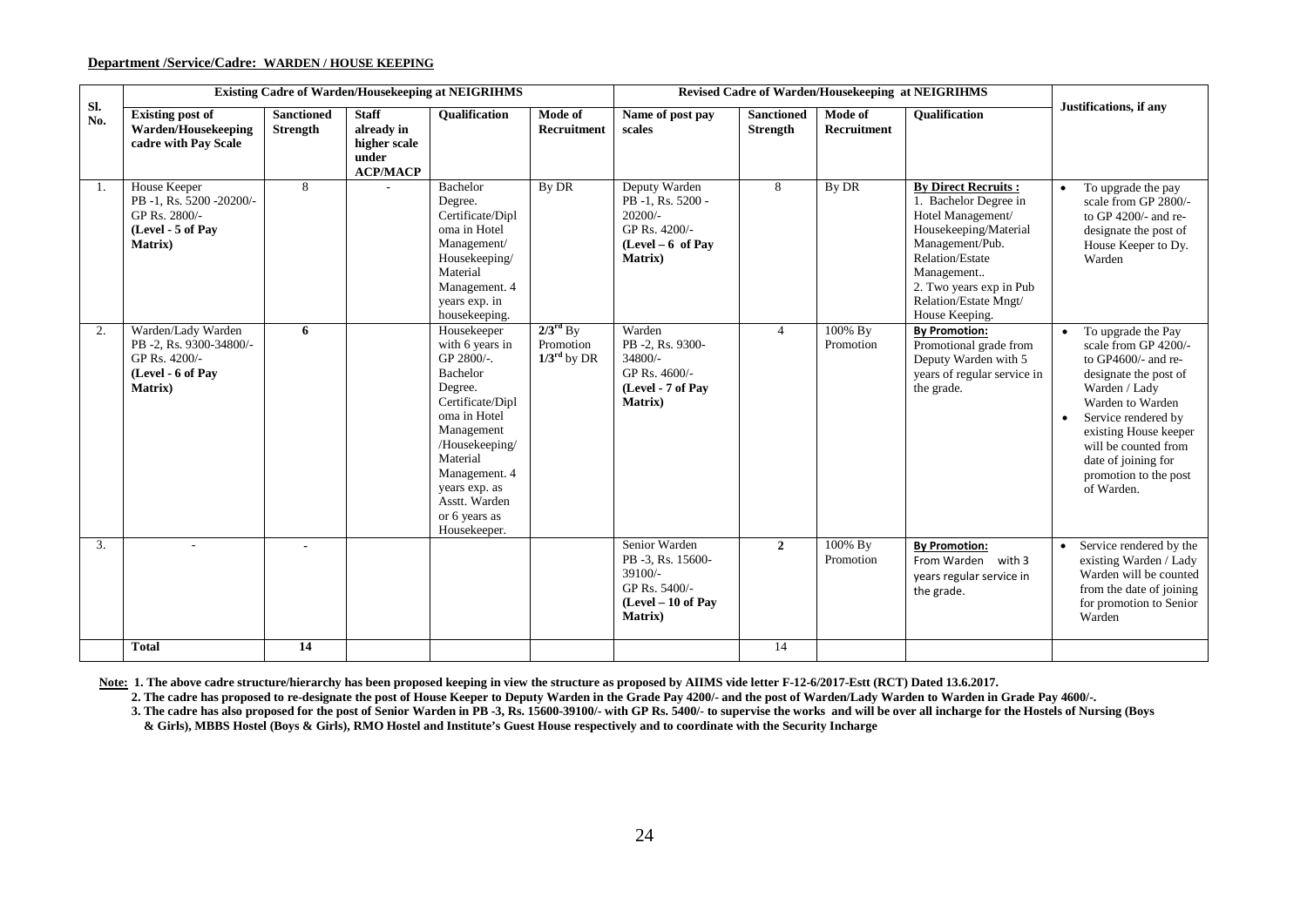# **Department /Service/Cadre: DENTAL HYGIENIST CADRE**

|            |                                                                                                |                               | <b>Existing Cadre of Dental Hygienist at NEIGRIHMS</b>              |                                                                                                                                                                            |                        |                                                                                                    |                               | <b>Revised Cadre of Dental Hygienist at NEIGRIHMS</b>      |                                                                                                                                                                                                                                                                                                       |                                                                                                                                                                            |
|------------|------------------------------------------------------------------------------------------------|-------------------------------|---------------------------------------------------------------------|----------------------------------------------------------------------------------------------------------------------------------------------------------------------------|------------------------|----------------------------------------------------------------------------------------------------|-------------------------------|------------------------------------------------------------|-------------------------------------------------------------------------------------------------------------------------------------------------------------------------------------------------------------------------------------------------------------------------------------------------------|----------------------------------------------------------------------------------------------------------------------------------------------------------------------------|
| Sl.<br>No. | <b>Existing post of</b><br><b>Dental Hygienist</b><br>cadre with Pay Scale                     | <b>Sanctioned</b><br>Strength | <b>Staff already</b><br>in higher<br>scale under<br><b>ACP/MACP</b> | Qualification                                                                                                                                                              | Mode of<br>Recruitment | Name of post pay<br>scales                                                                         | <b>Sanctioned</b><br>Strength | Mode of<br>Recruitment                                     | Qualification                                                                                                                                                                                                                                                                                         | Justifications, if any                                                                                                                                                     |
|            | Dental Hygienist<br>PB-1 (Rs 5200-<br>20200) GP 2400/-<br>(Level - 4 of Pay<br><b>Matrix</b> ) | $\mathcal{R}$                 |                                                                     | <b>Matriculation</b><br>Dental/Certific<br>ate in Dental<br>Hygienist<br>of 2 years<br>duration.<br>Registered as<br>Dental<br>Hygienist in<br>Dental Council<br>of India. | By DR                  | Dental Hygienist Gr-<br>PB-2 (Rs 9300-<br>34800) GP 4200/-<br>(Level - 6 of Pay<br><b>Matrix</b> ) | $\overline{2}$                | 100% By<br>permanent<br>transfer<br>failing which<br>by DR | DR:<br>i) Degree in Science<br>(Biology) from a<br>recognized University<br>ii) Diploma of 2 years<br>duration in Dental<br>Hygiene from<br>recognized Institutions.<br>The course should be<br>approved by the Dental<br>Council of India.<br>iii) Two years<br>experience as a Dental<br>Hygienist. | • To upgrade the pay scales<br>from $GP$ 2400/- to $GP$<br>$4200/-$<br>re-designate<br>and<br>of<br>Dental<br>the<br>post<br>Hygienist<br>Dental<br>to<br>Hygienist Gr. II |
| 2          |                                                                                                | ٠                             | $\sim$                                                              |                                                                                                                                                                            |                        | Dental Hygienist Gr-<br>PB-2 (Rs 9300-<br>34800) GP 4600/-<br>(Level - 7 of Pay<br><b>Matrix</b> ) |                               | 100% By<br>Promotion                                       | <b>By Promotion:</b><br>From Dental Hygienist<br>Gr-II with 5 years of<br>regular service in the<br>grade.                                                                                                                                                                                            | • Service rendered by the<br>existing Dental Hygienist<br>will be counted from the<br>date of joining for<br>promotion to Dental<br>Hygienist Gr-I                         |
|            | <b>Total</b>                                                                                   | 3                             |                                                                     |                                                                                                                                                                            |                        |                                                                                                    | 3                             |                                                            |                                                                                                                                                                                                                                                                                                       |                                                                                                                                                                            |

 **Note- The above cadre structure/hierarchy has been proposed keeping in view of the report of the Coordination Committee approved by MoHFW, New Delhi for uniformity in pay scales Recruitment Rules and nomenclature for AIIMS, PGIMER & JIPMER in respect of Non faculty posts as notified vide AIIMS letter No.F-12-6/2017-Estt (RCT) dated 10.6.2017.**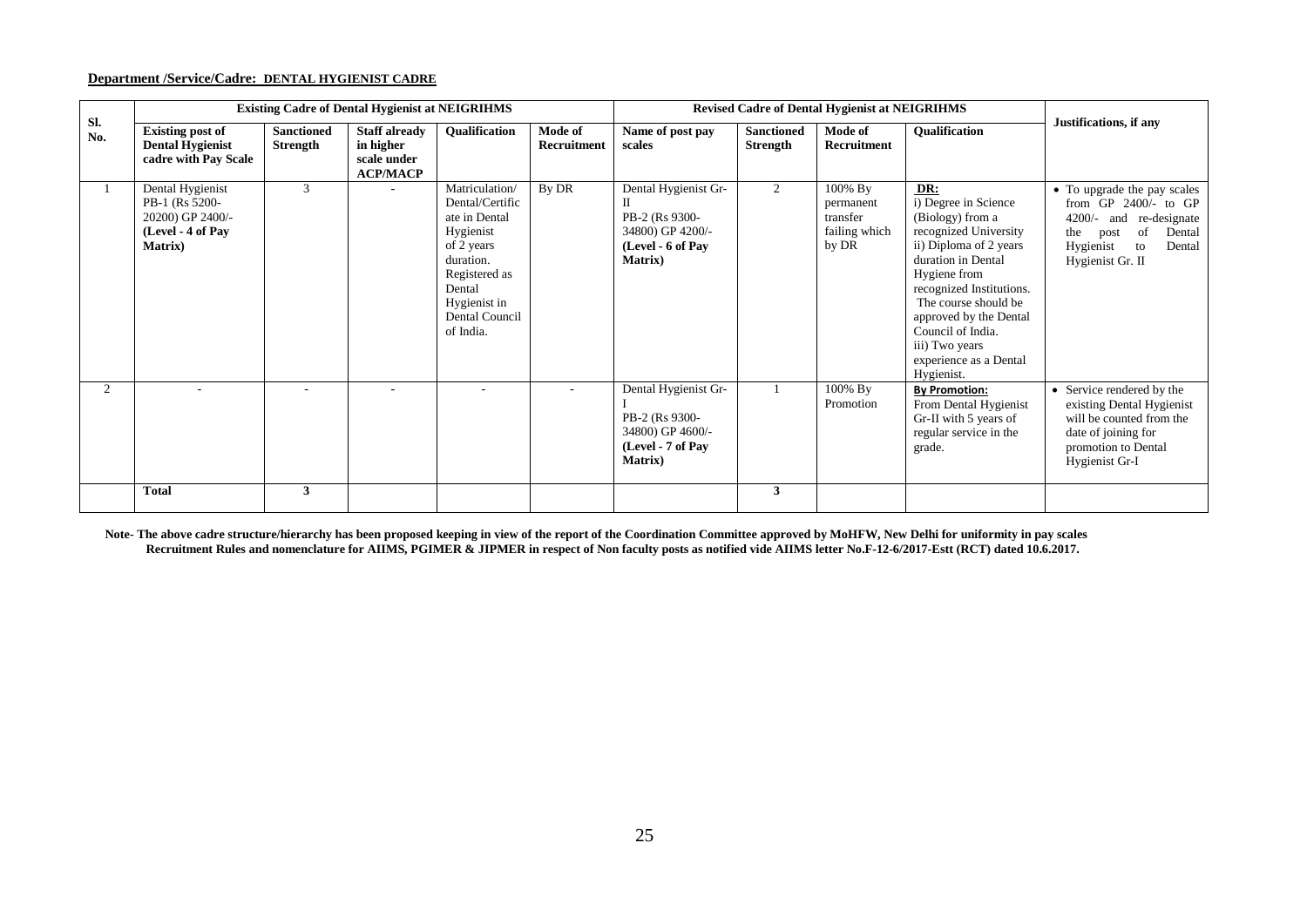#### **Department /Service/Cadre: PERFUSIONIST**

|            |                                                                                                         |                                      | <b>Existing Cadre of Perfusionist at NEIGRIHMS</b>                  |                                                                                                                                   |                                           |                                                                                                              |                                      | <b>Revised Cadre of Perfusionist at NEIGRIHMS</b>                 |                                                                                                                                 |                                                                                                                                  |
|------------|---------------------------------------------------------------------------------------------------------|--------------------------------------|---------------------------------------------------------------------|-----------------------------------------------------------------------------------------------------------------------------------|-------------------------------------------|--------------------------------------------------------------------------------------------------------------|--------------------------------------|-------------------------------------------------------------------|---------------------------------------------------------------------------------------------------------------------------------|----------------------------------------------------------------------------------------------------------------------------------|
| Sl.<br>No. | <b>Existing post of</b><br><b>Perfusionist cadre</b><br>with Pay Scale                                  | <b>Sanctioned</b><br><b>Strength</b> | <b>Staff already</b><br>in higher<br>scale under<br><b>ACP/MACP</b> | <b>Oualification</b>                                                                                                              | Mode of<br>Recruitment                    | Name of post pay<br>scales                                                                                   | <b>Sanctioned</b><br><b>Strength</b> | Mode of<br>Recruitment                                            | <b>Oualification</b>                                                                                                            | Justifications, if any                                                                                                           |
| 1.         | Junior Perfusionist<br>PB -2 (Rs. 9300-<br>34800) GP Rs. 4200/-<br>(Level - 6 of Pay<br><b>Matrix</b> ) |                                      |                                                                     | B.Sc. 2 years<br>PG course in<br>perfusion<br>technology. 1<br>year<br>compulsory<br>internship and<br>minimum of 1<br>year exp.  | By DR                                     | Perfusionist<br>PB -2 (Rs. 9300-<br>34800)<br>GP Rs. 4800/-<br>(Level - 8 of Pav<br><b>Matrix</b> )          |                                      | By DR                                                             | MSc in Perfusion<br>Technology Or<br><b>BSc</b> .in Perfusion<br>$Technology + 2$<br>years experience in<br>clinical perfusion. | • Toupgrade the pay scale from<br>GP 4200/- to GP 4800/- and re-<br>designate the post of Junior<br>Perfusionist to Perfusionist |
| 2.         | Senior Perfusionist<br>PB -2 (Rs. 9300-<br>34800) GP Rs. 4600/-<br>(Level - 7 of Pay<br><b>Matrix</b> ) |                                      |                                                                     | B.Sc. 2 years<br>PG course in<br>perfusion<br>technology. 1<br>year<br>compulsory<br>internship and<br>minimum of 3<br>years exp. | By<br>Promotion<br>failing which<br>by DR | Senior Perfusionist<br>PB -3 (Rs. 15600-<br>39100)<br>GP Rs. 5400/-<br>(Level - 10 of Pay<br><b>Matrix</b> ) |                                      | 100% By<br>permanent<br>transfer<br>failing which<br>by Promotion | <b>By Promotion:</b><br>From Perfusionist<br>with two years of<br>regular service in<br>the Grade.                              | • To upgrade the pay scale from<br>GP4600/- to GP 5400/-                                                                         |
|            | <b>Total</b>                                                                                            | $\mathfrak{D}$                       |                                                                     |                                                                                                                                   |                                           |                                                                                                              | 2                                    |                                                                   |                                                                                                                                 |                                                                                                                                  |

**Note- The above cadre structure/hierarchy has been proposed keeping in view of the report of the Coordination Committee approved by MoHFW, New Delhi for uniformity in pay scales, Recruitment Rules and nomenclature for AIIMS, PGIMER & JIPMER in respect of Non faculty posts as notified vide AIIMS letter No.F-12-6/2017-Estt (RCT) dated 10.6.2017.**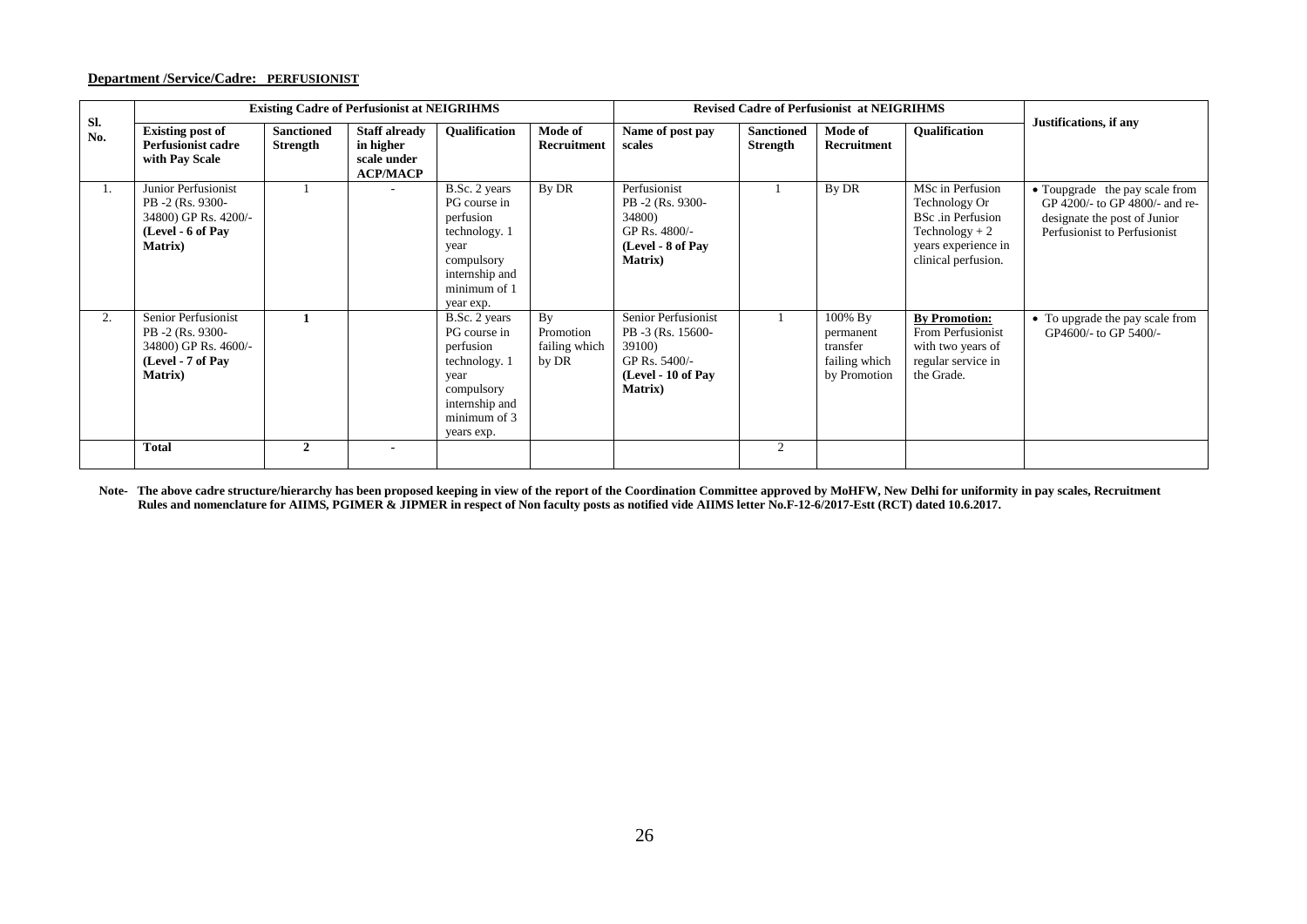# **Department /Service/Cadre: ENGINEERING (CIVIL & ELECTRICAL)**

|               |                                                                                                                                                       |                        |                                                                        | Existing Cadre of Engineering (Electrical) at NEIGRIHMS                                                                                                                                        |                                                  |                                                                                                                                                              |                        | Revised Cadre of Engineering (Electrical) at NEIGRIHMS |                                                                                                                                                                                                             |                        |
|---------------|-------------------------------------------------------------------------------------------------------------------------------------------------------|------------------------|------------------------------------------------------------------------|------------------------------------------------------------------------------------------------------------------------------------------------------------------------------------------------|--------------------------------------------------|--------------------------------------------------------------------------------------------------------------------------------------------------------------|------------------------|--------------------------------------------------------|-------------------------------------------------------------------------------------------------------------------------------------------------------------------------------------------------------------|------------------------|
| SI.<br>No.    | <b>Existing post of</b><br>Engineering<br>(Electrical) cadre with<br>Pay Scale                                                                        | Sanctioned<br>Strength | <b>Staff</b><br>already in<br>higher scale<br>under<br><b>ACP/MACP</b> | Qualification                                                                                                                                                                                  | Mode of<br>Recruitment                           | Name of post pay<br>scales                                                                                                                                   | Sanctioned<br>Strength | Mode of<br>Recruitment                                 | Qualification                                                                                                                                                                                               | Justifications, if any |
| 1.            | Jr. Engineer<br>(Electrical)<br>PB -2, Rs. 9300-<br>34800/- GP Rs. 4200/-<br>(Level - 6 of Pav<br><b>Matrix</b> )                                     | 1                      |                                                                        | Bachelor Degree in<br><b>Electrical Engineering</b><br>from a recognized<br>University or Institute                                                                                            | By DR                                            | Jr. Engineer<br>(Electrical)<br>PB -2, Rs. 9300-<br>34800/- GP Rs.<br>$4200/-$<br>(Level - 6 of Pay<br>Matrix)                                               |                        | By DR                                                  | Bachelor Degree in<br>Electrical Engineering from<br>a recognized University or<br>Institute                                                                                                                |                        |
| 2.            | Assistant Engineer<br>(Civil & Electrical)<br>PB -2, Rs. 9300-<br>34800/- GP Rs. 4600/-<br>(Level - 7 of Pay<br><b>Matrix</b> )                       | $\overline{2}$         |                                                                        | <b>Bachelor Degree in</b><br><b>Electrical Engineering</b><br>from a recoonized<br>University or Institute<br>with 5 years practical<br>experience in relevant<br>field.                       | <b>By</b><br>Promotion<br>failing which<br>by DR | Assistant Engineer<br>(Civil & Electrical)<br>PB -2, Rs. 9300-<br>34800/- GP Rs.<br>$4600/-$<br>(Level - 7 of Pay<br><b>Matrix</b>                           | $\overline{2}$         | 100% By<br>Promotion                                   | <b>By Promotion:</b><br>From Junior Engineer<br>(Electrical) with 5<br>years regular service<br>in the grade                                                                                                |                        |
| $\mathcal{E}$ | Executive Engineer<br>(Civil & Electrical)<br>Pay Band -3, Rs.<br>15600-39100/- with<br>Grade Pay of Rs.<br>$6600/-$<br>(Level - 11 of Pay<br>Matrix) | $\overline{2}$         |                                                                        |                                                                                                                                                                                                | $\sim$                                           | <b>Executive Engineer</b><br>(Civil & Electrical)<br>Pay Band -3, Rs.<br>15600-39100/- with<br>Grade Pay of Rs.<br>$6600/-$<br>(Level - 11 of Pay<br>Matrix) | $\overline{2}$         | 100% By<br>Promotion                                   | <b>By Promotion:</b><br>Promotional grade<br>from Assistant<br>Engineer (Electrical)<br>possessing<br>Bachelor's Degree in<br>Electrical<br>Engineering with<br>seven years regular<br>service in the grade |                        |
| 4             | Superintending<br>Engineer<br>Pay Band -4, Rs.<br>37400- 67000/- with<br>Grade Pay of Rs.<br>8700/-<br>(Level - 14 of Pay<br><b>Matrix</b> )          | $\mathbf{1}$           |                                                                        | Promotion from<br>Executive<br>Engineer<br>(Civil)/Executive<br>Engineer (Elect)<br>in the PB-3<br>Rs.15600-39100<br>with GP<br>Rs.6600/- with<br>10 years regular<br>service in the<br>grade. | Promotion<br>failing which<br>by<br>Deputation   | Superintending<br>Engineer<br>Pay Band -4, Rs.<br>37400- 67000/- with<br>Grade Pay of Rs.<br>8700/-<br>(Level - 14 of Pay<br>Matrix)                         | $\mathbf{1}$           | Promotion<br>failing<br>which by<br>Deputation         | Promotion from<br><b>Executive Engineer</b><br>(Civil)/Executive<br>Engineer (Elect) in<br>the PB-3 Rs.15600-<br>39100 with GP<br>Rs.6600/- with 10<br>years regular service<br>in the grade.               |                        |
|               | <b>TOTAL</b>                                                                                                                                          | 6                      |                                                                        |                                                                                                                                                                                                |                                                  |                                                                                                                                                              | 6                      |                                                        |                                                                                                                                                                                                             |                        |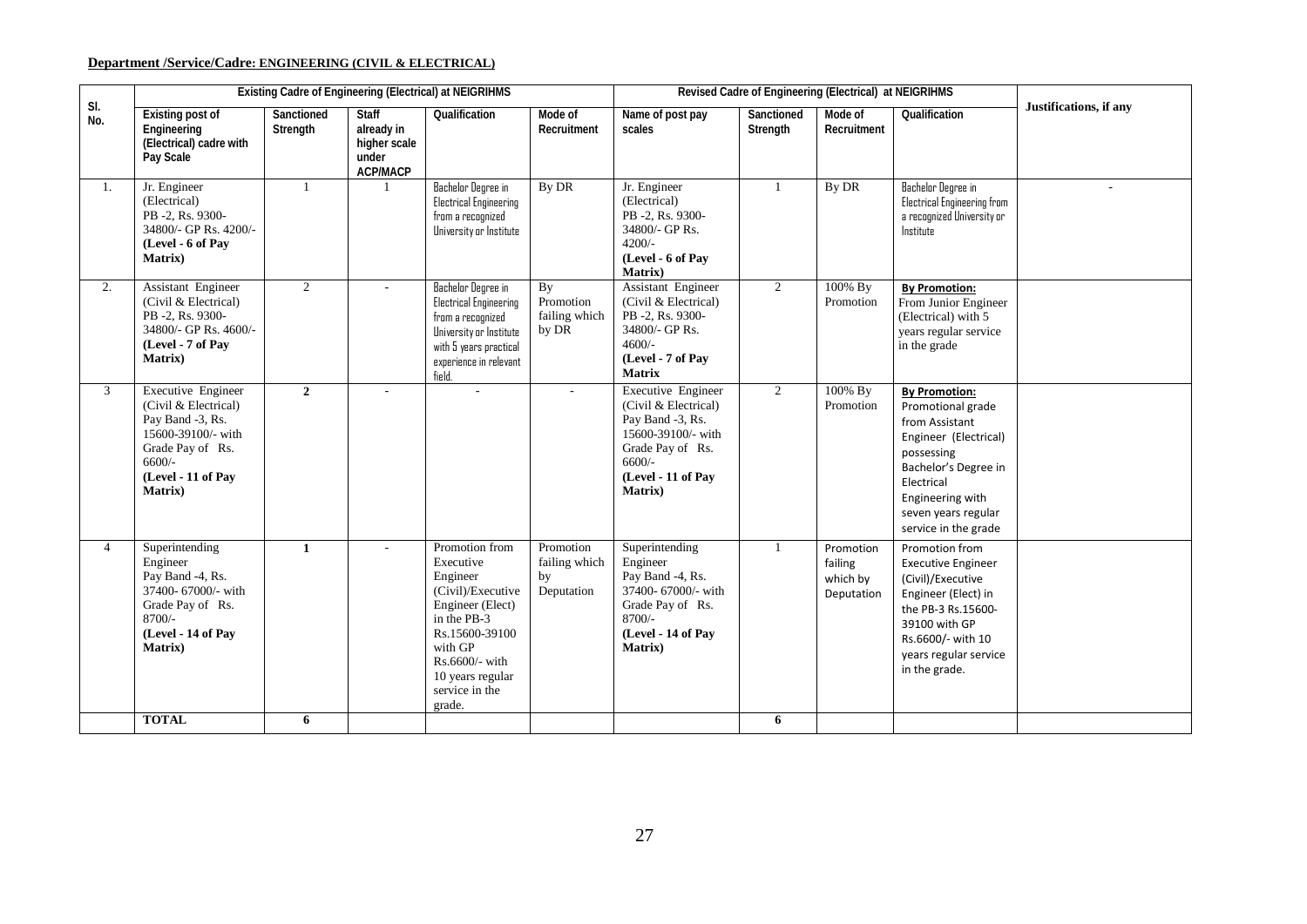# **Department /Service/Cadre: SECRETARIAL STAFF**

|            | <b>Existing Cadre of Secretarial Staff at NEIGRIHMS</b>                                                |                                      |                                                                          |                                                                                                                                                                                                                                                                                              |                                  | <b>Revised Cadre of Secretarial Staff at NEIGRIHMS</b>                                              |                                      |                                                                              |                                                                                                                                                                                                                                                                                                                                                                                                                                                                                                                                                                                                                                         |                                                                                                                                                                                                                                                                                                         |
|------------|--------------------------------------------------------------------------------------------------------|--------------------------------------|--------------------------------------------------------------------------|----------------------------------------------------------------------------------------------------------------------------------------------------------------------------------------------------------------------------------------------------------------------------------------------|----------------------------------|-----------------------------------------------------------------------------------------------------|--------------------------------------|------------------------------------------------------------------------------|-----------------------------------------------------------------------------------------------------------------------------------------------------------------------------------------------------------------------------------------------------------------------------------------------------------------------------------------------------------------------------------------------------------------------------------------------------------------------------------------------------------------------------------------------------------------------------------------------------------------------------------------|---------------------------------------------------------------------------------------------------------------------------------------------------------------------------------------------------------------------------------------------------------------------------------------------------------|
| Sl.<br>No. | <b>Existing post of</b><br>Secretarial cadre<br>with Pay Scale                                         | <b>Sanctioned</b><br><b>Strength</b> | <b>Staff already</b><br>in higher<br>scale under<br>$\bf{AC}P/M\bf{AC}P$ | Qualification                                                                                                                                                                                                                                                                                | Mode of<br>Recruitment           | Name of post pay<br>scales                                                                          | <b>Sanctioned</b><br><b>Strength</b> | Mode of<br>Recruitment                                                       | <b>Oualification</b>                                                                                                                                                                                                                                                                                                                                                                                                                                                                                                                                                                                                                    | Justifications, if any                                                                                                                                                                                                                                                                                  |
| 1.         | Junior Stenographer<br>PB-1(Rs. 5200-<br>20200) GP Rs. 2400/-<br>(Level - 4 of Pay<br><b>Matrix</b> )  | $\overline{4}$                       |                                                                          | $12th$ class with<br>skill test norm.<br>Dictation:10<br>mins at the<br>rate of 80<br>words per min.<br>Transcription:<br>50 mins<br>(English) or 65<br>mins (hindi)<br>on computer.                                                                                                         | By DR                            | Stenographer<br>PB-1(Rs. 5200-<br>20200) GP 2400/-<br>(Level - 4 of Pay<br><b>Matrix</b> )          | $\overline{4}$                       | 100% By<br>permanent<br>transfer failing<br>which by<br>LDCE from<br>Group C | By LDCE:<br>i)Eligibility: All Group C<br>employees who possess<br>the following:-<br>a)12 <sup>th</sup> Class pass or<br>equivalent from<br>recognized Board/<br>University.<br>ii) Skill Test Norm.<br><b>Dictation:10</b> mins at the<br>rate of 80 words per min.<br><b>Transcription: 50 mins</b><br>(English) or 65 mins<br>(Hindi) on a computer.<br><b>By DR</b><br>$\overline{1}$ ) $12^{\text{th}}$ class pass from a<br>recognized Board/<br>University.<br>ii) Skill Test Norm.<br>Dictation:10 mins at the<br>rate of 80 words per min.<br><b>Transcription: 50 mins</b><br>(English) or 65 mins<br>(hindi) on a computer. | • To redesignate the post<br>of Junior Stenographer<br>to Stenographer                                                                                                                                                                                                                                  |
| 2.         | Senior Stenographer<br>PB-2 (Rs. 9300-<br>34800) GP Rs. 4200/-<br>(Level - 6 of Pay<br><b>Matrix</b> ) | 27                                   |                                                                          | Promotion:<br>Junior<br>Stenographer<br>with 10 years<br>in GP 2400/-.<br>By DR:<br>$12^{th}$ class with<br>skill test norm.<br>Dictation:10<br>mins at the<br>rate of 100<br>words per min.<br><b>Transcription</b><br>$:40 \text{mins}$<br>(English) or 55<br>mins (hindi)<br>on computer. | 05% By<br>Promotion<br>95% by DR | Personal Assistant<br>PB-2 (Rs.9300-34800)<br>GP Rs. 4600/-<br>(Level - 7 of Pay<br><b>Matrix</b> ) | 22                                   | 25% By<br>permanent<br>transfer and<br>Promotion and<br>75% by DR            | 25% By Promotion:<br>Stenographer with 15<br>years regular service in<br>the grade.<br><b>By DR</b><br>Graduate in Arts /<br>Science / Commerce<br><b>Skill Test Norm.</b><br>Dictation:10 mins at the<br>rate of 100 words per<br>min.<br><b>Transcription: 55 mins</b><br>(English) or 70 minutes<br>(Hindi) on a computer.                                                                                                                                                                                                                                                                                                           | • To upgrade the pay scale<br>from $GP$ 4200/- to $GP$<br>4600/- and re-designate<br>the post of Senior<br>Stenographer to Personal<br>Assistant<br>• Service rendered by the<br>existing Junior<br>Stenographer will be<br>counted from the date of<br>promotion to the post of<br>Personal Assistant. |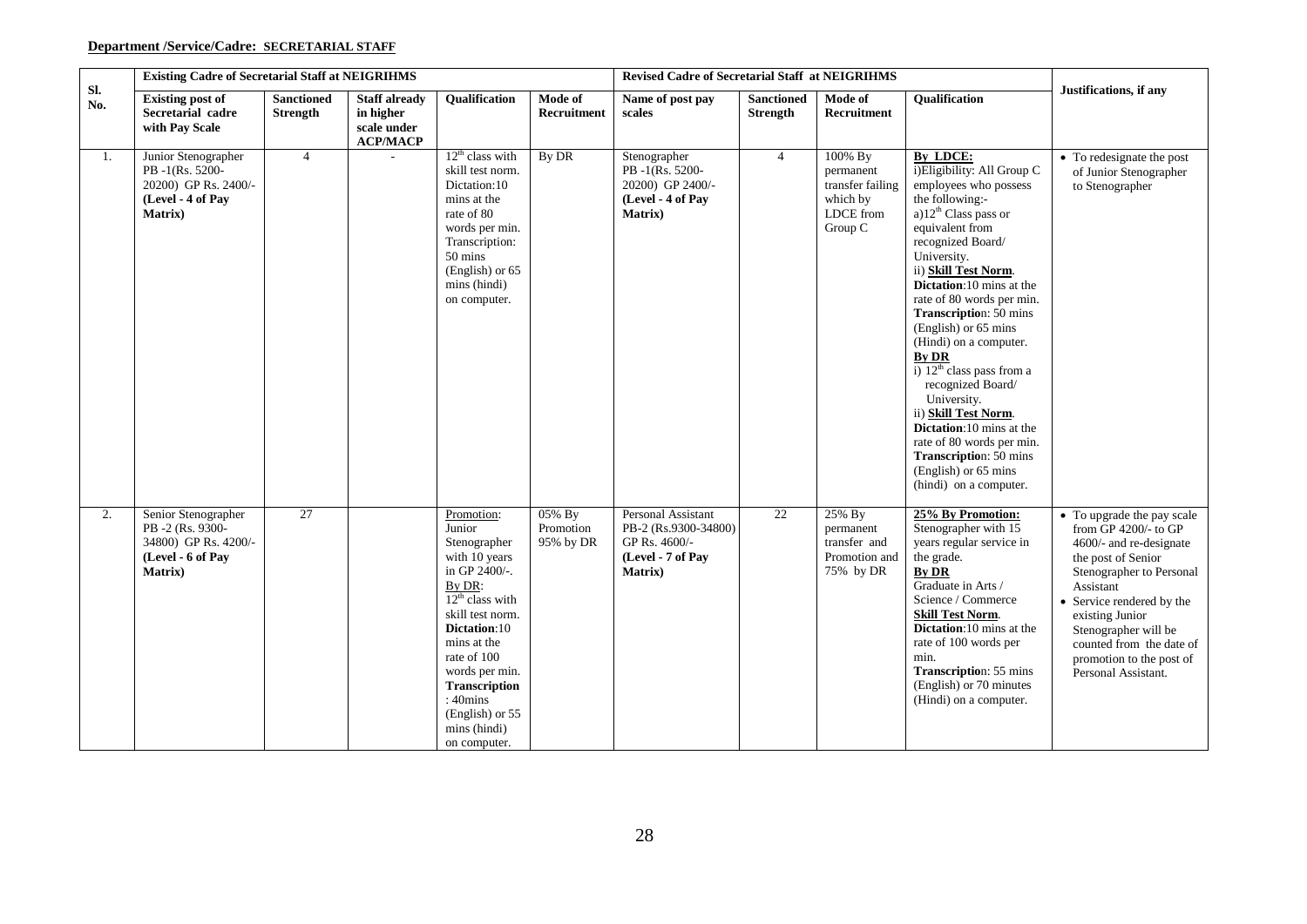| 3. | Private Secretary<br>PB -2 (Rs. 9300-<br>34800) GP Rs. 4600/-<br>(Level - 7 of Pay<br><b>Matrix</b> ) |    | $\blacksquare$ | Senior<br>Stenographer<br>with 5 years in<br>GP 4200/-. | By<br>Promotion | Private Secretary<br>PB -2 (Rs. 9300-<br>34800) GP 4800/-<br>(Level - 8 of Pay<br>Matrix) and<br>NFSG in GP 5400/-<br>after 5 years | 4  | 100% By<br>Promotion | <b>By Promotion:</b><br>From Personal Assistant<br>with 2 (two) years regular<br>service in the grade                                  | • To upgrade the pay scale<br>from GP $4600/-$ to GP<br>4800/-<br>• PS for Director's Office,<br>DDA, MS, SE etc<br>• Service rendered by<br>existing Sr. Stenographer<br>will be counted from date<br>of joining for promotion<br>to the post of Private<br>Secretary. |
|----|-------------------------------------------------------------------------------------------------------|----|----------------|---------------------------------------------------------|-----------------|-------------------------------------------------------------------------------------------------------------------------------------|----|----------------------|----------------------------------------------------------------------------------------------------------------------------------------|-------------------------------------------------------------------------------------------------------------------------------------------------------------------------------------------------------------------------------------------------------------------------|
| 4. |                                                                                                       |    |                |                                                         |                 | Principal Private<br>Secretary<br>PB-3(Rs.15600-<br>39100) GP Rs.6600/-<br>(Level - 11 of Pay<br><b>Matrix</b> )                    | 3  | 100% By<br>Promotion | <b>By Promotion:</b><br>From Private Secretary<br>possessing Bachelor<br>Degree with 6 (Six) years<br>regular service in the<br>grade. | • PPS, for the Director,<br>Dean's Offices and DDA.                                                                                                                                                                                                                     |
|    | <b>Total</b>                                                                                          | 33 | $\blacksquare$ |                                                         |                 |                                                                                                                                     | 33 |                      |                                                                                                                                        |                                                                                                                                                                                                                                                                         |

Note:- 1. The above cadre structure/hierarchy has been proposed keeping in view of the report of the Coordination Committee approved by MoHFW, New Delhi for uniformity in pay scales, Recruitment  **Rules and nomenclature for AIIMS, PGIMER & JIPMER in respect of Non faculty posts as notified vide AIIMS letter F-12-6/2017-Estt (RCT) Dated 13.6.2017.**

**2. The proposal of 2 additional posts of Private Secretary and 2 Principal Secretary is earmarked for the Offices of the Director, DDA, MS, Dean & Superintending Engineer etc.**

**3. The cadre has proposed for 3 (three) Posts of Principal Private Secretary in PB-3 (Rs.15600-39100/- with GP Rs.6600/-by adjusting from within the sanctioned strength of the cadre of Secretarial Staff.**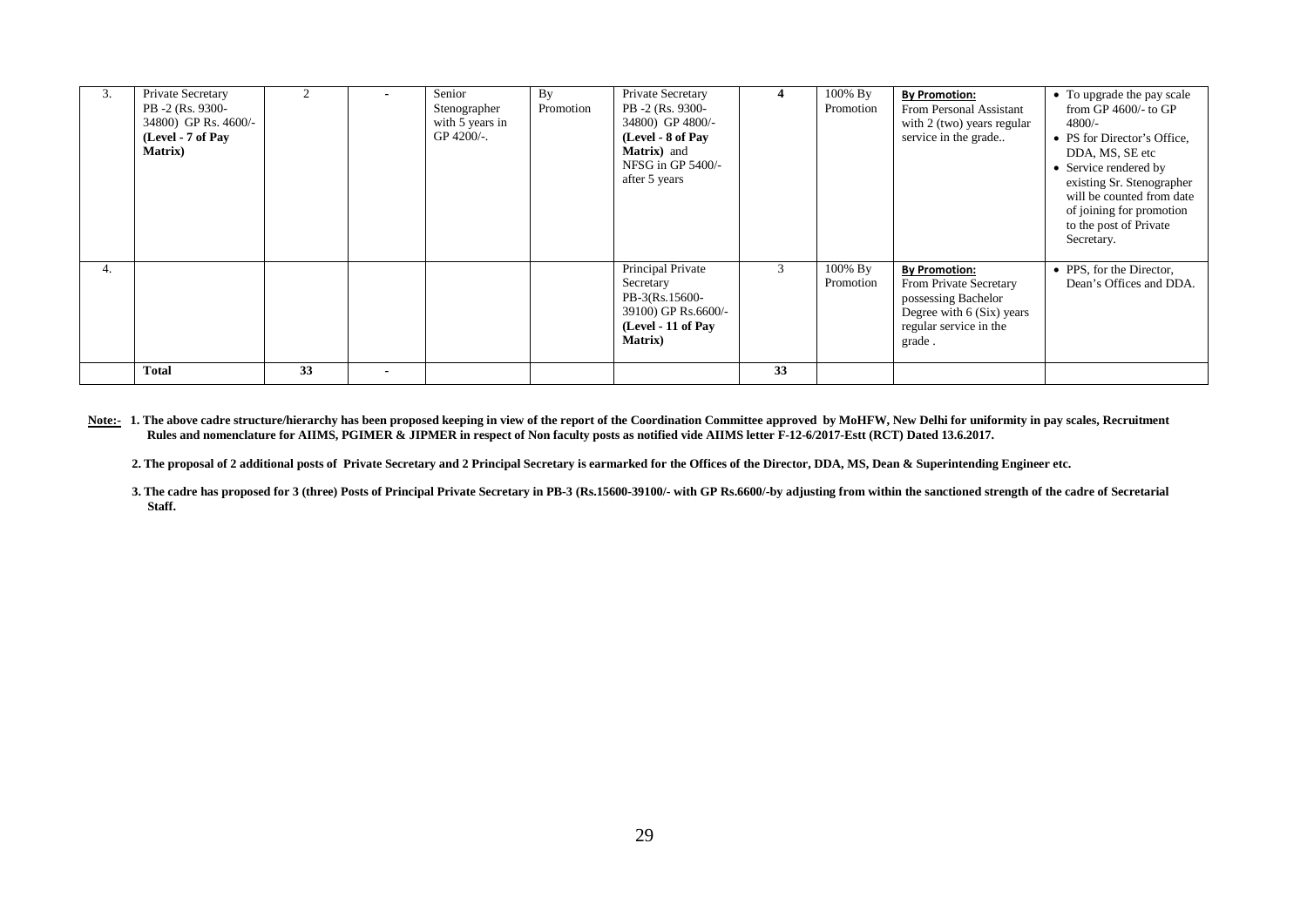# **Department /Service/Cadre: Radiotherapy Cadre**

|                |                                                                                                       | <b>Existing Cadre of Radiotherapy at NEIGRIHMS</b> |                                                                        |                                                                                                         |                        |                                                                                                                          |                        | Revised Cadre of Radiotherapy at NEIGRIHMS                                                                |                                                                                                                                                                                                                                                                  |                                                                                                                                                                                                                                                                                 |
|----------------|-------------------------------------------------------------------------------------------------------|----------------------------------------------------|------------------------------------------------------------------------|---------------------------------------------------------------------------------------------------------|------------------------|--------------------------------------------------------------------------------------------------------------------------|------------------------|-----------------------------------------------------------------------------------------------------------|------------------------------------------------------------------------------------------------------------------------------------------------------------------------------------------------------------------------------------------------------------------|---------------------------------------------------------------------------------------------------------------------------------------------------------------------------------------------------------------------------------------------------------------------------------|
| SI.<br>No.     | Existing post of<br>Radiotherapy cadre<br>with Pay Scale                                              | Sanctioned<br>Strength                             | <b>Staff</b><br>already in<br>higher scale<br>under<br><b>ACP/MACP</b> | Qualification                                                                                           | Mode of<br>Recruitment | Name of post pay<br>scales                                                                                               | Sanctioned<br>Strength | Mode of<br>Recruitment                                                                                    | Qualification                                                                                                                                                                                                                                                    | Justifications, if any                                                                                                                                                                                                                                                          |
|                | Radiotherapy Technician<br>PB-1 (Rs 5200-<br>20200) GP 2800/-<br>(Level - 5 of Pav<br><b>Matrix</b> ) | 6                                                  |                                                                        | <b>BSc In Medical</b><br>Technology<br>(Radiotherapy)<br>Desirable-One<br>years' exp in<br>Radiotherapy | <b>DR</b>              | Technician<br>(Radiotherapy)<br>PB-2 (Rs 9300-<br>34800) GP 4200/-<br>(Level - 6 of Pay<br><b>Matrix</b>                 | 6                      | 100% By<br>permanent<br>transfer from<br>existing<br>Radiotherapy<br>Technician<br>failing which<br>by DR | By Direct Recruit:<br><b>BSc In Medical Radiation</b><br>Technology (3 yrs course)<br>from a recognized University. Or<br>Institute approved by AERB with<br>2 years exp in operating Radio<br>diagnosis/Radiotherapy<br>equipments in an established<br>centre. | • To upgrade the pay scale<br>from GP $2800/-$ to GP<br>4200/- and re-designate<br>the post of Radiotherapy<br>Technician to<br>Technician<br>(Radiotherapy)                                                                                                                    |
| $\overline{2}$ | Radiation Supervisor<br>PB-2 (Rs 9300-<br>34800) GP 4600/-<br>(Level - 7 of Pay<br><b>Matrix</b> )    | $\overline{2}$                                     | $\overline{\phantom{a}}$                                               | Pending RR                                                                                              |                        | <b>Technical Officer</b><br>(Radiotherapy)<br>PB-2 (Rs 9300-<br>34800) GP 4600/-<br>(Level - 7 of Pav<br><b>Matrix</b> ) | $\overline{2}$         | 100% By<br>Promotion                                                                                      | <b>By Promotion:</b><br>From Technician<br>(Radiotherapy) with 5 years<br>of regular service in the grade.                                                                                                                                                       | • To re-designate the post<br>of Radiation Supervisor<br>to Technical Officer<br>(Radiotherapy)<br>• Service rendered by<br>existing Radiotherapy<br>Technician will be<br>counted from date of<br>joining for promotion to<br>the post of Technical<br>officer (Radiotherapy). |
|                | Total                                                                                                 | 8                                                  |                                                                        |                                                                                                         |                        |                                                                                                                          | 8                      |                                                                                                           |                                                                                                                                                                                                                                                                  |                                                                                                                                                                                                                                                                                 |

**Note: The above cadre structure/hierarchy has been proposed keeping in view of the report of the Coordination Committee approved by MoHFW, New Delhi for uniformity in pay scales, Recruitment Rules and nomenclature for AIIMS, PGIMER & JIPMER in respect of Non faculty posts as notified vide AIIMS letter F-12-6/2017-Estt(RCT) Dated 13.6.2017.**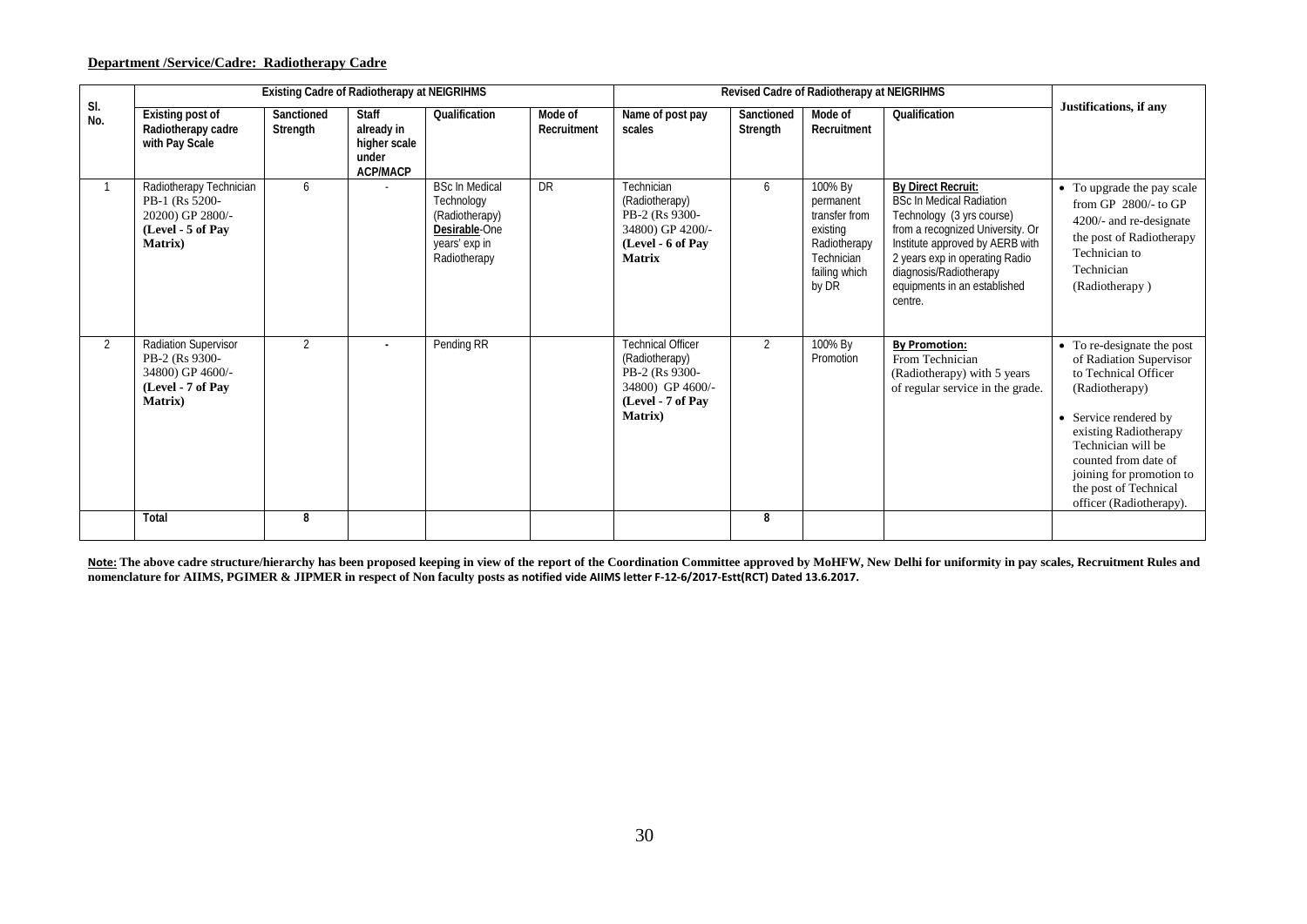# **Department /Service/Cadre: COMPUTER UNIT**

|                |                                                                                                                                   | <b>Existing Cadre of Computer Unit at NEIGRIHMS</b> |                                                                        |                                                                                                                                                                                               |                                                        |                                                                                                                                  |                        | Revised Cadre of Computer Unit at NEIGRIHMS                                       |                                                                                                                                                                                                                                                             |                                                                                                                                                                                                                                                                  |
|----------------|-----------------------------------------------------------------------------------------------------------------------------------|-----------------------------------------------------|------------------------------------------------------------------------|-----------------------------------------------------------------------------------------------------------------------------------------------------------------------------------------------|--------------------------------------------------------|----------------------------------------------------------------------------------------------------------------------------------|------------------------|-----------------------------------------------------------------------------------|-------------------------------------------------------------------------------------------------------------------------------------------------------------------------------------------------------------------------------------------------------------|------------------------------------------------------------------------------------------------------------------------------------------------------------------------------------------------------------------------------------------------------------------|
| SI.<br>No.     | <b>Existing post of</b><br>Computer Unit cadre<br>with Pay Scale                                                                  | Sanctioned<br>Strength                              | <b>Staff</b><br>already in<br>higher scale<br>under<br><b>ACP/MACP</b> | Qualification                                                                                                                                                                                 | Mode of<br>Recruitment                                 | Name of post pay<br>scales                                                                                                       | Sanctioned<br>Strength | Mode of<br>Recruitment                                                            | Qualification                                                                                                                                                                                                                                               | Justifications, if any                                                                                                                                                                                                                                           |
| 1.             | Data Processing<br><b>Assistant Grade II</b><br>PB-1, Rs. 5200 -<br>20200/- GP Rs. 2400/-<br>(Level - 4 of Pay<br><b>Matrix</b> ) | $\overline{4}$                                      |                                                                        | Bachelor's Degree. 1<br>year Diploma /<br>Certificate in<br>Computer Application.<br>I year experience.<br>Should possess speed<br>of not less than 8000<br>keys depression.                  | By DR                                                  | <b>Data Processing Assistant</b><br>Grade II<br>PB -2, Rs. 9300-34800/-<br>GP Rs. 4200/-<br>(Level - 6 of Pay<br><b>Matrix</b> ) | $\overline{4}$         | 100% by DR                                                                        | <b>Direct Recruit:</b><br>Bachelor's Degree. I year<br>Diploma/Certificate in<br>Computer Application. I year<br>experience. Should possess<br>speed of not less than 8000<br>keys depression. Per hour for<br>Data entry work.                             | • To upgrade the pay<br>scales from GP<br>2400/- to GP 4200/-                                                                                                                                                                                                    |
| 2.             | Data Processing<br>Assistant Grade I<br>PB -2, Rs. 9300-<br>34800/- GP Rs. 4200/-<br>(Level - 6 of Pay<br>Matrix)                 | $\overline{2}$                                      | $\overline{\phantom{a}}$                                               | DPA GD II with ID<br>years in GP 2400/-                                                                                                                                                       | By<br>Promotion                                        | Data Processing Assistant<br>Grade I<br>PB -2, Rs. 9300-34800/-<br>GP Rs. 4600/-<br>(Level - 7 of Pay<br><b>Matrix</b> )         | $\overline{2}$         | 100% By<br>Promotion                                                              | <b>By Promotion:</b><br>From DPA Gr-II with 5<br>years regular service in<br>the grade.                                                                                                                                                                     | • To upgrade the pay<br>scales from GP<br>4200/- to GP 4600/-<br>Service rendered by<br>the existing Data<br>Processing Assistant<br>Gr-II will be counted<br>from the date of<br>joining for promotion<br>to the post of Data<br>Processing Assistant<br>$Gr-I$ |
| 3              | Programmer<br>PB -3, Rs. 15600-<br>39100/- GP Rs. 5400/-<br>(Level - 9 of Pav<br><b>Matrix</b> )                                  | 1                                                   |                                                                        | DPA GD I with 8 years<br>experience in GD pay<br>$47\Pi/$ -<br>For DR MCA/M.Tech<br>or BE/B.Tech with 3<br>year exp.<br>OR BCA or Degree in<br>Electronic and Commn<br>Engg. With 5 years exp | By<br>Promotion/<br>By<br>Deputation/<br>By DR         | Programmer<br>PB -3, Rs. 15600-39100/-<br>GP Rs. 5400/-<br>(Level - 10 of Pay<br><b>Matrix</b> )                                 | $\mathbf{1}$           | 100% By<br>Promotion                                                              | <b>By Promotion:</b><br>From DPA Gr-I with 3<br>years regular service in<br>the grade.                                                                                                                                                                      |                                                                                                                                                                                                                                                                  |
| $\overline{4}$ | <b>System Analyst</b><br>PB -3, Rs. 15600-<br>39100/- GP Rs. 6600/-<br>(Level - 11 of Pay<br><b>Matrix</b> )                      | $\mathbf{1}$                                        |                                                                        | 1. Masters<br>Degree in<br>Computer<br>Application/Co<br>mputer Science<br>or M.Tech<br>(with<br>specialization<br>in Computer<br>Application) or<br>BE/B. Tech in<br>Computer                | <b>By</b><br>Promotion/<br>BY<br>Deputation /<br>By DR | System Analyst<br>PB -3, Rs. 15600-39100/-<br>GP Rs. 6600/-<br>(Level - 11 of Pay<br>Matrix)                                     |                        | 100% By<br>Promotion<br>/Deputation,<br>failing which<br>by Direct<br>Recruitment | <b>Promotion</b><br>from Programmer<br>with 5 years regular<br>service in the grade<br>possessing the following<br>qualification prescribed<br>for DR.<br><b>Direct Recruitment.</b><br>1. Masters Degree in<br>Computer<br>Application/Computer<br>Science |                                                                                                                                                                                                                                                                  |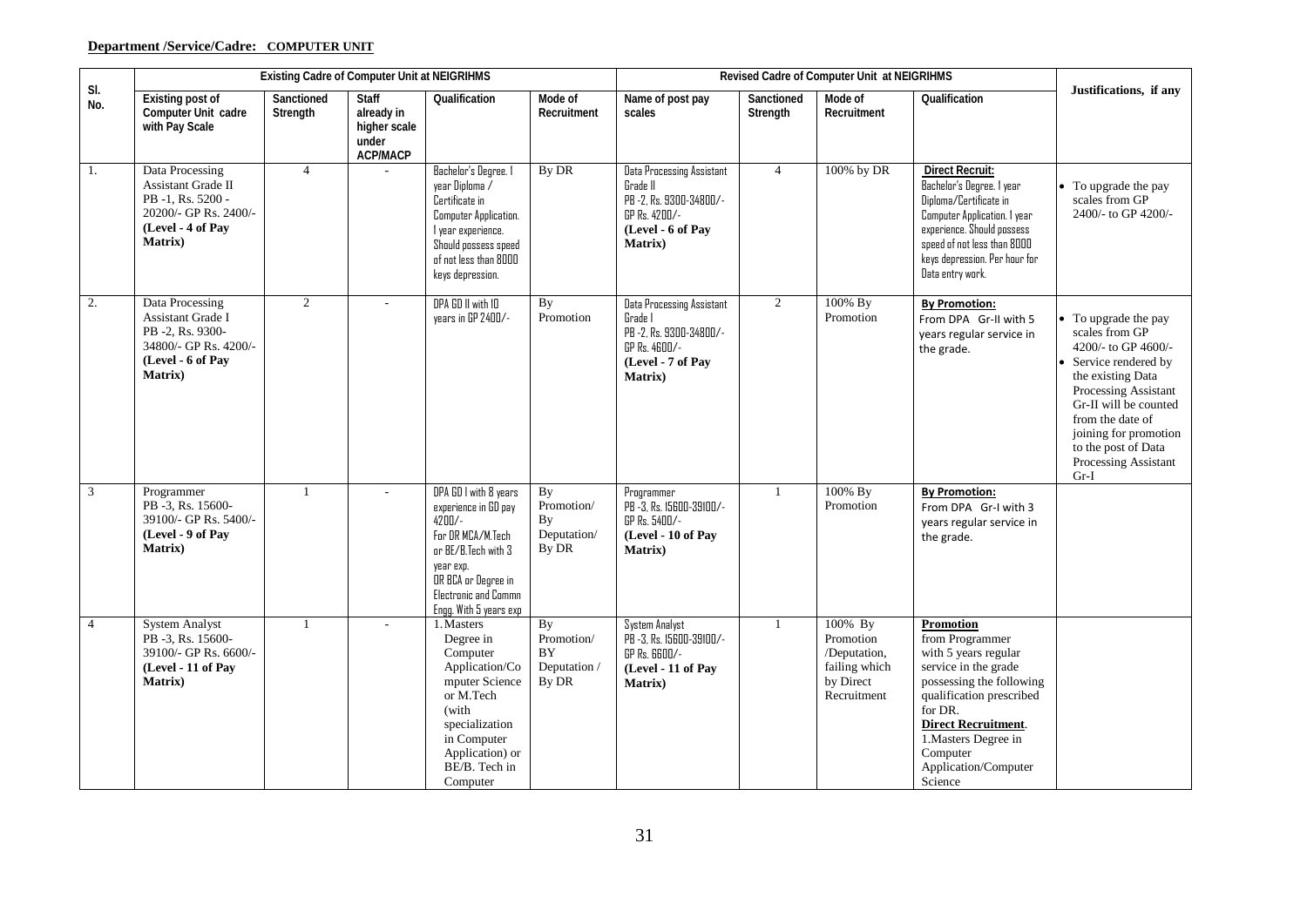|              |   |                | Engineering /<br>Computer<br>Science /<br>Computer<br>Technology of<br>a recognised<br>University or<br>equivalent.<br>2. Five years'<br>experience of<br>Electronic<br>Data<br>Processing, out<br>of which at<br>least two<br>years'<br>experience<br>should be in<br>actual<br>programming.<br><b>Or</b> |              |   | or<br>M.Tech (with<br>specialization in<br>Computer Application)<br>or<br>BE/B. Tech in Computer<br>Engineering / Computer<br>Science / Computer<br>Technology of a<br>recognised University or<br>equivalent.<br>ii. Five years' experience<br>of Electronic Data<br>Processing, out of<br>which at least two<br>years' experience<br>should be in actual<br>programming.<br>OR<br>i. Degree in computer<br>Application / |  |
|--------------|---|----------------|------------------------------------------------------------------------------------------------------------------------------------------------------------------------------------------------------------------------------------------------------------------------------------------------------------|--------------|---|----------------------------------------------------------------------------------------------------------------------------------------------------------------------------------------------------------------------------------------------------------------------------------------------------------------------------------------------------------------------------------------------------------------------------|--|
|              |   |                | Science or<br>Degree in<br>Electronic /<br>Electronics and<br>Communicatio<br>n Engineering<br>from a<br>recognised<br>University or<br>equivalent.<br>Seven years'<br>experience of                                                                                                                       |              |   | Engineering from a<br>recognised University<br>ii. Seven years'<br>experience of<br>Electronic Data<br>Processing work, out<br>of which at least three<br>years experience<br>should be in actual<br>programming.                                                                                                                                                                                                          |  |
|              |   |                | Electronic<br>Data<br>Processing<br>work, out of<br>which at least<br>three years<br>experience<br>should be in<br>actual<br>programming.                                                                                                                                                                  |              |   |                                                                                                                                                                                                                                                                                                                                                                                                                            |  |
| <b>Total</b> | 8 | $\blacksquare$ |                                                                                                                                                                                                                                                                                                            | <b>Total</b> | 8 |                                                                                                                                                                                                                                                                                                                                                                                                                            |  |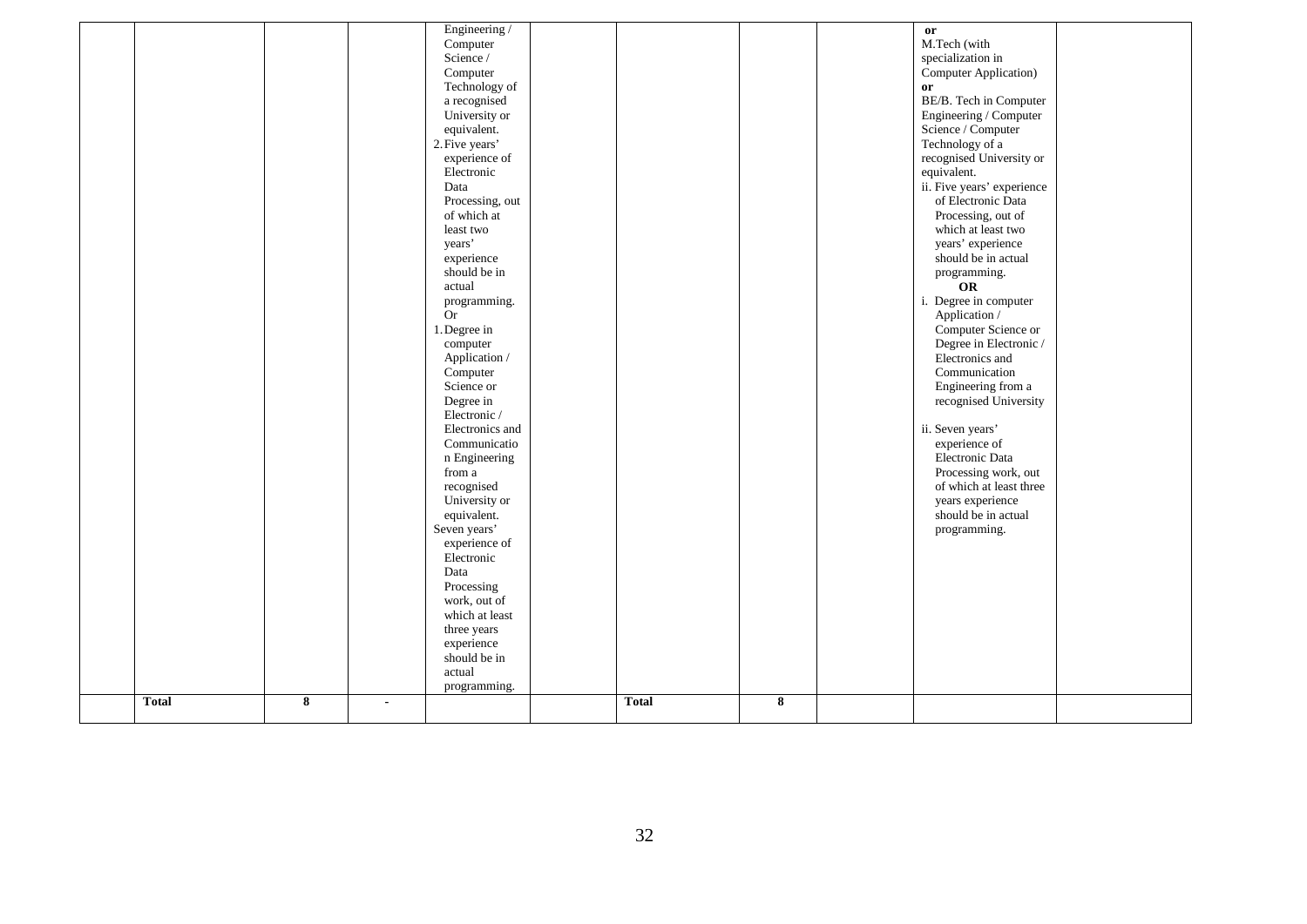# **Department /Service/Cadre: Administration Cadre**

|                              |                                                                                               |                                      | <b>Existing Cadre of Administration at NEIGRIHMS</b>                |                                                                                                                                                                                                                                                                                                                                                     |                                                       |                                                                                                                                                                    |                                      | <b>Revised Cadre of Administration at NEIGRIHMS</b>                                                                                             |                                                                                                                                                                                                           |                                                                                                                                                                                                                                                                                                                                                 |
|------------------------------|-----------------------------------------------------------------------------------------------|--------------------------------------|---------------------------------------------------------------------|-----------------------------------------------------------------------------------------------------------------------------------------------------------------------------------------------------------------------------------------------------------------------------------------------------------------------------------------------------|-------------------------------------------------------|--------------------------------------------------------------------------------------------------------------------------------------------------------------------|--------------------------------------|-------------------------------------------------------------------------------------------------------------------------------------------------|-----------------------------------------------------------------------------------------------------------------------------------------------------------------------------------------------------------|-------------------------------------------------------------------------------------------------------------------------------------------------------------------------------------------------------------------------------------------------------------------------------------------------------------------------------------------------|
| SI.<br>${\bf N}$<br>$\bf{0}$ | <b>Existing post of</b><br><b>Personnel cadre with Pay</b><br><b>Scale</b>                    | <b>Sanctioned</b><br><b>Strength</b> | <b>Staff already</b><br>in higher<br>scale under<br><b>ACP/MACP</b> | <b>Oualification</b>                                                                                                                                                                                                                                                                                                                                | Mode of<br>Recruitment                                | Name of post pay<br>scales                                                                                                                                         | <b>Sanctioned</b><br><b>Strength</b> | Mode of<br>Recruitment                                                                                                                          | <b>Oualification</b>                                                                                                                                                                                      | Justifications, if any                                                                                                                                                                                                                                                                                                                          |
|                              | Lower Division Clerk<br>PB-1 (Rs 5200-20200)<br>GP 1900/-<br>(Level - 2 of Pay Matrix)        | 22                                   |                                                                     | $12^{th}$ Pass &<br>Typing speed of 35<br>words per minutes<br>in English on<br>computer                                                                                                                                                                                                                                                            | 75% By DR<br>25% by<br>Promotion<br>from MTS<br>Staff | Jr. Assistant<br>PB-1 (Rs 5200-<br>20200) GP 1900/-<br>$(Level - 2 of Pay)$<br><b>Matrix</b> )                                                                     | 23                                   | a) 75% By DR<br>b) $10\%$ By<br>LDCE from<br>Office Attendant<br>(MTS) of any                                                                   | 75% By Direct<br>Recruitment<br>$\overline{1}$ (10+2 or equivalent<br>qualification from<br>recognized                                                                                                    | • The posts of LDC, Diet<br>Clerk and Hindi Typist<br>have been merged<br>together due to similar<br>nature of duties, EQ and                                                                                                                                                                                                                   |
| $\overline{2}$               | Diet Clerk<br>PB-1 (Rs 5200-20200)<br>GP 1900/-<br>(Level - 2 of Pay Matrix)                  | 01                                   |                                                                     | Matriculation or its<br>Equivalent with<br>knowledge of<br>typing &<br>maintenance of Diet<br>Register/Stock<br>Ledger etc in a<br>reputed Hospital.                                                                                                                                                                                                | By DR                                                 | NFSG GP 2400/-<br>after 6 years<br>regular service in<br>the grade of Jr.<br><b>Assistant</b>                                                                      |                                      | grade of the<br>Institute with 5<br>years of service<br>who possess<br>$10+2$<br>qualification<br>$c)15%$ from<br>Office Attendant<br>(MTS) who | Board/Institution.<br>ii)Typing speed of<br>35 wpw in English<br>or 30 wpm in Hindi<br>on Computer<br><b>NB</b> : 35 wpm<br>correspond to<br>10,500 KDPH/9000<br>KDPH on an                               | the Grade Pay.<br>• To up grade the pay scale<br>from $GP$ 1900/- to $GP$<br>$2400/-$ and the post is re-<br>designate to Jr. Assistant.                                                                                                                                                                                                        |
| 3.                           | Hindi Typist<br>PB-1 (Rs 5200-20200)<br>GP 1900/-<br>(Level - 2 of Pay Matrix)                | 01                                   |                                                                     | 12 <sup>th</sup><br>1.<br>Class Pass or<br>equivalent<br>qualification from<br>a recognized<br>Board or<br>University.<br>2.<br>Proficien<br>cy in Hindi Type<br>writing with a<br>speed of 30 words<br>per minute in<br>Hindi on<br>computer. (NB:30)<br>wpm correspond to<br>9000 KDPH in an<br>average of 5key<br>depressions for<br>each word). |                                                       |                                                                                                                                                                    |                                      | possess the<br>qualification of<br>Matriculation<br>with 8 years of<br>service on the<br>basis of<br>Seniority cum<br>Fitness.                  | average of 5 key<br>depressions for each<br>word.                                                                                                                                                         |                                                                                                                                                                                                                                                                                                                                                 |
| $\overline{4}$               | <b>Upper Division Clerk</b><br>PB-1 (Rs 5200-20200)<br>GP 2400/-<br>(Level - 4 of Pay Matrix) | 19                                   | $\overline{a}$                                                      |                                                                                                                                                                                                                                                                                                                                                     | 100% By<br>Promotion                                  | Assistant<br>PB-1 (Rs 5200-<br>20200) GP 2800/-<br>(Level - 5 of Pay<br>Matrix) NFSG<br>4200/- after 6<br>years of regular<br>service in the post<br>of Assistant. | 19                                   | 75% By<br>Promotion<br><b>25% LDCE</b>                                                                                                          | <b>By Promotion:</b><br>From Jr. Assistant<br>in the NFSG GP<br>$2400$ /- with 5 years<br>of regular service<br>LDCE Grade: Jr.<br>Assistant with 2<br>years regular<br>service in the NFSG<br>GP 2400/-. | To upgrade the pay scale<br>from GP 2400/- to GP<br>2800/- and re-designate<br>the post of Upper Division<br>Clerk to Assistant<br>$\bullet$<br>Service rendered by the<br>existing Lower Division<br>Clerk, Diet Clerk and<br>Hindi Typist will be<br>counted from date of<br>joining for promotion to<br>the post of Upper Division<br>Clerk. |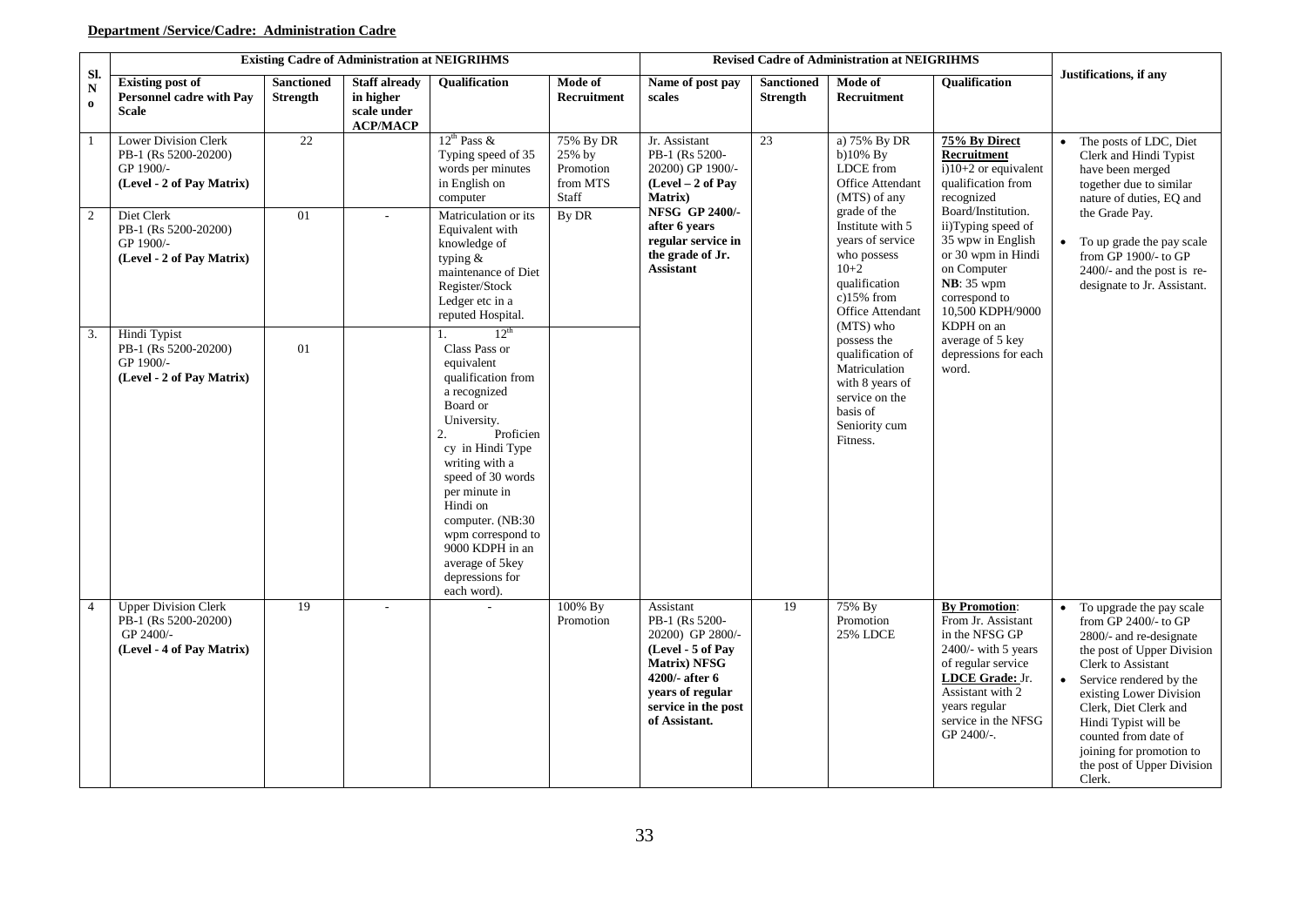| 5 | Office Assistant<br>PB-2 (Rs 9300-34800)<br>GP 4200/-<br>(Level - 6 of Pay Matrix)                    | $\overline{08}$ | $\sim$                   | 1. Graduate in<br>Arts/Science/Comm<br>erce 2. At least 5<br>year's exp as UDC.<br>3. Should have<br>thorough<br>knowledge in<br><b>Central Govt Rules</b><br>(as per old RRs)                                    | 75% By<br>Promotion<br>25% By DR                                                                                 | Sr. Assistant<br>PB-2 (Rs 9300-<br>34800) GP 4600/-<br>(Level - 7 of Pay<br><b>Matrix</b> )          | 9 | 75% By<br>Promotion<br><b>25% LDCE</b>                                            | <b>By Promotion:</b><br>From Assistant in<br>the NFSG GP<br>4200/- with 5 years<br>regular service<br><b>LCDE</b> Grade:<br>Assistant with 3<br>years regular<br>service in the NFSG<br>GP 4200/-.                                                    | To upgrade the pay scale from<br>GP4200/- to GP 4600/- and<br>re-designate the post of Office<br>Assistant to Sr. Assistant                                                                                                                                                                                              |
|---|-------------------------------------------------------------------------------------------------------|-----------------|--------------------------|-------------------------------------------------------------------------------------------------------------------------------------------------------------------------------------------------------------------|------------------------------------------------------------------------------------------------------------------|------------------------------------------------------------------------------------------------------|---|-----------------------------------------------------------------------------------|-------------------------------------------------------------------------------------------------------------------------------------------------------------------------------------------------------------------------------------------------------|--------------------------------------------------------------------------------------------------------------------------------------------------------------------------------------------------------------------------------------------------------------------------------------------------------------------------|
| 6 | Office Superintendent<br>PB-2 (Rs 9300-34800)<br>GP 4200/-<br>(Level - 6 of Pay Matrix)               | 05              | $\overline{\phantom{a}}$ | <b>For Deputation</b><br>Graduate in<br>Arts/Sc/<br>Commerce Person<br>working in<br>Central/PSU etc.on<br>regular basis or as<br>Assistant in the<br>scale of Rs.5000-<br>8000 for at least 3<br>years.(old RRs) | 100% By<br>Promotion<br>Failing which<br>by Deputation                                                           | Asst. Admn<br>Officer<br>PB-2 (Rs 9300-<br>34800) GP 4800/-<br>(Level - 8 of Pay<br>Matrix)          | 9 | 100% By<br>Promotion                                                              | <b>By Promotion:</b><br>From Senior<br>Assistant with 2<br>years of regular<br>service in the grade<br><b>Or</b><br>Senior Assistant<br>with 6 years<br>combined regular<br>service in the GP<br>$4200/-$ and                                         | To upgrade the pay scale from<br>GP 4200/- and GP 4600/- to<br>GP 4800/-.<br>The post of Office Supdt has<br>been merged with Asst.<br>Administrative Officer and<br>Service rendered by existing<br>Office Asst and Office Supdt<br>will be counted from date of<br>joining for promotion to<br>Assistant Admn Officer. |
|   | Asst. Admn Officer<br>PB-2 (Rs 9300-34800)<br>GP 4600/-<br>(Level - 7 of Pay Matrix)                  | $\overline{4}$  |                          |                                                                                                                                                                                                                   | 100%<br>Promotion<br>Failing which<br>Deputation                                                                 |                                                                                                      |   |                                                                                   | GP4600/- at least 1<br>year in the GP of<br>$4600/-$                                                                                                                                                                                                  |                                                                                                                                                                                                                                                                                                                          |
| 8 | Administrative Officer<br>PB-3 (Rs 15600-39100)<br>GP 5400/-<br>(Level - 10 of Pay<br><b>Matrix</b> ) | $\mathbf{1}$    |                          | Graduate in<br>Arts/Sc/Com<br>With three years<br>regular service in<br>PB-2, Rs.9300-<br>34800/-GP<br>Rs.4600/-, At least<br>five years exp in<br>Estt & Admn works<br>(For DR only)                             | <b>By Promotion</b><br>Failing which<br>Deputation/<br>DR                                                        | Administrative<br>Officer<br>PB-3 (Rs 15600-<br>39100) GP 5400/-<br>$(Level - 10 of Pay)$<br>Matrix) | 3 | 100% By<br>Promotion<br>failing which by<br>Deputation<br>(without<br>absorption) | <b>By Promotion:</b><br>From Asst Admn<br>Officer with 2 years<br>regular service in<br>the grade.<br><b>By Deputation:</b><br>Officers of the<br>Central/State/Union<br>Territories<br>Govt/Universities/                                            | The posts of Assts Registrar<br>stands merged and re-<br>designate to Admn Officer.                                                                                                                                                                                                                                      |
| 9 | <b>Assistant Registrar</b><br>PB-3 (Rs 15600-39100)<br>GP 5400/-<br>(Level - 10 of Pay<br>Matrix)     | $\overline{2}$  |                          | Must be Graduate,<br>Preferably post<br>Graduate in<br>Science. 3 years exp<br>in the PB -2,Rs<br>9300-34800/-with<br>GP of $Rs.4800/$ -in a<br>University/Teachin<br>g Institution                               | By Promotion<br>failing which<br>by Deputation<br>(including<br>short term<br>contract/<br>Direct<br>Recruitment |                                                                                                      |   |                                                                                   | PSU/<br>Autonomous<br>Bodies/Research<br>Development<br>Organization:<br>i)Holding analogous<br>posts on<br>regular basis Or<br>ii) With 5 years<br>regular service in a<br>post in the scale of<br>PB-2 (Rs 9300-<br>34800/-) GP 4600/-<br>or above. |                                                                                                                                                                                                                                                                                                                          |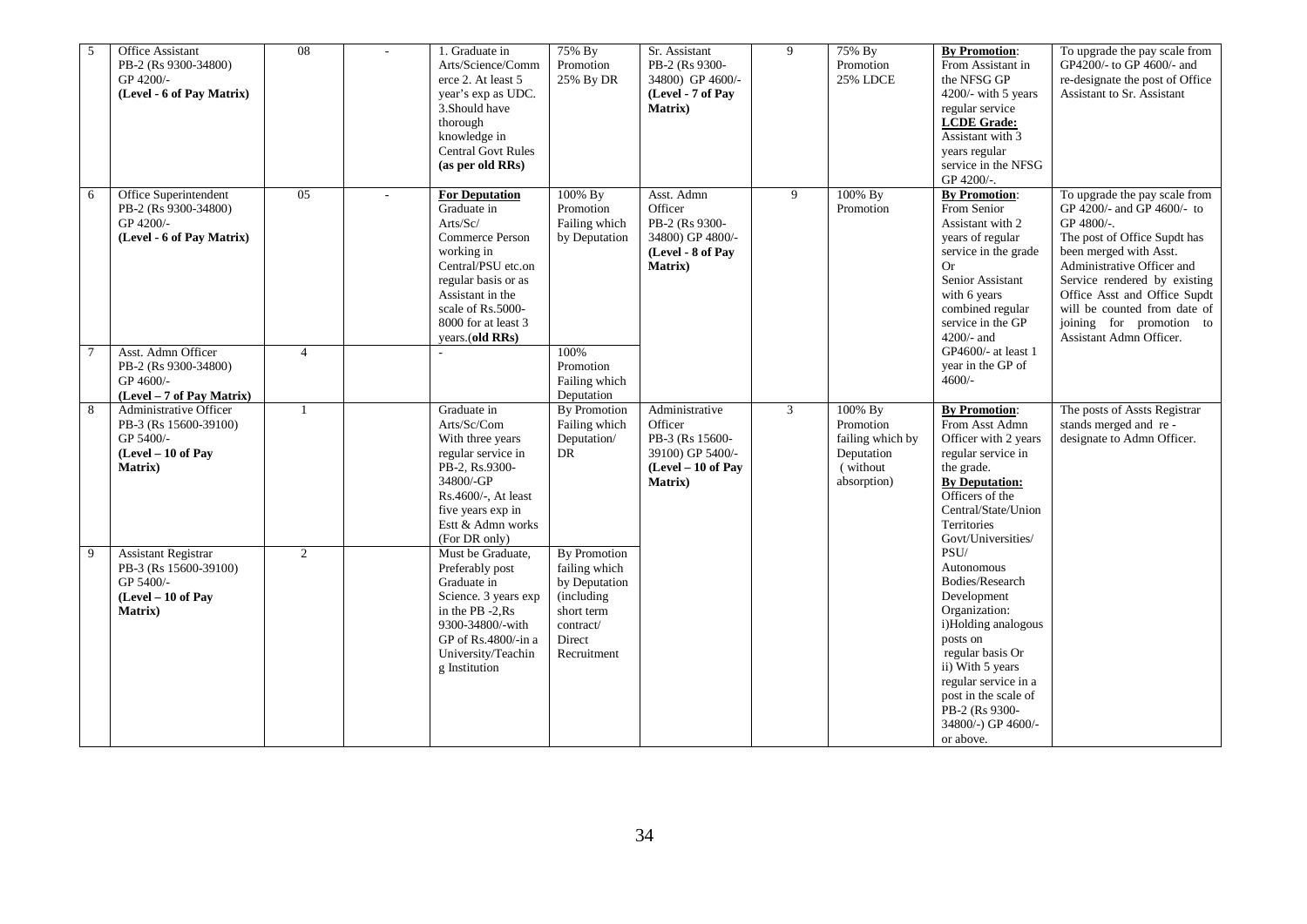| 10 | Deputy Registrar      | $\mathbf{1}$ | Must be Graduate,    | By Promotion  | Sr. Administrative | 1 | 100% By       | <b>By Promotion:</b>      | To re-designate the post of Dy |
|----|-----------------------|--------------|----------------------|---------------|--------------------|---|---------------|---------------------------|--------------------------------|
|    | PB-3 (Rs 15600-39100) |              | Preferably post      | failing which | Officer            |   | Promotion     | From                      | Registrar to Senior            |
|    | GP 6600/-             |              | Graduate in          | by Deputation | PB-3 (Rs 15600-    |   | failing which | Administrative            | Administrative Officer.        |
|    | (Level - 11 of Pay    |              | Science. 5 years exp | (including    | 39100) GP 6600/-   |   | Deputation    | Officer possessing        |                                |
|    | Matrix)               |              | in the PB -          | short term    | (Level -11 of Pay  |   |               | Degree with 5 (five)      | Service rendered by existing   |
|    |                       |              | 3,Rs15600-39100/-    | contract/     | <b>Matrix</b> )    |   |               | years regular             | Administrative Officer/Asst    |
|    |                       |              | with GP of           | Direct        |                    |   |               | service in the grade      | Registrar will be counted from |
|    |                       |              | Rs.5400/-in a        | Recruitment   |                    |   |               | or 8 years of             | date of joining for promotion  |
|    |                       |              | University/Teachin   |               |                    |   |               | combined regular          | to the post of Senior          |
|    |                       |              | g Institution        |               |                    |   |               | service in the grade      | Administrative Officer.        |
|    |                       |              |                      |               |                    |   |               | of Administrative         |                                |
|    |                       |              |                      |               |                    |   |               | Officer of which at       |                                |
|    |                       |              |                      |               |                    |   |               | least 3 years of          |                                |
|    |                       |              |                      |               |                    |   |               | regular service           |                                |
|    |                       |              |                      |               |                    |   |               | should be in the          |                                |
|    |                       |              |                      |               |                    |   |               | grade of                  |                                |
|    |                       |              |                      |               |                    |   |               | Administrative            |                                |
|    |                       |              |                      |               |                    |   |               | Officer.                  |                                |
|    |                       |              |                      |               |                    |   |               | <b>Deputation:</b>        |                                |
|    |                       |              |                      |               |                    |   |               | Officers of the           |                                |
|    |                       |              |                      |               |                    |   |               | Central/State/Union       |                                |
|    |                       |              |                      |               |                    |   |               | Territories/              |                                |
|    |                       |              |                      |               |                    |   |               | Universities/PSU/A        |                                |
|    |                       |              |                      |               |                    |   |               | utonomous                 |                                |
|    |                       |              |                      |               |                    |   |               | Bodies/Research           |                                |
|    |                       |              |                      |               |                    |   |               | Development               |                                |
|    |                       |              |                      |               |                    |   |               | Organization:             |                                |
|    |                       |              |                      |               |                    |   |               | i)Holding analogous       |                                |
|    |                       |              |                      |               |                    |   |               | posts on regular<br>basis |                                |
|    |                       |              |                      |               |                    |   |               | <b>Or</b>                 |                                |
|    |                       |              |                      |               |                    |   |               | ii) With 5 years          |                                |
|    |                       |              |                      |               |                    |   |               | regular service in        |                                |
|    |                       |              |                      |               |                    |   |               | the post in Pay           |                                |
|    |                       |              |                      |               |                    |   |               | Matrix Level-10           |                                |
|    |                       |              |                      |               |                    |   |               | $(Rs.56, 100/-)$          |                                |
|    |                       |              |                      |               |                    |   |               | <b>OR</b>                 |                                |
|    |                       |              |                      |               |                    |   |               | above holding a           |                                |
|    |                       |              |                      |               |                    |   |               | supervisory post          |                                |
|    |                       |              |                      |               |                    |   |               | possessing the            |                                |
|    |                       |              |                      |               |                    |   |               | following                 |                                |
|    |                       |              |                      |               |                    |   |               | qualification &           |                                |
|    |                       |              |                      |               |                    |   |               | experience: MBA           |                                |
|    |                       |              |                      |               |                    |   |               | (HR)                      |                                |
|    |                       |              |                      |               |                    |   |               | <b>OR</b>                 |                                |
|    |                       |              |                      |               |                    |   |               | PG Diploma in             |                                |
|    |                       |              |                      |               |                    |   |               | Personnel                 |                                |
|    |                       |              |                      |               |                    |   |               | Management or             |                                |
|    |                       |              |                      |               |                    |   |               | Labour Law or             |                                |
|    |                       |              |                      |               |                    |   |               | Degree in Law,            |                                |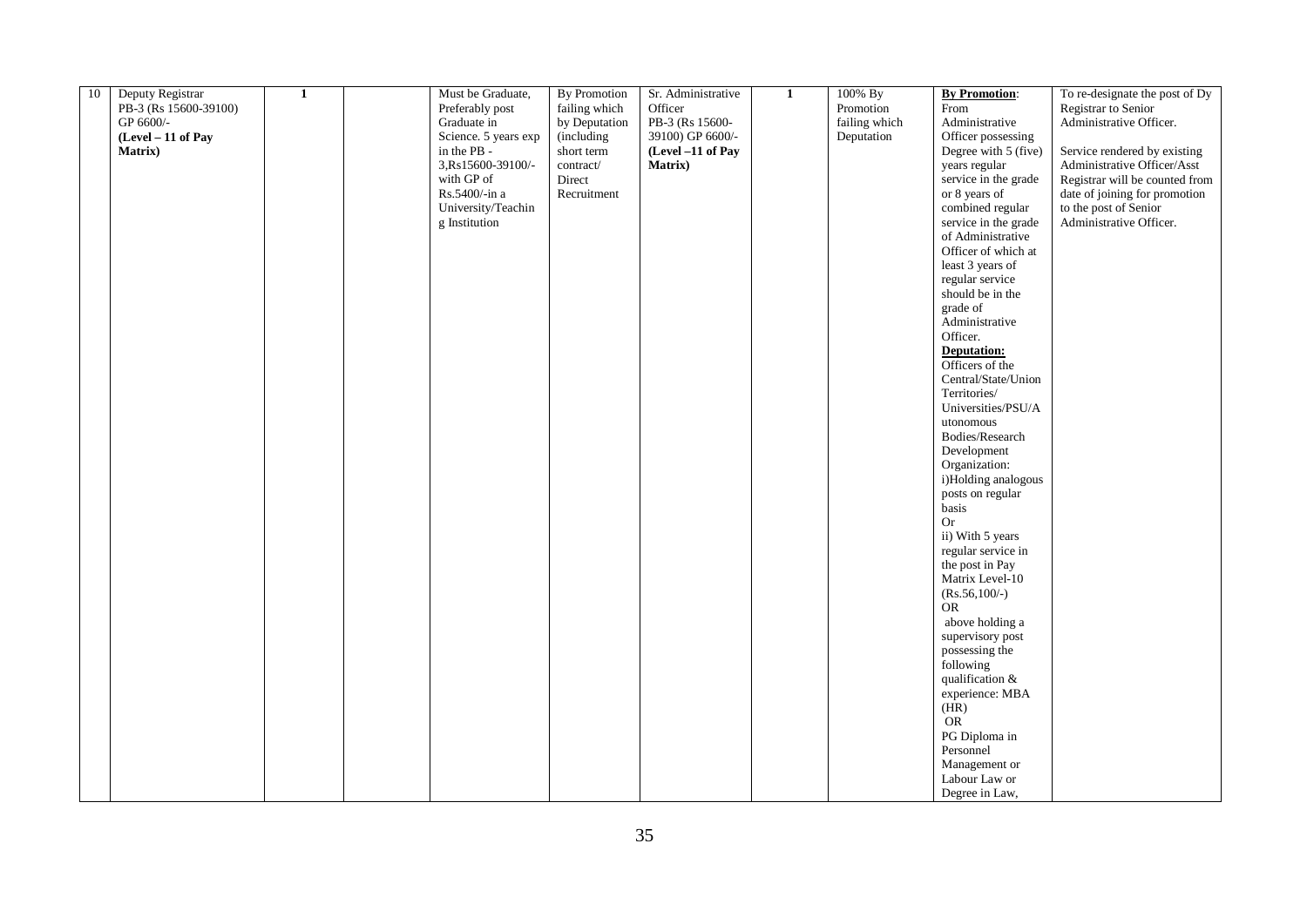|       |    |  |  |    | Experience is<br>administration<br>establishment and<br>preferably in<br>accounts matters<br><b>Period of</b><br><b>Deputation:</b> Shall<br>not ordinarily<br>exceed 3 years. |  |
|-------|----|--|--|----|--------------------------------------------------------------------------------------------------------------------------------------------------------------------------------|--|
| Total | 64 |  |  | 64 |                                                                                                                                                                                |  |

Note: 1. The above cadre structure/hierarchy has been proposed keeping in view of the report of the Coordination Committee approved by MoHFW, New Delhi for uniformity in pay scales, Recruitment Rules and nomenclature for AIIMS, PGIMER & JIPMER in respect of Non faculty posts as notified vide AIIMS letter F-12-6/2017-Estt (RCT) Dated 13.6.2017.

**2. The posts of Lower Division Clerk, Diet Clerk and Hindi Typist has been merged together and re-designated to the post of Junior Assistant in GP 1900/-due to same Grade Pay, EQ and similar nature of duties.**

**3. The post of Assistant Registrar has been merged and re-designated to Administrative Officer due to same Grade Pay and qualification, similarly the post of Deputy Registrar has been re-designated to Senior Administrative with the same GP 6600/-**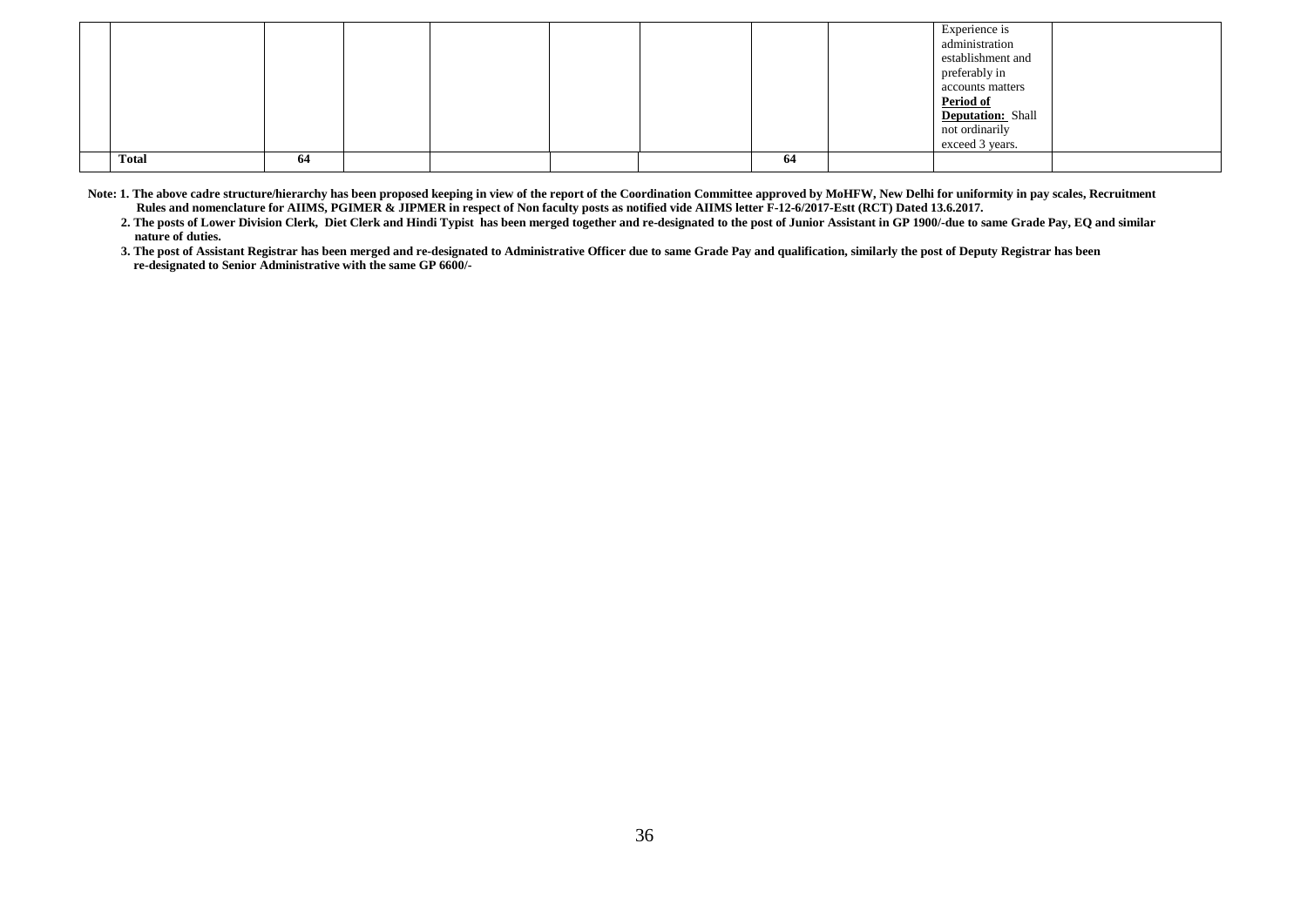# **Department /Service/Cadre: ACCOUNTS CADRE**

|                 |                                                                                                               |                        | <b>Existing Cadre of Accounts at NEIGRIHMS</b>                         |                                                                                     |                                                           |                                                                                                           |                        | <b>Revised Cadre of Accounts at NEIGRIHMS</b>                                         |                                                                                                                                                                                                                                                                                                                                                                                                                      |                                                                                                                             |
|-----------------|---------------------------------------------------------------------------------------------------------------|------------------------|------------------------------------------------------------------------|-------------------------------------------------------------------------------------|-----------------------------------------------------------|-----------------------------------------------------------------------------------------------------------|------------------------|---------------------------------------------------------------------------------------|----------------------------------------------------------------------------------------------------------------------------------------------------------------------------------------------------------------------------------------------------------------------------------------------------------------------------------------------------------------------------------------------------------------------|-----------------------------------------------------------------------------------------------------------------------------|
| SI.<br>No.      | <b>Existing post of</b><br>Accounts cadre with<br>Pay Scale                                                   | Sanctioned<br>Strength | <b>Staff</b><br>already in<br>higher scale<br>under<br><b>ACP/MACP</b> | Qualification                                                                       | Mode of<br>Recruitment                                    | Name of post pay<br>scales                                                                                | Sanctioned<br>Strength | Mode of<br>Recruitment                                                                | Qualification                                                                                                                                                                                                                                                                                                                                                                                                        | Justifications, if any                                                                                                      |
| $\mathbf{1}$    | Cashier<br>PB-1 (Rs. 5200-<br>20200) GP Rs. 2400/-<br>(Level - 4 of Pay<br><b>Matrix</b> )                    | 3                      | 2                                                                      | Graduate preferably<br>Commerce                                                     | By DR                                                     | Junior Accounts Officer<br>PB -2 (Rs. 9300-34800)<br>GP Rs. 4600/-<br>(Level - 7 of Pay<br>Matrix)        | 6                      | 100% By<br>Promotion.<br>failing which<br>by DR                                       | <b>By Promotion:</b><br>From Assistant Cashier<br>with 11 years regular<br>service who have<br>completed the<br>Cash & Accounts training                                                                                                                                                                                                                                                                             | • To upgrades the pay scale<br>from GP 2400/- to GP<br>4200/- The post of Cashier<br>is merged with Jr. Accounts<br>Officer |
| 2               | Junior Accounts<br>Officer<br>PB-2 (Rs. 9300-<br>34800) GP Rs. 4200/-<br>(Level - 6 of Pav<br>Matrix)         | $\overline{4}$         | ٠                                                                      | PG in Commerce 2<br>years cash handling.<br>Cashier with GP<br>2400/- with 10 years | 50% By<br>Promotion<br>50% by DR                          |                                                                                                           |                        |                                                                                       | course conducted by ISTM,<br>New Delhi.                                                                                                                                                                                                                                                                                                                                                                              |                                                                                                                             |
| 3               | Asst. Accounts<br>Officer<br>PB -2 (Rs. 9300-<br>34800) GP Rs. 4600/-<br>(Level - 7 of Pay<br><b>Matrix</b> ) | $\overline{3}$         | $\overline{a}$                                                         | PG in Commerce<br>2 years in cash<br>handling.<br>JAD with 5 years in<br>GP 4200/-  | $2/3^{\text{rd}}$ By<br>Promotion<br>$1/3^{\rm rd}$ by DR | Asst. Accounts Officer<br>PB -2 (Rs. 9300-34800)<br>GP Rs. 4800/-<br>(Level - 8 of Pay<br><b>Matrix</b> ) | $\mathfrak{Z}$         | 100% By<br>Promotion                                                                  | <b>By Promotion:</b><br>From Jr. Accounts<br>Officer with 2 years<br>regular service in the<br>grade.                                                                                                                                                                                                                                                                                                                |                                                                                                                             |
| $\overline{4}$  | <b>Accounts Officer</b><br>PB-3 (Rs. 15600-<br>39100) GP Rs. 5400/-<br>(Level - 10 of Pay<br>Matrix)          | $\mathbf{1}$           | $\sim$                                                                 |                                                                                     | By<br>Promotion                                           | <b>Accounts Officer</b><br>PB -3 (Rs. 15600-39100)<br>GP Rs. 5400/-<br>(Level - 10 of Pay<br>Matrix)      | $\overline{2}$         | 100% By<br>Promotion<br>Failing which<br>by<br>Deputation                             | <b>By Promotion:</b><br>From Assistant Accounts<br>Officer with 2 (two) years<br>regular service in the<br>grade.<br>Deputation: Officers of the<br>Central/State/Union<br>Territories<br>Govt/Universities/<br>PSU/Autonomous<br>Bodies/Research<br>Development<br>Organization/<br><b>Statutory Bodies.</b><br>i) Holding analogous<br>posts on regular basis Or<br>ii) With 3 years regular<br>service in a post. |                                                                                                                             |
| $5\overline{)}$ | Sr. Accounts Officer<br>PB-3 (Rs. 15600-<br>39100) GP Rs. 6600/-<br>(Level - 11 of Pay<br>Matrix)             | 1                      | $\sim$                                                                 | AD with 5 years in GP<br>5400/-                                                     | <b>By</b><br>Promotion                                    | <b>Sr. Accounts Officer</b><br>PB -3 (Rs. 15600-39100)<br>GP Rs. 6600/-<br>(Level - 11 of Pay<br>Matrix)  | $\mathbf{1}$           | 100% By<br>Promotion<br>Failing which<br>by<br>Deputation<br>(without)<br>absorption) | <b>By Promotion:</b><br>From Accounts Officer<br>with 5 (five) years regular<br>service in the grade of<br>Accounts officer Or 8<br>years of combined regular                                                                                                                                                                                                                                                        |                                                                                                                             |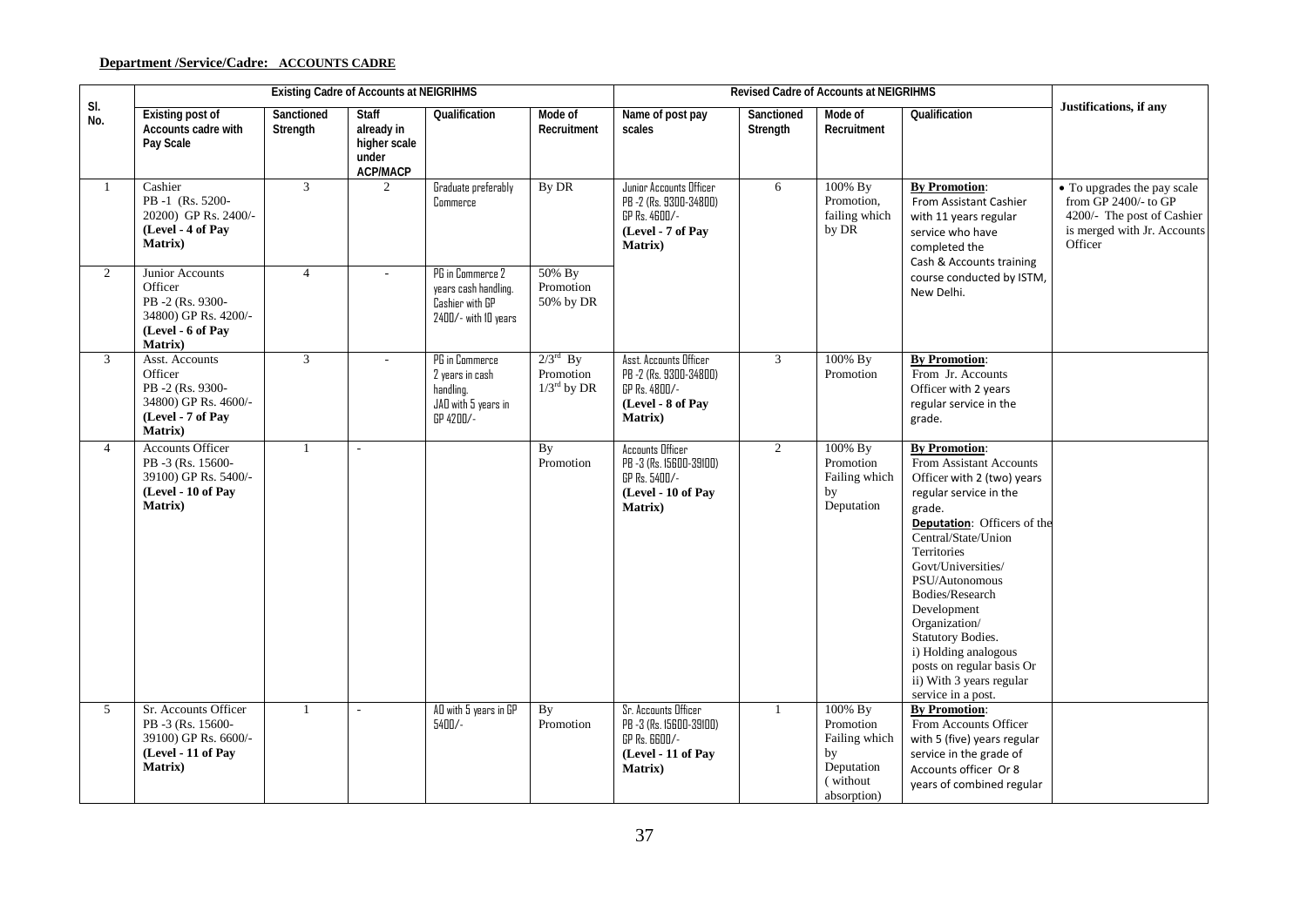|       |    |  |  |    | service in the grade of<br>Accounts officer & Asst<br>Accounts Officer of which<br>at least 3 years of regular<br>service should be in the<br>grade of Accounts officer.<br><b>Deputation:</b> Officers of<br>the Central/State/Union<br>Territories<br>Govt/Universities/PSU/<br>Autonomous<br>Bodies/Research<br>Development<br>Organization/<br><b>Statutory Bodies.</b><br>i) Holding analogous<br>posts on regular basis Or<br>ii) With 3 years regular<br>service in a post. |  |
|-------|----|--|--|----|------------------------------------------------------------------------------------------------------------------------------------------------------------------------------------------------------------------------------------------------------------------------------------------------------------------------------------------------------------------------------------------------------------------------------------------------------------------------------------|--|
| Total | 12 |  |  | 12 |                                                                                                                                                                                                                                                                                                                                                                                                                                                                                    |  |

Note: The above cadre structure/hierarchy has been proposed keeping in view of the report of the Coordination Committee approved by MoHFW, New Delhi for uniformity in pay scales, Recruitment  **Rules and nomenclature for AIIMS, PGIMER & JIPMER in respect of Non faculty posts as notified vide AIIMS letter F-12-6/2017-Estt (RCT) Dated 10.6.2017.**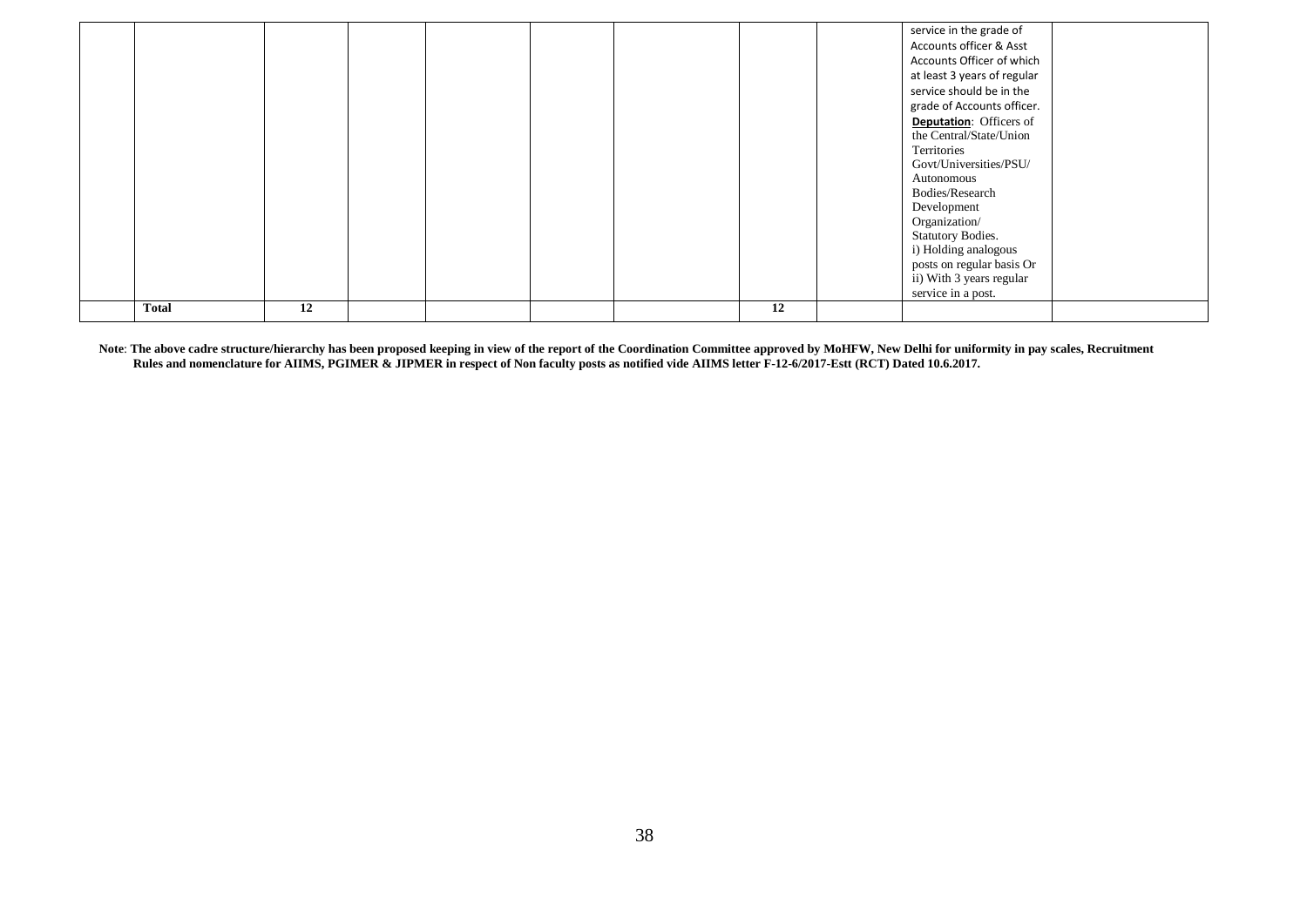# **Department /Service/Cadre: TELEPHONE OPERATOR**

|            | Existing Cadre of Telephone at NEIGRIHMS                                                                 |                        |                                                                        |                                                                                                                                                                                                                            |                        | Revised Cadre of Telephone at NEIGRIHMS                                                                                                                                                                                                                                                                                                                                                 |                        |                                                    |                                                                                                                                                                                                                               |                                                                                                                                                                                                                                                                                                                                                                                                                    |
|------------|----------------------------------------------------------------------------------------------------------|------------------------|------------------------------------------------------------------------|----------------------------------------------------------------------------------------------------------------------------------------------------------------------------------------------------------------------------|------------------------|-----------------------------------------------------------------------------------------------------------------------------------------------------------------------------------------------------------------------------------------------------------------------------------------------------------------------------------------------------------------------------------------|------------------------|----------------------------------------------------|-------------------------------------------------------------------------------------------------------------------------------------------------------------------------------------------------------------------------------|--------------------------------------------------------------------------------------------------------------------------------------------------------------------------------------------------------------------------------------------------------------------------------------------------------------------------------------------------------------------------------------------------------------------|
| SI.<br>No. | Existing post of<br>Telephone cadre with<br>Pay Scale                                                    | Sanctioned<br>Strength | <b>Staff</b><br>already in<br>higher scale<br>under<br><b>ACP/MACP</b> | Qualification                                                                                                                                                                                                              | Mode of<br>Recruitment | Name of post pay scales                                                                                                                                                                                                                                                                                                                                                                 | Sanctioned<br>Strength | Mode of<br>Recruitment                             | Qualification                                                                                                                                                                                                                 | Justifications, if any                                                                                                                                                                                                                                                                                                                                                                                             |
| 1.         | <b>EPABX</b> Operator<br>PB-1 (Rs. 5200-<br>20200) GP Rs. 1900/-<br>(Level - 2 of Pay<br><b>Matrix</b> ) | $\overline{4}$         |                                                                        | Matriculation or equivalent<br>from a recognized University<br>/Board. Six months<br>experience as Telephone<br>Operator on PBX/PABX Board<br>with capacity preferably<br>20x200 lines in a reputed firm<br>or Govt. Orgn. | By DR                  | <b>Telephone Operating Assistant</b><br>Gr-I<br>PB-1 (Rs. 5200-20200)<br>GP Rs. 2000/-<br>(Level - 2 of Pay Matrix)                                                                                                                                                                                                                                                                     | $4*$                   | Promotion<br>from MTS<br>Failing<br>which by<br>DR | Matriculation or equivalent<br>from a recognized University<br>/Board.<br>Six months experience as<br>Telephone Operator on<br>PBX/PABX Board with<br>capacity preferably 20x200<br>lines in a reputed firm or<br>Govt. Orgn. | To upgrade the pay<br>scale from GP Rs.<br>1900/- to GP Rs.<br>$2000/-$ and re-<br>designate the post of<br>EPABX Operator to<br>Telephone Operating<br>Assistant Gr-I                                                                                                                                                                                                                                             |
| 2.         | $\sim$                                                                                                   |                        | $\sim$                                                                 |                                                                                                                                                                                                                            |                        | <b>Telephone Operating Assistant</b><br>Gr-II/Section Supervisor<br>PB-2 (Rs 9300-34800)<br>GP 4200/-<br>(Level - 4 of Pay Matrix)                                                                                                                                                                                                                                                      | $4*$                   | 100% By<br>Promotion                               |                                                                                                                                                                                                                               | Promotion will be made<br>from the Telephone<br><b>Operating Assistant</b><br>Grade-I on completion of<br>16 years of service in<br>basic grade as per the<br><b>Biennial Cadre Review</b><br>Scheme as adopted at<br>AIIMS, New Delhi.<br>Service rendered by<br>EPABX Operator will be<br>counted from date of<br>joining for promotion to<br>the post of Telephone<br><b>Operating Assistant Gr-</b><br>$\Pi$ . |
| 3          |                                                                                                          |                        |                                                                        |                                                                                                                                                                                                                            |                        | <b>Telephone Operating Assistant</b><br>Gr-III/Sr. Section Supervisor<br>PB-2 (Rs 9300-34800)<br>GP 4200/-<br>(Level - 4 of Pay Matrix)<br><b>Telephone Operating Assistant</b><br>Gr-IV<br>PB-2 (Rs 9300-34800)<br>GP 4600/-<br>(Level - 5 of Pay Matrix)<br>10% of the posts in the<br>pay scale of Rs 9300-34800<br>GP 4200/- will be in the pay scale<br>of Rs 9300-34800 GP 4600/- | $4*$                   | 100% By<br>Promotion                               |                                                                                                                                                                                                                               | Promotion will be made<br>from the Telephone<br><b>Operating Assistant</b><br>Grade-II/Section<br>Supervisor on completion<br>of 26 years of service in<br>basic grade (including<br>time spent in higher<br>scales / O.T.B.P) as per<br>the Biennial Cadre<br>Review Scheme as<br>adopted at AIIMS, New<br>Delhi.                                                                                                 |
|            | <b>TOTAL</b>                                                                                             | $\overline{4}$         |                                                                        |                                                                                                                                                                                                                            |                        |                                                                                                                                                                                                                                                                                                                                                                                         | 4                      |                                                    |                                                                                                                                                                                                                               |                                                                                                                                                                                                                                                                                                                                                                                                                    |

**\*The time bound promotion is on in-situ basis without linkage to vacancies as per Biennial Cadre Review Scheme in operation at AIIMS, New Delhi for the cadre of posts in Telephone wing.**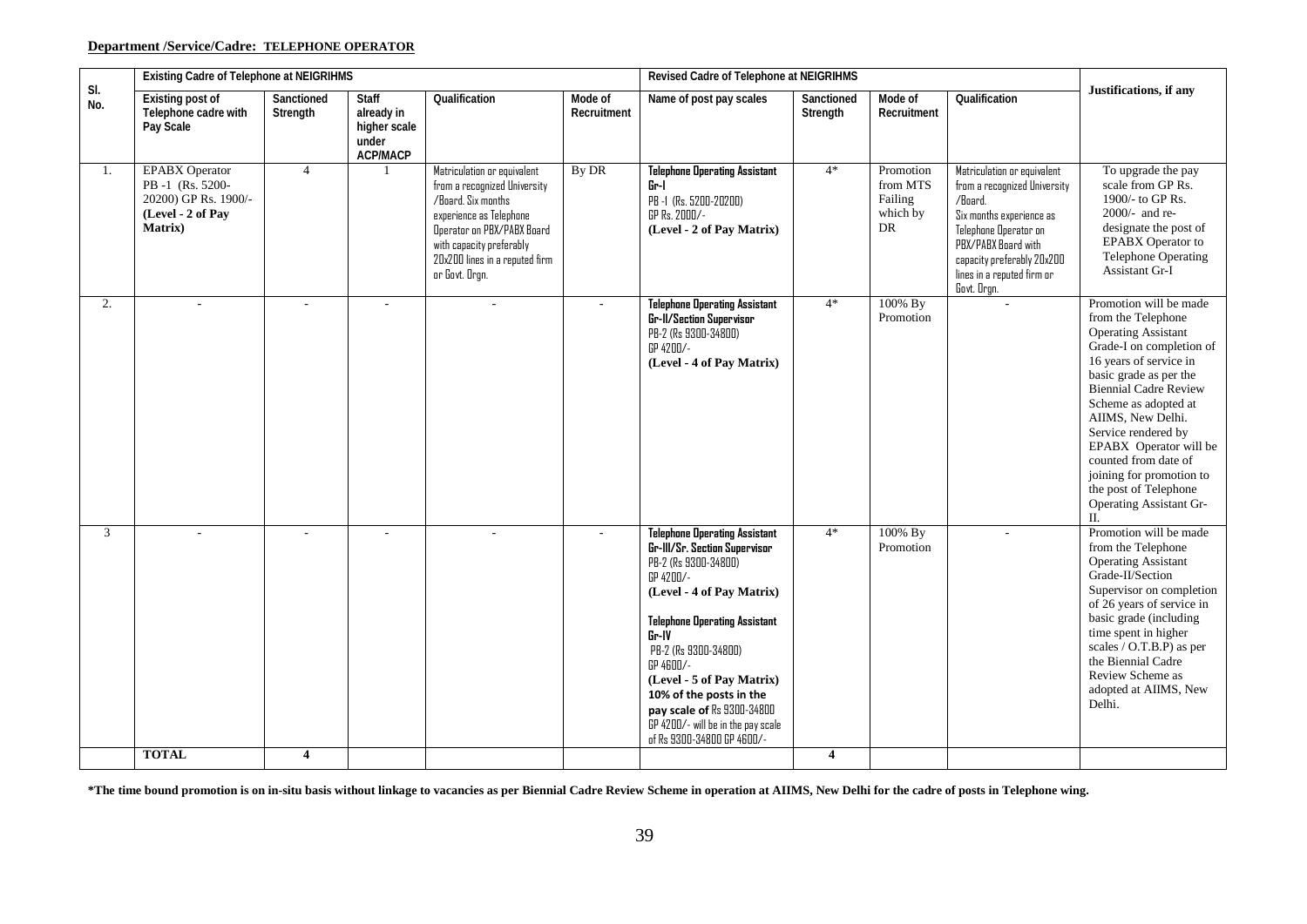#### **Department /Service/Cadre: Driver Cadre**

|                |                                                                                                   |                                      | <b>Existing Cadre of Driver at NEIGRIHMS</b>                        |                                                                                                                                                                                |                               |                                                                                                       |                                      | <b>Revised Cadre of Driver at NEIGRIHMS</b> |                                                                                                                                                                                                                                                                                                             |                                                                                                                                                       |
|----------------|---------------------------------------------------------------------------------------------------|--------------------------------------|---------------------------------------------------------------------|--------------------------------------------------------------------------------------------------------------------------------------------------------------------------------|-------------------------------|-------------------------------------------------------------------------------------------------------|--------------------------------------|---------------------------------------------|-------------------------------------------------------------------------------------------------------------------------------------------------------------------------------------------------------------------------------------------------------------------------------------------------------------|-------------------------------------------------------------------------------------------------------------------------------------------------------|
| Sl.<br>No.     | <b>Existing post of</b><br>Driver cadre with<br><b>Pay Scale</b>                                  | <b>Sanctioned</b><br><b>Strength</b> | <b>Staff already</b><br>in higher<br>scale under<br><b>ACP/MACP</b> | <b>Oualification</b>                                                                                                                                                           | Mode of<br><b>Recruitment</b> | Name of post pay<br>scales                                                                            | <b>Sanctioned</b><br><b>Strength</b> | Mode of<br>Recruitment                      | <b>Qualification</b>                                                                                                                                                                                                                                                                                        | Justifications, if any                                                                                                                                |
| -1             | Van Driver/Driver<br>Gr.III<br>PB-1 (Rs 5200-<br>20200) GP 1900/-<br>(Level - 2 of Pay<br>Matrix) | 9                                    |                                                                     | Should possess<br>valid driving<br>license for<br>heavy<br>vehicles.<br>Knowledge of<br>Motor<br>Mechanism,<br>Exp of Driving<br>motor vehicles<br>for at least<br>three years | DR                            | <b>Driver Ordinary</b><br>Grade<br>PB-1 (Rs 5200-<br>20200) GP 1900/-<br>(Level - 2 of Pav<br>Matrix) | $\mathfrak{Z}$                       | By DR                                       | Matriculation or its<br>equivalent. Should<br>possess valid<br>driving license for<br>heavy vehicles,<br>Knowledge of<br>Motor Mechanism<br>(candidates should<br>be able to remove<br>minor defects in<br>vehicles)<br>Exp in driving<br>motor vehicle<br>(including heavy)<br>vehicles) for 3-5<br>years. | To re-designate the post as per<br>Promotion Scheme for Staff Car<br>Drivers vide DOPT OM.<br>mentioned at bottom.                                    |
| 2              | Driver Gr.II<br>PB-1 (Rs 5200-<br>20200) GP 2400/-<br>(Level - 4 of Pav<br><b>Matrix</b> )        | $\overline{2}$                       | $\blacksquare$                                                      |                                                                                                                                                                                | By<br>Promotion               | Driver Grade - II<br>PB-1 (Rs 5200-<br>20200) GP 2400/-<br>(Level - 4 of Pay<br><b>Matrix</b> )       | $\mathfrak{Z}$                       | 100% By<br>Promotion                        | <b>By Promotion:</b><br>From Driver<br>Ordinary Grade<br>with 8 (eight years<br>regular service in<br>the grade.                                                                                                                                                                                            | • Service rendered by existing<br>Van Driver / Driver Gr-III will<br>be counted from date of<br>joining for promotion to the<br>post of Driver Gr-II. |
| $\mathfrak{Z}$ |                                                                                                   | $\mathbf{r}$                         | $\sim$                                                              | $\sim$                                                                                                                                                                         | $\sim$                        | Driver Grade - I<br>PB-1 (Rs 5200-<br>20200) GP 2800/-<br>(Level - 5 of Pay<br><b>Matrix</b> )        | $\overline{4}$                       | 100% By<br>Promotion                        | <b>By Promotion:</b><br>From Driver Gr-II<br>with 5 (five) years<br>regular service in<br>the grade.                                                                                                                                                                                                        | • Service rendered by the<br>existing Driver Grade - II will<br>be counted from the date of<br>joining for promotion to<br>Driver Grade - I           |
| $\overline{4}$ |                                                                                                   | ÷.                                   | $\sim$                                                              | $\sim$                                                                                                                                                                         |                               | <b>Driver Special</b><br>Grade<br>PB-2 (Rs 9300-<br>34800) GP 4200/-<br>(Level - 6 of Pay<br>Matrix)  | $\mathbf{1}$                         | 100% By<br>Promotion                        | <b>By Promotion:</b><br>From Driver Gr-I<br>with $6(Six)$ years<br>regular service in<br>the grade.                                                                                                                                                                                                         |                                                                                                                                                       |
|                | <b>Total</b>                                                                                      | $\overline{11}$                      |                                                                     |                                                                                                                                                                                |                               |                                                                                                       | 11                                   |                                             |                                                                                                                                                                                                                                                                                                             |                                                                                                                                                       |

Note: 1. The above cadre structure/hierarchy has been proposed keeping in view of the report of the Coordination Committee approved by MoHFW, New Delhi for uniformity in pay scales, Recruitment  **Rules and nomenclature for AIIMS, PGIMER & JIPMER in respect of Non faculty posts as notified vide AIIMS letter F-12-6/2017-Estt (RCT) Dated 13.6.2017.**

**2. The above proposed hierarchy structure and pay scales for Driver cadre is as per the promotion scheme for Staff Car Drivers issued vide DoPT OM.No.43019/54/96-Estt (D) Dt.13.2.2002. The percentage is arrived at by taking the total sanctioned strength for the posts of Drivers. The Scheme is in operation in AIIMS, New Delhi. The strength at each hierarchy is as per percentage fixed by DoPT instructions/promotion scheme of Drivers.** 

**3. The 14th SFC held on 7th March 2003 vide Agenda Item No.9 the Scheme has already been implemented in the case of one eligible Driver.**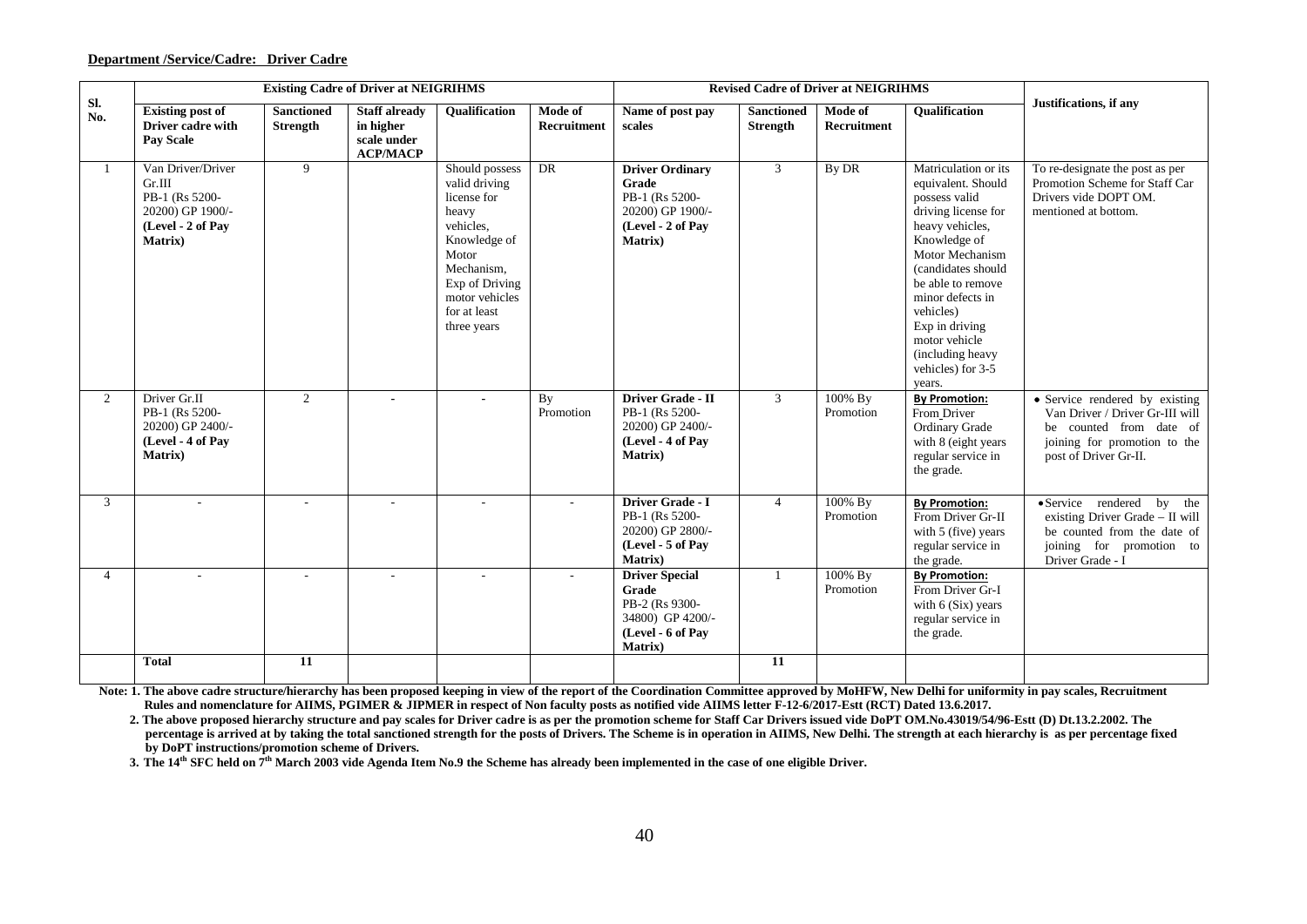#### **Department /Service/Cadre: PHARMACIST CADRE**

|            |                                                                                                                                               |                               | <b>Existing Cadre of Pharmacist Unit at NEIGRIHMS</b>               |                                                                                                                                          |                               |                                                                                                      |                                      | <b>Revised Cadre of Pharmacist Unit at NEIGRIHMS</b> |                                                                                                                                          |                                                                                                                                                                                                              |
|------------|-----------------------------------------------------------------------------------------------------------------------------------------------|-------------------------------|---------------------------------------------------------------------|------------------------------------------------------------------------------------------------------------------------------------------|-------------------------------|------------------------------------------------------------------------------------------------------|--------------------------------------|------------------------------------------------------|------------------------------------------------------------------------------------------------------------------------------------------|--------------------------------------------------------------------------------------------------------------------------------------------------------------------------------------------------------------|
| Sl.<br>No. | <b>Existing post of</b><br>Pharmacist cadre<br>with Pay Scale                                                                                 | <b>Sanctioned</b><br>Strength | <b>Staff already</b><br>in higher<br>scale under<br><b>ACP/MACP</b> | <b>Oualification</b>                                                                                                                     | Mode of<br><b>Recruitment</b> | Name of post pay<br>scales                                                                           | <b>Sanctioned</b><br><b>Strength</b> | <b>Mode of</b><br>Recruitment                        | <b>Oualification</b>                                                                                                                     | Justifications, if any                                                                                                                                                                                       |
| 1.         | Pharmacist<br>PB-1 (Rs. 5200-<br>20200) GP Rs. 2800/-<br>(Level - 5 of Pay<br>Matrix)                                                         | $\tau$                        | 6                                                                   | Bachelor<br>Degree in<br>Pharmacy                                                                                                        | By DR                         | Pharmacist Gr.II<br>PB-1 (Rs. 5200-<br>20200)<br>GP Rs. 4200/-<br>(Level - 6 of Pay<br>Matrix)       | $\overline{4}$                       | By Permanent<br>transfer<br>failing which<br>by DR   | i) Degree in<br>Pharmacy from<br>recognized<br>Institution.<br>ii) Should be<br>registered Pharmacist<br>under the Pharmacy<br>Act 1948. | To upgrade the pay scale from<br>GP 2800/- to GP 4200/- and re-<br>designate the post of<br>Pharmacist to Pharmacist Gr.<br>II.                                                                              |
| 2.         | $\sim$                                                                                                                                        | ÷.                            | $\blacksquare$                                                      | $\sim$                                                                                                                                   |                               | Pharmacist Gr. I<br>PB-2 (Rs. 9300-<br>34800)<br>GP Rs. 4600/-<br>(Level - 7 of Pay<br>Matrix)       | 3                                    | 100% By<br>permanent<br>transfer and<br>by Promotion | <b>By Promotion:</b><br>From Pharmacist<br>Gr-II with 5 years of<br>regular service in the<br>grade.                                     | Service<br>rendered<br>by<br>the<br>Pharmacist will be<br>existing<br>from the date of<br>counted<br>joining for promotion to the<br>post of Pharmacist Gr. I                                                |
| 3.         | Pharmaceutical<br>Chemist/<br>Superintendent<br>Pharmacist<br>PB-2 (Rs. 9300-<br>34800) GP Rs. 4600/-<br>(Level - 7 of Pay<br><b>Matrix</b> ) | 3                             |                                                                     | Degree or<br>equivalent in<br>Pharmaceutica<br>1 Chemistry or<br>organic<br>Chemistry or<br>Pharmacy<br>from<br>recognized<br>University | By<br>Promotion               | Sr. Pharmacist<br>PB-2 (Rs. 9300-<br>34800)<br>GP Rs. 4800/-<br>(Level - 8 of Pay<br><b>Matrix</b> ) | 2                                    | 100% By<br>Promotion                                 | <b>By Promotion:</b><br>From Pharmacist Gr-I<br>with 2 years regular<br>service in the grade.                                            | To upgrade the pay scale from<br>GP 4600/- to GP 4800/- and re-<br>designate the post of<br>Pharmaceutical Chemist/<br>Superintendent Pharmacist to<br>Sr. Pharmacist.                                       |
| 4.         |                                                                                                                                               |                               |                                                                     |                                                                                                                                          |                               | <b>Chief Pharmacist</b><br>PB-3 (Rs 15600-<br>39100)<br>GP 5400/-<br>(Level - 10 of Pay<br>Matrix)   |                                      | 100% By<br>Promotion                                 | <b>By Promotion:</b><br>From Sr. Pharmacist<br>with 2 years regular<br>service in the grade.                                             | Service<br>rendered<br>by<br>the<br>existing<br>Pharmaceutical<br>Chemist<br>Superintendent<br>Pharmacist<br>will be counted<br>from the date of joining for<br>promotion to the post of Chief<br>Pharmacist |
|            | <b>Total</b>                                                                                                                                  | 10                            |                                                                     |                                                                                                                                          |                               |                                                                                                      | 10                                   |                                                      |                                                                                                                                          |                                                                                                                                                                                                              |

 **Note- The above cadre structure/hierarchy has been proposed keeping in view of the report of the Coordination Committee approved by MoHFW, New Delhi for uniformity in pay scales, Recruitment Rules and nomenclature for AIIMS, PGIMER & JIPMER in respect of Non faculty posts as notified vide AIIMS letter No.F-12-6/2017-Estt (RCT) dated 10.6.2017.**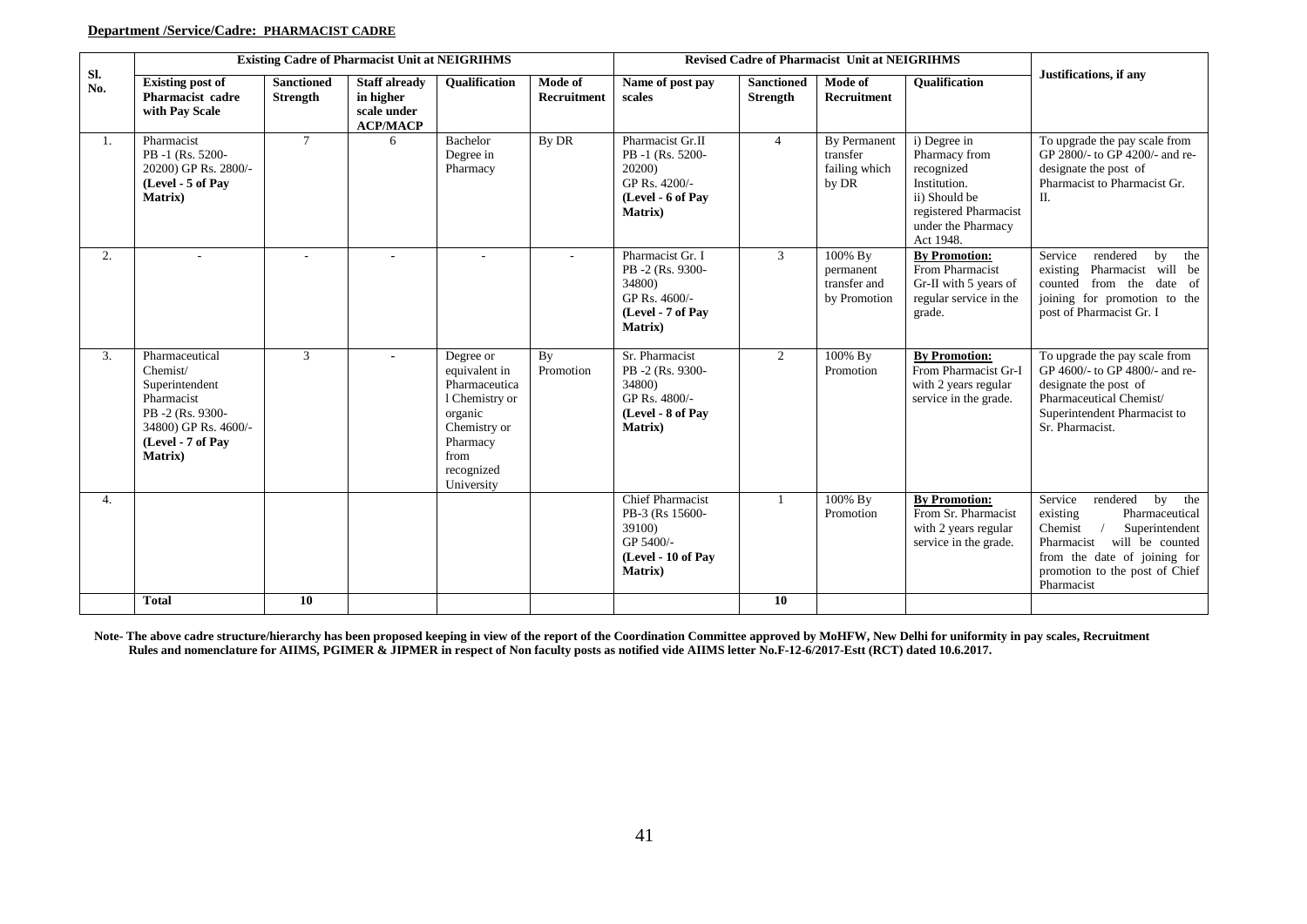### **Department /Service/Cadre: STATISTICIAN CADRE**

|                  |                                                                                                   | <b>Existing Cadre of Statistician at NEIGRIHMS</b> |                                                                        |                                                                                                          |                                         | Revised Cadre of Statistician at NEIGRIHMS                                                        |                        |                                                            |                                                                                                 |                                                                                                                                                                                                                                                 |
|------------------|---------------------------------------------------------------------------------------------------|----------------------------------------------------|------------------------------------------------------------------------|----------------------------------------------------------------------------------------------------------|-----------------------------------------|---------------------------------------------------------------------------------------------------|------------------------|------------------------------------------------------------|-------------------------------------------------------------------------------------------------|-------------------------------------------------------------------------------------------------------------------------------------------------------------------------------------------------------------------------------------------------|
| SI.<br><b>No</b> | <b>Existing post of Statistician</b><br>cadre with Pay Scale                                      | Sanctioned<br>Strength                             | <b>Staff</b><br>already in<br>higher scale<br>under<br><b>ACP/MACP</b> | Qualification                                                                                            | Mode of<br>Recruitment                  | Name of post pay<br>scales                                                                        | Sanctioned<br>Strength | Mode of<br>Recruitment                                     | Qualification                                                                                   | Justifications, if any                                                                                                                                                                                                                          |
|                  | <b>Statistical Assistant</b><br>PB-2 (Rs.9300-34800)<br>GP Rs.4200/-<br>(Level - 6 of Pay Matrix) | 4                                                  |                                                                        | Bachelor's Degree<br>with Maths or<br>Statistics or<br>Economics or<br>Sociology with<br>Statistics, DCA | By DR                                   | Jr. Statistician<br>PB-2 (Rs.9300-34800)<br>GP Rs.4600/-<br>(Level - 7 of Pay<br>Matrix)          | 4                      | 100% By<br>Permanent<br>transfer<br>failing which<br>by DR | DR:<br>Post Graduate Degree in<br>Biostatistics/<br>Statistics from a<br>recognized University. | • To upgrade the pay scale from<br>GP 4200/- to GP 4600/- and<br>re-designate the post of<br>Statistical Assistant to Jr<br>Statistician.                                                                                                       |
| $\overline{2}$   | <b>Statistical Officer</b><br>PB-3 (Rs.15600-39100)<br>GP Rs.5400/-<br>(Level - 9 of Pay Matrix)  | $\overline{2}$                                     |                                                                        | Post Graduate<br>Degree in<br>Statistics, PGDCA,<br>2 years exp in<br>Statistical works                  | By DR failing<br>which by<br>Deputation | Statistician<br>PB-3 (Rs.15600-39100)<br>GP Rs.5400/-<br>(Level - 10 of Pay<br>Matrix)            | 2                      | 100% by<br>Promotion                                       | <b>By Promotion:</b><br>From Jr. Statistician<br>with 3 years regular<br>service in the grade.  | • To re-designate the post from<br>Statistical<br>Officer<br>to<br>Statistician.<br>• Service rendered<br>by the<br>existing Statistical Assistant<br>will be counted from the date<br>of joining for promotion to the<br>post of Statistician. |
| 3                | Sr. Statistical Officer<br>PB-3 (Rs.15600-39100)<br>GP Rs.6600/-<br>Level - 11 of Pay Matrix)     |                                                    |                                                                        |                                                                                                          |                                         | Sr. Statistician<br>PB-3 (Rs.15600-39100)<br>GP Rs.6600/-<br>Level - 11 of Pav<br><b>Matrix</b> ) | $\overline{1}$         | 100% By<br>Promotion                                       | <b>By Promotion:</b><br>From Statistician with<br>5 years of regular<br>service in the Grade.   | • To re-designate the post of<br>Sr. Statistical Officer to Sr.<br>Statistician.<br>• Service rendered by existing<br>Sr Statistical Officer will be<br>counted from date of joining<br>for promotion to the post of<br>Senior Statistician.    |
|                  | Total                                                                                             |                                                    |                                                                        |                                                                                                          |                                         |                                                                                                   |                        |                                                            |                                                                                                 |                                                                                                                                                                                                                                                 |

**Note- The above cadre structure/hierarchy has been proposed keeping in view of the report of the Coordination Committee approved by MoHFW, New Delhi for uniformity in pay scale Recruitment Rules and nomenclature for AIIMS, PGIMER & JIPMER in respect of Non faculty posts as notified vide AIIMS letter No.F-12-6/2017-Estt (RCT) dated 10.6.2017.**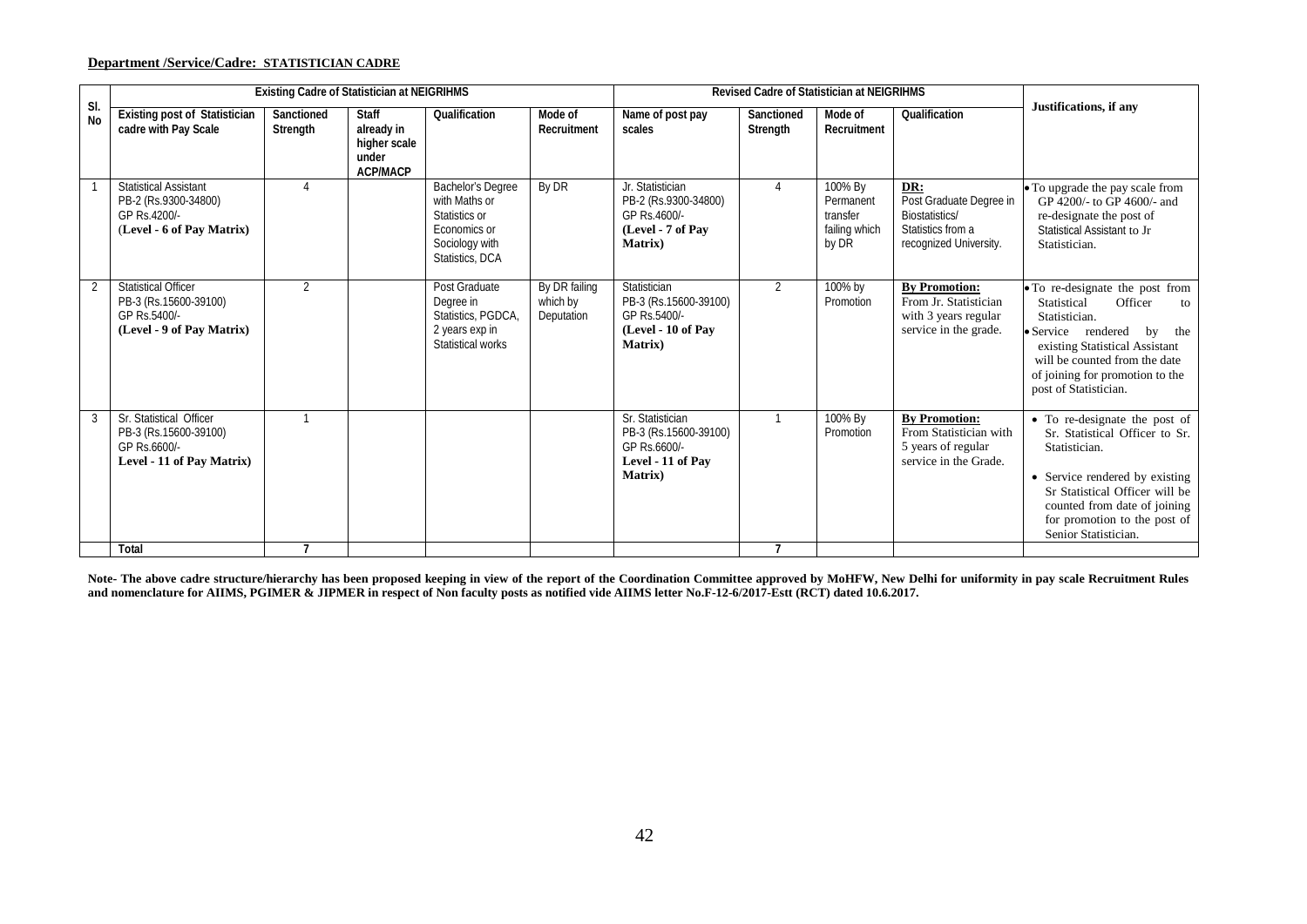#### **Department /Service/Cadre: LAUNDRY CADRE**

|                | <b>Existing Cadre of Laundry at NEIGRIHMS</b>                                                            |                                      |                                                                     |                                                                                                                         |                        | <b>Revised Cadre of Laundry at NEIGRIHMS</b>                                                                   |                               |                        |                                                                                                                         |                                                     |
|----------------|----------------------------------------------------------------------------------------------------------|--------------------------------------|---------------------------------------------------------------------|-------------------------------------------------------------------------------------------------------------------------|------------------------|----------------------------------------------------------------------------------------------------------------|-------------------------------|------------------------|-------------------------------------------------------------------------------------------------------------------------|-----------------------------------------------------|
| Sl.<br>No.     | <b>Existing post of</b><br>Laundry cadre with<br><b>Pay Scale</b>                                        | <b>Sanctioned</b><br><b>Strength</b> | <b>Staff already</b><br>in higher<br>scale under<br><b>ACP/MACP</b> | <b>Oualification</b>                                                                                                    | Mode of<br>Recruitment | Name of post pay<br>scales                                                                                     | <b>Sanctioned</b><br>Strength | Mode of<br>Recruitment | <b>Oualification</b>                                                                                                    | Justifications, if any                              |
|                | Laundry Mechanic<br>PB-1 (Rs 5200-<br>20200) GP 1900/-<br>(Level - 2 of Pay<br><b>Matrix</b> )           |                                      |                                                                     | Matriculation<br>ITI Diploma in<br>Mechanical<br>Engineering.<br>Two year's<br>experience in<br>Mechanical<br>Laundry.  | By DR                  | Laundry Mechanic<br>PB-1 (Rs 5200-20200)<br>GP 1900/-<br>(Level - 2 of Pay<br><b>Matrix</b> )                  |                               | By DR                  | Matriculation /ITI<br>Diploma in<br>Mechanical<br>Engineering.<br>Two year's<br>experience in<br>Mechanical<br>Laundry. |                                                     |
| $\mathfrak{D}$ | Asst Laundry<br>Supervisor<br>PB-1 (Rs 5200-<br>20200) GP 1900/-<br>(Level - 2 of Pay<br><b>Matrix</b> ) |                                      |                                                                     | Matriculation<br>/ITI Diploma<br>in Mechanical<br>Engineering.<br>Two year's<br>experience in<br>Mechanical<br>Laundry. | By DR                  | <b>Asst Laundry</b><br>Supervisor<br>PB-1 (Rs 5200-20200)<br>GP 2400/-<br>(Level - 4 of Pay<br><b>Matrix</b> ) |                               | 100% By<br>Promotion   | <b>By Promotion:</b><br>From Laundry<br>Mechanic with 8<br>(eight) years of<br>regular service in<br>the grade          | To upgrade the scale from<br>GP 1900/- to GP 2400/- |
|                | <b>Total</b>                                                                                             | $\mathbf{2}$                         |                                                                     |                                                                                                                         |                        |                                                                                                                |                               |                        |                                                                                                                         |                                                     |

Note: The post of Laundry Mechanic does not exist in AIIMS, New Delhi and PGIMER, Chandigarh and the qualification of Asst. Laundry Supervisor is not matching with the qualification of Asst. Laundry **Supervisor of AIIMS, New Delhi, as the qualification of Asst. Laundry Supervisor of AIIMS is much higher i.e Bachelor Degree in Mechanical Engineering with experience in Dry cleaning/Laundry** Technology. Therefore, the Institute propose to retain the existing cadre structure & hierarchy except to upgrade the Grade Pay of Asst. Laundry Supervisor to GP Rs.2400/-considering the functional **supervisory aspect.**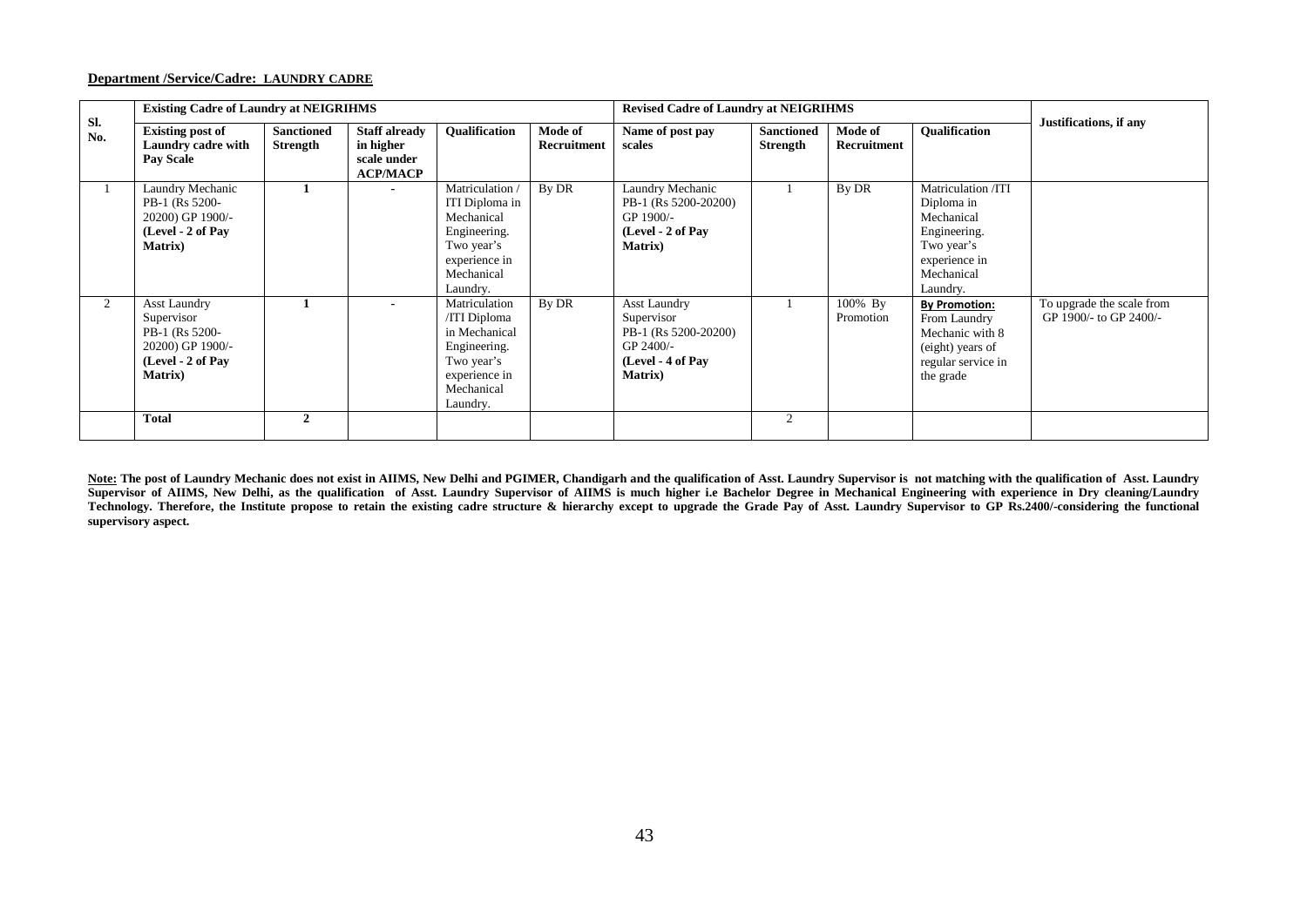#### **Department /Service/Cadre: TRANSPORT SECTION**

|     | <b>Existing Cadre of Transport at NEIGRIHMS</b><br><b>Revised Cadre of Transport at NEIGRIHMS</b><br>Sl. |                                      |                                                                     |                                                                             |                                           |                                                                                                                             |                                      |                        |                                                                                                          |                                                                                                                                                                                                                                                                                                                             |
|-----|----------------------------------------------------------------------------------------------------------|--------------------------------------|---------------------------------------------------------------------|-----------------------------------------------------------------------------|-------------------------------------------|-----------------------------------------------------------------------------------------------------------------------------|--------------------------------------|------------------------|----------------------------------------------------------------------------------------------------------|-----------------------------------------------------------------------------------------------------------------------------------------------------------------------------------------------------------------------------------------------------------------------------------------------------------------------------|
| No. | <b>Existing post of</b><br><b>Transport cadre</b><br>with Pay Scale                                      | <b>Sanctioned</b><br><b>Strength</b> | <b>Staff already</b><br>in higher<br>scale under<br><b>ACP/MACP</b> | Qualification                                                               | Mode of<br><b>Recruitment</b>             | Name of post pay<br>scales                                                                                                  | <b>Sanctioned</b><br><b>Strength</b> | Mode of<br>Recruitment | Qualification                                                                                            | Justifications, if any                                                                                                                                                                                                                                                                                                      |
| 1.  | Motor Mechanic<br>PB-1 (Rs. 5200-<br>20200) GP Rs. 1900/-<br>(Level - 2 of Pav<br><b>Matrix</b> )        | $\overline{2}$                       |                                                                     | Matriculation<br>ITI Diploma in<br>Automobile<br>Engineering                | By DR                                     | Motor Mechanic<br>PB-1 (Rs. 5200-<br>20200)<br>GP Rs. 1900/-<br>(Level - 2 of Pav<br><b>Matrix</b> )                        | 2                                    | By DR                  | Matriculation ITI<br>Diploma in<br>Automobile<br>Engineering                                             |                                                                                                                                                                                                                                                                                                                             |
| 2.  | Transport Supervisor<br>PB-1 (Rs. 5200-<br>20200) GP Rs. 2800/-<br>(Level - 5 of Pav<br><b>Matrix</b> )  |                                      |                                                                     | $12^{th}$ Pass<br>Diploma in<br>Automobile<br>Engg<br>1 year<br>experience  | By<br>Promotion                           | <b>Transport Supervisor</b><br>PB-2 (Rs. 9300-<br>34800)<br>GP Rs. 4200/-<br>(Level - 6 of Pay<br><b>Matrix</b> )           |                                      | 100% By<br>Promotion   | <b>By Promotion:</b><br>From Motor<br>Mechanic with 18<br>years of regular<br>service in the grade.      | To upgrade the pay scale from<br>GP 2800/- to GP 4200/-                                                                                                                                                                                                                                                                     |
| 3   | Transport In-Charge<br>PB-2 (Rs. 9300-<br>34800) GP Rs. 4200/-<br>(Level - 6 of Pav<br><b>Matrix</b> )   |                                      |                                                                     | $12^{th}$ Pass<br>Diploma in<br>Automobile<br>Engg<br>2 years<br>experience | By<br>Promotion<br>failing which<br>by DR | <b>Technical Officer</b><br>(Vehicle)<br>PB-2 (Rs. 9300-<br>34800)<br>GP Rs. 4600/-<br>(Level - 7 of Pav<br><b>Matrix</b> ) |                                      | 100% By<br>Promotion   | <b>By Promotion:</b><br>From Transport<br>Supervisor with 5<br>years of regular<br>service in the grade. | To upgrade the pay scale from<br>$\bullet$<br>GP 4200/- to GP 4600/- and<br>re-designate the post of<br>Transport In-Charge to<br>Technical Officer (Vehicle)<br>Service rendered by the<br>existing Transport<br>Supervisor will be counted<br>from the date of joining for<br>promotion to Technical<br>Officer (Vehicle) |
|     | <b>Total</b>                                                                                             |                                      |                                                                     |                                                                             |                                           |                                                                                                                             | $\overline{\mathbf{4}}$              |                        |                                                                                                          |                                                                                                                                                                                                                                                                                                                             |

**Note**- **The pay scale to the post of Transport Supervisor has been proposed to upgrade the pay scale of PB -2 (Rs. 9300-34800) GP Rs. 4200/- in line with PGIMER and the post of Transport In-charge is proposed to re-designate to the post of Technical Officer (Vehicle) in PB -2 (Rs. 9300-34800) GP Rs. 4600/-due to same qualification at par with PGIMER.**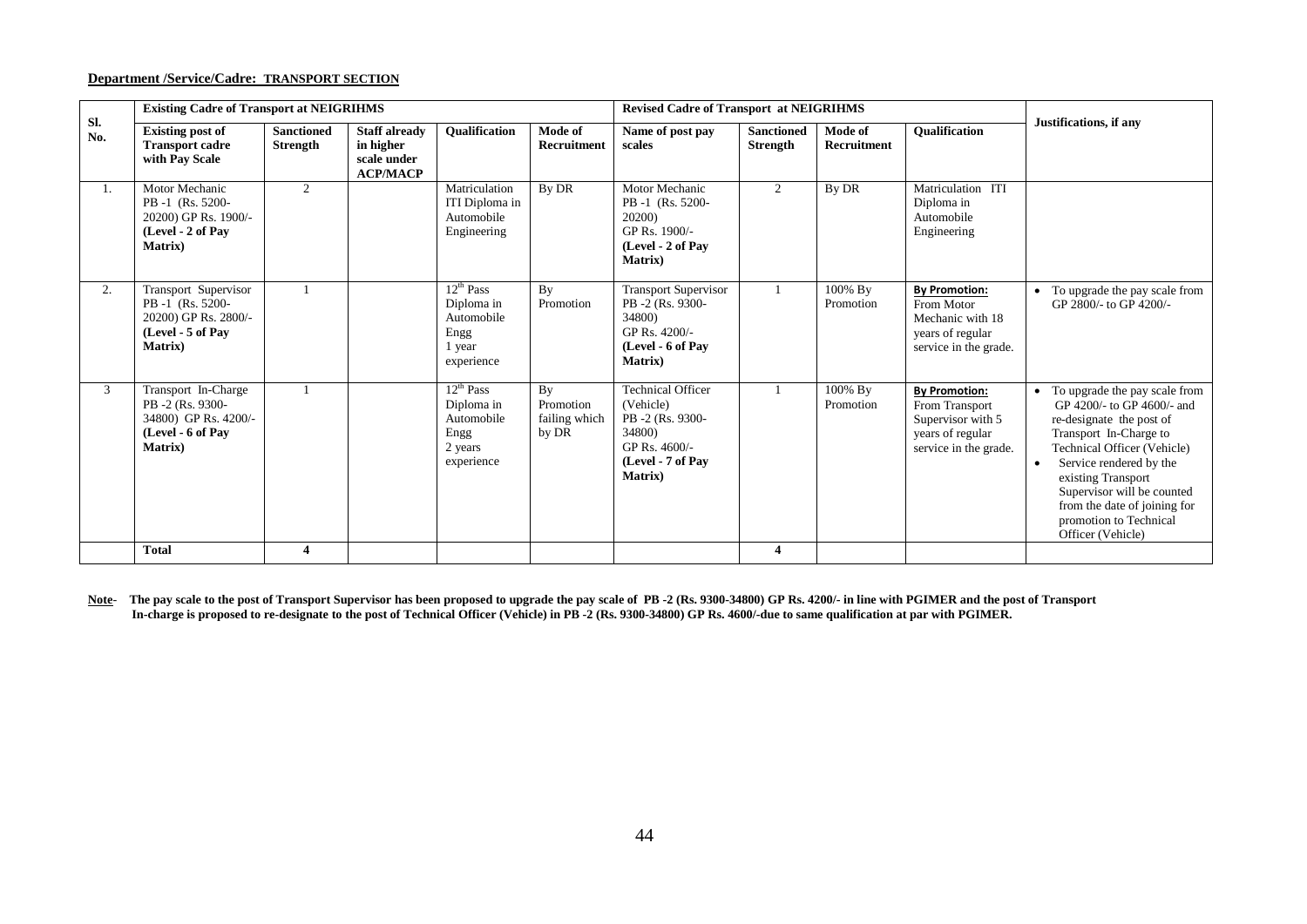### **Department /Service/Cadre: PUBLIC RELATIONS**

|            | <b>Existing Cadre of Public Relation at NEIGRIHMS</b>                                          |                        |                                                                        |               |                        |                                                                                                                             | <b>Revised Cadre of Public Relation at NEIGRIHMS</b> |                                                                                                   |                                                                                                                                                                      |                                                                                                                                                                                                                                                                                                                                                            |
|------------|------------------------------------------------------------------------------------------------|------------------------|------------------------------------------------------------------------|---------------|------------------------|-----------------------------------------------------------------------------------------------------------------------------|------------------------------------------------------|---------------------------------------------------------------------------------------------------|----------------------------------------------------------------------------------------------------------------------------------------------------------------------|------------------------------------------------------------------------------------------------------------------------------------------------------------------------------------------------------------------------------------------------------------------------------------------------------------------------------------------------------------|
| SI.<br>No. | <b>Existing post of Public</b><br>Relation cadre with Pay<br>Scale                             | Sanctioned<br>Strength | <b>Staff</b><br>already in<br>higher scale<br>under<br><b>ACP/MACP</b> | Qualification | Mode of<br>Recruitment | Name of post pay<br>scales                                                                                                  | Sanctioned<br>Strength                               | Mode of<br>Recruitment                                                                            | Qualification                                                                                                                                                        | Justifications, if any                                                                                                                                                                                                                                                                                                                                     |
| -1.        | Receptionist<br>PB-1 (Rs. 5200-20200)<br>GP Rs. 2400/-<br>(Level - 4 of Pay<br><b>Matrix</b> ) | 6                      |                                                                        | Graduate      | By DR                  | <b>Public Relations Executive</b><br>PB -2 (Rs. 9300-34800)<br>GP Rs. 4600/-<br>(Level - 7 of Pay<br><b>Matrix</b> )        | $\overline{4}$                                       | 100% By<br>permanent<br>transfer<br>from<br>existing<br>receptionist<br>failing<br>which by<br>DR | By DR:<br>Post Graduate Degree in<br>Mass Communication.                                                                                                             | To upgrade the pay scales<br>from $GP$ Rs. 2400/- to $GP$<br>Rs 4600/- and re-designate<br>the post of Receptionist to<br><b>Public Relations Executive</b>                                                                                                                                                                                                |
| 2.         |                                                                                                |                        |                                                                        |               |                        | Junior Public Relations<br>Officer<br>PB -3 (Rs. 15600-39100)<br>GP Rs. 5400/-<br>(Level - 10of Pav<br>Matrix)              |                                                      | 100% By<br>Promotion                                                                              | <b>By Promotion:</b><br>From PRE with 3 years<br>regular service in the<br>grade and possessing<br>Post Graduate Diploma<br>Public<br>Relations<br>in<br>Management. | rendered<br>Service<br>by<br>existing Receptionists will<br>be counted from date of<br>joining for promotion to Jr.<br>Public Relation Officer.<br>Receptionist who does not<br>Post<br>Graduate<br>possess<br>Diploma in Public Relations<br>Management shall have to<br>undergo the above diploma<br>course, from a recognized<br>university / institute |
| 3.         |                                                                                                |                        |                                                                        |               |                        | Asst. Public Relations<br>Officer<br>PB -3 (Rs. 15600-39100)<br>$GP$ $Rs.$ $BBD/-$<br>(Level - 11 of Pay<br><b>Matrix</b> ) | $\mathbf{1}$                                         | 100% By<br>Promotion                                                                              | <b>By Promotion:</b><br>From Jr. PRE with 5<br>(five) years regular<br>service in the grade.                                                                         |                                                                                                                                                                                                                                                                                                                                                            |
|            | <b>Total</b>                                                                                   | 6                      | $\blacksquare$                                                         |               |                        |                                                                                                                             | 6                                                    |                                                                                                   |                                                                                                                                                                      |                                                                                                                                                                                                                                                                                                                                                            |

**Note**: **The above cadre structure/hierarchy has been proposed keeping in view of the report of the Coordination Committee approved by MoHFW, New Delhi for uniformity in pay scales, Recruitment Rules and nomenclature for AIIMS, PGIMER & JIPMER in respect of Non faculty posts as notified vide AIIMS letter F-12-6/2017-Estt(RCT) Dated 10.6.2017 (Copy enclosed at Annexure-VI).**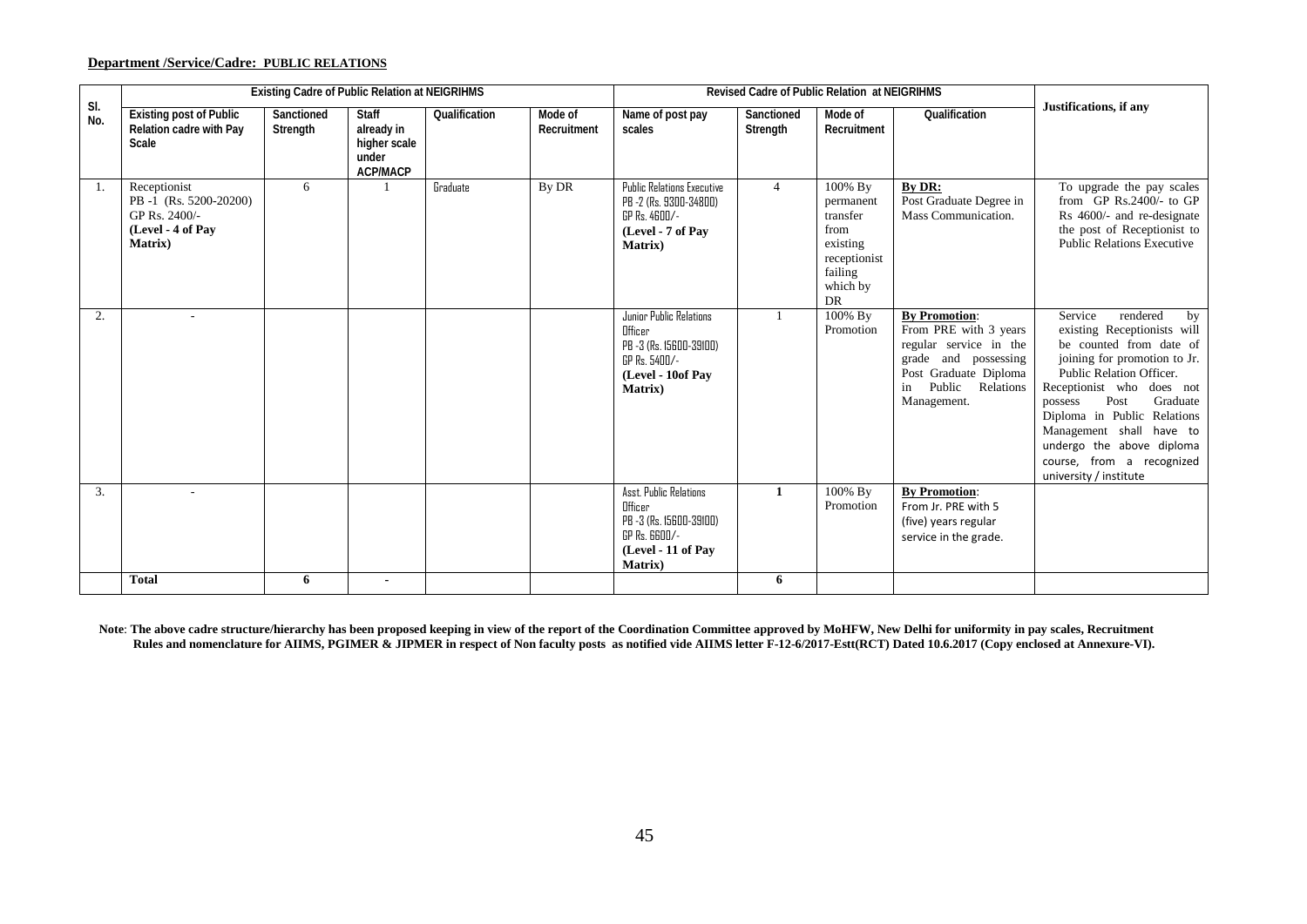#### **Department /Service/Cadre: PROSTHETIC & ORTHOTIC TECHNICIAN**

|            |                                                                                                                                                      |                        |                                                                 | Existing Cadre of Prosthetic & Orthotic Technician at NEIGRIHMS                                                    |                        | Revised Cadre of Prosthetic & Orthotic Technician at NEIGRIHMS                                                                                   |                        |                        |                                                                                                                                                                                                                             |                                                                                                                                                                                |
|------------|------------------------------------------------------------------------------------------------------------------------------------------------------|------------------------|-----------------------------------------------------------------|--------------------------------------------------------------------------------------------------------------------|------------------------|--------------------------------------------------------------------------------------------------------------------------------------------------|------------------------|------------------------|-----------------------------------------------------------------------------------------------------------------------------------------------------------------------------------------------------------------------------|--------------------------------------------------------------------------------------------------------------------------------------------------------------------------------|
| SI.<br>No. | Existing post of<br><b>Prosthetic &amp; Orthotic</b><br>Technician cadre with<br>Pay Scale                                                           | Sanctioned<br>Strength | Staff<br>already in<br>higher scale<br>under<br><b>ACP/MACP</b> | Qualification                                                                                                      | Mode of<br>Recruitment | Name of post pay scales                                                                                                                          | Sanctioned<br>Strength | Mode of<br>Recruitment | Qualification                                                                                                                                                                                                               | Justifications, if any                                                                                                                                                         |
| 1.         | Prosthetic & Orthotic<br>Technician<br>Pay Band -2, Rs.<br>9300-34800/- with<br>Grade Pay of Rs.<br>$4200/-$<br>(Level - 6 of Pay<br><b>Matrix</b> ) |                        |                                                                 | Degree in<br>Prosthetic &<br>Orthotic Engg.<br>OR Diploma in<br>Prosthetic &<br>Orthotic Engg<br>with 3 years exp. | By DR                  | Technician<br>(Prosthetics & Orthotic)<br>Pay Band -2, Rs. 9300-<br>34800/- with Grade Pay<br>Rs. 4600/-<br>(Level - 7 of Pay<br><b>Matrix</b> ) |                        | By DR                  | i) Bachelor Degree in<br>Prosthetics &<br>Orthotics from<br>recognized<br>Institution/University<br>recognized by<br>Rehabilitation<br>Council of India.<br>ii)Registration with<br>the Rehabilitation<br>Council of India. | To re-designate the post of<br>Prosthetic & Orthotic<br>Technician to Technician<br>(Prosthetic & Orthotic)<br>and to upgrade the pay<br>scale from GP-4200 to GP-<br>$4600/-$ |
|            | <b>Total</b>                                                                                                                                         |                        |                                                                 |                                                                                                                    |                        |                                                                                                                                                  |                        |                        |                                                                                                                                                                                                                             |                                                                                                                                                                                |

**1. The above cadre structure/hierarchy has been proposed keeping in view of the report of the Coordination Committee approved by MoHFW, New Delhi for uniformity in pay scales, Recruitment Rules and nomenclature for AIIMS, PGIMER & JIPMER in respect of Non faculty posts as notified vide AIIMS letter No.F-12-6/2017-Estt (RCT) dated 10.6.2017.**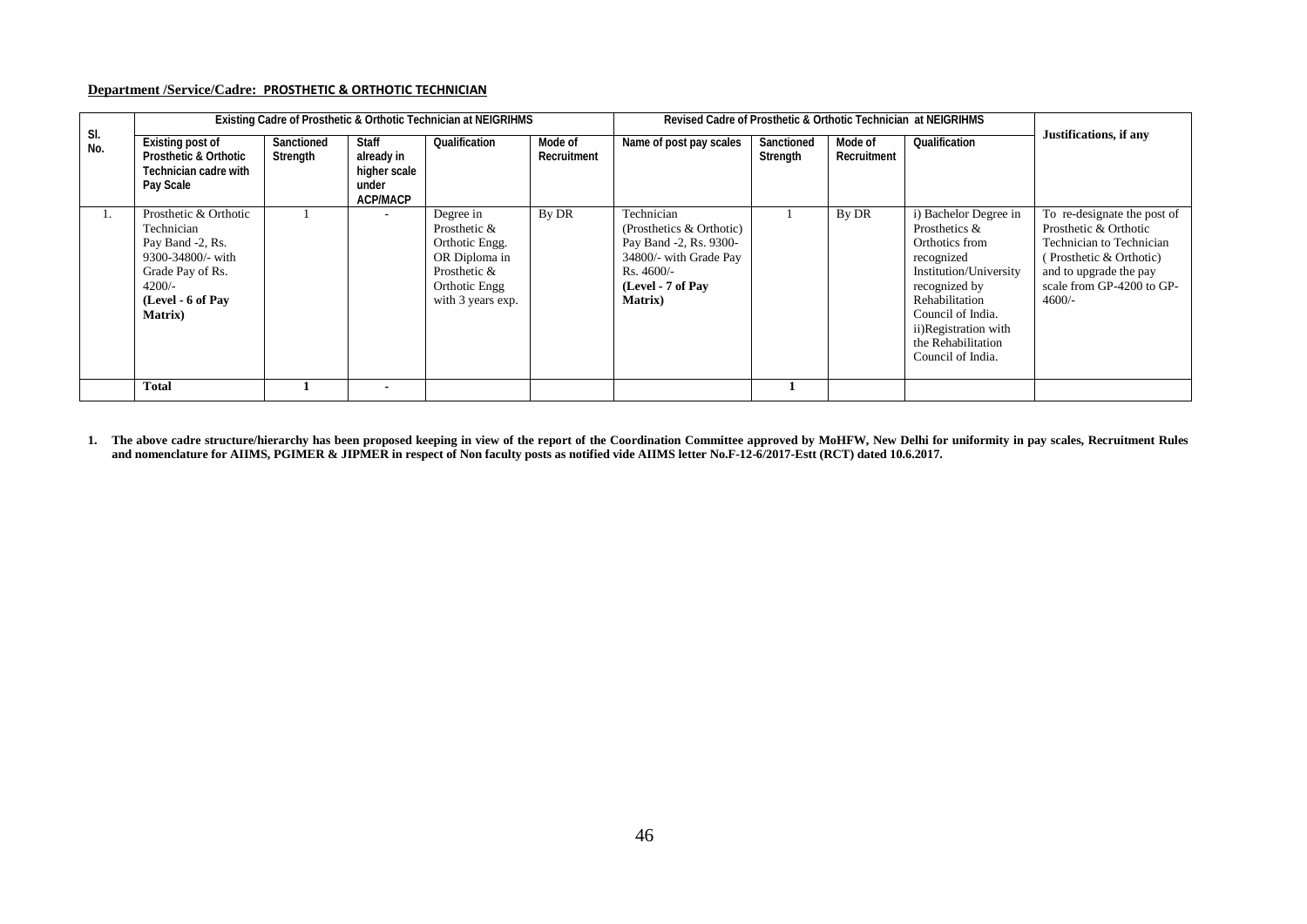# **Department /Service/Cadre: SECURITY SECTION (A)**

|            |                                                                                      |                                      | <b>Existing Cadre of Security Section at NEIGRIHMS</b>              |                                                                                    |                        |                                                                                                    |                                      | <b>Revised Cadre of Security Section at NEIGRIHMS</b><br>Qualification<br>Mode of |                                                                                                                                                                                                                                                                                                                                                                                                                                                                                                                                                                                                                                                                                                                                                                                                                       |                                                                                                                                                                      |
|------------|--------------------------------------------------------------------------------------|--------------------------------------|---------------------------------------------------------------------|------------------------------------------------------------------------------------|------------------------|----------------------------------------------------------------------------------------------------|--------------------------------------|-----------------------------------------------------------------------------------|-----------------------------------------------------------------------------------------------------------------------------------------------------------------------------------------------------------------------------------------------------------------------------------------------------------------------------------------------------------------------------------------------------------------------------------------------------------------------------------------------------------------------------------------------------------------------------------------------------------------------------------------------------------------------------------------------------------------------------------------------------------------------------------------------------------------------|----------------------------------------------------------------------------------------------------------------------------------------------------------------------|
| SI.<br>No. | <b>Existing post of</b><br>Security cadre with<br><b>Pay Scale</b>                   | <b>Sanctioned</b><br><b>Strength</b> | <b>Staff already</b><br>in higher<br>scale under<br><b>ACP/MACP</b> | Qualification                                                                      | Mode of<br>Recruitment | Name of post<br>pay scales                                                                         | <b>Sanctioned</b><br><b>Strength</b> | <b>Recruitment</b>                                                                |                                                                                                                                                                                                                                                                                                                                                                                                                                                                                                                                                                                                                                                                                                                                                                                                                       | Justifications, if any                                                                                                                                               |
| 1.         | Security Guard<br>PB-1 (Rs 5200-<br>20200) GP 1900/-<br>(Level - 2 of Pay<br>Matrix) | 8                                    | 8                                                                   | Matriculation<br>with good<br>physique (Ex-<br>serviceman<br>will be<br>preferred) | By DR                  | Security<br>Guard Gr. II<br>$PB-1$ (Rs<br>5200-20200)<br>GP 1900/-<br>(Level - 2 of<br>Pay Matrix) | 5 <sup>5</sup>                       | 100% By<br>Permanent<br>transfer<br>failing which<br>by DR                        | <b>By Direct Recruit</b><br><b>Essential:</b><br>1. Matriculation from recognized<br>Board/University (relaxable upto<br>middle standard pass in case of<br>ex-serviceman)<br>2. Following Physical Standards:<br>a) Height: 167 cms0<br>b) Chest: 80 cms<br>Provided that for residents of hill<br>areas height may be 162 cms and<br>chest 76 cms with an expansion of<br>5 cms.<br>3. Qualifying a test in Physical<br>Efficiency.<br>Desirable:<br>i) Service in Armed<br>Forces/Para-Military Forces/<br>Police.<br>ii)Exp of performing security<br>duties, preferably in a hospital of<br>repute.<br>Notes: The standards of Physcial<br>Efficiency test may be relaxed by<br>the Director in the case of Ex-<br>serviceman and any other category<br>of persons for the reasons to be<br>recorded in writing. | • Re-designate the<br>post of Security<br>Guard to Security<br>Guard Gr-II.                                                                                          |
| 2.         |                                                                                      |                                      |                                                                     |                                                                                    | By DR                  | Security<br>Guard Gr-I<br>$PB-1$ (Rs<br>5200-20200)<br>GP 2400/-<br>(Level - 4 of<br>Pay Matrix)   | 3                                    | 100% By<br>Promotion                                                              | <b>By Promotion:</b><br>On seniority cum fitness from<br>Security Guard Gr-II with 8 years<br>of regular service in the grade.                                                                                                                                                                                                                                                                                                                                                                                                                                                                                                                                                                                                                                                                                        | Service<br>$\bullet$<br>rendered by<br>existing<br>Security Guard<br>will be counted<br>from date of<br>joining for<br>promotion to<br>the post of<br>Security Gr-I. |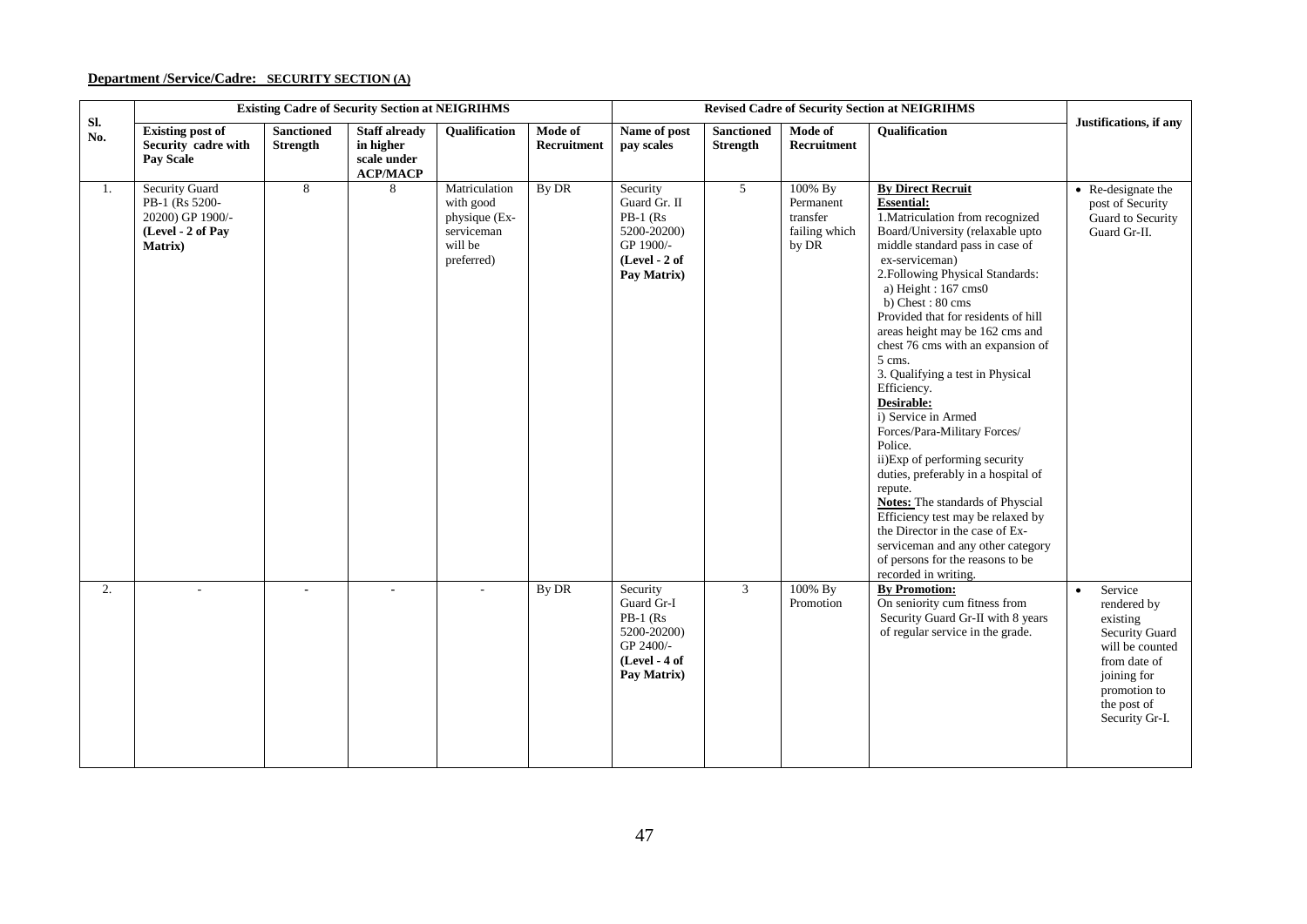|              |  |  | Security<br>Supervisor<br>PB-1 (Rs 5200-<br>20200)<br>GP 2800/-<br>(Level - 5 of Pay<br><b>Matrix</b> ) | 100% By<br>Promotion | <b>By Promotion:</b><br>On seniority cum fitness from<br>Security Guard Gr-I possessing<br>matriculate certificate with 5 years<br>of regular service in the grade<br>failing which with 7 years of<br>combined regular service as<br>Security Gr-II and Gr-I out of<br>which at least one year shall be as<br>Security Guard Gr-I. | Security<br>Supervisors for<br>entire campus<br>covering different<br>units (hospital,<br>residential areas,<br>Director's Block,<br>Students/<br><b>Sisters Hostels</b><br>etc) for 3 shifts. |
|--------------|--|--|---------------------------------------------------------------------------------------------------------|----------------------|-------------------------------------------------------------------------------------------------------------------------------------------------------------------------------------------------------------------------------------------------------------------------------------------------------------------------------------|------------------------------------------------------------------------------------------------------------------------------------------------------------------------------------------------|
| <b>Total</b> |  |  | <b>Total</b>                                                                                            |                      |                                                                                                                                                                                                                                                                                                                                     |                                                                                                                                                                                                |

- Note: 1. The above cadre structure/hierarchy has been proposed keeping in view of the report of the Coordination Committee approved by MoHFW, New Delhi for uniformity in pay scales, Recruitment **Rules and nomenclature for AIIMS, PGIMER & JIPMER in respect of Non faculty posts as notified vide AIIMS letter No.F-12-6/2017-Estt (RCT) dated 10.6.2017 upto the level of Sr. Security Advisor.** 
	- **4. The cadre has proposed to re-designate the Security Guard to Security Guard Gr-II in PB-1, Rs.5200-20200/- with GP Rs.1900 and promotional grade upto the level of Security Guard Gr-I in PB-2, (Rs.5200-20200/- with GP Rs.2800. The 8 (eight) Security Guard Gr-II have already drawn MACP and another 4 (four) will be due for MACP in 2018 to GP 2400/- hence there will be no financial 3implement to upgrade 4 (three) posts to Security Guard Gr-I.**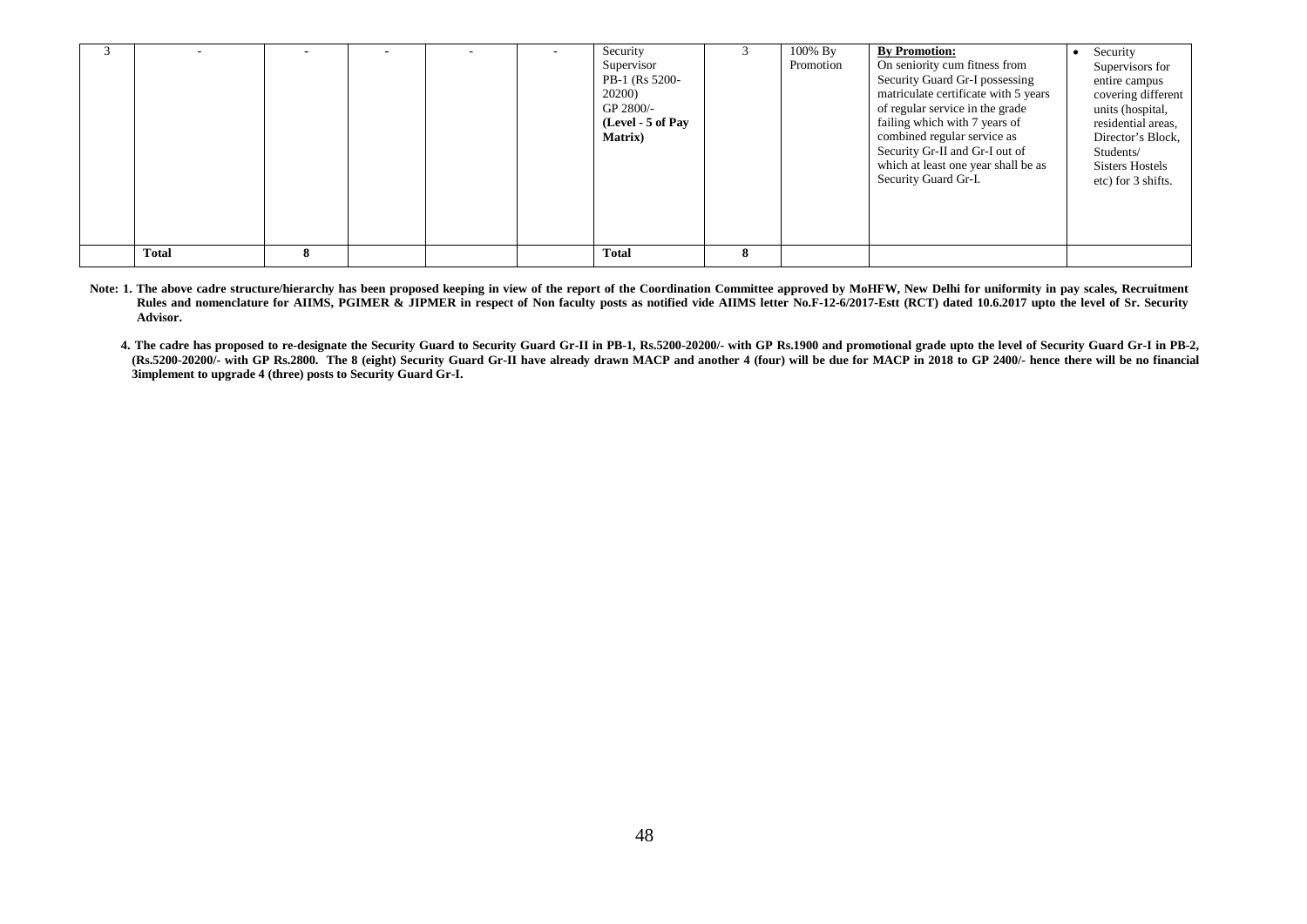# **Department /Service/Cadre: SECURITY SECTION (B)**

|            |                                                                                                          |                                      | <b>Existing Cadre of Security Section at NEIGRIHMS</b>              |                                                                                                       |                               |                                                                                                                  |                                      |                        | <b>Revised Cadre of Security Section at NEIGRIHMS</b>                                                                                                          |                                                                |
|------------|----------------------------------------------------------------------------------------------------------|--------------------------------------|---------------------------------------------------------------------|-------------------------------------------------------------------------------------------------------|-------------------------------|------------------------------------------------------------------------------------------------------------------|--------------------------------------|------------------------|----------------------------------------------------------------------------------------------------------------------------------------------------------------|----------------------------------------------------------------|
| SI.<br>No. | <b>Existing post of</b><br>Security cadre with<br><b>Pay Scale</b>                                       | <b>Sanctioned</b><br><b>Strength</b> | <b>Staff already</b><br>in higher<br>scale under<br><b>ACP/MACP</b> | <b>Oualification</b>                                                                                  | Mode of<br><b>Recruitment</b> | Name of post<br>pay scales                                                                                       | <b>Sanctioned</b><br><b>Strength</b> | Mode of<br>Recruitment | <b>Oualification</b>                                                                                                                                           | Justifications, if any                                         |
| 1.         | Security Officer<br>PB-2 (Rs 9300-<br>34800) GP 4600/-<br>(Level - 7 of Pay<br><b>Matrix</b> )           |                                      |                                                                     | Bachelor<br>Degree. Must<br>possess good<br>physique with<br>5 years exp. in<br>supervisory<br>level. | By DR                         | Security<br>Officer<br>$PB-3$ , (Rs.<br>15600-39100)<br>GP 5400/-<br>$(Level - 10 of$<br>Pay Matrix)             |                                      | By DR                  | <b>Direct Recruit</b><br>Bachelor Degree. Must possess<br>good physique with 8 years exp. in<br>supervisory level in the Para<br>Military/Police/Armed Forces. | • To upgrade the pay<br>scale from GP 4600/-<br>to GP $5400/-$ |
| 2.         | Chief Security Officer<br>PB-3, (Rs. 15600-<br>39100) GP 6600/-<br>(Level - 11 of Pay<br><b>Matrix</b> ) |                                      |                                                                     | Deptl.<br>Security<br>Officer with 7<br>years in GP<br>$4600/-$                                       | By<br>Promotion               | Chief Security<br>Officer<br>$PB-3$ , $(Rs)$ .<br>15600-39100)<br>$GP 6600/-$<br>$(Level - 11 of$<br>Pay Matrix) |                                      | 100% By<br>Promotion   | <b>By Promotion:</b><br>From Security Officer with 5 (five)<br>years of regular service in the grade.                                                          |                                                                |
|            | <b>Total</b>                                                                                             | $\mathbf{2}$                         |                                                                     |                                                                                                       |                               | <b>Total</b>                                                                                                     | $\mathbf{2}$                         |                        |                                                                                                                                                                |                                                                |

**Note: 1. The structure for the posts from Security Officer to Chief Security Officer is based on existing posts at AIIMS. New Delhi.**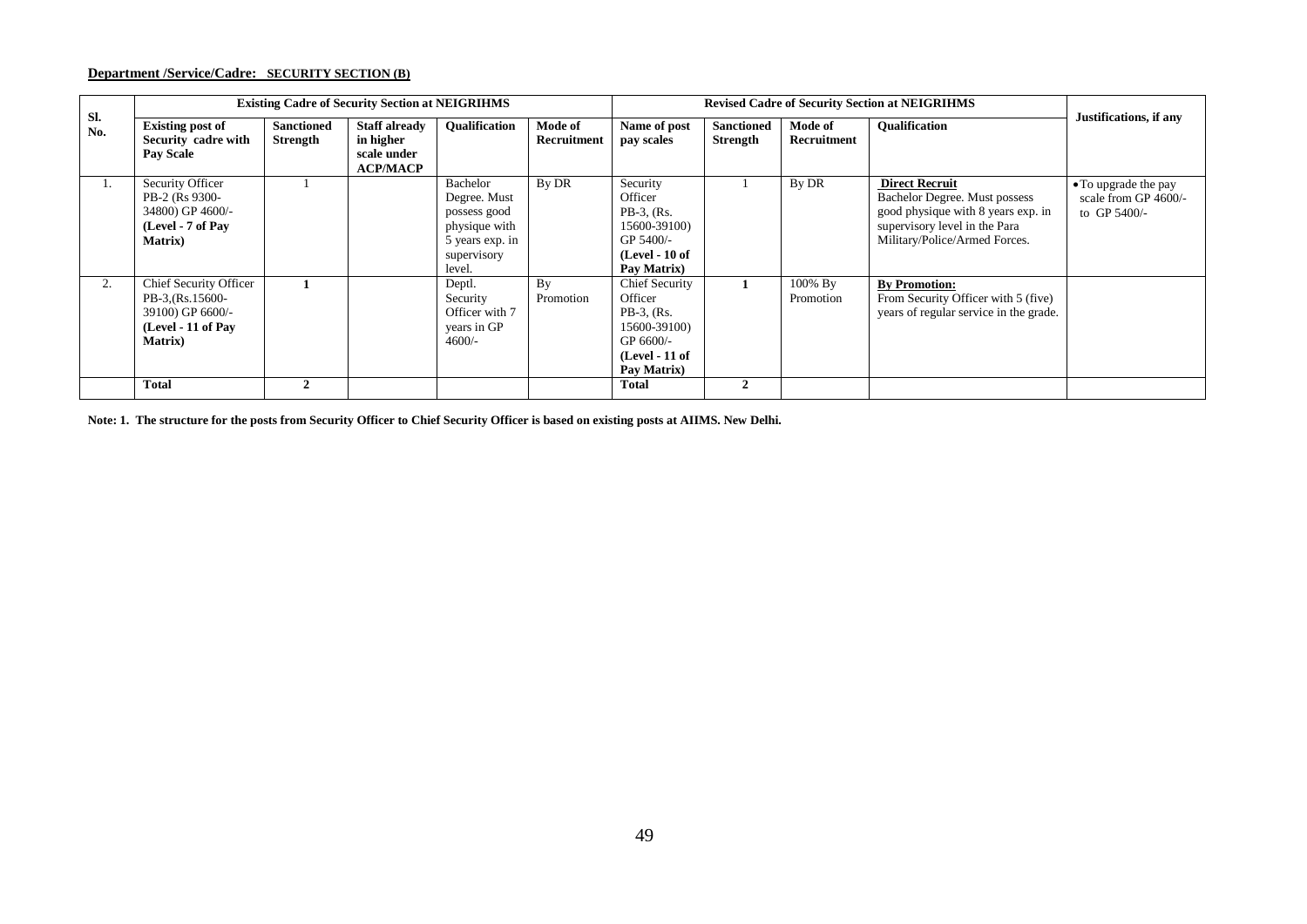# **Department /Service/Cadre: Pump Mechanic Cadre**

|            |                                                                                             |                               | <b>Existing Cadre of Pump Mechanic at NEIGRIHMS</b>                 |                                                                                                                              |                               |                                                                                             |                                      | <b>Revised Cadre of Pump Mechanic at NEIGRIHMS</b> |                                                                                                                              |                                                       |
|------------|---------------------------------------------------------------------------------------------|-------------------------------|---------------------------------------------------------------------|------------------------------------------------------------------------------------------------------------------------------|-------------------------------|---------------------------------------------------------------------------------------------|--------------------------------------|----------------------------------------------------|------------------------------------------------------------------------------------------------------------------------------|-------------------------------------------------------|
| Sl.<br>No. | <b>Existing post of</b><br><b>Pump Mechanic</b><br>cadre with Pay Scale                     | <b>Sanctioned</b><br>Strength | <b>Staff already</b><br>in higher<br>scale under<br><b>ACP/MACP</b> | <b>Oualification</b>                                                                                                         | Mode of<br><b>Recruitment</b> | Name of post pay<br>scales                                                                  | <b>Sanctioned</b><br><b>Strength</b> | Mode of<br>Recruitment                             | <b>Oualification</b>                                                                                                         | Justifications, if any                                |
|            | Pump Mechanic<br>PB-1 (Rs 5200-<br>20200) GP 1900/-<br>(Level - 2 of Pay<br><b>Matrix</b> ) |                               |                                                                     | Matriculate<br>Certificate in<br>trade of<br>Electrician,<br>Should possess<br>valid Electrical<br>Workman<br>permit/License | DR                            | Pump Mechanic<br>PB-1 (Rs 5200-<br>20200) GP 2400/-<br>(Level - 4 of Pav<br><b>Matrix</b> ) |                                      | By DR                                              | Matriculate<br>Certificate in<br>trade of<br>Electrician,<br>Should possess<br>valid Electrical<br>Workman<br>permit/License | To upgrade the Pay Scale from<br>GP-1900 to GP-2400 / |
|            |                                                                                             |                               |                                                                     |                                                                                                                              |                               |                                                                                             |                                      |                                                    |                                                                                                                              |                                                       |
|            | <b>Total</b>                                                                                |                               |                                                                     |                                                                                                                              |                               | <b>Total</b>                                                                                |                                      |                                                    |                                                                                                                              |                                                       |

**Note: \* The post of Pump Mechanic is an isolated post and does not exist in AIIMS, PGIMER & JIPMER. However, the Institute needs to be retained on functional consideration being a new Institute.**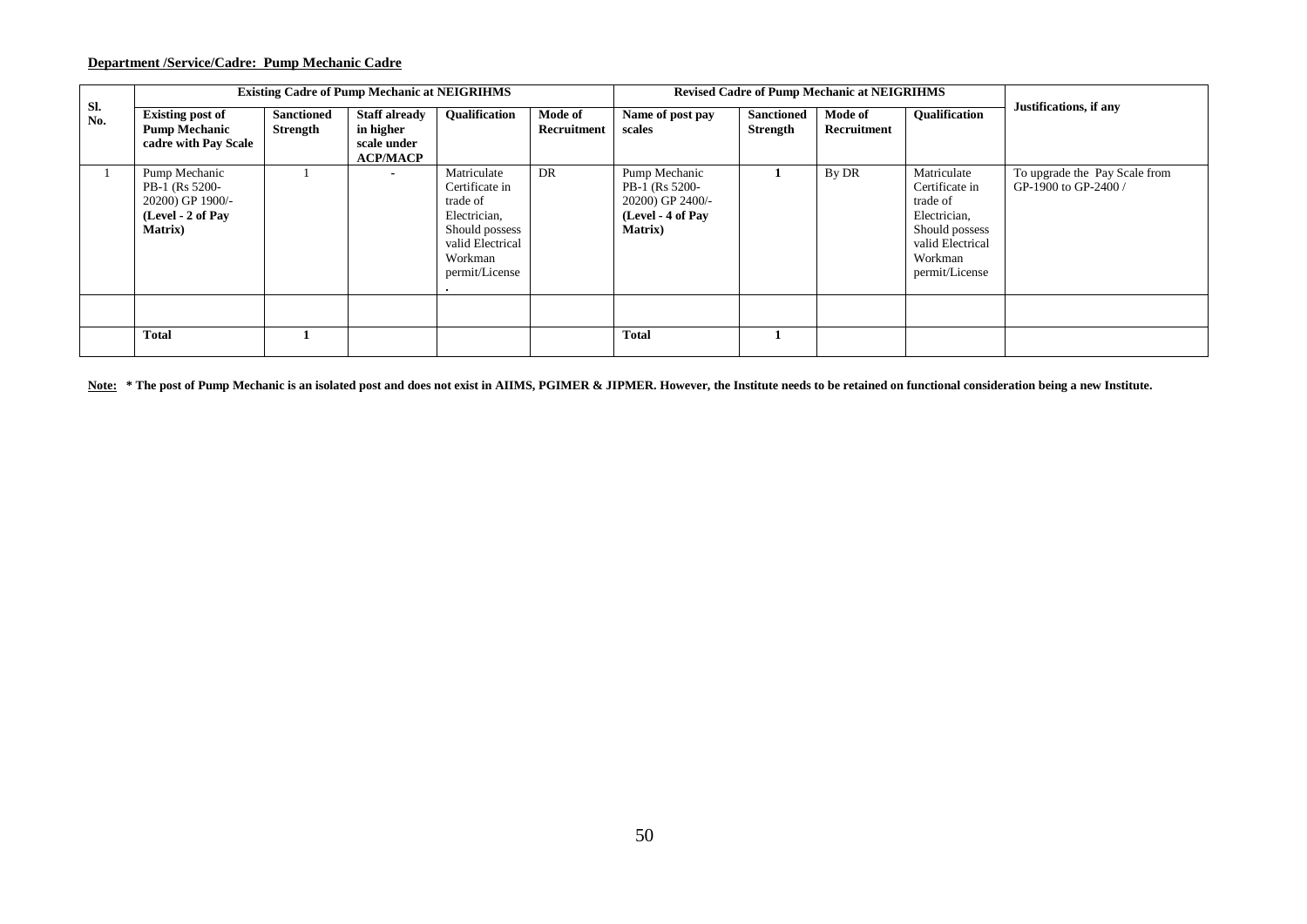# **Department /Service/Cadre: ANIMAL HOUSE**

|            |                                                                                                  |                                      | <b>Existing Cadre of Animal House at NEIGRIHMS</b>                  |                                                                                                                                                                                                                                                                                                                                                    |                                        |                                                                                                               |                                      | <b>Revised Cadre of Animal House at NEIGRIHMS</b> |                                                                                                                                                                                                                                                                                                                                                                            |                                                                                |
|------------|--------------------------------------------------------------------------------------------------|--------------------------------------|---------------------------------------------------------------------|----------------------------------------------------------------------------------------------------------------------------------------------------------------------------------------------------------------------------------------------------------------------------------------------------------------------------------------------------|----------------------------------------|---------------------------------------------------------------------------------------------------------------|--------------------------------------|---------------------------------------------------|----------------------------------------------------------------------------------------------------------------------------------------------------------------------------------------------------------------------------------------------------------------------------------------------------------------------------------------------------------------------------|--------------------------------------------------------------------------------|
| Sl.<br>No. | <b>Existing post of</b><br><b>Animal House cadre</b><br>with Pay Scale                           | <b>Sanctioned</b><br><b>Strength</b> | <b>Staff already</b><br>in higher<br>scale under<br><b>ACP/MACP</b> | <b>Oualification</b>                                                                                                                                                                                                                                                                                                                               | Mode of<br>Recruitment                 | Name of post pay<br>scales                                                                                    | <b>Sanctioned</b><br><b>Strength</b> | Mode of<br><b>Recruitment</b>                     | <b>Oualification</b>                                                                                                                                                                                                                                                                                                                                                       | Justifications, if any                                                         |
| 1.         | Animal Keeper<br>PB-1 (Rs. 5200-<br>20200) GP Rs. 1900/-<br>(Level - 2 of Pay<br><b>Matrix</b> ) | $\overline{2}$                       |                                                                     | $10th$ with Science. 2<br>years experience                                                                                                                                                                                                                                                                                                         | By DR                                  | Animal Keeper<br>PB-1 (Rs. 5200-<br>20200)<br>GP Rs. 1900/-<br>(Level - 2 of Pay<br>Matrix)                   | 2                                    | By DR                                             | 10 <sup>th</sup> with Science.<br>2 years experience                                                                                                                                                                                                                                                                                                                       |                                                                                |
| 2.         | Animal Supervisor<br>PB -1 (Rs. 5200-<br>20200) GP Rs. 2800/-<br>(Level - 5 of Pay<br>Matrix)    |                                      |                                                                     | $12th$ with Science. 3<br>years experience                                                                                                                                                                                                                                                                                                         | By<br>Promotion<br>Failing<br>which DR | Animal Supervisor<br>PB-1 (Rs. 5200-<br>20200)<br>GP Rs. 2800/-<br>(Level - 5 of Pay<br><b>Matrix</b> )       | $\mathbf{1}$                         | 100% By<br>Promotion<br>failing which<br>by DR    | <b>By Promotion:</b><br>From Animal Keeper<br>with 13 (thirteen)<br>years regular service in<br>the grade of GP<br>Rs.1900/- as per<br>existing RR of<br><b>NEIGRIHMS</b><br><b>By Direct Recruits:</b><br>12 <sup>th</sup> with Science with<br>3 years experience                                                                                                        |                                                                                |
|            | Veterinary Officer<br>PB-3 (Rs. 15600-<br>39100)<br>GP-6600/-<br>(Level - 11 of Pay<br>Matrix)   |                                      |                                                                     | Bachelors Degree in<br>Veterinary Science<br>from a recognized<br>university or<br>equivalent.<br>Eight years<br>practical experience<br>in Scientific<br>breeding and<br>acquaintances and<br>care of laboratory<br>animals.<br>Desirable A post<br>Graduate Degree or<br>Diploma in genetics<br>from a recognized<br>University or<br>equivalent |                                        | Sr. Veterinary<br>Officer<br>PB-3 (Rs. 15600-<br>39100)<br>GP-6600/-<br>(Level - 11 of Pay<br><b>Matrix</b> ) |                                      | By DR                                             | <b>By Direct Recruits:</b><br>Bachelors Degree in<br>Veterinary Science<br>from a recognized<br>university or<br>equivalent.<br>Eight years practical<br>experience in<br>Scientific breeding and<br>acquaintances and care<br>of laboratory animals.<br>Desirable A post<br>Graduate Degree or<br>Diploma in genetics<br>from a recognized<br>University or<br>equivalent | To re-designate the post<br>of Veterinary officer to<br>Sr. Veterinary Officer |
|            | <b>Total</b>                                                                                     | $\overline{\mathbf{4}}$              |                                                                     |                                                                                                                                                                                                                                                                                                                                                    |                                        |                                                                                                               | $\overline{4}$                       |                                                   |                                                                                                                                                                                                                                                                                                                                                                            |                                                                                |

 **Note: The post of Animal Supervisor has been filled up by Direct Recruitment, as the present incumbent of Animal Keeper has just completed two years of service.**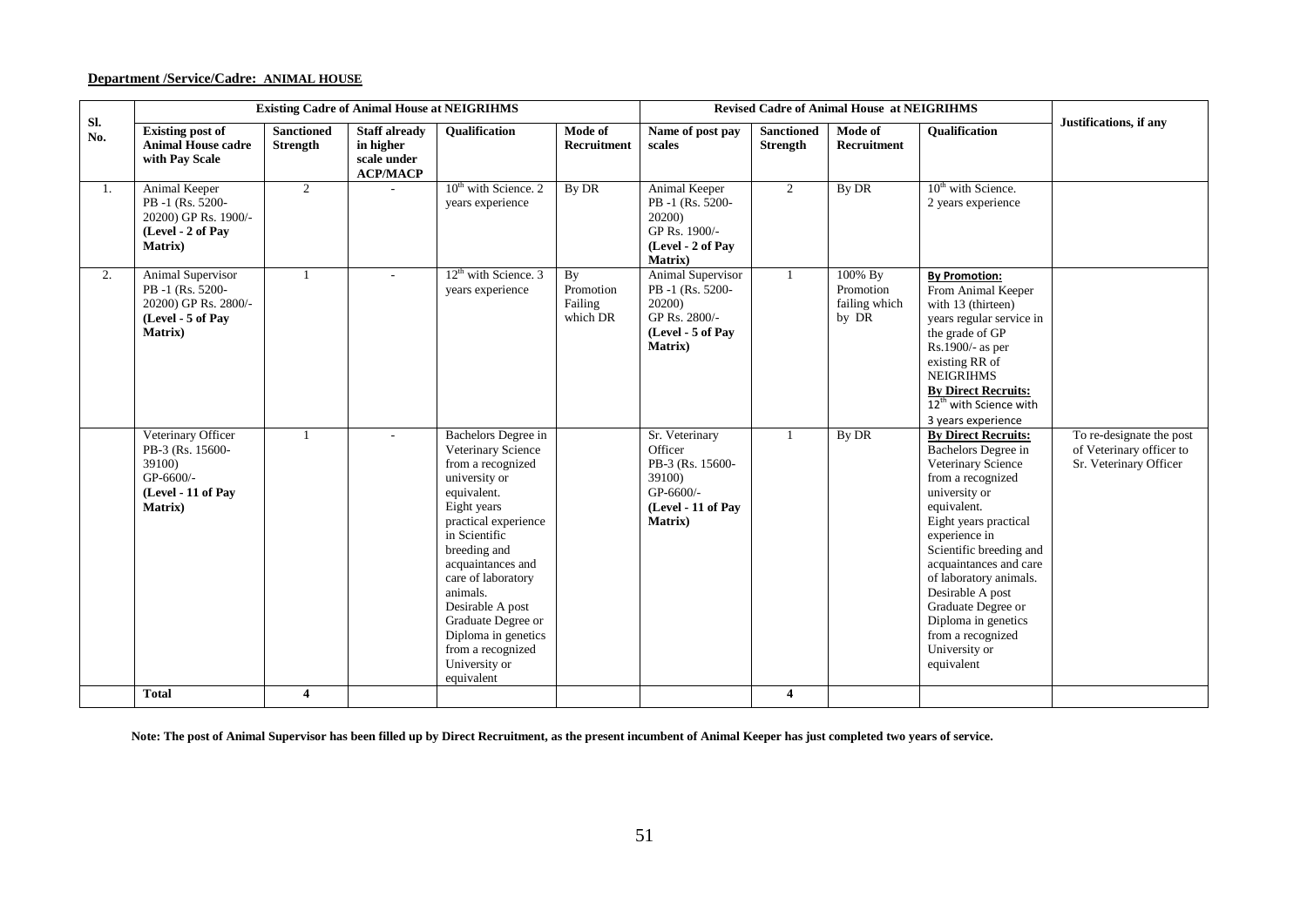# **Department /Service/Cadre: Gas Keeping Cadre**

|            |                                                                                            | Existing Cadre of Gas Keeping at NEIGRIHMS |                                                                        |                                                                                                                                     |                        |                                                                                                   | Revised Cadre of Gas Keeping at NEIGRIHMS |                        |                                                                                                     |                                                                                   |
|------------|--------------------------------------------------------------------------------------------|--------------------------------------------|------------------------------------------------------------------------|-------------------------------------------------------------------------------------------------------------------------------------|------------------------|---------------------------------------------------------------------------------------------------|-------------------------------------------|------------------------|-----------------------------------------------------------------------------------------------------|-----------------------------------------------------------------------------------|
| SI.<br>No. | Existing post of Gas<br>Keeping cadre with<br>Pay Scale                                    | Sanctioned<br>Strength                     | <b>Staff</b><br>already in<br>higher scale<br>under<br><b>ACP/MACP</b> | Qualification                                                                                                                       | Mode of<br>Recruitment | Name of post pay<br>scales                                                                        | Sanctioned<br>Strength                    | Mode of<br>Recruitment | Qualification                                                                                       | Justifications, if any                                                            |
|            | Gas Keeper<br>PB-1 (Rs 5200-<br>20200) GP 1900/-<br>(Level - 2 of Pay<br><b>Matrix</b> )   | 2                                          |                                                                        | Matriculate,<br>Two years Exp in<br>Gas Plant.                                                                                      | <b>DR</b>              | Gas Keeper<br>PB-1 (Rs 5200-<br>20200) GP 1900/-<br>(Level - 2 of Pay<br><b>Matrix</b> )          | $\overline{2}$                            | By DR                  | Matriculate,<br>Two years Exp in Gas<br>Plant.                                                      |                                                                                   |
| 2          | Gas Mechanic<br>PB-1 (Rs 5200-<br>20200) GP 1900/-<br>(Level - 2 of Pay<br><b>Matrix</b> ) |                                            | $\overline{\phantom{a}}$                                               | Matriculate, Trade<br>Certificate/ITI<br>Diploma in<br>Mechanical<br>Engineering, Two<br>years Exp with<br>Oil/Gas Generator        | <b>DR</b>              | <b>Gas Mechanic</b><br>PB-1 (Rs 5200-<br>20200) GP 2400/-<br>(Level - 4 of Pay<br><b>Matrix</b> ) |                                           | 100 % By<br>Promotion  | <b>By Promotion:</b><br>From Gas Keeper<br>with 8 (eight) years<br>regular service in the<br>grade  | To upgrade the<br>$\bullet$<br>pay scale from Grade Pay<br>1900/- to GP Rs.2400/- |
| 3          | Gas Officer<br>PB-1 (Rs 5200-<br>20200) GP 2800/-<br>(Level - 5 of Pay<br><b>Matrix</b> )  |                                            |                                                                        | Matriculate,<br>Diploma/Certificate<br>in Mechanical<br>Engineering, Three<br>years Exp with<br>Oil/Gas Generator<br>or its repair. | <b>DR</b>              | <b>Gas Officer</b><br>PB-1 (Rs 5200-<br>20200) GP 2800/-<br>(Level - 5 of Pay<br><b>Matrix</b> )  |                                           | 100 % By<br>Promotion  | <b>By Promotion:</b><br>From Gas Mechanic<br>with 5 (Five) years<br>regular service in the<br>grade |                                                                                   |
|            | Total                                                                                      |                                            |                                                                        |                                                                                                                                     |                        | Total                                                                                             | 4                                         |                        |                                                                                                     |                                                                                   |

**Note: The cadre of Gas Keeping though a dying cadre as proposed by AIIMS needs to be retained in NEIGRIHMS on functional consideration being a new Institute.**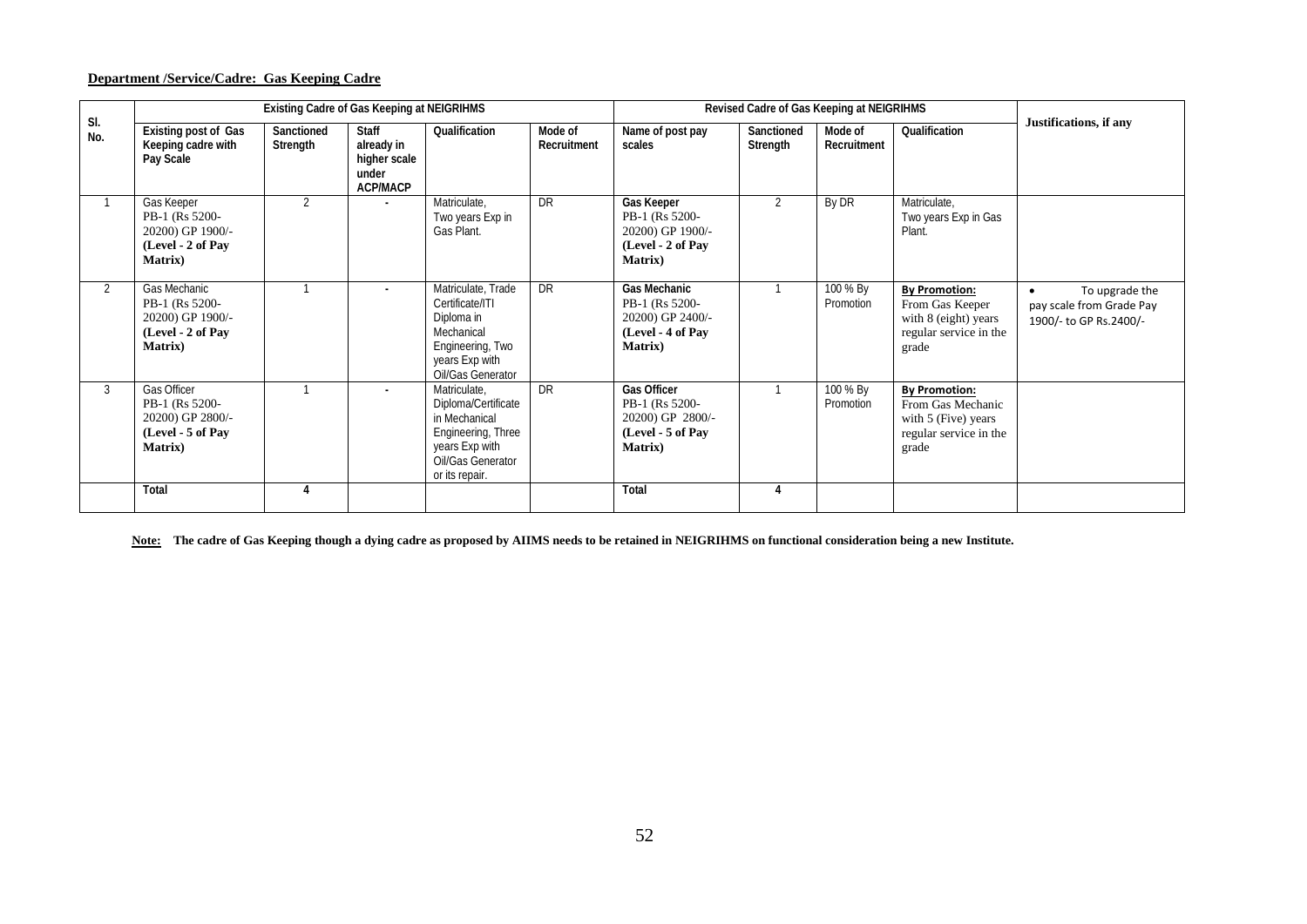# **Department /Service/Cadre: – AC Mechanic Cadre**

|            |                                                                                                  | Existing Cadre of AC Mechanic at NEIGRIHMS |                                                                 |                                                                                                                                               |                        |                                                                                               | Revised Cadre of AC Mechanic at NEIGRIHMS |                        |                                                                                                                                                                                                                                                                                                                                                                                                               |                                                             |
|------------|--------------------------------------------------------------------------------------------------|--------------------------------------------|-----------------------------------------------------------------|-----------------------------------------------------------------------------------------------------------------------------------------------|------------------------|-----------------------------------------------------------------------------------------------|-------------------------------------------|------------------------|---------------------------------------------------------------------------------------------------------------------------------------------------------------------------------------------------------------------------------------------------------------------------------------------------------------------------------------------------------------------------------------------------------------|-------------------------------------------------------------|
| SI.<br>No. | Existing post of AC<br>Mechanic cadre with<br>Pay Scale                                          | Sanctioned<br>Strength                     | Staff<br>already in<br>higher scale<br>under<br><b>ACP/MACP</b> | Qualification                                                                                                                                 | Mode of<br>Recruitment | Name of post pay<br>scales                                                                    | Sanctioned<br>Strength                    | Mode of<br>Recruitment | Qualification                                                                                                                                                                                                                                                                                                                                                                                                 | Justifications, if any                                      |
|            | <b>AC Mechanic</b><br>PB-1 (Rs 5200-<br>20200) GP 1900/-<br>(Level - 2 of Pay<br><b>Matrix</b> ) |                                            |                                                                 | Matriculate,<br>ITI Diploma in<br>Refrigerator and<br>AC Mechanic, One<br>year's exp as Air<br>Conditioning or<br>refrigerator<br>serviceman. | DR                     | Mechanic (AC&R)<br>PB-1 (Rs 5200-<br>20200) GP 2400/-<br>(Level - 4 of Pay<br><b>Matrix</b> ) |                                           | By DR                  | 1.10 $+2$ or equivalent from<br>a recognized University /<br>Board.<br>2.ITI/Diploma certificate in<br>Air Conditioning &<br>Refrigeration from a<br>recognized Polytechnic/ITI<br>of a minimum of 12 months<br>duration. Or Two year's<br>experience in maintenance<br>and installation of water<br>coolers, Refrigerator,<br>Room Air Conditioners and<br>small air conditioning and<br>cool storage plant. | To upgrade the Pay Scale<br>from GP-1900 to GP<br>Rs.2400/- |
|            | Total                                                                                            |                                            |                                                                 |                                                                                                                                               |                        |                                                                                               |                                           |                        |                                                                                                                                                                                                                                                                                                                                                                                                               |                                                             |

Note-1. The above cadre structure/hierarchy has been proposed in view of the AIIMS, New Delhi for uniformity in pay scales, Recruitment Rules in respect of Non faculty posts as notified vide AIIMS letter **F-12-6/2017-Estt(RCT) Dated 13.6.2017.**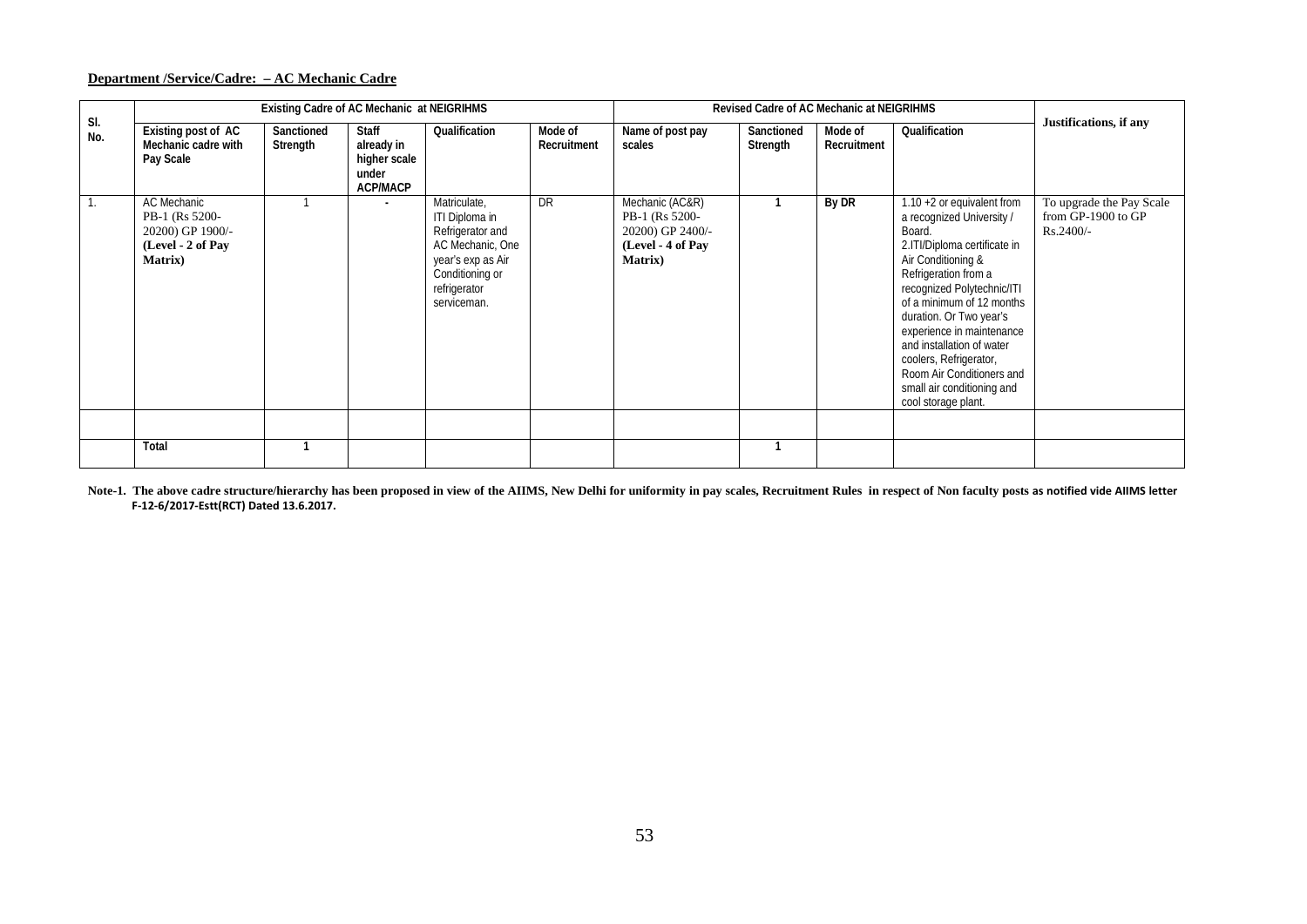# **Department /Service/Cadre: PLUMBER**

|            |                                                                                             |                        | <b>Existing Cadre of Plumber at NEIGRIHMS</b>                          |                                                                                                                                                                    |                        |                                                                                            | <b>Revised Cadre of Plumber at NEIGRIHMS</b> |                        |                                                                                                                                                                               |                                                            |
|------------|---------------------------------------------------------------------------------------------|------------------------|------------------------------------------------------------------------|--------------------------------------------------------------------------------------------------------------------------------------------------------------------|------------------------|--------------------------------------------------------------------------------------------|----------------------------------------------|------------------------|-------------------------------------------------------------------------------------------------------------------------------------------------------------------------------|------------------------------------------------------------|
| SI.<br>No. | Existing post of<br>Plumber cadre with<br>Pay Scale                                         | Sanctioned<br>Strength | <b>Staff</b><br>already in<br>higher scale<br>under<br><b>ACP/MACP</b> | Qualification                                                                                                                                                      | Mode of<br>Recruitment | Name of post pay<br>scales                                                                 | Sanctioned<br>Strength                       | Mode of<br>Recruitment | Qualification                                                                                                                                                                 | Justifications, if any                                     |
| 1.         | Plumber<br>PB -1 (Rs. 5200-<br>20200) GP Rs. 1900/-<br>(Level - 2 of Pay<br><b>Matrix</b> ) |                        |                                                                        | Matriculation or<br>equivalent from<br>recognized<br>University/Board.<br>Diploma in plumbing<br>or Certificate Course<br>in plumbing from<br>recognized Institute | By DR                  | Plumber<br>PB -1 (Rs. 5200-20200)<br>GP Rs. 2400/-<br>(Level - 4 of Pay<br><b>Matrix</b> ) |                                              | By DR                  | For DR<br>Matriculation or<br>equivalent from<br>recognized University/<br>Board. Diploma in<br>plumbing or Certificate<br>Course in plumbing<br>from recognized<br>Institute | To upgrade the Pay scales from<br>GP-1900 to GP Rs.2400/-. |
|            | <b>TOTAL</b>                                                                                |                        |                                                                        |                                                                                                                                                                    |                        |                                                                                            |                                              |                        |                                                                                                                                                                               |                                                            |

Note: \*1.The Plumber Unit is manned by a single regular manpower/incumbent who had served the Institute more than 19 years of service with no promotion scope and due for 2<sup>nd</sup> MACP.

**2. The cadre of Plumber needs to be retained on the lines of AIIMS, New Delhi due to functional consideration in the Institute.**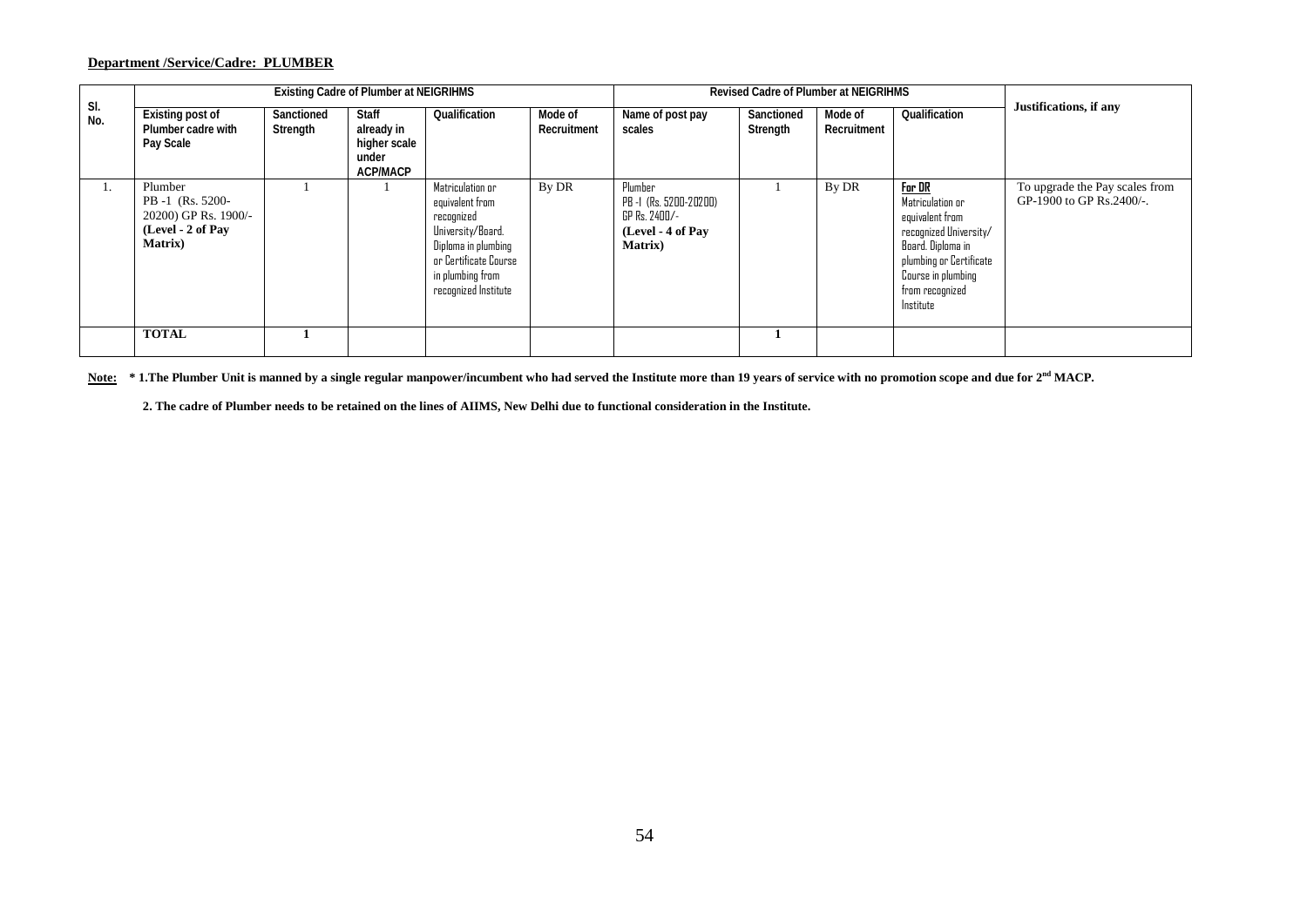### **Department /Service/Cadre: CARPENTRY**

|            |                                                                                               |                               | <b>Existing Cadre of Carpentry at NEIGRIHMS</b>                     |                                                                                                                                                    |                        |                                                                                                  |                               | <b>Revised Cadre of Carpentry at NEIGRIHMS</b> |                                                                                                                                                                          |                                                                |
|------------|-----------------------------------------------------------------------------------------------|-------------------------------|---------------------------------------------------------------------|----------------------------------------------------------------------------------------------------------------------------------------------------|------------------------|--------------------------------------------------------------------------------------------------|-------------------------------|------------------------------------------------|--------------------------------------------------------------------------------------------------------------------------------------------------------------------------|----------------------------------------------------------------|
| Sl.<br>No. | <b>Existing post of</b><br><b>Carpentry cadre</b><br>with Pay Scale                           | <b>Sanctioned</b><br>Strength | <b>Staff already</b><br>in higher<br>scale under<br><b>ACP/MACP</b> | <b>Oualification</b>                                                                                                                               | Mode of<br>Recruitment | Name of post pay<br>scales                                                                       | <b>Sanctioned</b><br>Strength | Mode of<br>Recruitment                         | <b>Oualification</b>                                                                                                                                                     | Justifications, if any                                         |
|            | Carpenter<br>PB -1 (Rs. 5200-<br>20200) GP Rs. 1900/-<br>(Level - 2 of Pay<br><b>Matrix</b> ) |                               |                                                                     | Matriculation or<br>equivalent from<br>recognized<br>University/Board.<br>Certificate Course<br>in carpentry trade<br>from recognized<br>Institute | By DR                  | Carpenter<br>PB -1 (Rs. 5200-<br>20200)<br>GP Rs. 2400/-<br>(Level - 4 of Pay<br><b>Matrix</b> ) |                               | By DR                                          | <b>By Direct Recruits:</b><br>Matriculation or equivalent<br>from recognized University/<br>Board. Certificate Course in<br>carpentry trade from<br>recognized Institute | To upgrade the Pay Scales<br>from GP-1900 to GP<br>$Rs.2400/-$ |
|            | <b>TOTAL</b>                                                                                  |                               |                                                                     |                                                                                                                                                    |                        |                                                                                                  |                               |                                                |                                                                                                                                                                          |                                                                |

Note: \*1. The Carpentry Unit is manned by a single regular manpower/incumbent who had served the Institute more than 19 years of service with no promotion scope and due for 2<sup>nd</sup> MACP. **Hence, upgrading the post held by him to Senior Carpenter will not have any financial implication.**

 **2. The cadre of carpentry though a dying cadre as proposed by AIIMS needs to be retained in NEIGRIHMS on functional consideration being a new Institute.**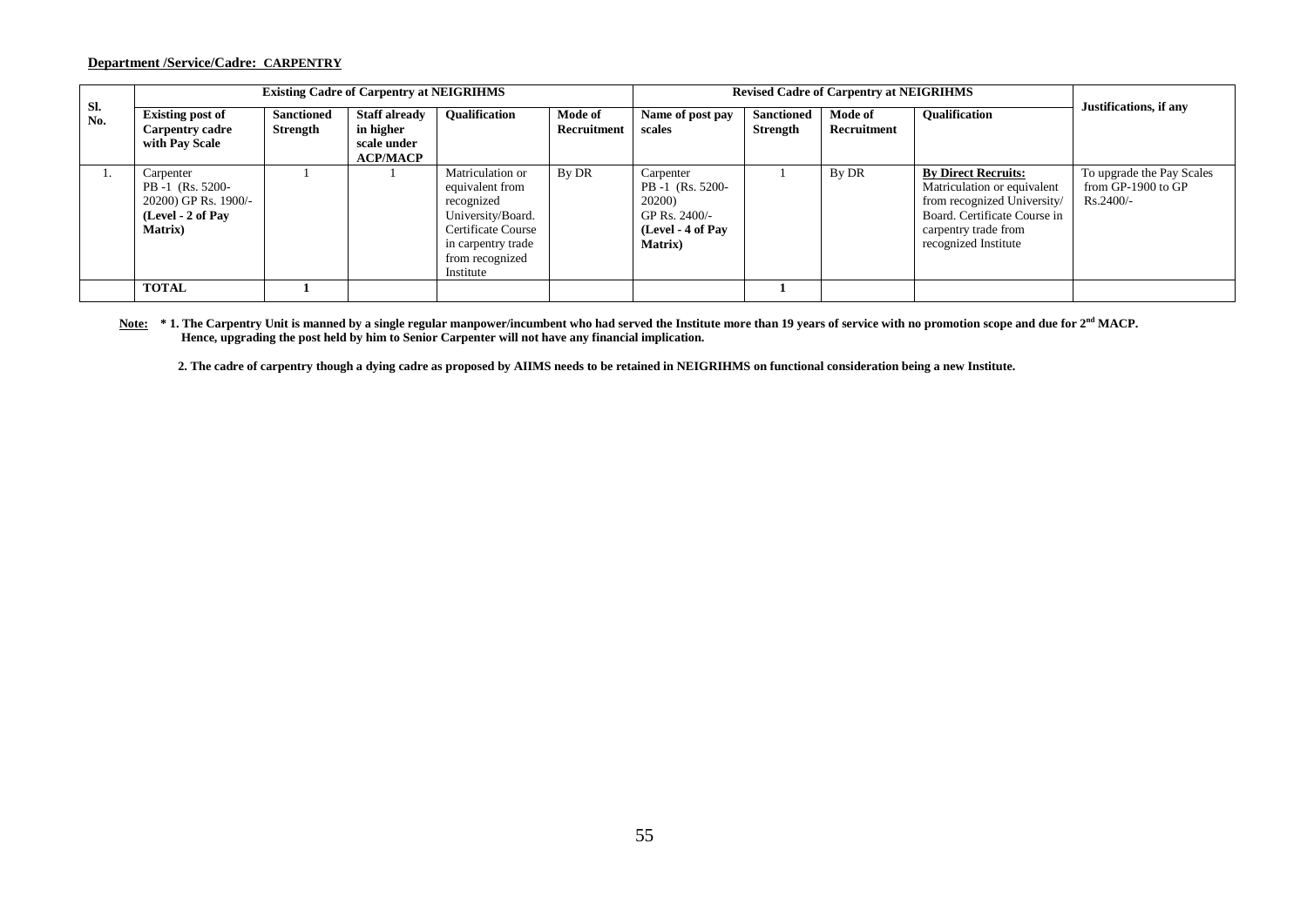#### **Department /Service/Cadre: PLASTER CUTTING TECHNICIAN**

|                |                                                                                                                                                       |                               |                                                                     | <b>Existing Cadre of Plaster Cutting Technician at NEIGRIHMS</b>                      |                        | <b>Revised Cadre of Plaster Cutting Technician at NEIGRIHMS</b>                                                                     |                                      |                        |                                                                                                                                                                            |                                                                                                                                                             |
|----------------|-------------------------------------------------------------------------------------------------------------------------------------------------------|-------------------------------|---------------------------------------------------------------------|---------------------------------------------------------------------------------------|------------------------|-------------------------------------------------------------------------------------------------------------------------------------|--------------------------------------|------------------------|----------------------------------------------------------------------------------------------------------------------------------------------------------------------------|-------------------------------------------------------------------------------------------------------------------------------------------------------------|
| Sl.<br>No.     | <b>Existing post of</b><br><b>Plaster Cutting</b><br><b>Technician cadre</b><br>with Pay Scale                                                        | <b>Sanctioned</b><br>Strength | <b>Staff already</b><br>in higher<br>scale under<br><b>ACP/MACP</b> | <b>Oualification</b>                                                                  | Mode of<br>Recruitment | Name of post pay<br>scales                                                                                                          | <b>Sanctioned</b><br><b>Strength</b> | Mode of<br>Recruitment | <b>Oualification</b>                                                                                                                                                       | Justifications, if any                                                                                                                                      |
| $\mathbf{1}$ . | <b>Plaster Cutting</b><br>Technician<br>Pay Band -1, Rs.<br>5200-20200/- with<br>Grade Pay of Rs.<br>$2400/-$<br>(Level - 4 of Pay<br><b>Matrix</b> ) |                               |                                                                     | <b>HSLC</b> with<br>Science <sub>.</sub> 3<br>years exp. in<br>the relevant<br>field. | By DR                  | Plaster Technician<br>Pay Band -1,<br>Rs. 5200-20200/-<br>with Grade Pay of<br>$Rs. 2800/-$<br>(Level - 5 of Pay<br><b>Matrix</b> ) |                                      | By DR                  | <b>HSLC</b> with<br>Science as a<br>subject from a<br>recognized<br>University /<br>Board.<br>3 years exp. in<br>the relevant field<br>in a teaching<br>Institute/Hospital | • To re-designate the post of<br>Plaster Cutting Technician to<br>Plaster Technician and to<br>up[grade the Pay Scale GP from<br>GP Rs-2400 to GP Rs.2800/- |
|                | Total                                                                                                                                                 |                               |                                                                     |                                                                                       |                        |                                                                                                                                     |                                      |                        |                                                                                                                                                                            |                                                                                                                                                             |

**Note : The Institute presently has only one post and the lone incumbent is unable to handle the workload since Orthopedics Deptt has 3 (Three) faculty members besides the Resident Doctors. The role of this Unit is taking care of orthopedics patients, academic instructions to MBBS/BSc Nursing Students etc, attending emergency/ward duties etc.**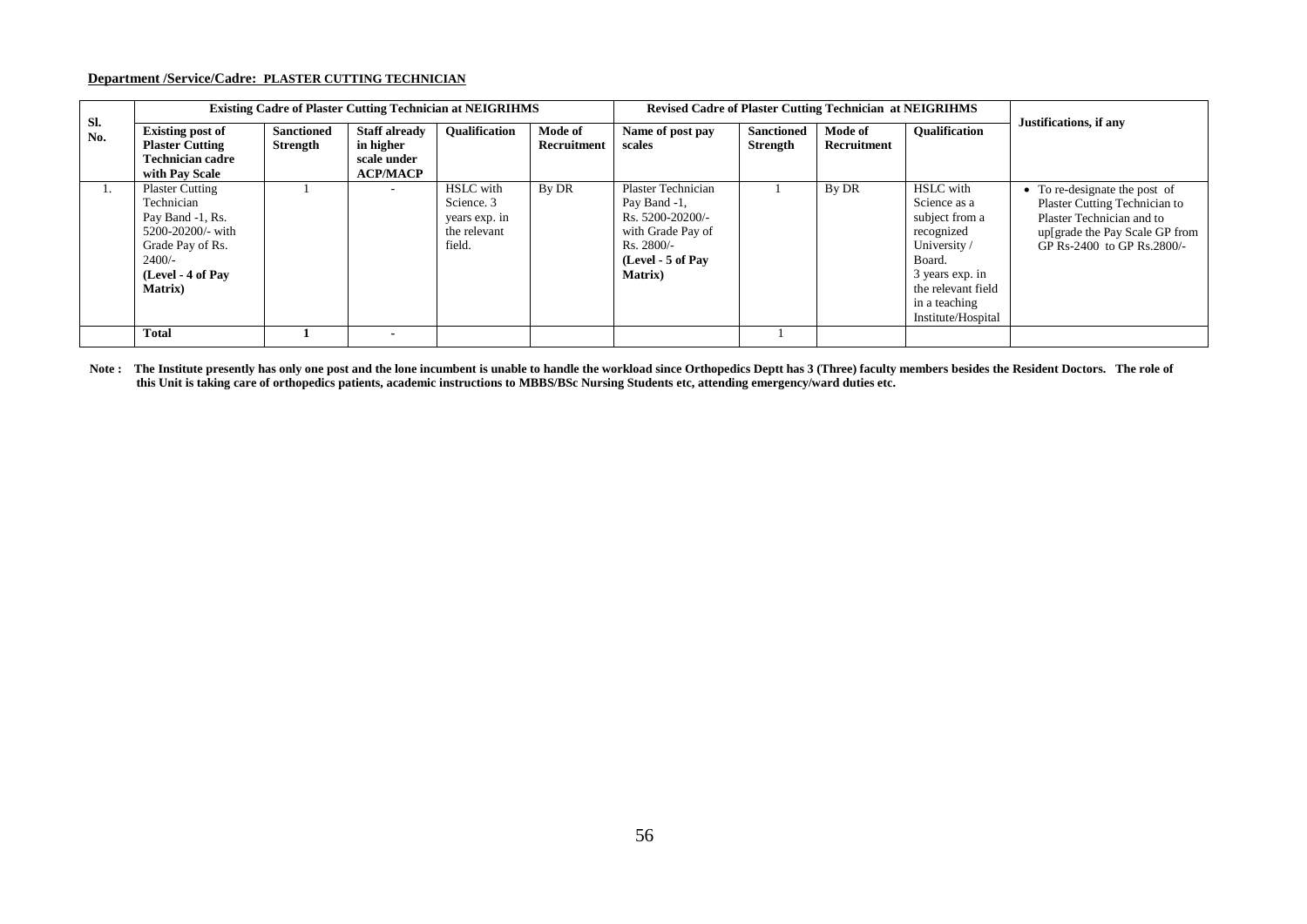# **Department /Service/Cadre: FIRE SECTION**

|            |                                                                                                       |                               | <b>Existing Cadre of Fire Section at NEIGRIHMS</b>                  |                                                                                                                                                  |                        |                                                                                               |                                      | <b>Revised Cadre of Fire Section at NEIGRIHMS</b> |                                                                                                                                                                 |                                                                                                                                                                                                                        |
|------------|-------------------------------------------------------------------------------------------------------|-------------------------------|---------------------------------------------------------------------|--------------------------------------------------------------------------------------------------------------------------------------------------|------------------------|-----------------------------------------------------------------------------------------------|--------------------------------------|---------------------------------------------------|-----------------------------------------------------------------------------------------------------------------------------------------------------------------|------------------------------------------------------------------------------------------------------------------------------------------------------------------------------------------------------------------------|
| Sl.<br>No. | <b>Existing post of Fire</b><br>cadre with Pay Scale                                                  | <b>Sanctioned</b><br>Strength | <b>Staff already</b><br>in higher<br>scale under<br><b>ACP/MACP</b> | <b>Oualification</b>                                                                                                                             | Mode of<br>Recruitment | Name of post pay<br>scales                                                                    | <b>Sanctioned</b><br><b>Strength</b> | Mode of<br>Recruitment                            | <b>Oualification</b>                                                                                                                                            | Justifications, if any                                                                                                                                                                                                 |
|            | Fire Guard<br>PB-1 (Rs 5200-<br>20200) GP 2400/-<br>(Level - 4 of Pay<br><b>Matrix</b> )              |                               |                                                                     | Matriculation.<br>Certificate for<br>6 months in<br>Fire Fighting.<br>Physical Fit                                                               | By DR                  | Fire Supervisor<br>PB-1 (Rs 5200-<br>20200)<br>GP 2400/-<br>(Level - 4 of Pay<br>Matrix)      | 6                                    | By DR                                             | Matriculation.<br>Certificate for 6<br>months in Fire<br>Fighting from a<br>reputed Institute.<br>Physical Fit and<br>capable of performing<br>strenuous duties | • To re-designate the post of<br>Fire Guard to Fire Supervisor.                                                                                                                                                        |
| 2.         | <b>Chief Fire Guard</b><br>PB-2 (Rs 9300-<br>34800) GP 4200/-<br>(Level - 6 of Pay<br><b>Matrix</b> ) |                               |                                                                     | Fire Guard<br>with 10 years<br>in GP $2400/$ .<br>Certificate of<br>Station<br>Officer.<br>Possess valid<br>heavy vehicle<br>Driving<br>license. | By<br>Promotion        | Fire Officer<br>PB-2 (Rs 9300-<br>34800)<br>GP 4200/-<br>(Level - 6 of Pay<br><b>Matrix</b> ) |                                      | 100% By<br>Promotion                              | <b>By Promotion:</b><br>From Fire Supervisor<br>with 10 years of<br>regular service.                                                                            | • The post may be re-<br>designated from Chief Fire<br>Guard to Fire Officer.<br>• Service rendered by existing<br>Fire Guard will be counted<br>from date of joining for<br>promotion to the post of Fire<br>Officer. |
|            | <b>Total</b>                                                                                          |                               |                                                                     |                                                                                                                                                  |                        |                                                                                               | 7                                    |                                                   |                                                                                                                                                                 |                                                                                                                                                                                                                        |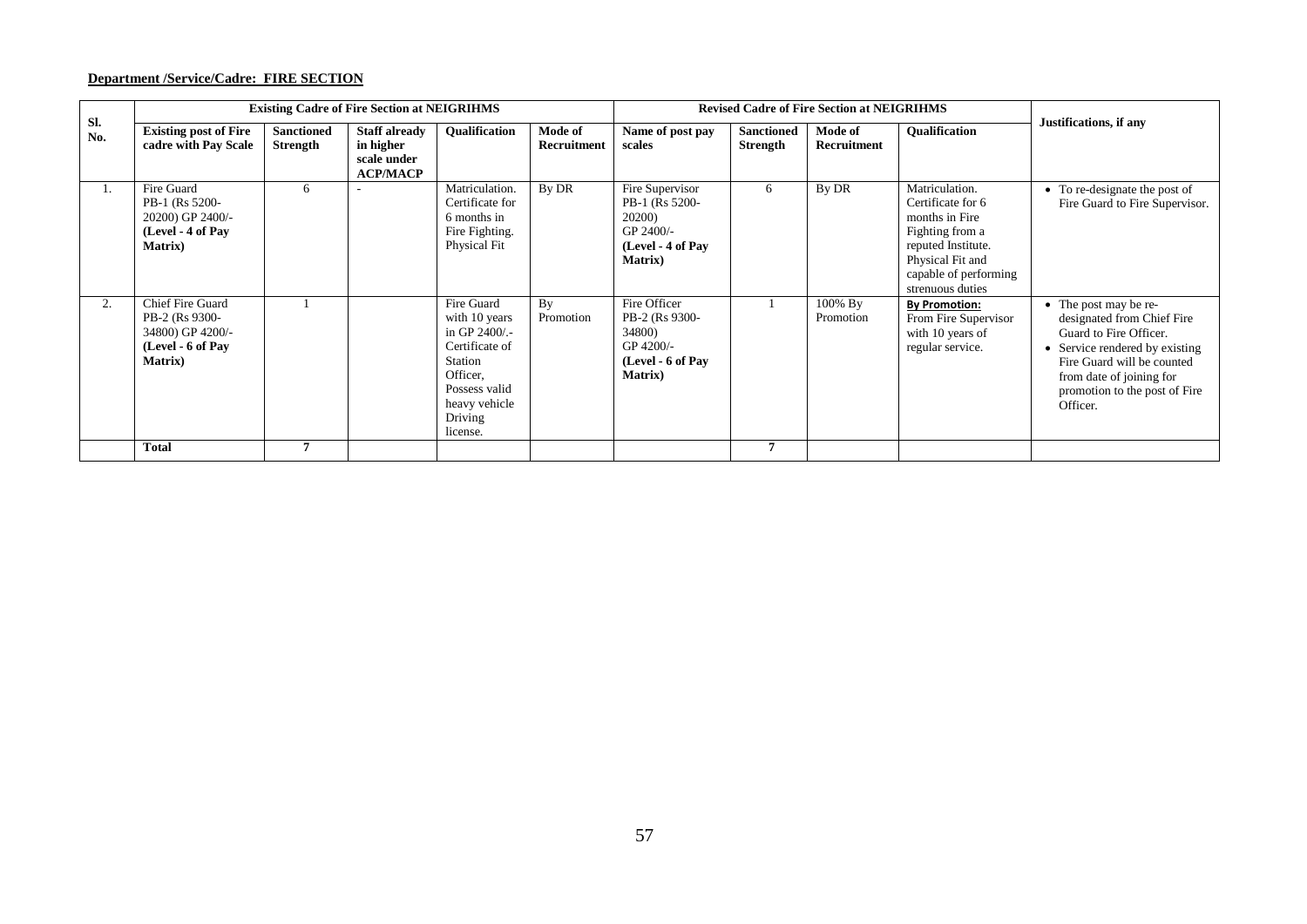#### **Department /Service/Cadre: HOOVER OPERATOR**

|            |                                                                                                      | Existing Cadre of Hoover Operator at NEIGRIHMS |                                                                 |                                                                 |                          |                                                                                                           | Revised Cadre of Hoover Operator at NEIGRIHMS |                        |                                                                                                                                                                                                 |                                                                                                                                                                            |
|------------|------------------------------------------------------------------------------------------------------|------------------------------------------------|-----------------------------------------------------------------|-----------------------------------------------------------------|--------------------------|-----------------------------------------------------------------------------------------------------------|-----------------------------------------------|------------------------|-------------------------------------------------------------------------------------------------------------------------------------------------------------------------------------------------|----------------------------------------------------------------------------------------------------------------------------------------------------------------------------|
| SI.<br>No. | Existing post of<br>Hoover cadre with Pay<br>Scale                                                   | Sanctioned<br>Strength                         | <b>Staff</b><br>already in<br>higher scale<br>under<br>ACP/MACP | Qualification                                                   | Mode of<br>Recruitment   | Name of post pay<br>scales                                                                                | Sanctioned<br>Strength                        | Mode of<br>Recruitment | Qualification                                                                                                                                                                                   | Justifications, if any                                                                                                                                                     |
| 1.         | <b>Hoover Operator</b><br>PB-1 (Rs 5200-<br>20200) GP 2800/-<br>(Level - 5 of Pay<br><b>Matrix</b> ) | 10                                             |                                                                 | Matriculation/ITI<br>Diploma in Electrical/<br>Mechanical Engg. | By DR                    | Hoover Operator Gr - II<br>PB-1 (Rs 5200-20200)<br>GP 2800/-<br>(Level - 5 of Pay<br><b>Matrix</b> )      | 6                                             | By DR                  | Matriculation/ITI<br>Diploma in<br>Electrical/<br>Mechanical<br>Engineering.<br>Desirable:<br>Five years'<br>experience as<br><b>Hoover Operator</b><br>in a Medical<br>Institute/<br>Hospital. | To re-designate the post of<br>Hoover Operator to Hoover<br>Operator Gr. -II                                                                                               |
| 2.         | ٠                                                                                                    |                                                | $\overline{\phantom{a}}$                                        |                                                                 | $\overline{\phantom{a}}$ | Hoover Operator Gr - I<br>PB -2 (Rs. 9300-34800)<br>GP Rs. 4200/-<br>(Level - 6 of Pay<br><b>Matrix</b> ) | $\overline{4}$                                | 100% By<br>Promotion   | <b>By Promotion:</b><br>From Hoover<br>Operator Gr-II<br>with 6 (six) years<br>of regular service<br>in the grade                                                                               | Service<br>rendered<br>by<br>$\bullet$<br>existing Hoover Operator<br>will be counted from date<br>of joining for promotion to<br>post of Hoover<br>the<br>Operator Gr - I |
|            | <b>Total</b>                                                                                         | 10                                             |                                                                 |                                                                 |                          |                                                                                                           | 10                                            |                        |                                                                                                                                                                                                 |                                                                                                                                                                            |

**Note : This post is available in PGIMER, Chandigarh at the level of Hoover Operator Gr.I, Gr. II & Gr. III in pay scale PB-1, GP-1900/-, GP-2400/- and GP – 2800/- respectively.**  Keeping in view the functional requirements the Institute would like to propose creation of one more level in the hierarchy of Sr. Hoover Operator as reflected in the above proposal.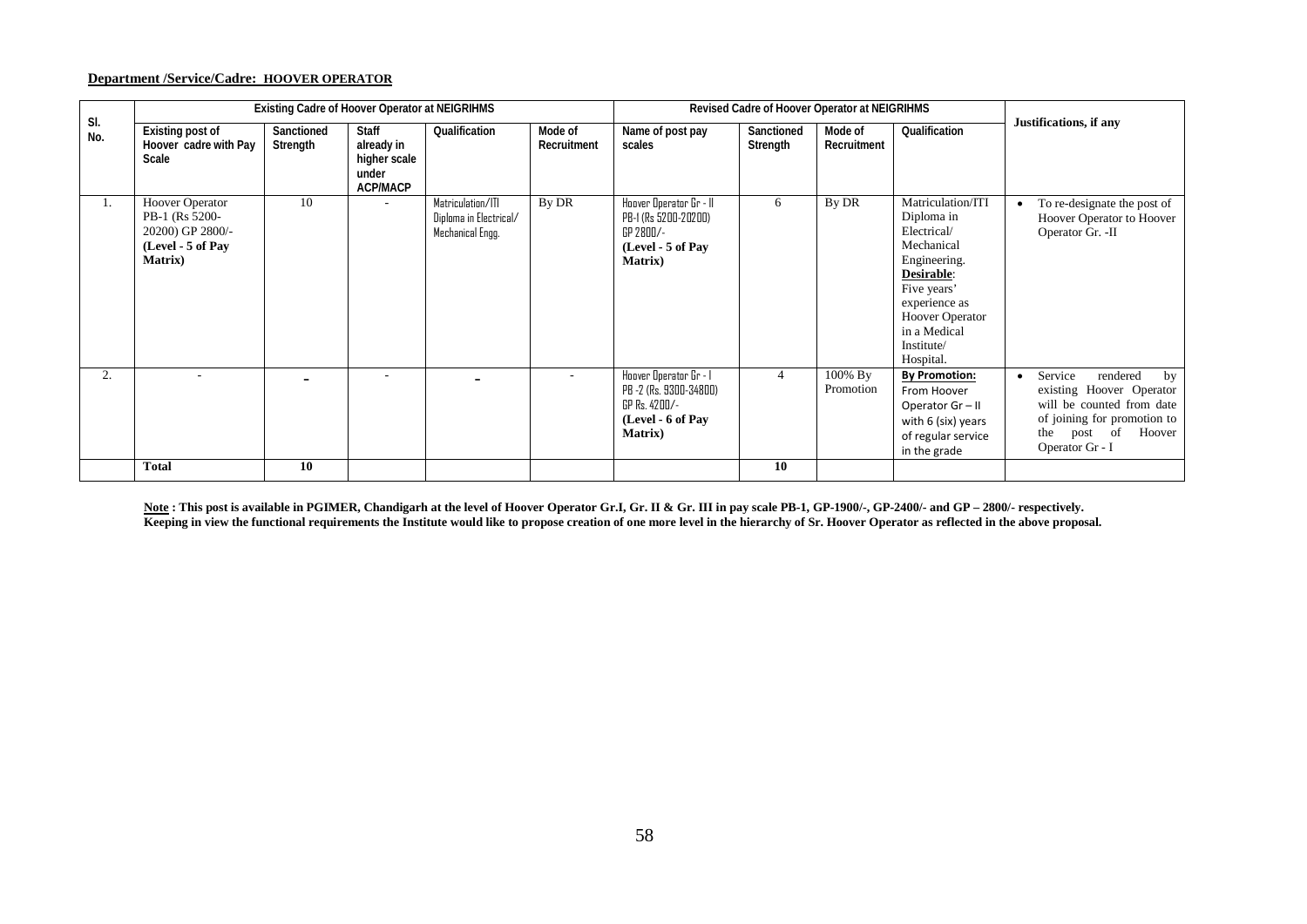#### **Department /Service/Cadre: Electrical Cadre (Wireman& Electrician)**

|                |                                                                                           |                                      |                                                                     | <b>Existing Cadre of Wireman &amp; Electrician at NEIGRIHMS</b>                                                                                                           |                        |                                                                                                  |                                      | <b>Revised Cadre of Wireman &amp; Electrician at NEIGRIHMS</b> |                                                                                                                                                                                                                               |                                                                                                                                               |
|----------------|-------------------------------------------------------------------------------------------|--------------------------------------|---------------------------------------------------------------------|---------------------------------------------------------------------------------------------------------------------------------------------------------------------------|------------------------|--------------------------------------------------------------------------------------------------|--------------------------------------|----------------------------------------------------------------|-------------------------------------------------------------------------------------------------------------------------------------------------------------------------------------------------------------------------------|-----------------------------------------------------------------------------------------------------------------------------------------------|
| SI.<br>No.     | <b>Existing post of</b><br>Wireman &<br><b>Electrician cadre</b><br>with Pay Scale        | <b>Sanctioned</b><br><b>Strength</b> | <b>Staff already</b><br>in higher<br>scale under<br><b>ACP/MACP</b> | Qualification                                                                                                                                                             | Mode of<br>Recruitment | Name of post pay<br>scales                                                                       | <b>Sanctioned</b><br><b>Strength</b> | Mode of<br>Recruitment                                         | Qualification                                                                                                                                                                                                                 | Justifications, if any                                                                                                                        |
|                | Wireman<br>PB-1 (Rs 5200-<br>20200) GP 1900/-<br>(Level - 2 of Pav<br><b>Matrix</b> )     | $\overline{4}$                       |                                                                     | Matriculate.<br>ITI Diploma in<br>Wireman<br>Trade, Should<br>possess valid<br>Electrical<br>Workman                                                                      | By DR                  | Wireman<br>PB-1 (Rs 5200-<br>20200) GP 1900/-<br>(Level - 2 of Pay<br><b>Matrix</b> )            | 3                                    | By DR                                                          | Matriculate.<br>ITI Diploma in<br>Wireman Trade.<br>Should possess<br>valid Electrical<br>Workman                                                                                                                             |                                                                                                                                               |
| $\overline{2}$ | Electrician<br>PB-1 (Rs 5200-<br>20200) GP 1900/-<br>(Level - 2 of Pay<br><b>Matrix</b> ) |                                      | $\mathbf{1}$                                                        | Matriculate.<br>Diploma/ITI<br>certificate in<br>Trade of<br>Electrician<br>with field exp<br>of two years.<br>Electrical<br>Supervisory<br>Certificate of<br>competence. | By DR                  | Electrician<br>PB-1 (Rs 5200-<br>20200) GP 2400/-<br>(Level - 4 of Pay<br><b>Matrix</b> )        | $\mathbf{1}$                         | 100 % By<br>Promotion                                          | <b>By Promotion:</b><br>From Wireman<br>with 8 (Eight)<br>years regular<br>service in the<br>grade. Should<br>possess Electrical<br>Supervisory<br>certificate of<br>competency<br>issued from the<br>competent<br>authority. | • To upgrade the pay scales from<br>GP 1900/- to GP 2400/-                                                                                    |
| 3              |                                                                                           |                                      |                                                                     |                                                                                                                                                                           |                        | Senior Electrician<br>PB-1 (Rs 5200-<br>20200) GP 2800/-<br>(Level - 5 of Pay<br><b>Matrix</b> ) | $\mathbf{1}$                         | 100% By<br>Promotion                                           | <b>By Promotion:</b><br>From Electrician<br>with $5$ (five)<br>years regular<br>service in the<br>grade.                                                                                                                      | • Service rendered by the existing<br>Electrician will be counted from<br>date of joining for promotion to<br>the post of Senior Electrician. |
|                | <b>Total</b>                                                                              | 5                                    |                                                                     |                                                                                                                                                                           |                        |                                                                                                  | 5                                    |                                                                |                                                                                                                                                                                                                               |                                                                                                                                               |

Note- The cadre of Technician (Electrical) though a dying cadre as proposed by AIIMS, New Delhi, the Institute needs to be retained the posts of Wireman & Electrician on functional consideration **basis being a new Institute.**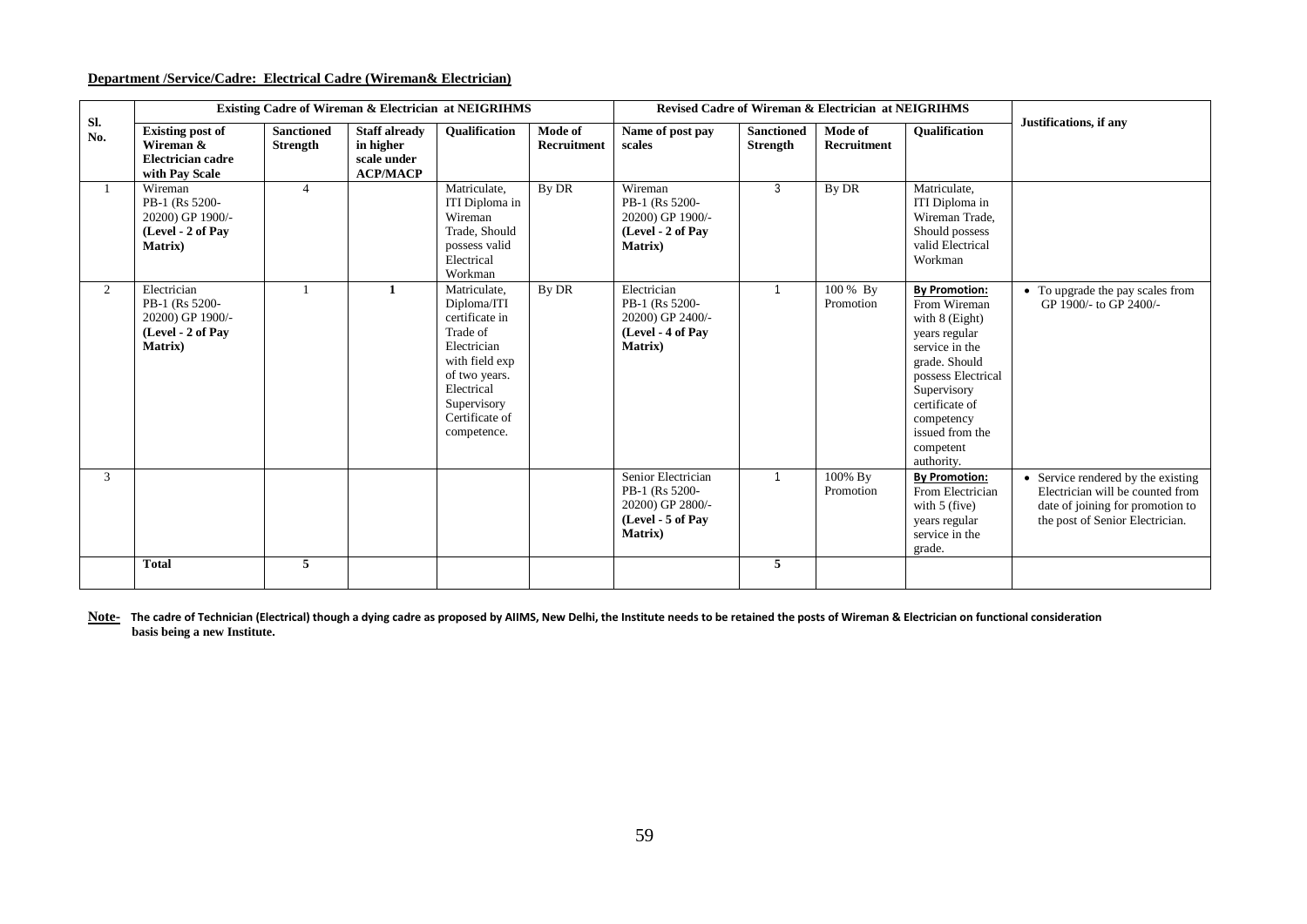# **Department /Service/Cadre: ENGINEERING CADRE (Electrical & Mechanical) - Generator Mechanic**

|            |                                                                                                  |                               | <b>Existing Cadre of Generator at NEIGRIHMS</b>                     |                                                                                                                     |                        |                                                                                                            |                                      | <b>Revised Cadre of Generator at NEIGRIHMS</b> |                                                                                                              |                                                                 |
|------------|--------------------------------------------------------------------------------------------------|-------------------------------|---------------------------------------------------------------------|---------------------------------------------------------------------------------------------------------------------|------------------------|------------------------------------------------------------------------------------------------------------|--------------------------------------|------------------------------------------------|--------------------------------------------------------------------------------------------------------------|-----------------------------------------------------------------|
| Sl.<br>No. | <b>Existing post of</b><br><b>Generator cadre</b><br>with Pay Scale                              | <b>Sanctioned</b><br>Strength | <b>Staff already</b><br>in higher<br>scale under<br><b>ACP/MACP</b> | <b>Oualification</b>                                                                                                | Mode of<br>Recruitment | Name of post pay<br>scales                                                                                 | <b>Sanctioned</b><br><b>Strength</b> | Mode of<br>Recruitment                         | <b>Oualification</b>                                                                                         | Justifications, if any                                          |
|            | Generator Mechanic<br>PB-1 (Rs 5200-<br>20200) GP 2400/-<br>(Level - 4 of Pay<br><b>Matrix</b> ) |                               |                                                                     | Matriculate,<br>Diploma/Certi<br>ficate in<br>Mechanical<br>Engineering<br>with three<br>years exp in<br>the field. | DR                     | <b>Generator Mechanic</b><br>PB-1 (Rs 5200-<br>20200) GP 2800/-<br>$(Level - 5 of Pay)$<br><b>Matrix</b> ) |                                      | By DR                                          | Matriculate,<br>Diploma/Certificate<br>in Mechanical<br>Engineering with<br>three years exp in<br>the field. | • To upgrade the pay scale from<br>GP Rs. 2400 to GP Rs. 2800/- |
|            | <b>Total</b>                                                                                     |                               |                                                                     |                                                                                                                     |                        | <b>Total</b>                                                                                               |                                      |                                                |                                                                                                              |                                                                 |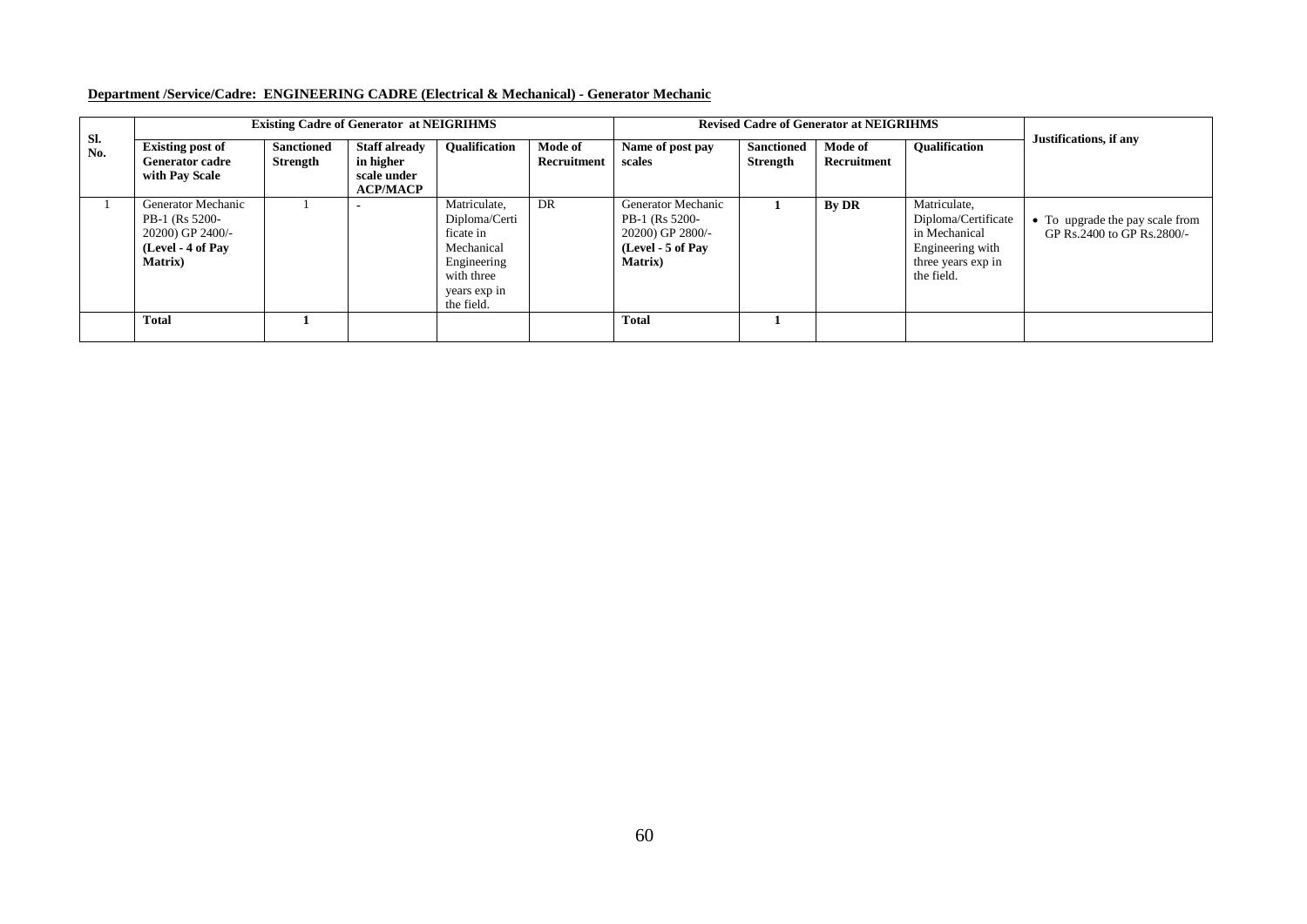# **Department /Service/Cadre: TECHNICIANS CADRE IN CARDIOLOGY**

|            |                                                                                                                                                            |                        |                                                                        | Existing Cadre of Technician in Cardiology at NEIGRIHMS                                                                                                                                                    |                        | Revised Cadre Technician in Cardiology at NEIGRIHMS                                                                         |                        |                                                                                                              |                                                                                                                                                                                                                                   |                                                                                                                                                                                                                                                     |
|------------|------------------------------------------------------------------------------------------------------------------------------------------------------------|------------------------|------------------------------------------------------------------------|------------------------------------------------------------------------------------------------------------------------------------------------------------------------------------------------------------|------------------------|-----------------------------------------------------------------------------------------------------------------------------|------------------------|--------------------------------------------------------------------------------------------------------------|-----------------------------------------------------------------------------------------------------------------------------------------------------------------------------------------------------------------------------------|-----------------------------------------------------------------------------------------------------------------------------------------------------------------------------------------------------------------------------------------------------|
| SI.<br>No. | <b>Existing post of</b><br><b>Technician Cardiology</b><br>cadre with Pay Scale                                                                            | Sanctioned<br>Strength | <b>Staff</b><br>already in<br>higher scale<br>under<br><b>ACP/MACP</b> | Qualification                                                                                                                                                                                              | Mode of<br>Recruitment | Name of post pay<br>scales                                                                                                  | Sanctioned<br>Strength | Mode of<br>Recruitment                                                                                       | Qualification                                                                                                                                                                                                                     | Justifications, if any                                                                                                                                                                                                                              |
| 1.         | Technical<br>Assistants/Technician<br>(4)/Technical Asst<br>$(Cath Lab)$ (2)<br>PB-1 (Rs 5200-<br>20200) GP 2800/-<br>(Level - 5 of Pay<br><b>Matrix</b> ) | 6                      |                                                                        | B.Sc with physics with<br>I year exp. in handling<br>of Cardiology<br>Equipment. OR<br>Diploma of 3 years in<br>electronic/electrical<br>commn engg with 1<br>year exp in handling<br>cardiology equipment | By DR                  | Technician (Cardiology)<br>PB-2 (Rs 9300-34800)<br>GP 4200/-<br>(Level - 6 of Pay<br>Matrix)                                | $\overline{4}$         | 100% By<br>permanent<br>transfer<br>from<br>existing<br>Technical<br>Assistants/<br>Technician<br>/Technical | <b>By Direct Recruit:</b><br>B.Sc with physics with I year exp.<br>in handling of Cardiology<br>Equipment. OR<br>Diploma of 3 years in<br>electronic/electrical commn engg<br>with I year exp in handling<br>cardiology equipment | • To merge the post of<br>Technical Assistant /<br>Technician / Technical<br>Assistant (Cath Lab) /<br>ECGTechnician to<br>Technician (Cardiology).<br>• To upgrade the pay scale of<br><b>Technical Assts from GP</b><br>2800/- to PB-2, GP-4200/- |
| 2.         | <b>ECG</b> Technician<br>PB-1 (Rs 5200-<br>20200) GP 4200/-<br>(Level - 6 of Pay<br>Matrix)                                                                | $\mathfrak{Z}$         | $\overline{\phantom{0}}$                                               | B.Sc with physics with<br>I year exp. in handling<br>of Cardiology<br>Equipment. OR<br>Diploma of 3 years in<br>electronic/electrical<br>commn engg with 1<br>year exp in handling<br>cardiology equipment | By DR                  |                                                                                                                             |                        | Asst (Cath<br>Lab)and<br>ECG<br>Technician<br>failing<br>which by<br><b>DR</b>                               |                                                                                                                                                                                                                                   | and re-designate the post of<br>ECG Technician, Technical<br>Assistant, Technical<br>Assistant (Cath Lab) to<br>Technician (Cardiology).<br>The seniority will be as per<br>the original pay scale.                                                 |
| 3          | $\sim$                                                                                                                                                     | ÷.                     | $\overline{a}$                                                         |                                                                                                                                                                                                            | $\sim$                 | Sr. Technician (Cardiology)<br>PB-2 (Rs 9300-34800)<br>GP 4600/-<br>(Level - 7 of Pay<br><b>Matrix</b> )                    | $\overline{3}$         | 100% by<br>Promotion                                                                                         | <b>By Promotion:</b><br>From Technician<br>(Cardiology) with 5 years<br>regular service in the<br>grade.                                                                                                                          | • Service rendered by existing<br>Technical Asst / ECG<br>Technician / Technical<br>Assistant (Cath Lab), will be<br>counted from date of joining<br>for promotion to the post of<br>Sr. Technician (Cardiology).                                   |
| 4          | <b>Chief Technician</b><br>PB-2 (Rs 9300-<br>34800) GP 4600/-<br>(Level - 7 of Pay<br><b>Matrix</b> )                                                      |                        | $\blacksquare$                                                         |                                                                                                                                                                                                            | $\sim$                 | <b>Technical Officer</b><br>(Cardiology)<br>PB-3 (Rs 15600-39100)<br>GP 5400/-<br>(Level - 10 of Pav<br>Matrix)             |                        | 100% by<br>Promotion                                                                                         | <b>By Promotion:</b><br>From Sr. Technician<br>(Cardiology) with 3 years<br>regular service in the<br>grade.                                                                                                                      | • To re-designate the post and<br>upgrade the pay scale from<br>GP 4600/- to GP 5400/-                                                                                                                                                              |
| 5          | $\blacksquare$                                                                                                                                             | $\blacksquare$         | $\blacksquare$                                                         | $\sim$                                                                                                                                                                                                     | $\sim$                 | <b>Sr. Technical</b><br>Officer (cardiology)<br>PB-3 (Rs 15600-39100)<br>GP 6600/-<br>(Level - 11 of Pay<br><b>Matrix</b> ) | $\mathbf{1}$           | 100% By<br>Promotion                                                                                         | <b>By Promotion:</b><br>From Technical Officer<br>(Cardiology) with 5 years<br>regular service in the<br>grade.                                                                                                                   |                                                                                                                                                                                                                                                     |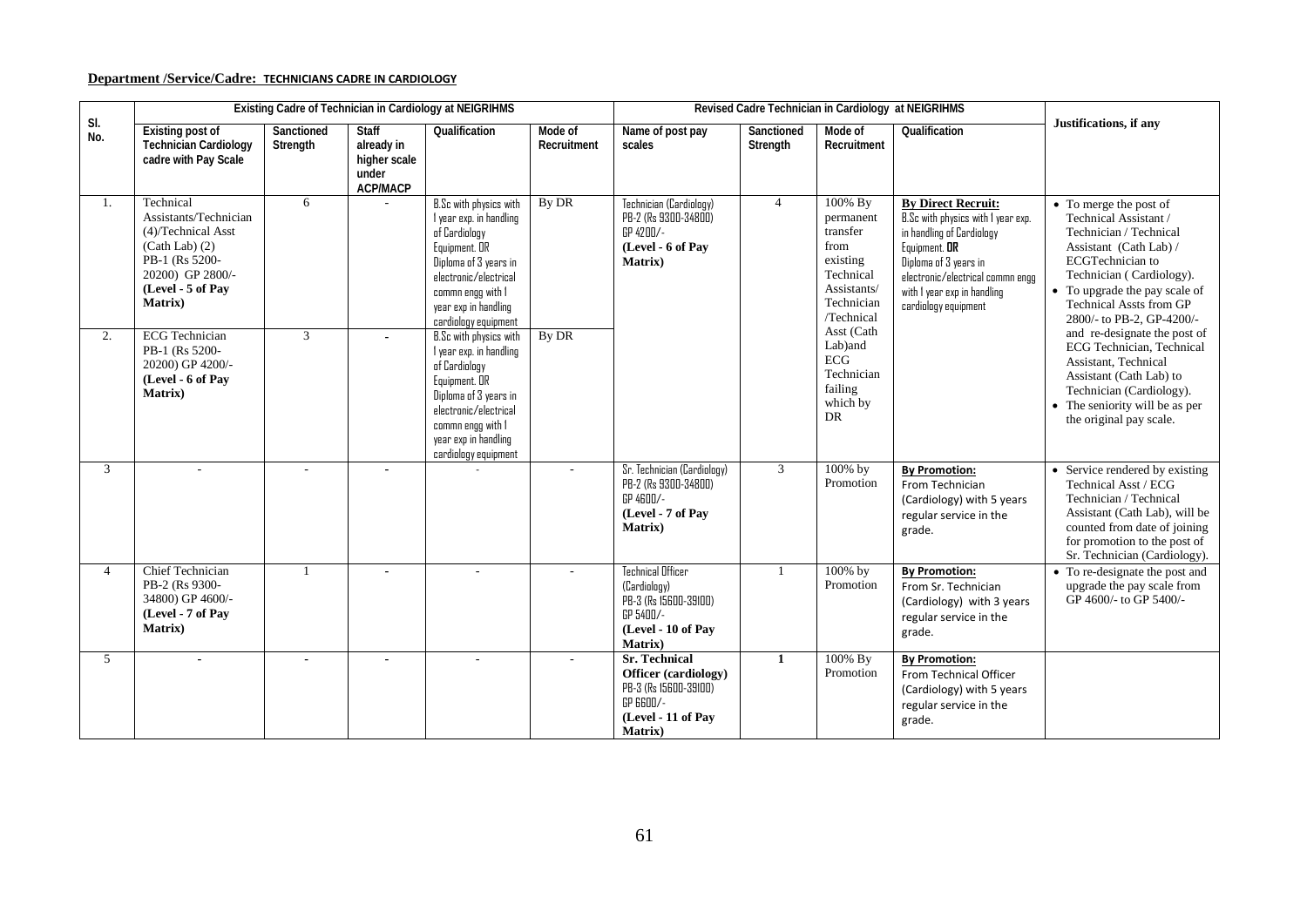|       |    |  | <b>Chief Technical</b><br><b>Officer (Cardiology)</b><br>PB-3 (Rs 15600-39100)<br>GP 7600/-<br>(Level - 11 of Pay<br><b>Matrix</b> ) |    |  |  |
|-------|----|--|--------------------------------------------------------------------------------------------------------------------------------------|----|--|--|
| Total | 10 |  |                                                                                                                                      | 10 |  |  |

Note: \*The prescribed qualifications as per approved Recruitment Rules for the above posts of ECG Technicians and Technical Assistants in NEIGRIHMS are the same (i.e. Degree holder/Diploma **in Engineering/ECG). Posts may be re-designated as suggested above to streamline the cadre structure.**

**The post of ECG Technician & Technical Assistant in Cardiology has been re-designated and clubbed together and upgrade the pay scales PB-2 (Rs 9300-34800) GP 4200/- in view of same EQ. The seniority amongst holders of ECG Technician & Technical Assistants will in order of date of joining in the Institute. The Institute is having a separate cadre like ECG Technician, Technical Assistant (Cath Lab), Technical Assistant unlike AIIMS, New Delhi. There are no posts by nomenclature of ECG Technicians in AIIMS or PGIMER.**

**Unlike AIIMS/PGIMER etc there are no separate posts of ECG Technician, Technical Assistant (Cath Lab). These cadres are basically posted in Cardiology Dept. keeping in view their unique qualification meant for Cardiology service only, these cadres cannot be merged with other Technical posts. Therefore, the structure needs to be organized separately with proper hierarchy for efficient delivery of service and to avoid the stagnation.**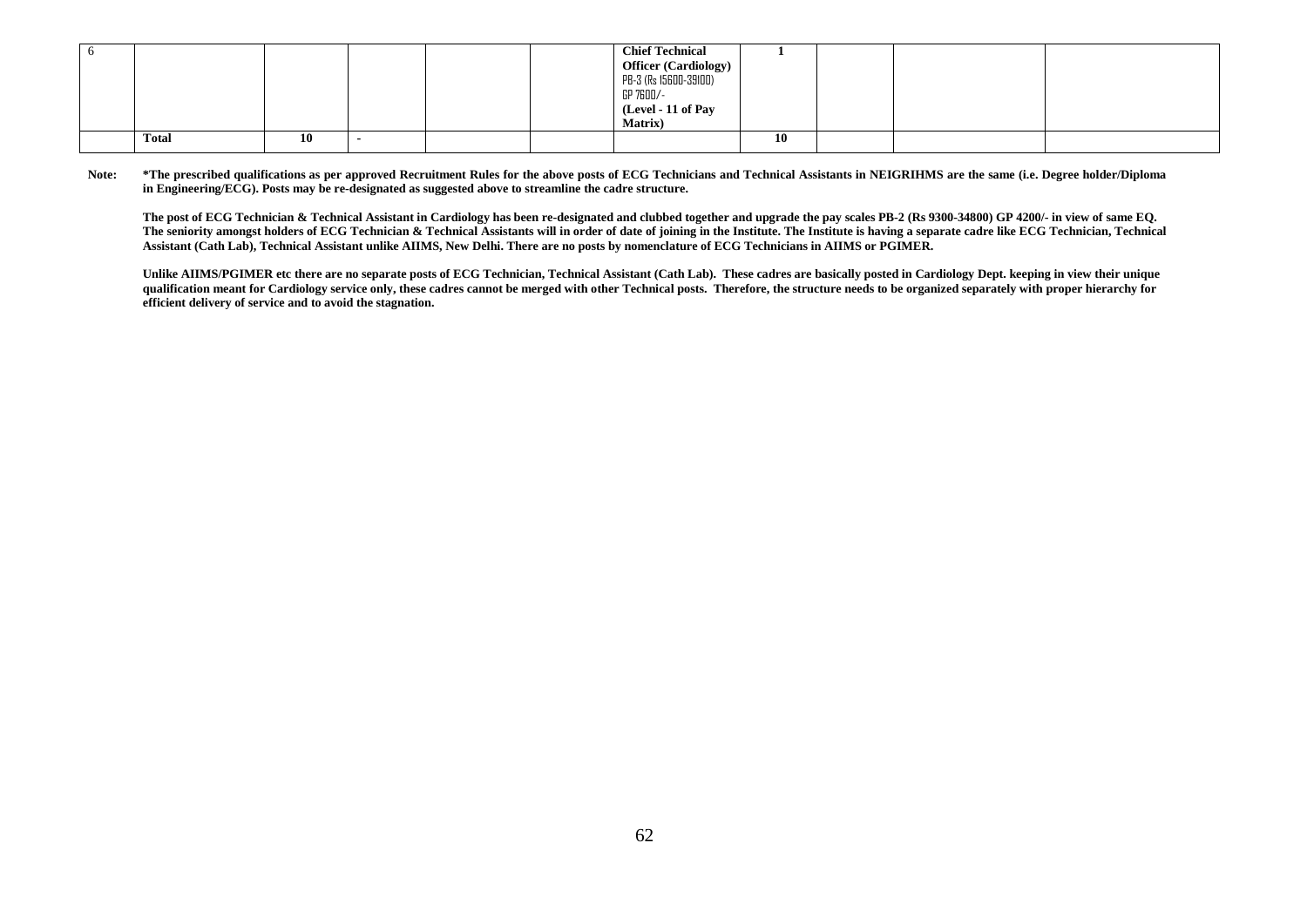# **Department /Service/Cadre: LEGAL CELL**

|            |                                                                                                                       |                        | <b>Existing Cadre of Legal Cell at NEIGRIHMS</b>                       |                                                                                                                                                                                                                                                                |                        | Revised Cadre of legal Cell at NEIGRIHMS                                                                                     |                         |                                                    |                                                                                                                                                                                                                                                                                                                                            |                        |
|------------|-----------------------------------------------------------------------------------------------------------------------|------------------------|------------------------------------------------------------------------|----------------------------------------------------------------------------------------------------------------------------------------------------------------------------------------------------------------------------------------------------------------|------------------------|------------------------------------------------------------------------------------------------------------------------------|-------------------------|----------------------------------------------------|--------------------------------------------------------------------------------------------------------------------------------------------------------------------------------------------------------------------------------------------------------------------------------------------------------------------------------------------|------------------------|
| SI.<br>No. | <b>Existing post of Legal</b><br>cell cadre with Pay<br>Scale                                                         | Sanctioned<br>Strength | <b>Staff</b><br>already in<br>higher scale<br>under<br><b>ACP/MACP</b> | Qualification                                                                                                                                                                                                                                                  | Mode of<br>Recruitment | Name of post pay<br>scales                                                                                                   | Sanctioned<br>Strength  | Mode of<br>Recruitment                             | Qualification                                                                                                                                                                                                                                                                                                                              | Justifications, if any |
| 1.         | <b>Legal Assistant</b><br>PB-2, Rs. 9300-<br>34800/- GP Rs. 4600/-<br>(Level - 7of Pay<br>Matrix)                     | $\mathbf{1}$           |                                                                        | Degree in Law or<br>equivalent, should be<br>registered in the Bar<br>Council of India and<br>should be qualified<br>practitioner having<br>practiced for a<br>minimum period of<br>three years.                                                               | By DR                  | <b>Legal Assistant</b><br>PB -2, Rs. 9300-<br>34800/- GP Rs.<br>$4600/-$<br>(Level - 7of Pay<br><b>Matrix</b> )              | $\overline{2}$          | 100 % By<br>Promotion<br>failing<br>which by<br>DR | <b>By Promotion:</b><br>From Secretarial<br>Cadre or Ministerial<br>cadre having 5 years<br>service with Degree<br>in Law.<br><b>By Direct Recruits:</b><br>Degree in Law<br>should be registered<br>in the Bar Council of<br>India and should be<br>qualified practitioner<br>having practiced for<br>a minimum period of<br>three years. |                        |
| 2.         | Law Officer<br>Pay Band -3, Rs.<br>15600-39100/- with<br>Grade Pay of Rs.<br>$5400/-$<br>(Level - 9 of Pay<br>Matrix) | $\mathbf{1}$           |                                                                        | Degree in Law or<br>equivalent, should be<br>registered in the Bar<br>Council of India and<br>should be qualified<br>practitioner having<br>practiced for a<br>minimum period of<br>five years.<br>Desirable : Experience<br>in handling Medico<br>Legal Cases | By DR                  | Law Officer<br>Pay Band -3, Rs.<br>15600-39100/- with<br>Grade Pay of Rs.<br>$5400/-$<br>(Level - 9 of Pay<br>Matrix)        | $\overline{1}$          | 100% By<br>Promotion                               | <b>By Promotion:</b><br>From Legal<br>Assistant with 3<br>years regular service<br>in the grade.                                                                                                                                                                                                                                           |                        |
| 3          |                                                                                                                       |                        |                                                                        |                                                                                                                                                                                                                                                                |                        | Sr. Law Officer<br>Pay Band -3, Rs.<br>15600-39100/- with<br>Grade Pay of Rs.<br>$6600/-$<br>$(Level - 11$ of Pay<br>Matrix) | $\mathbf{1}$            | 100% By<br>Promotion                               | <b>By Promotion:</b><br>From Law Officer<br>with 5 years regular<br>service in the grade                                                                                                                                                                                                                                                   |                        |
|            | <b>TOTAL</b>                                                                                                          | $\overline{2}$         |                                                                        |                                                                                                                                                                                                                                                                |                        |                                                                                                                              | $\overline{\mathbf{4}}$ |                                                    |                                                                                                                                                                                                                                                                                                                                            |                        |